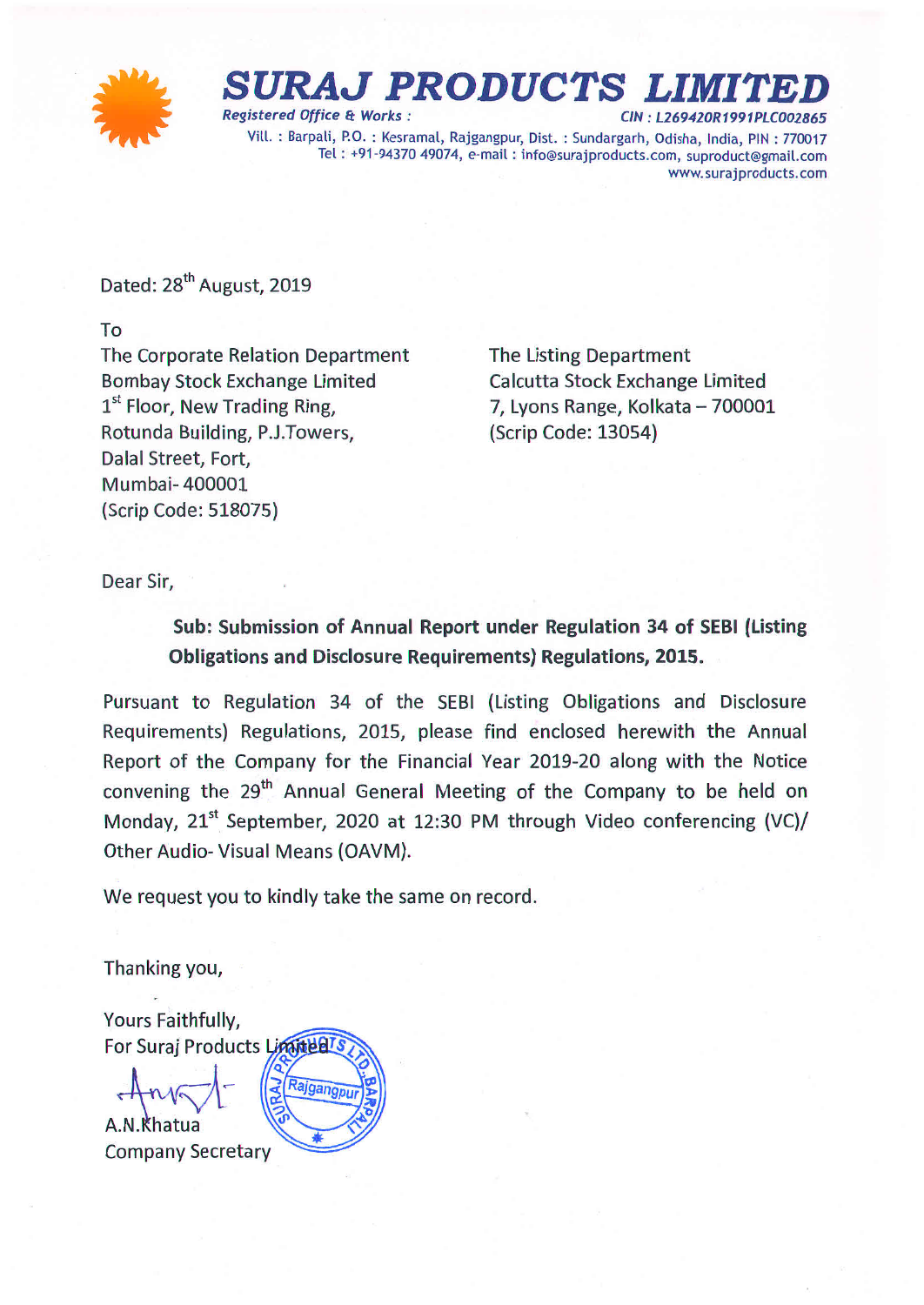# **ANNUAL REPORT 2019 - 2020**

**SURAJ PRODUCTS LIMITED**



# **SURAJ PRODUCTS LIMITED**

*Formerly*

**CHAMPION CEMENT INDUSTRIES LTD. BARPALI, KESRAMAL, RAJGANGPUR, SUNDERGARH, ODISHA - 770017**

**1**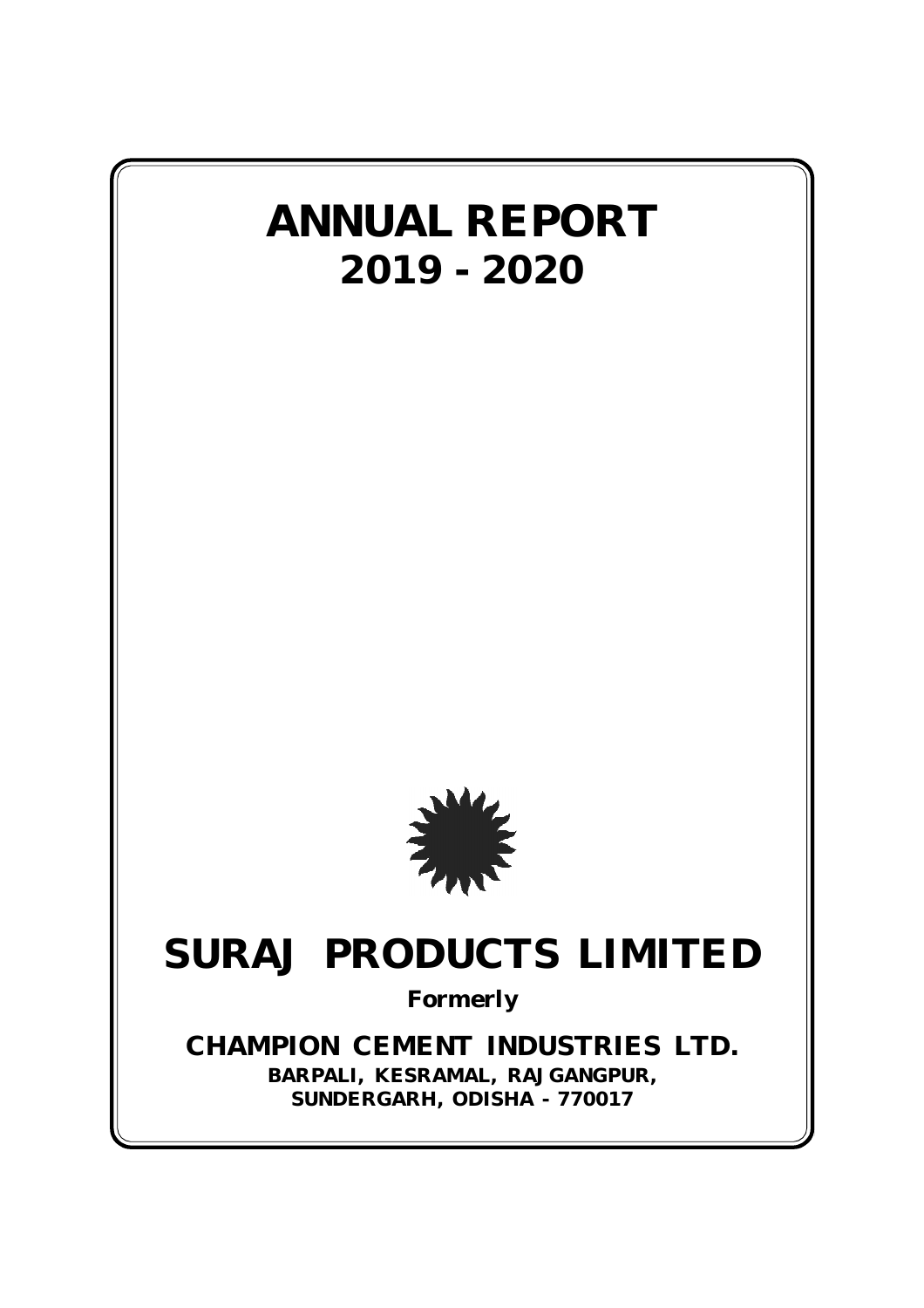## **SURAJ PRODUCTS LIMITED**

CIN: L26942OR1991PLC002865

### **BOARD OF DIRECTORS**

Mr. C. K. Bhartia, Chairman (Independent) Mr. Y. K. Dalmia, Managing Director Mrs. Neha Singhania, Independent Director Mrs. Sunita Dalmia, Promoter Director Mr. Gagan Goyal, Executive Director

#### **AUDITOR**

M/S B D S & Co. 35A, Raja Basanta Roy Road, 2nd Floor, Kolkata - 700029

### **CHIEF FINANCIAL OFFICER (CFO)**

Mr. M.K.Hati

**COMPANY SECRETARY & COMPLIANCE OFFICER** Mr. A.N.Khatua

### **BANKER**

Canara Bank

### **REGISTRAR & SHARE TRANSFER AGENTS**

M/S MCS Share Transfer Agent Limited, 383, Lake Gardens, 1st Floor, Kolkata- 700029 Telephone: 033-40724052, E-mail: mcssta@rediffmail.com

## **REGISTERED OFFICE:**

Vill: Barpali P.O.: Kesarmal (Rajgangpur) Dist: Sundargarh Odisha - 770017 EPBX No: 09437049074 Email: suproduct@gmail.com, info@surajproducts.com Website: www.surajproducts.com

## **KOKATA OFFICE:**

59, N.S.Road, 1st Floor Kolkata - 700001 Tel/Fax- 033-22107117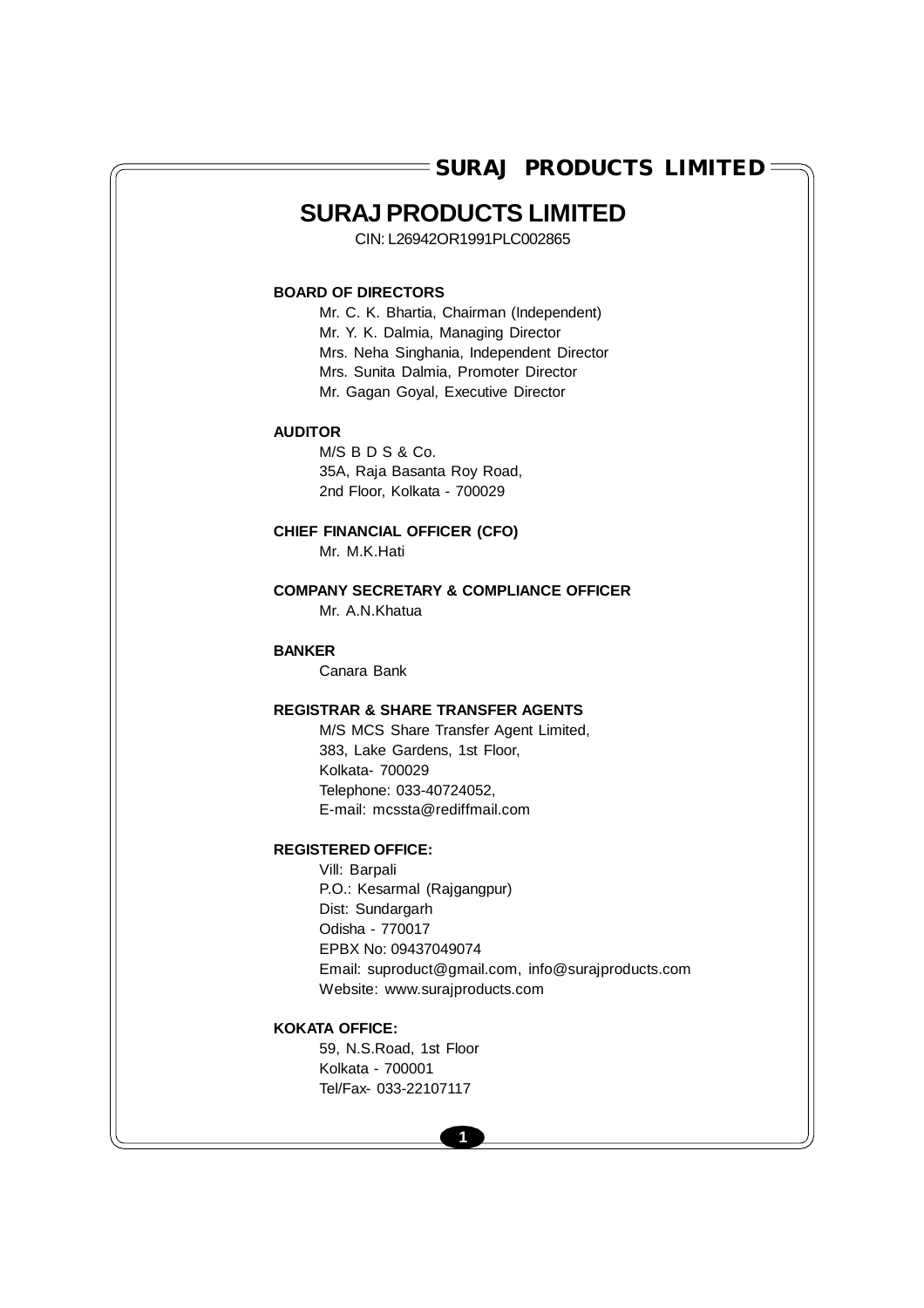## **NOTICE OF THE 29th ANNUAL GENERAL MEETING**

Notice is hereby given that the Twenty Ninth Annual General Meeting of the members of SURAJ PRODUCTS LIMITED will be held on **Monday the 21st day of September, 2020 at 12:30 PM** through Video Conferencing (VC)/ other Audio-Visual Means (OAVM) to transact the following business:

## **ORDINARY BUSINESS :**

- 1. To receive, consider and adopt the Audited Standalone Financial Statement of the Company for the Financial Year ended 31st March, 2020 together with the Report of the Board of Directors and the Auditors thereon.
- 2. To appoint a Director in place of Mrs. Sunita Dalmia (DIN- 00605973) who retires by rotation in terms of Section 152(6) of the Companies Act, 2013 ("Act") and being eligible seeks re-appointment.
- 3. To consider passing the following resolution as an **Ordinary Resolution:**

"RESOLVED THAT pursuant to the provisions of Section 139, 142 and other applicable provisions, if any, of the Companies Act, 2013 ('Act") and the Rules framed thereunder, as amended from time to time, the Company hereby ratifies the appointment of Messrs B D S & Co, Chartered Accountants, Kolkata, having Firm Registration Number 326264E, allotted by the Institute of Chartered Accountants of India, as the Statutory Auditors of the Company, to hold office from the conclusion of this Annual General Meeting (AGM) till the conclusion of the 31st AGM of the Company to be held in the year 2022, at such remuneration as may be mutually agreed between the Board of Directors of the Company and the Auditors.

## **Notes:**

- 1. In view of the massive outbreak of the COVID 19 pandemic, social distancing is a norm to be followed and pursuant to the Circular No-14/2020 dated April 08, 2020, Circular No-17/2020 dated April 13,2020 issued by the Ministry of Corporate Affairs followed by Circular No-20/2020 dated May 05, 2020, physical attendance of the Members to the AGM venue is not required and Annual General Meeting (AGM) be held through Video Conferencing (VC) or Other Audio visual means (OAVM). Hence members can attend and participate in the ensuing AGM through VC/ OAVM.
- 2. Pursuant to the Circular No-14/2020 dated April 08, 2020, issued by the Ministry of Corporate Affairs, the facility to appoint proxy to attend and cast vote for the Members is not available for this AGM. However, the Body Corporates are entitled to appoint authorized representatives to attend the AGM through VC/OAVM and participate thereat and cast their votes through e-voting.
- 3. The Members can join the AGM in the VC/OAVM mode 15 minutes before and after the scheduled time of the commencement of the Meeting by following the procedure mentioned in the Notice. The facility of participation at the AGM through VC/OAVM will be made available for 1000 members on first come first served basis. This will not include large shareholders (shareholders holding 2% or more shareholding), promoters, Institutional Investors, Directors, Key Managerial Personnel, the Chairpersons of the Audit Committee, Nomination and Remuneration Committee and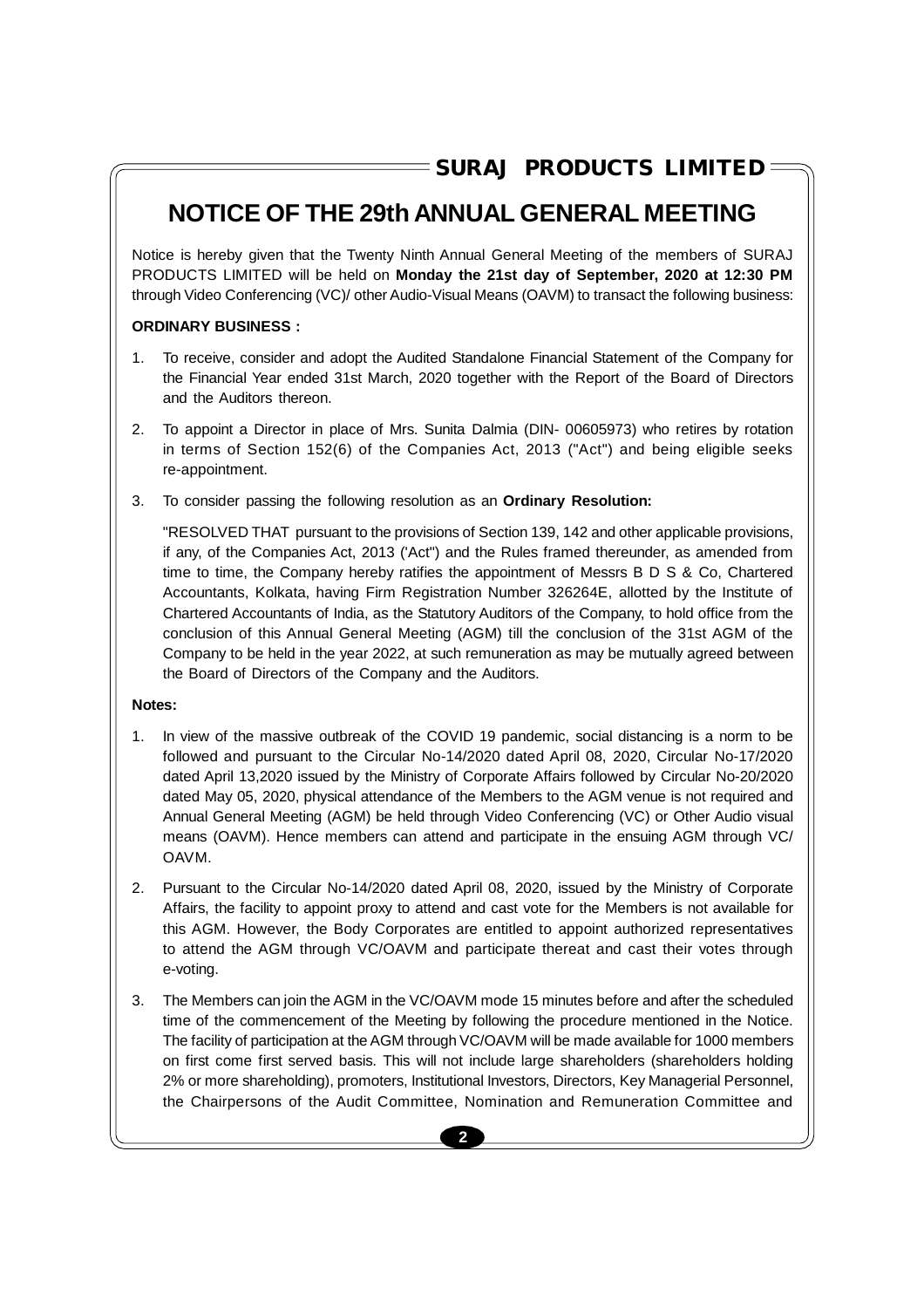Stakeholders Relationship Committee, Auditors etc. who are allowed to attend the AGM without restriction on account of first come first served basis.

- 4. The attendance of the members attending the AGM through VC/OAVM will be counted for the purpose of reckoning the quorum under Section 103 of the Companies Act, 2013.
- 5. Pursuant to the provisions of Section 108 of the Companies Act, 2013 read with Rule 20 of the Companies (Management and Administration) Rules, 2014 (as amended) and Regulation 44 of SEBI (Listing Obligations and Disclosure Requirements) Regulations 2015 (as amended), and the Circulars issued by the Ministry of Corporate Affairs dated April 08, 2020, April 13, 2020 and May 05, 2020 the Company is providing facility of remote e-voting to its Members in respect of the business to be transacted at the AGM. For this purpose, the Company has entered into an agreement with National Securities Depository Limited (NSDL) for facilitating voting through electronic means, as the authorized Agency. The facility of casting votes by a member using remote e-voting system as well as venue voting on the date of the AGM will be provided by NSDL.
- 6. In line with the Ministry of Corporate Affairs (MCA) Circular No. 17/2020 dated April 13, 2020, the Notice calling the AGM has been uploaded on the website of the Company at www.surajproducts.com. The Notice can also be accessed from the websites of the Stock Exchanges i.e. BSE Limited and Calcutta Stock Exchange Limited and AGM Notice is also available on the website of NSDL (Agency for providing the Remote e-voting facility) i.e. www.evoting.nsdl.com.
- 7. AGM has been convened through VC/OAVM in compliance with applicable provisions of the Companies Act, 2013 read with MCA Circular No. 14/2020 dated April 08, 2020 and MCA Circular No. 17/2020 dated April 13, 2020 dated April 13, 2020 and MCA Circular No. 20/2020 dated May 05, 2020.
- 8. As per Regulation 40 of SEBI Listing Regulations, as amended, securities of listed Companies can be transferred only in dematerialized form with effect from April 1, 2019, except in case of request received for transmission or transposition of securities. In view of this and to eliminate all risks associated with physical shares and for ease of portfolio management, members holding shares in physical form are requested to consider converting their holdings to dematerialized form. Members can contact the Company or Company's Registrars and Transfer Agents, MCS Share Transfer Agent Limited for assistance in this regard.
- 9. To support the "Green Initiative", Members who have not yet registered their email addresses are requested to register the same with their DPs in case the shares are held by them in physical form.
- 10. Members are requested to intimate changes, if any pertaining to their name, postal address, email address, telephone/ mobile numbers, Permanent Account Number (PAN), Mandates, nominations, power of Attorney, bank details such as, name of the bank and branch details, bank account number, MICR Code, IFSC code etc, to their DPs in case the shares are held by them in electronic form and to RTA MCS Share Transfer Agent Limited in case the shares are held by them in physical form.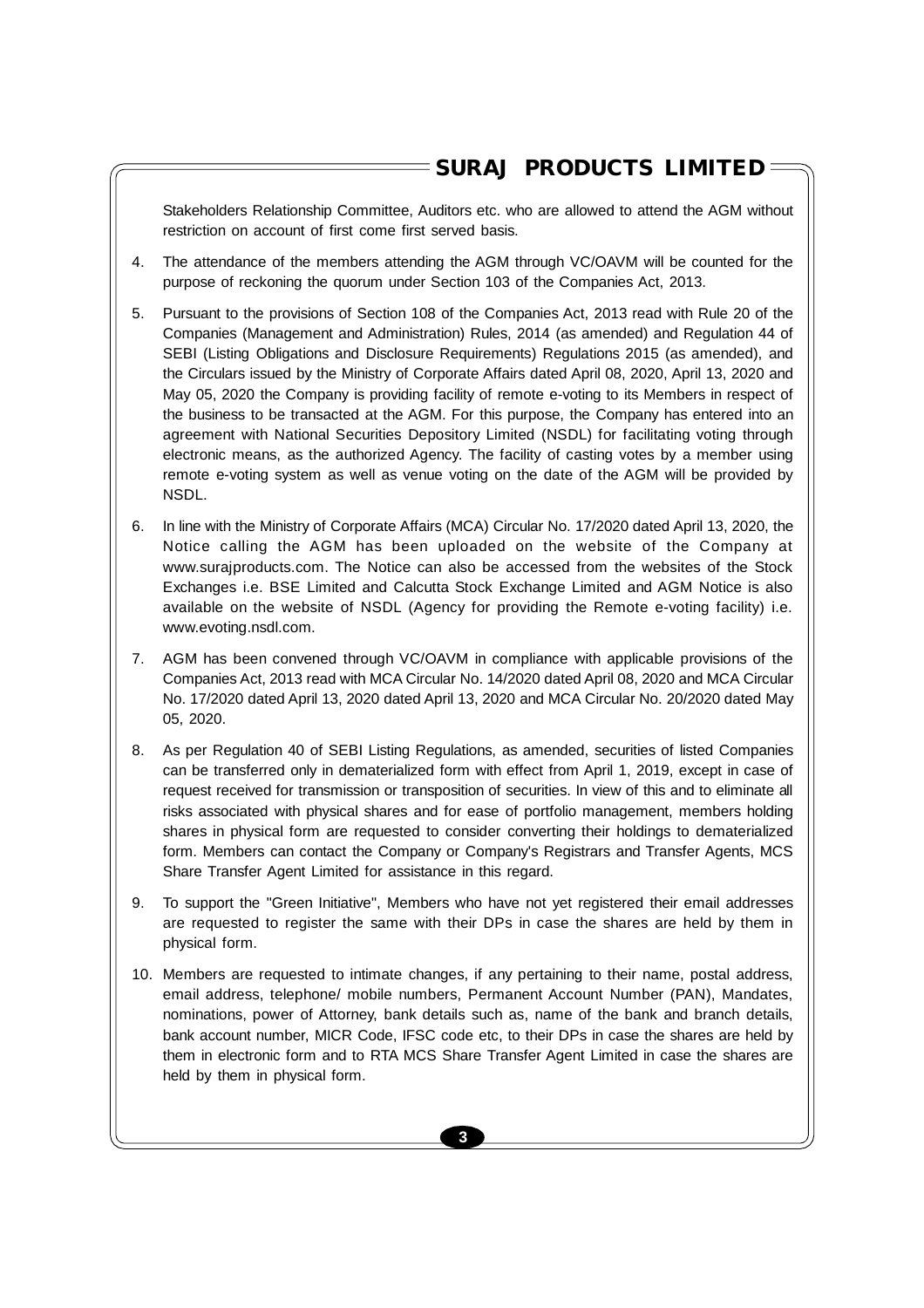## <code>=SURAJ PRODUCTS LIMITED</code>  $\equiv$

- 11. In compliance with the aforesaid MCA Circulars and SEBI Circular dated May 12, 2020, Notice of the AGM along with the Annual Report 2019-20 is being sent through electronic mode to those members whose email addresses are registered with the Company/ Depositories. Members may note that the Notice and Annual Report 2019-20 will also be available on the Company's website www.surajproducts.com and website of Stock Exchanges.
- 12. The Business set out in the Notice will be transacted through electronic voting system and the Company is providing facility for voting by electronic means. Instructions and other information relating to e-voting are given in this Notice.
- 13. Pursuant to Section 91 of the Companies Act, 2013, the Register of members and share transfer books of the Company will be closed from 14th day of September 2020 to 21st September 2020, both days inclusive.
- 14. The Securities & Exchange Board of India (SEBI) has mandated the submission of Permanent Account Number (PAN) by every participant in the securities market. Members holding shares in the Electronic form are therefore requested to submit their PAN to their Demat Accounts. Members holding physical shares can submit their PAN to the Company/ MCS Share Transfer Agent Limited.
- 15. The relevant detail of Director seeking appointment/re-appointment under item Nos. 2 above pursuant to Regulations 26(4) and 36 (3) of SEBI (Listing Obligations and Disclosure Requirements) Regulations, 2015 forms part of this notice.
- 16. Corporate members intending to send their authorized representative (s) to attend the meeting are requested to send a certified copy of the Board Resolution to the Company, authorizing their representatives to attend and vote on their behalf at the Meeting.
- 17. The Company had declared Dividend @7% i.e. ` 0.70 per equity shares of the Company for the Financial Year 2009-10, @ 8 % i.e. ` 0.80 for the Financial Year 2010-11, @ 9 % ` 0.9 for the Financial Year 2011-12 , @ 5 % i.e. ` 0.50 for the Financial Year 2012-13 @ 6% i.e. ` 0.60 for the Financial Year 2013-14 and @ 7% i.e. ` 0.70 for the Financial Year 2014-15. All the equity shareholders of the Company are requested to contact the Company/ Share Transfer Agent i.e. M/s MCS Share Transfer Agent Limited, 383, Lake Gardens, 1st Floor, Kolkata-700045, for payment of their dividend amount, if they have not been paid. The un-paid dividend for the Financial Year 2012-13, 2013-14 and 2014-15 as on 31.03.2020 are ` 5,08,608/- , ` 6,28,396/-, and ` 7,64,483/- respectively.

Members are requested to note that as per Section 124 of the Companies Act, 2013, dividends not en-cashed or claimed within seven years from the date of transfer to the Company's Un-paid Dividend Account, will be transferred to the Investor Education and Protection Fund (IEPF).

- 18. Members, who have not encashed their dividend warrants issued for the years 2012-13 to 2014- 15, are requested to immediately forward the same for revalidation to our Share Registrars at their address given in the Annual Report.
- 19. Members are requested to send all communications relating to shares to the Company's Registrar and Share Transfer Agent. (Physical and Electronic) M/s MCS Share Transfer Agent Limited, 383, Lake Gardens, 1st Floor, Kolkata- 700045. E- mail:mcssta@rediffmail.com.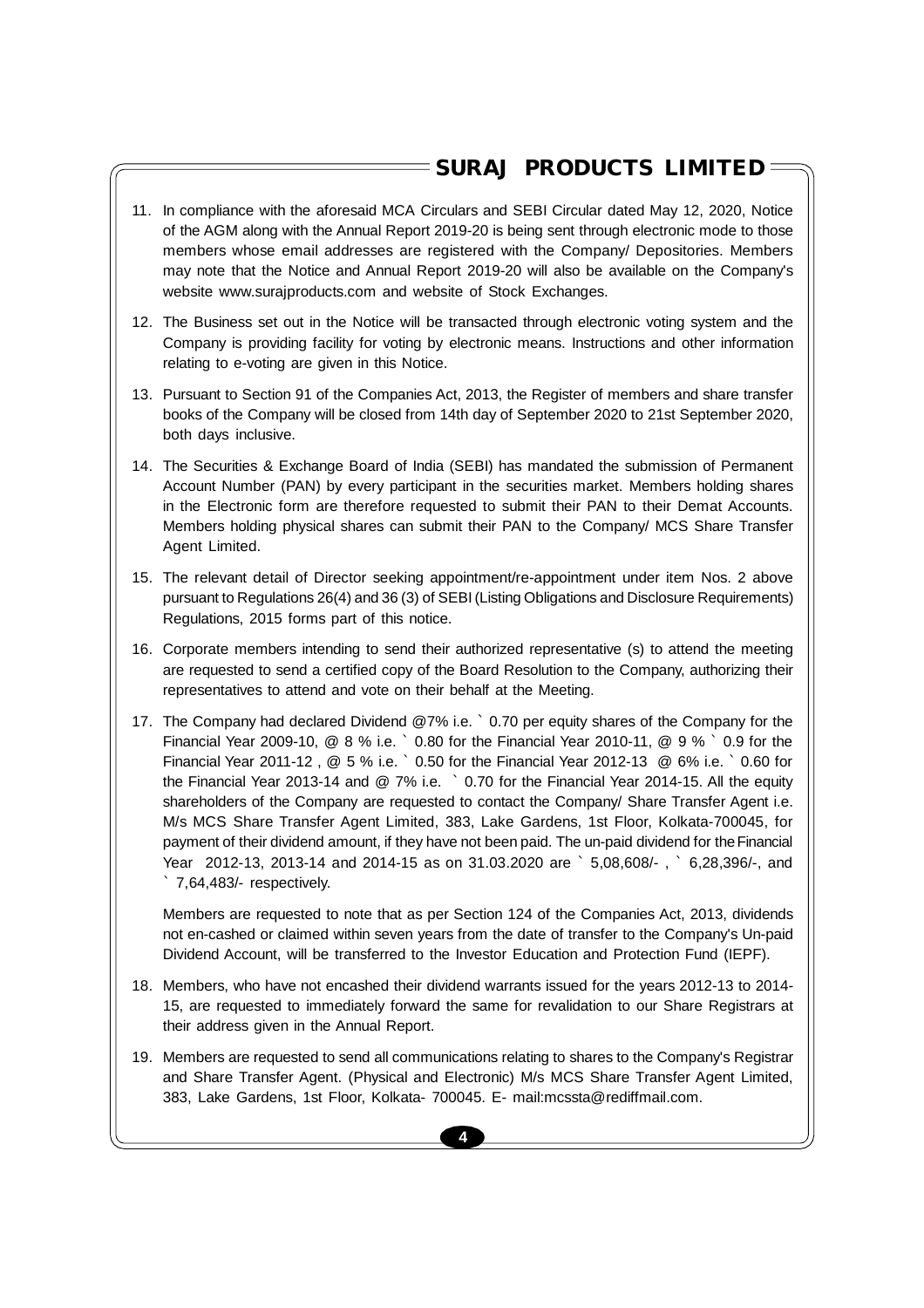### **EVOTING INSTRUCTIONS:**

### **THE INSTUCTIONS FOR MEMBERS FOR REMOTE E-VOTING ARE AS UNDER:-**

The remote e-voting period begins on Friday 18th September, 2020 at 09:00 AM and ends on Sunday 20th September, 2020 at 05: 00 PM. The remote e-voting module shall be disabled by NSDL for voting thereafter.

And cutoff date for E-voting is 14th September, 2020.

How to vote electronically using NSDL e-voting system?

The way to vote electronically on NSDL e-voting system consists of "Two Steps" which are mentioned below:

Step 1: Log-in to NSDL e-voting system at https://www.evoting.nsdl.com/

Step 2: Cast your vote electronically on NSDL e-voting system.

Details on step 1 mentioned below:

How to Log-in to NSDL e-voting website ?

- 1. Visit the e-voting website of NSDL, open web browser by typing the following URL: https://www.evoting.nsdl.com/ either on a personal computer or on a mobile.
- 2. Once the home page of e-voting system is launched, click on the icon 'Login" which is available under 'Shareholders' section.
- 3. A new screen will open. You will have to enter your User ID, your password and a Verification Code as shown on the screen.

Alternatively, if you are registered for NSDL eservices i.e. IDEAS, you can log-in at https:/ /eservices.nsdl.com/ with your existing IDEAS login. Once you log-in to NSDL eservices after using your log-in credentials, click on e-voting and you can proceed to step 2 i.e. cast your vote electronically.

4. Your User ID details are given below:

| Manner of holding shares i.e. Demat<br>(NSDL or CDSL) or physical | Your User Id is:                                                                                                                                                 |
|-------------------------------------------------------------------|------------------------------------------------------------------------------------------------------------------------------------------------------------------|
| a) For members who hold shares in demat<br>account with NSDL.     | 8 Character DP ID followed by 8 digit Client ID<br>for example if your DP ID IN500*** and Client<br>ID is 12****** then your user ID is<br>IN500***12****        |
| b) For members who hold shares in demat<br>account with CDSL.     | 16 Digits Beneficiary ID<br>For example if your Beneficiary ID is<br>12************** and EVEN is 201255 then<br>User ID is 201255001***                         |
| c) For members holding shares in physical<br>form.                | EVEN Number followed by Folio Number<br>registered with the Company<br>For example if folio number is 001*** and EVEN<br>is 201255 then user ID is 2012556001*** |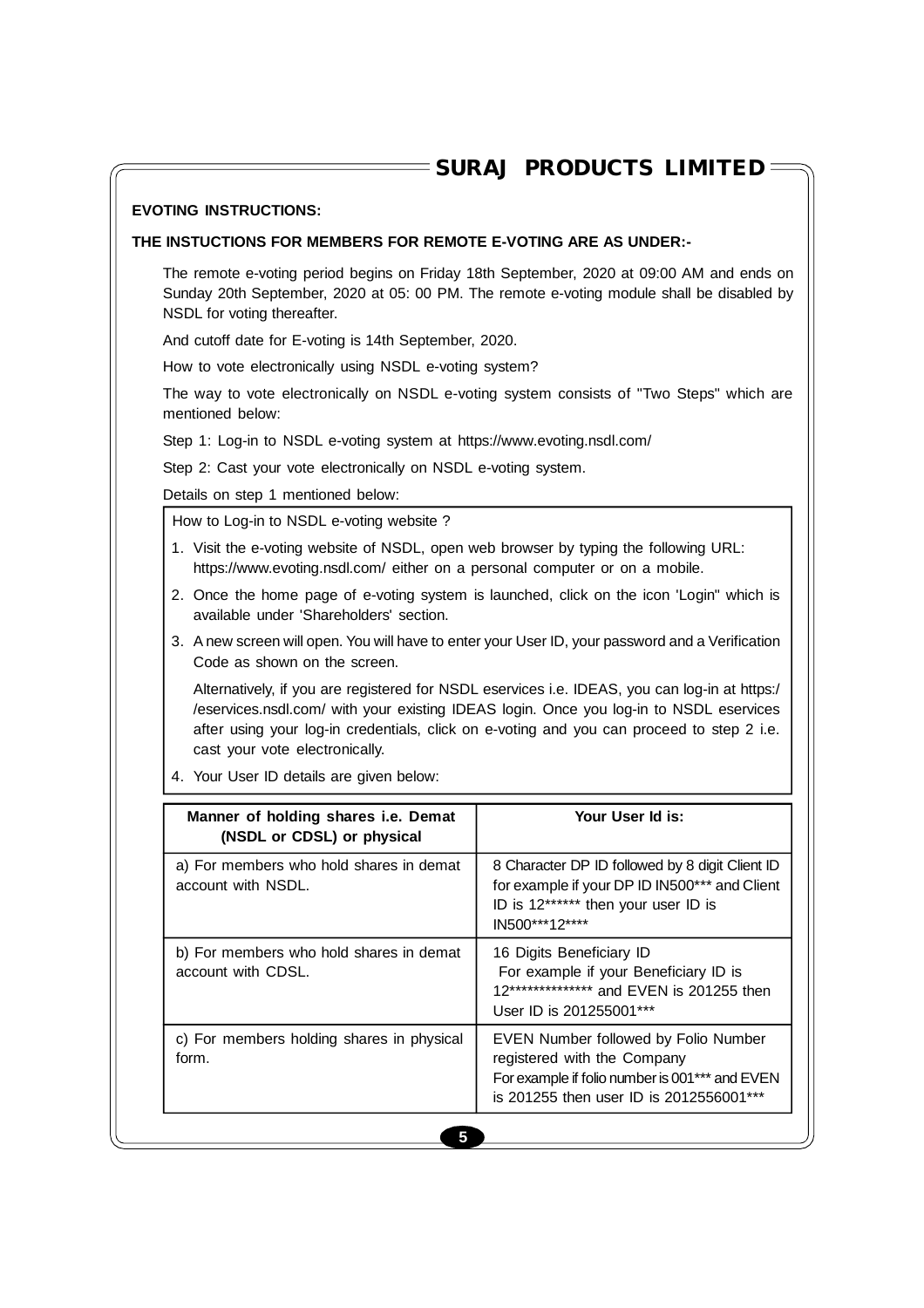### 5. **Your password details are given below:**

- a) If you are already registered for e-voting, then you can use your existing password to login and cast your vote.
- b) If you are using NSDL e-voting system for the first time, you will need to retrieve the "initial password' which was communicated to you. Once you retrieve your 'initial password', you need to enter the 'initial password' and the system will force you to change your password.
- c) How to retrieve your 'initial password'?
	- (i) If your email id is registered in your demat account or with the Company, your 'initial password' is communicated to your email id. Trace the email sent to you from NSDL from your mailbox. Open the email and open the attachment i.e. a PDF file. Open the PDF file. The password to open the PDF file is your 8 digit client id for NSDL account, last 8 digit of client id for CDSL account or folio number for shares held in physical form. The PDF file contains your 'User ID' and your 'initial password'.
	- (ii) If your email Id is not registered, please follow steps mentioned below in process for those shareholders whose email ids are not registered.
- 6. If you are unable to retrieve or have not received the 'initial password' or have forgotten your password:
	- a) Click on 'Forgot User Details/password?' (If you are holding shares in your demat account with NSDL or CDSL) option available on www.evoting.nsdl.com.
	- b) Physical User Reset Password? (If you are holding shares in physical mode) option available on www.evoting.nsdl.com.
	- c) If you are still unable to get the password by aforesaid two options, you can send a request at evoting@nsdl.co.in mentioning your demat account number/ folio number, your PAN, your name and your registered address.
	- d) Members can also use the OTP (One Time Password) based login for casting the votes on the e-voting system of NSDL.
- 7. After entering your password, tick on Agree to 'Terms and Conditions' by selecting on the check box.
- 8. Now, you will have to click on 'Login' botton.
- 9. After you click on the "Login" button, Home page of e-voting will open.

#### **Details on Step 2 is given below:**

#### **How to cast your vote electronically on NSDL e-voting system?**

- 1. After successful login at Step 1, you will be able to see the Home page of e-voting. Click on evoting. Then, click on Active Voting Cycles.
- 2. After click on Active Voting Cycles, you will be able to see all the Companies "EVEN" in which you are holding shares and whose voting cycle is in active status.
- 3. Select "EVEN" of the Company for which you wish to cast your vote.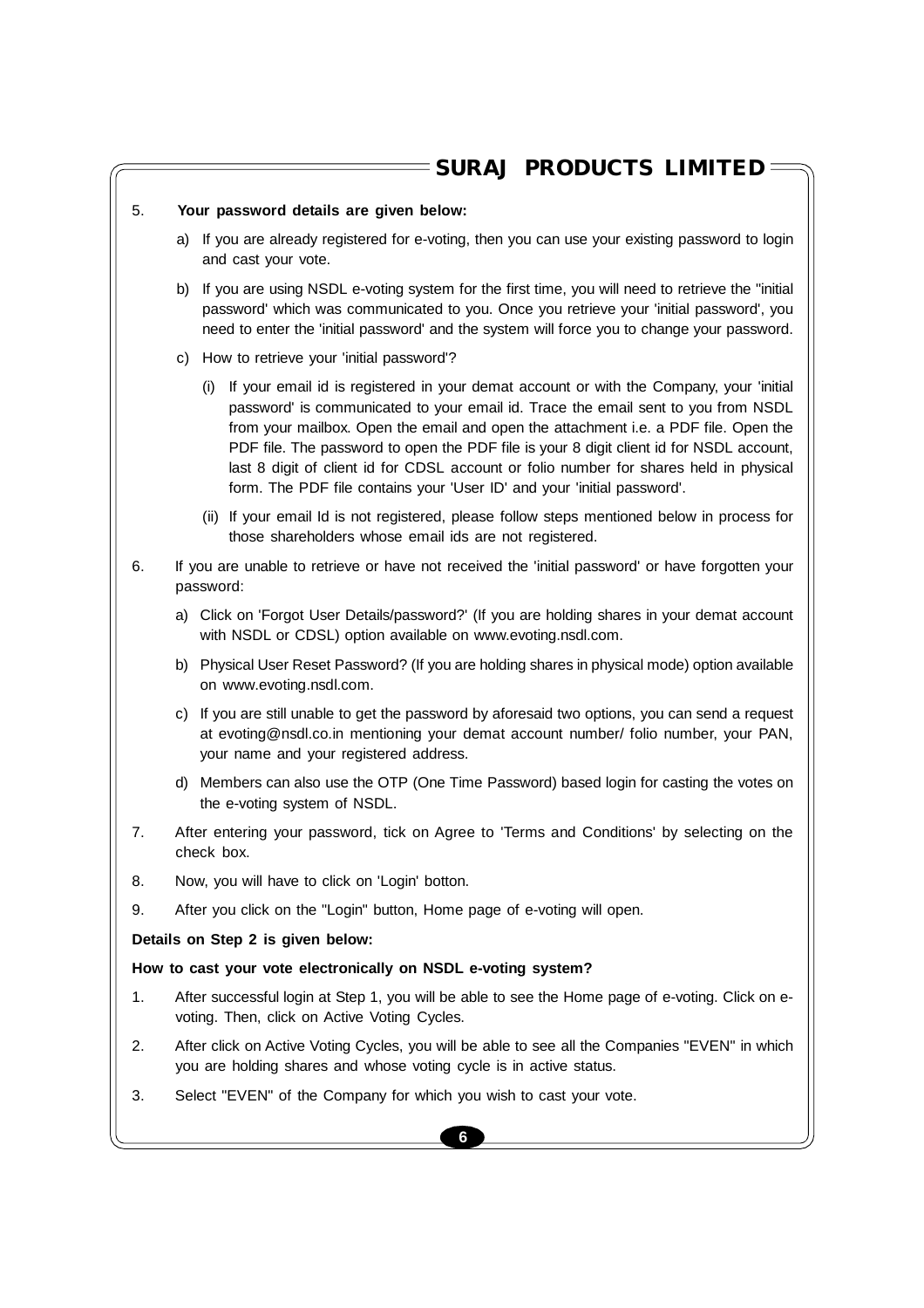- 4. Now you are ready for e-voting as the Voting page opens.
- 5. Cast your vote by selecting appropriate options i.e. assent or dissent, verify/ modify the number of shares for which you wish to cast your vote and click on "Submit" and also "Confirm" when prompted.
- 6. Upon confirmation, the message "Vote cast successfully" will be displayed.
- 7. You can also take the printout of the vote cast by you by clicking on the print option on the confirmation page.
- 8. Once you confirm your vote on the resolution, you will not be allowed to modify your vote.

### **General Guidelines for shareholders:**

- 1. Institutional shareholders (i.e. other than individuals, HUF, NRI etc.) are required to send scan copy (PDF/JPG Format) of the relevant Board Resolution/ Authority letters etc. with attested specimen signature of the duly authorized signatory (ies) who are authorized to vote, to the Scrutinizer by email lnpanda2004@gmail.com with a copy marked to evoting@nsdl.co.in.
- 2. It is strongly recommended not to share your password with any other person and take utmost care to keep your password confidential. Login to the e-voting website will be disabled upon five unsuccessful attempts to key in the correct password. In such an event, you will need to go through the "Forgot User Details/ Password? Or "Physical" User Reset password?" option available on www.evoting.nsdl.com to reset the password.
- 3. In case of any queries, you may refer the Frequently Asked Questions (FAQ) for shareholders and e-voting user manual for shareholders available at the download section of www.evoting.nsdl.com or call on toll free no: 180-222-990 or send a request at evoting@nsdl.co.in.

## **Process for those shareholders whose email ids are not registered with depositories for procuring user id and password and registration of email ids for e-voting for the resolutions set out in this notice:**

In case shares are held in physical register details:

https://www.mcssharetransfer.com

In case shares are held in demat mode:

Please contact your Depository Participant (DP) and register your email address and bank account details in your demat account, as per the process advised by your DP.

#### **THE INSTRUCTIONS FOR MEMBERS FOR E-VOTING ON THE DAY OF THE AGM AS UNDER:-**

- 1. The procedure for e-voting on the day of the AGM is same as the instructions mentioned above for remote e-voting.
- 2. Only those members/ shareholders, who will be present in the AGM through VC/ OAVM facility and have not casted their vote on the Resolution through remote e-voting and are otherwise not barred from doing so, shall be eligible to vote through e-voting system in the AGM.
- 3. Members who have voted through Remote e-voting will be eligible to attend the AGM. However, they will not be eligible to vote at the AGM.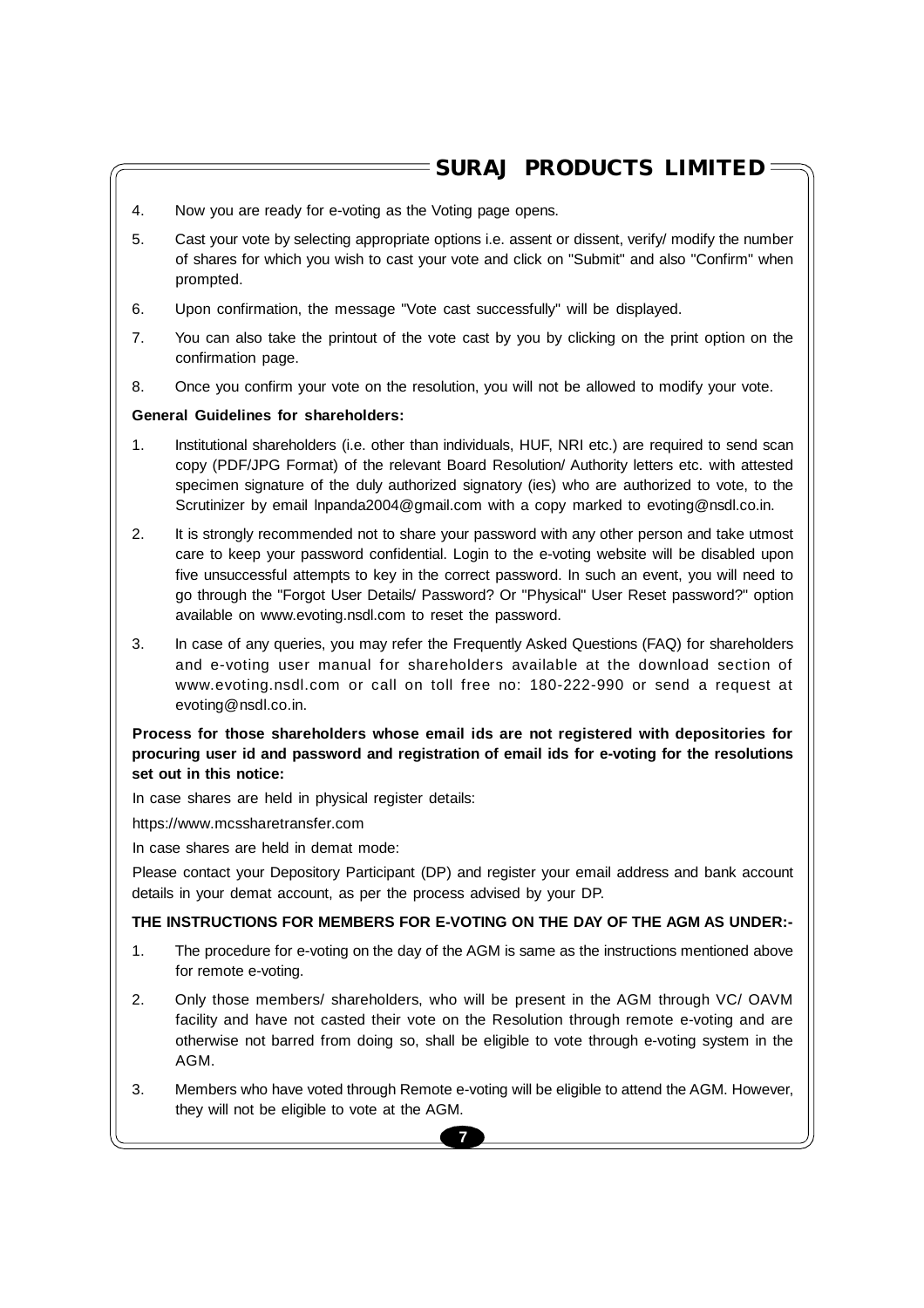4. The details of the persons who may be contacted for any grievances connected with the facility for e-voting on the day of the AGM shall be the same person mentioned for e-voting.

## **INSTRUCTIONS FOR MEMBERS FOR ATTENDING THE AGM THROUGH VC/OAVM ARE AS UNDER:**

1. Members will be provided with a facility to attend the AGM through VC/OAVM through the NSDL e-voting system. Members may access the same at https://www.evoting.nsdl.com under shareholders/ members login by using the remote e-voting credentials. The link for VC/ OAVM will be available in shareholder/ members login where the EVEN of Company will be displayed.

Members who do not have the User Id and password for e-voting or have forgotten the User Id and password may retrieve the same by following the remote e-voting instructions mentioned in the notice to avoid last minute rush. Further members can also use the OTP based login for logging into the e-voting system of NSDL.

- 2. Members are encouraged to join the Meeting through Laptops for better experience.
- 3. Further Members will be required to allow Camera and use internet with a good speed to avoid any disturbance during the meeting.
- 4. Please note that participants connecting from mobile devices or Tablets or through Laptop connecting via Mobile Hotspot may experience Audio/ Video loss due to fluctuation in their respective network. It is therefore recommended to use stable Wi-Fi or LAN connection to mitigate any kind of aforesaid glitches.
- 5. Shareholders who would like to express their views/ have questions may send their questions in advance mentioning their name, demat account number/folio number, email id, mobile number at (companysecretary@surajproducts.com). The same will be replied by the Company suitably.
- 6. Shareholders who would like to express their views or have questions may send their questions in advance, mentioning their name, Demat Account number, Folio Number, mobile number and email address at companysecretary@surajproducts.com from 15th September, 2020 (9: 00 AM) to 17th September, 2020 (5:00 PM). Those who have registered themselves as a speaker will only be allowed to express their views/ ask questions during the AGM. The Company reserves the right to restrict the number of speakers depending on the available of time for the AGM.

Registered Office: At- Vill: Barpali, **Burgadi**, **By order of the Board of Directors** Po- Kesarmal, Rajgangpur, Dist- Sundargarh, Odisha- 770017 sd/-E-mail:suproduct@gmail.com A.N.Khatua Website: www.Surajproducts.com example and the company Secretary

Place: Barpali Date: the 1st day of August, 2020

Membership No- ACS21776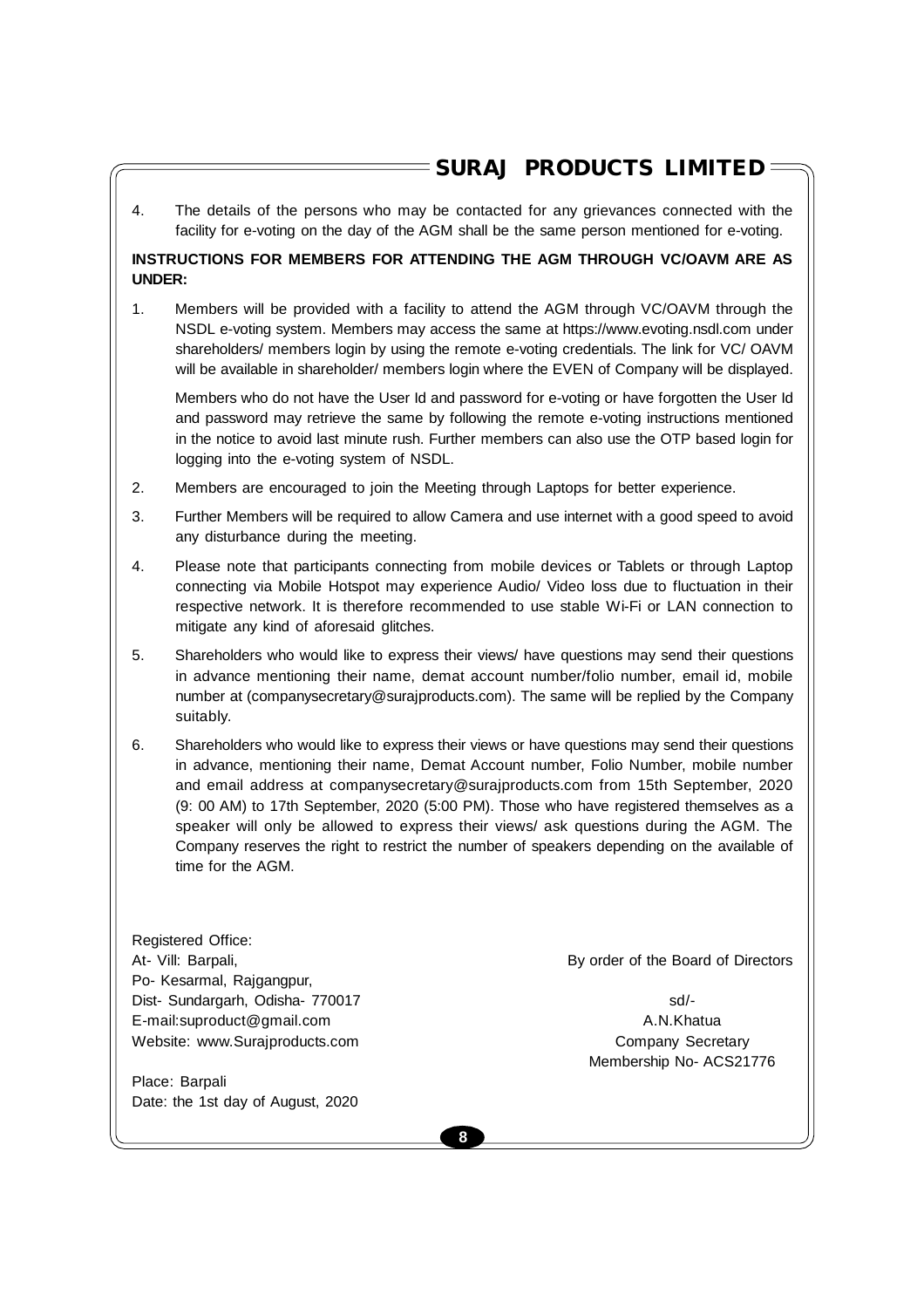## **ANNEXURE TO THE NOTICE**

**Pursuance to Regulation 36(3) of the SEBI (Listing Obligations & Disclosure Requirements) Regulations, 2015, the information about the Director seeking appointment in the Annual General Meeting is as follows:**

| Name of Director                                                                                                                                           | Mrs. Sunita Dalmia                                                                                                                                                                                                                                                                                                                                                                                           |
|------------------------------------------------------------------------------------------------------------------------------------------------------------|--------------------------------------------------------------------------------------------------------------------------------------------------------------------------------------------------------------------------------------------------------------------------------------------------------------------------------------------------------------------------------------------------------------|
| <b>DIN</b>                                                                                                                                                 | 00605973                                                                                                                                                                                                                                                                                                                                                                                                     |
| Date of Birth                                                                                                                                              | 03.05.1964                                                                                                                                                                                                                                                                                                                                                                                                   |
| Qualification                                                                                                                                              | Graduate                                                                                                                                                                                                                                                                                                                                                                                                     |
| Expertise in specific functional areas                                                                                                                     | She has come from business family and has<br>possessed good business sense and<br>administrative capabilities.                                                                                                                                                                                                                                                                                               |
| List of other Companies in which Directorship<br>held (excluding in Foreign companies)                                                                     | 1. Molisati Vinimay Pvt. Ltd.<br>2. NIP Power Pvt. Ltd.<br>3. Balbhadra Infratech Pvt. Ltd.<br>4. Brex Technology Pvt. Ltd.<br>5. Excel Infra Projects. Pvt. Ltd.<br>6. Kedarnath Mining Pvt. Ltd.<br>7. Kremlin Traders Pvt. Ltd.<br>8. Plasma Infrastructure Pvt. Ltd.<br>9. Tirupati Vincom Pvt. Ltd.<br>10. Pushpdant Investment Consultants Pvt. Ltd.<br>11. Sidhishree Financial Consultants Pvt. Ltd. |
| Chairman/Member of Committees of the<br>Board of Directors of other Companies in<br>which he is a Director (excluding in foreign<br>Chairman of Companies) | Nil                                                                                                                                                                                                                                                                                                                                                                                                          |
| Details of shareholding (both own or held<br>by/for other persons on a beneficial basis),<br>if any, in the Company.                                       | 7,72,400 Shares                                                                                                                                                                                                                                                                                                                                                                                              |
| Relationship with other Directors/ Key<br>Managerial Personnel                                                                                             | Related to Mr. Y. K. Dalmia, Managing Director<br>in capacity as wife.                                                                                                                                                                                                                                                                                                                                       |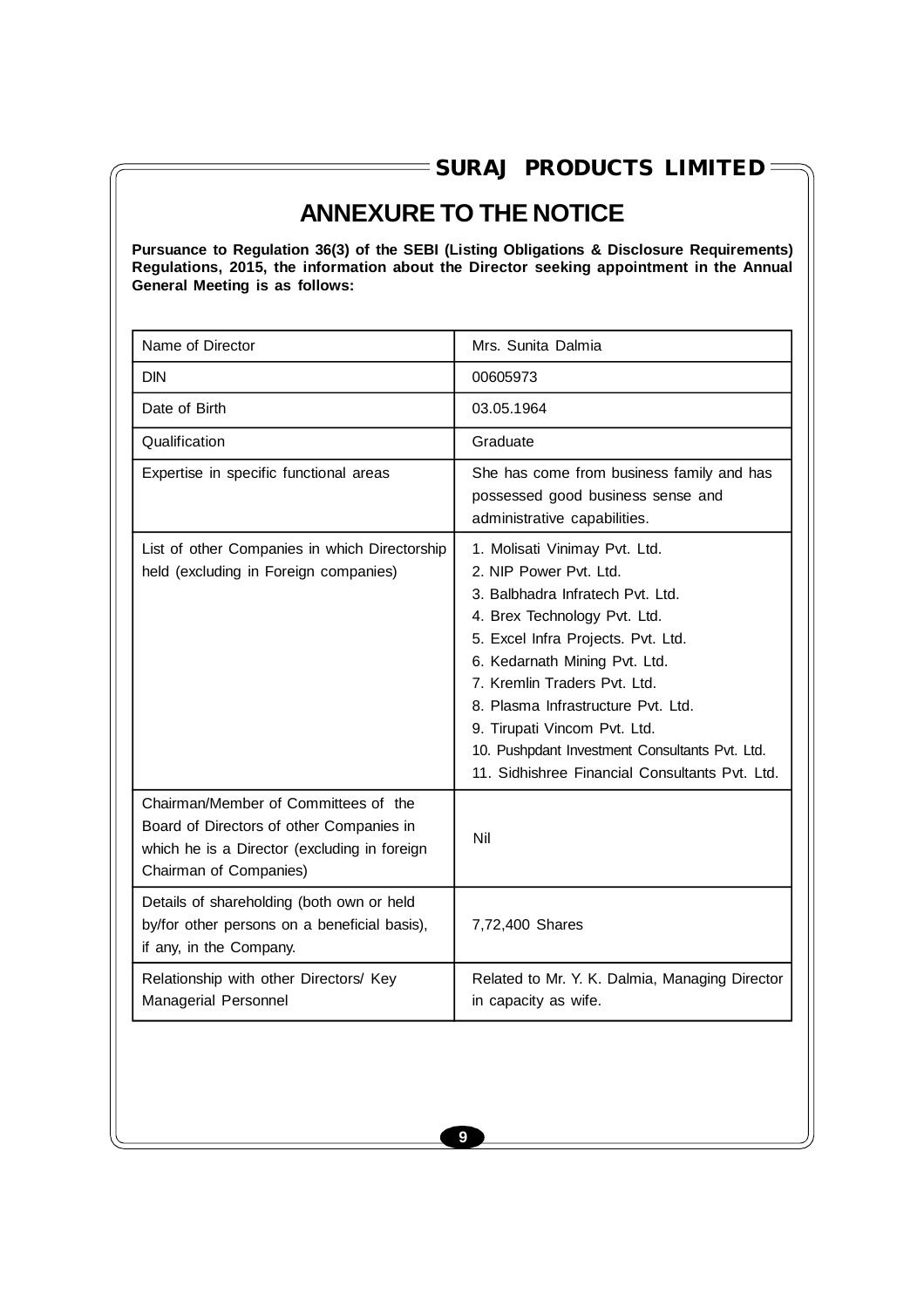## **DIRECTORS' REPORT TO SHAREHOLDERS**

Dear Shareholders,

Your Directors have pleasure in presenting their Report on the business and operations of your Company along with the Audited Accounts of the company for the year ended 31st March 2020.

### **FINANCIAL RESULTS:**

| <b>Particulars</b>                            | <b>Current Year</b><br>In Lac) | <b>Previous Year</b><br>In Lac) |
|-----------------------------------------------|--------------------------------|---------------------------------|
| Sales and other income                        | 11824.61                       | 11682.75                        |
| Profit before depreciation                    | 1055.72                        | 1038.25                         |
| Depreciation                                  | 674.01                         | 401.12                          |
| Profit for the year                           | 381.71                         | 637.13                          |
| Provision for tax                             | (158.74)                       | 7.55                            |
| Profit after tax                              | 540.45                         | 629.59                          |
| Profit brought forward from the previous year | 2325.18                        | 1695.59                         |
| Profit available for appropriation            | 2865.63                        | 2325.18                         |
| <b>Surplus carried to Balance Sheet</b>       | 2865.63                        | 2325.18                         |

#### **OPERATIONS:**

During the year, the Company produced 35,869 MT, sold 4,587 MT and captively consumed 31,406 MT of sponge iron compared to previous year's production of 37,153 MT, sales of 18,680 MT and captive consumption of 10,405 MT. The Company produced 18,147 MT, sold 10,946 MT and captively consumed 6,726 MT of Pig Iron as compared to last year's production of 9,734 MT, sales of 6,259 MT and captive consumption of 3,250 MT. The Company produced 31,132 MT and sold 19,058 MT and captively consumed 11,643 MT of MS Ingot/Billet compared to previous year's production of 18,864 MT and sales of 18,203 MT. During the year the Company has started manufacturing process of TMT Bars. The Company produced 11,049 MT of TMT Bars & sold 9074MT compared to previous year Nil.

#### **Impact of Covid 19 on Business operation:**

The spread of Covid 19 has affected the business operations post the Nation wide Lockdown. The Company has taken various measures in consonance with Central and State Government advisories to contain the pandemic, which included closing of manufacturing facilities. Given the uncertainty of quick turnaround to normalcy, post lifting of the Lockdown, the Company has carried out a comprehensive assessment of possible impact on its business operations, financial assets, contractual obligation and ifs overall liquidity position, based on the internal and external sources of information and application of reasonable estimates. The Company does not foresee any significant incremental risk to the recoverability of its assets, in meeting its financial obligations over the foreseeable future, given early and required steps taken to contain, protect and mitigate the exposure. Pursuant to the relaxed guidelines the Company has now resumed its operations; however some of the staff continues to operate from home. Since the situation is continuously evolving, the impact assessed in future may be different from the estimates made as at the dole of approval of these financial results. Management will continue to monitor any material changes arising due to the impact of this pandemic on financial and operational performance of the Company and take necessary measures to address the situation.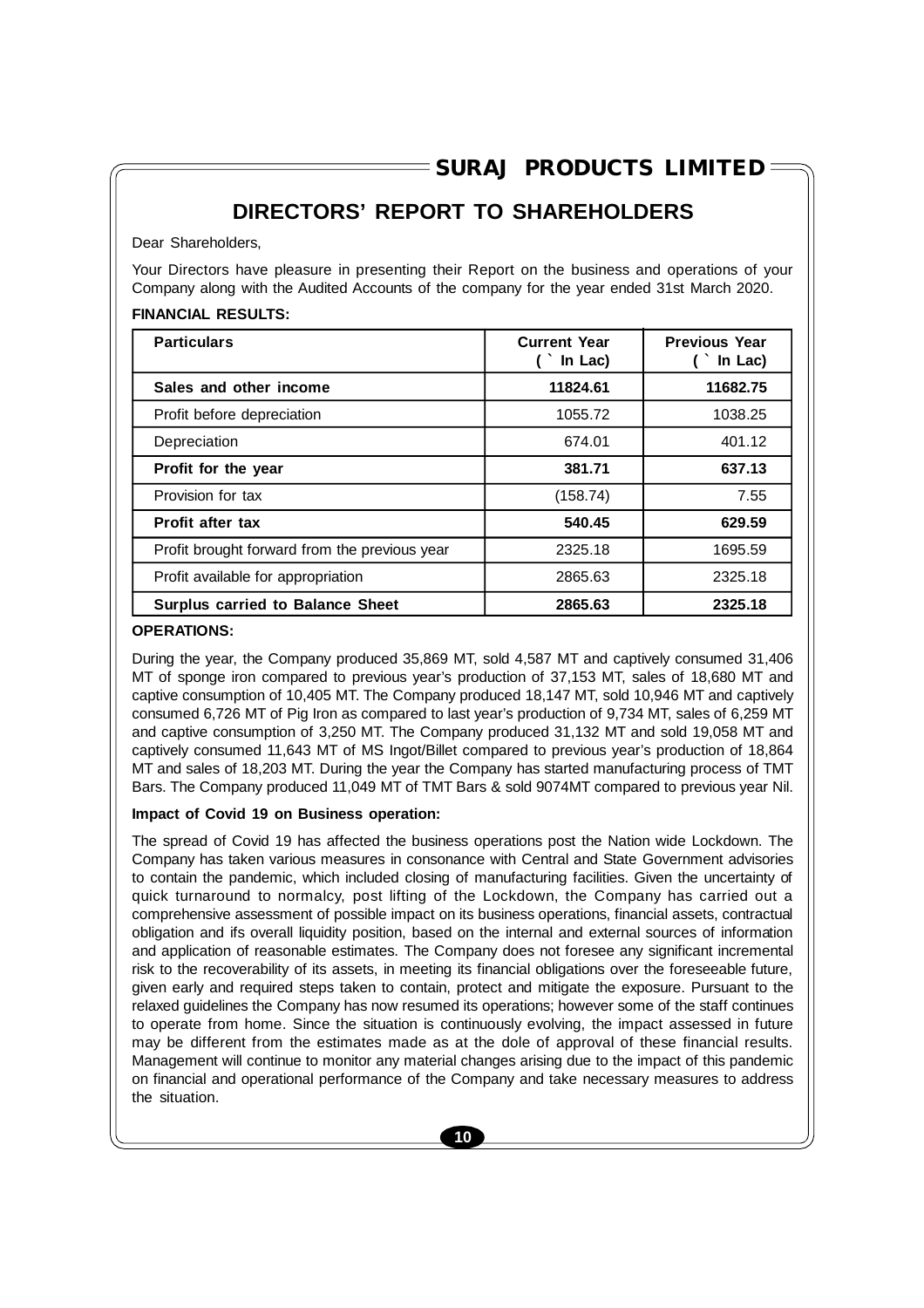## **DIVIDEND:**

Considering the need to conserve resources for the Company's ongoing capital expenditure programme for value additions, the Board of Directors of the Company do not recommend any dividend on the equity shares for the year ended 31st March, 2020.

## **CLOSURE OF MEMBERS AND SHARE TRANSFER BOOKS:**

The Register of Members and Share Transfer Books of the Company will be closed with effect from Tuesday September 14, 2020 to Monday September 21, 2020 (both days inclusive) for the purpose of Annual General Meeting.

## **TRANSFER TO RESERVES:**

The Company did not transfer any amount to General Reserve during the year.

### **SHARE CAPITAL:**

The Authorized Share Capital of the Company is ` 12,00,00,000/- (Rupees Twelve Crores only) divided into 1,20,00,000 Equity Shares of `10/- each. As on March 31, 2020 the paid-up share capital of the Company is `11,40,00,000 (Rupees Eleven Crores and Forty Lacs only) divided into 1,14,00,000 Equity Shares of `10/- each. During the year your Company has not issued any equity shares.

### **DEPOSITS:**

During the year, the Company has not accepted any 'Deposits' as defined under the Companies Act, 2013.

### **DIRECTORS:**

In accordance with the provisions of Section 152 of the Companies Act, 2013 and the Articles of Association of the Company, Mrs. Sunita Dalmia (DIN- 00605973), Non-Executive Promoter Director, retires by rotation at the forthcoming Annual General Meeting and Being eligible, offers herself for reappointment. Your Directors recommend her re-appointment.

## **PERFORMANCE EVALUATION:**

Pursuant to the provisions of Section 134 (3) (p) of the Companies Act, 2013, a structured questionnaire was prepared after taking into consideration of the various aspects of the Board's functioning, composition of the Board and its Committees, culture, execution and performance of specific duties, obligations and governance.

The performance evaluation of the Independent Directors was completed. The performance evaluation of the Chairman and the non-independent Directors was carried out by the Independent Directors. The Board of Directors expressed their satisfaction with the evaluation process.

#### **DETAILS OF LOANS, GUARANTEES OR INVESTMENTS BY COMPANY:**

The Company has not given any loans or guarantees covered under the provisions of Section 186 of the Companies Act, 2013.

## **AUDITORS REPORT & AUDITORS' OBSERVATION:**

There is no audit qualification in the Company's Financial Statements. The company continues to adopt practices to ensure best practice as per Indian Accounting Standards. The Notes on Accounts referred to in the Auditors' Report enclosed are self-explanatory and do not call for any further comments.

### **STATUTORY AUDIT:**

Messers BDS & Co (formerly Bharat D. Sarawgee & Co), Chartered Accountants (Firm Registration Number 326264E) was appointed as the Statutory Auditors of the Company at the 26th Annual General Meeting of the Company held on 29th day of September, 2017, to hold office from the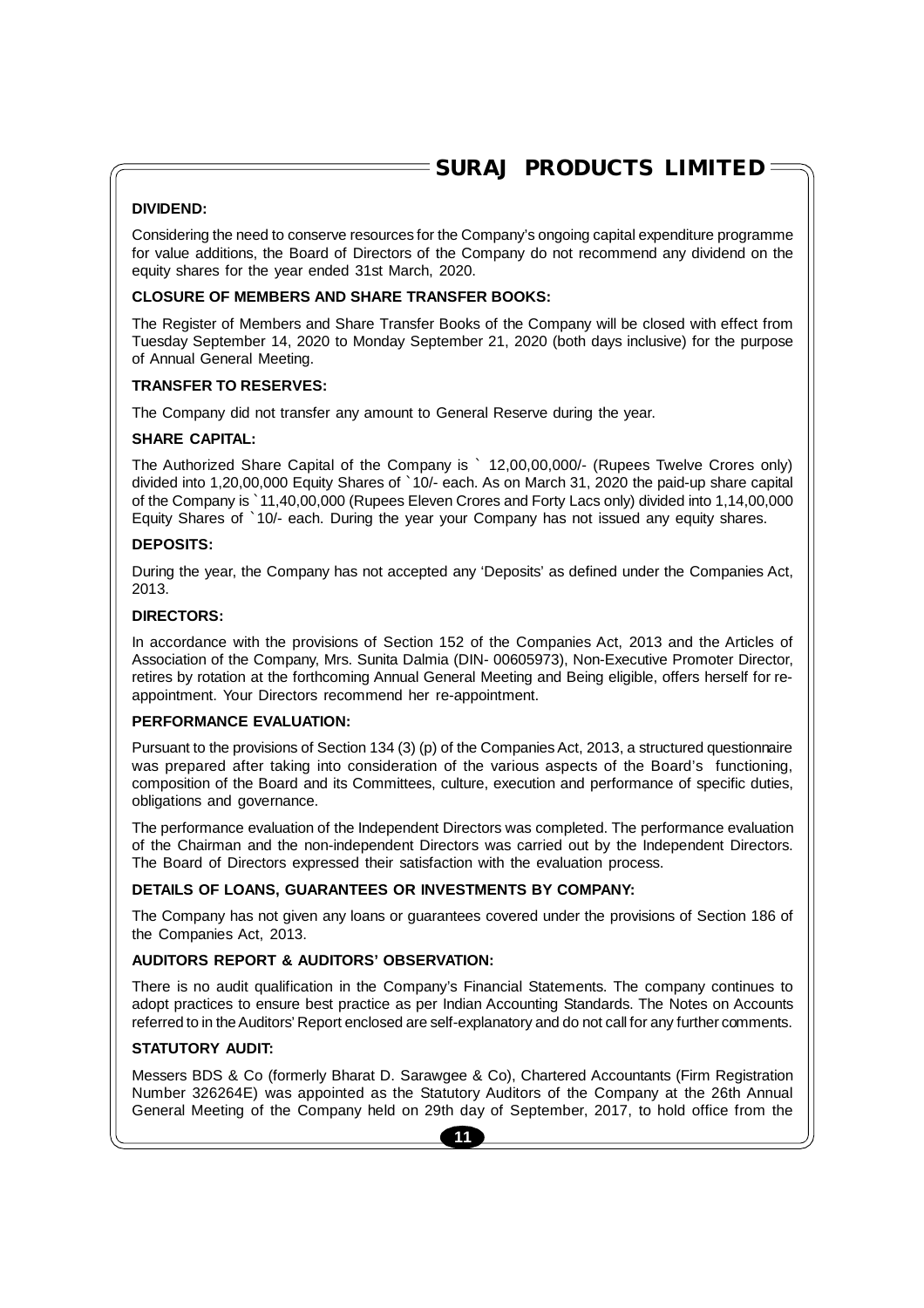conclusion of twenty sixth (26th) Annual General Meeting until the conclusion of thirty first (31st) Annual General Meeting of the Company, subject to ratification by the Members of the Company at every subsequent Annual General Meeting at such remuneration as may be mutually agreed by the Board of Directors of the Company and the Auditors.

### **SECRETARIAL AUDIT:**

Pursuant to provisions of section 204 of the Companies Act, 2013 and rules made thereunder, the Company has appointed Messers L.N.Panda & Associates, Rourkela a firm of Company Secretaries in practice to undertake the Secretarial Audit of the Company. The Secretarial Audit Report is annexed herewith as "Annexure I". The Secretarial Audit Report does not contain any qualification, reservation or adverse remarks for the year under review.

#### **AUDIT COMMITTEE RECOMMENDATION:**

During the year all the recommendations of the Audit Committee were accepted by the Board. The composition of the Audit Committee is as described in the Corporate Governance Report.

### **LISTING FEES:**

The shares of the Company are listed at Bombay Stock Exchange and Calcutta Stock Exchange Limited. The Scrip Code at BSE is 518075 and at CSE is 13054.

The respective listing fees for the above Stock Exchanges up to the year 2020-21 have been paid.

### **PREVENTION OF SEXUAL HARASSMENT AT WORK PLACE:**

The Company has zero tolerance for sexual harassment at workplace and has adopted a policy on prevention, prohibition and redressal of sexual harassment at workplace in line with the provisions of the Sexual Harassment of Women at workplace (prevention, prohibition and Redressal) Act, 2013 and the Rules framed there under. It has constituted an internal Complaint Committee in compliance with the above mentioned Act and Rules. During the Financial Year 2019-20, no complaint has been received.

#### **SAFETY, HEALTH & ENVIRONMENT:**

The Company is committed to providing a safe and healthy working environment and achieving an injury and illness free work place. During the year under review, there was no lost time injury incident reported.

#### **RECONCILIATION OF SHARE CAPITAL:**

As directed by Securities Exchange Board of India (SEBI), Reconciliation of Share Capital is being carried out quarterly by a practicing Company Secretary. The findings of the Reconciliation of Share Capital were satisfactory.

## **DIRECTORS' RESPONSIBILITY STATEMENT:**

Pursuant to section 134 (5) of the Companies Act, 2013 the Board of Directors of the Company confirm that;

- (i) in the preparation of Annual Accounts, the applicable Accounting Standards as specified by the Institute of Chartered Accountants of India have been followed and that there has been no material departures from the same;
- (ii) the Directors have selected such accounting policies and applied them consistently and made judgments and estimates that are reasonable and prudent so as to give a true and fair view of the state of affairs of the Company at the end of the financial year and of the Profit or loss of the Company for that period.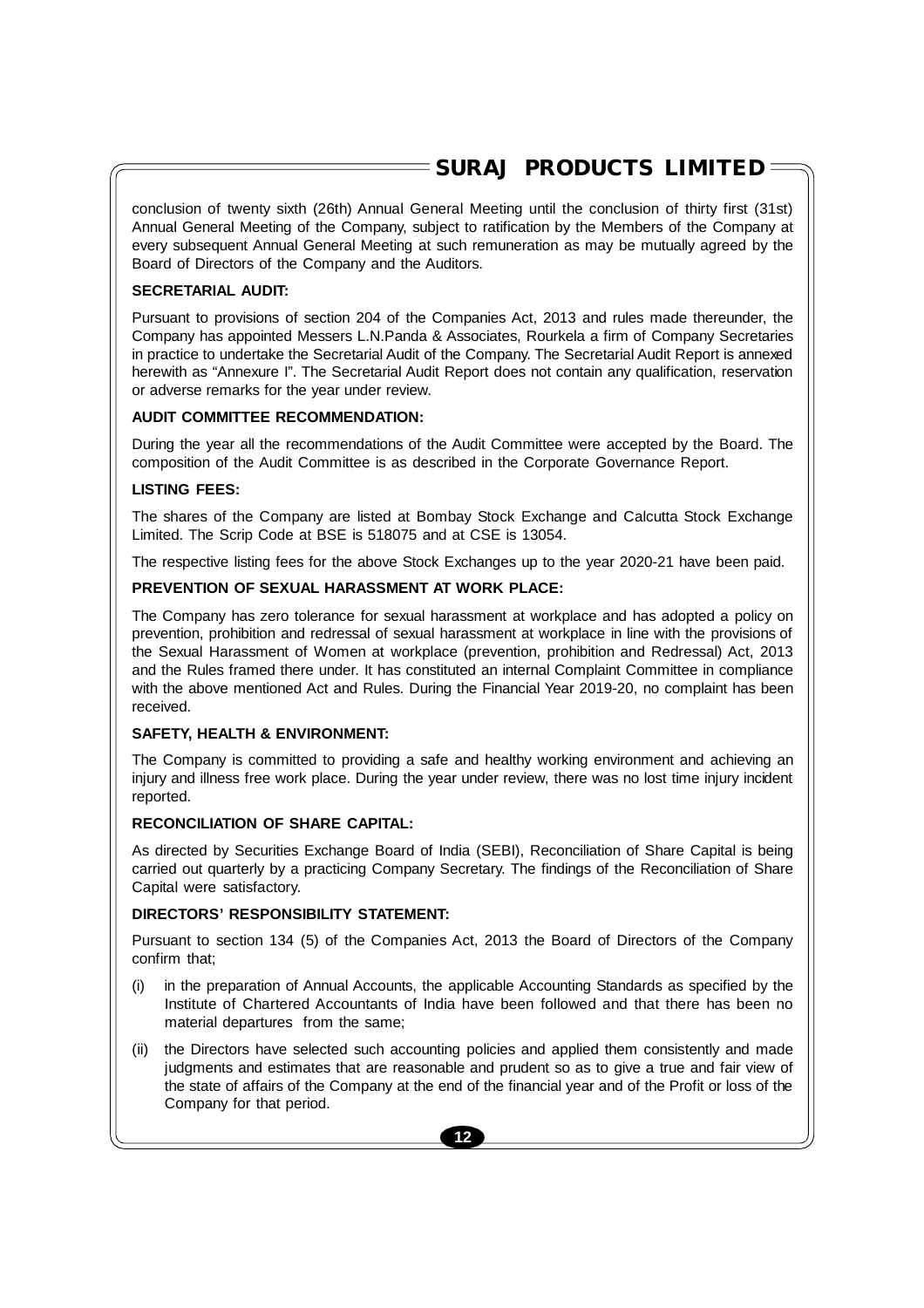- (iii) the Directors have taken proper and sufficient care, to the best of their for the maintenance of adequate accounting records in accordance with the provision of the Companies Act 1956 for safeguarding the assets of the Company and for preventing and detecting fraud and other irregularities; and
- (iv) the Annual Accounts have been prepared on going concern basis.

### **MATERIAL CHANGES AND COMMITMENTS AFFECTING THE FINANCIAL POSITION OF THE COMPANY:**

During the year under review, there have been no material changes and commitments affecting the financial position of the Company.

## **NUMBER OF BOARD MEETINGS DURING F.Y. 2019-20:**

During the FY 2019-20 the number of meeting of Board of Directors of the Company comes to 5 (Five). The details of the number of meetings of the Board held during the financial year forms part of the Corporate Governance Report.

### **CONSERVATION OF ENERGY, TECHNOLOGY ABSORPTION AND FOREIGN EXCHANGE EARNINGS AND OUTGO:**

The prescribed details as required Section 134 (3)(m) of the Companies Act, 2013 read with Rule 8(3) of the Companies (Accounts) Rules, 2014 are set out in Annexure 'A' forming part of this report.

### **DECLARATION OF INDEPENDENCE:**

The Company has received Declaration of Independence from Mr. C.K.Bhartia (DIN- 00192694) and Mrs. Neha Singhania (DIN- 06879112), the Independent Directors of the Company as per sub-section (6) of Section 149 of the Companies Act, 2013.

## **REMUNERATION & NOMINATION POLICY:**

The Board of Directors has framed a policy which lays down a framework in relation to remuneration of Directors, Key Managerial Personnel and senior Management of the Company. This policy also lays down criteria for selection and appointment of Board Members. The detail of the policy is explained in the Corporate Governance Report for the Year 2019-20.

#### **RELATED PARTY TRASACTIONS:**

All transactions entered into with related parties (as defined under the Companies Act, 2013) during the financial year were in the ordinary course of business and on an Arm's length pricing basis, and do not attract the provisions of Section 188 of the Companies Act, 2013 and were within the ambit of clause 23 of SEBI (Listing Obligations and Disclosure Requirements) Regulations, 2015. There were no materially significant transactions with related parties during the financial year which were in conflict with interests of the Company. Suitable disclosure as required by the Accounting Standards has been made in the notes to the Financial Statements.

#### **VIGIL MECHANISM POLICY:**

The Company has a vigil mechanism named Fraud and Risk Management Policy to deal with instance of fraud and mismanagement, if any.

In staying true to our values of Strength, Performance and Passion and in line with our vision of being one of the most respected companies, the Company is committed to the high standards of Corporate Governance and stakeholder responsibility.

The Company has a Fraud Risk and Management Policy to deal with instances of fraud and mismanagement, if any.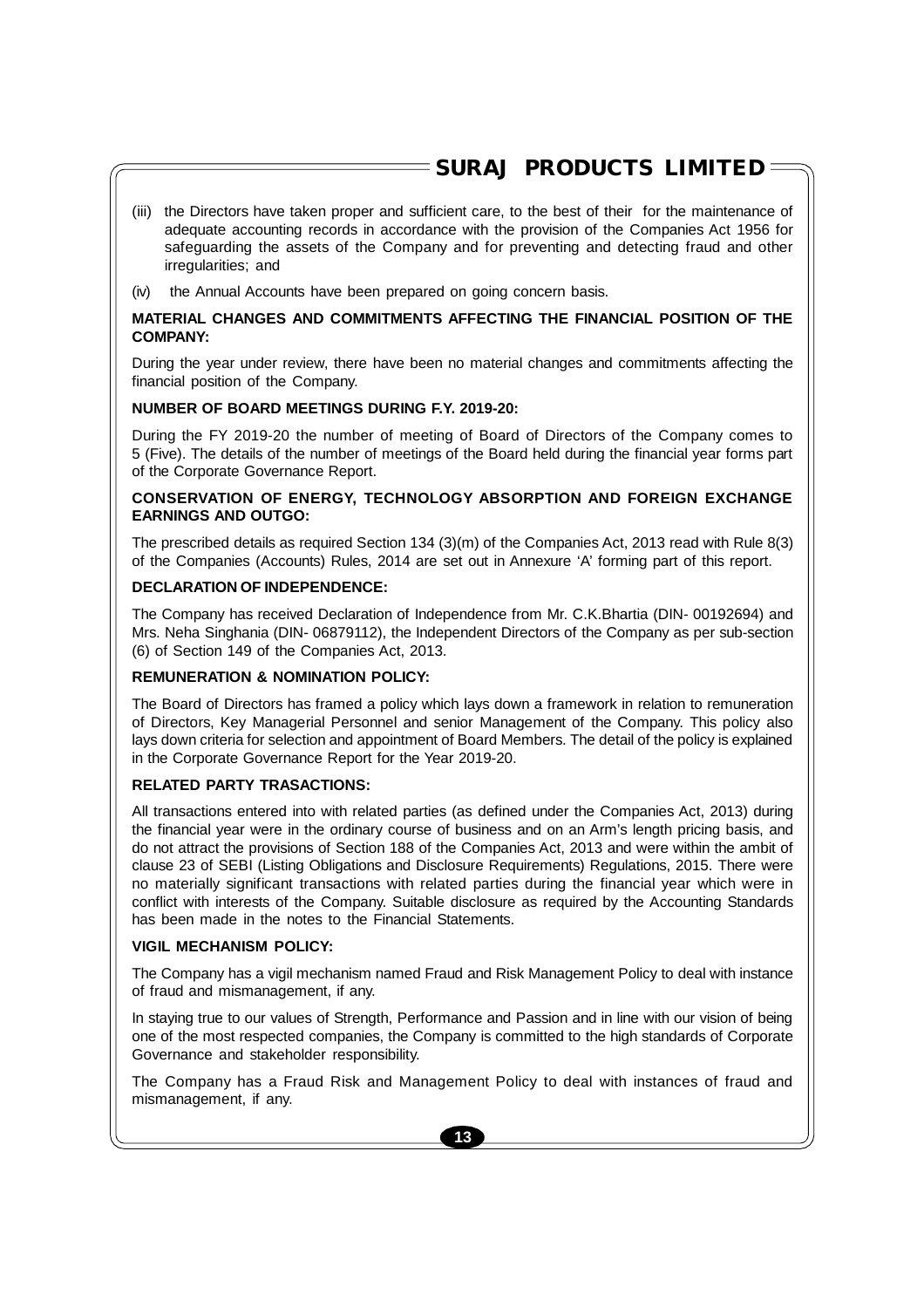The FRM Policy ensures that strict confidentiality is maintained whilst dealing with concerns and also that no discrimination will be meted out to any person for a genuinely raised concern.

A high level Committee has been constituted which looks into the complaints raised. The Committee reports to the Audit Committee and the Board.

#### **WHISTLE BLOWER POLICY:**

The Company has a "Whistle Blower Policy" to report genuine concerns or grievances. The Whistle Blower Policy has been posted on the website of the Company.

### **STATEMENT PURSUANT TO LISTING AGREEMENT:**

Your Company's shares are listed with Bombay Stock Exchange Limited and Calcutta Stock Exchange Limited. We have paid the annual listing fees and there are no arrears.

#### **PREVENTION OF INSIDER TRADING:**

The Company has adopted a Code of Conduct for Prevention of Insider Trading with a view to regulate trading in securities by the Directors and designated employees of the Company. The Code requires pre-clearance for dealing in the Company's shares and prohibits the purchase or sale of Company shares by the Directors and the designated employees while in possession of unpublished price sensitive information in relation to the Company and during the period when the Trading Window is closed. The Board is responsible for implementation of the Code.

All Board Directors and the designated employees have confirmed compliance with the Code.

### **MANAGERIAL REMUNERATION:**

Executive Directors are paid remuneration by way of salary, perquisites and retirement benefits as recommended by the Nomination and Remuneration Committee and approved by the Board and shareholders of the Company. Key Managerial Personnel and senior Management Personnel are paid remuneration by way of fixed salary. The Company does not have any Stock Option Scheme. No severance pay is payable on termination of appointment.

### **REGARDING KEY MANAGERIAL PERSONNEL:**

During the year the Company has the following as the Key Managerial Personnel of the Company:

Mr. Y. K. Dalmia, Managing Director

Mr. Gagan Goyal, Executive Director

Mr. M. K. Hati, Chief Financial Officer

Mr. A. N. Khatua, Company Secretary & Compliance Officer

#### **EXTRACTS OF ANNUAL RETURN IN MGT- 9:**

The details forming part of the extract of the Annual Return for the year ended on 31st March, 2020, in Form MGT-9, as required under Section 92 of the Companies Act, 2013 is included in this Report as Annexure- II and forms an integral part of this Report.

#### **CORPORATE GOVERNANCE:**

The Company has been practicing the principles of good Corporate Governance over the years and lays strong emphasis on transparency, accountability and integrity.

A separate Section on Corporate Governance and a certificate from the Statutory Auditors of the Company regarding compliance of conditions of Corporate Governance as stipulated under SEBI (LODR) Regulations, 2015 form part of this Annual Report.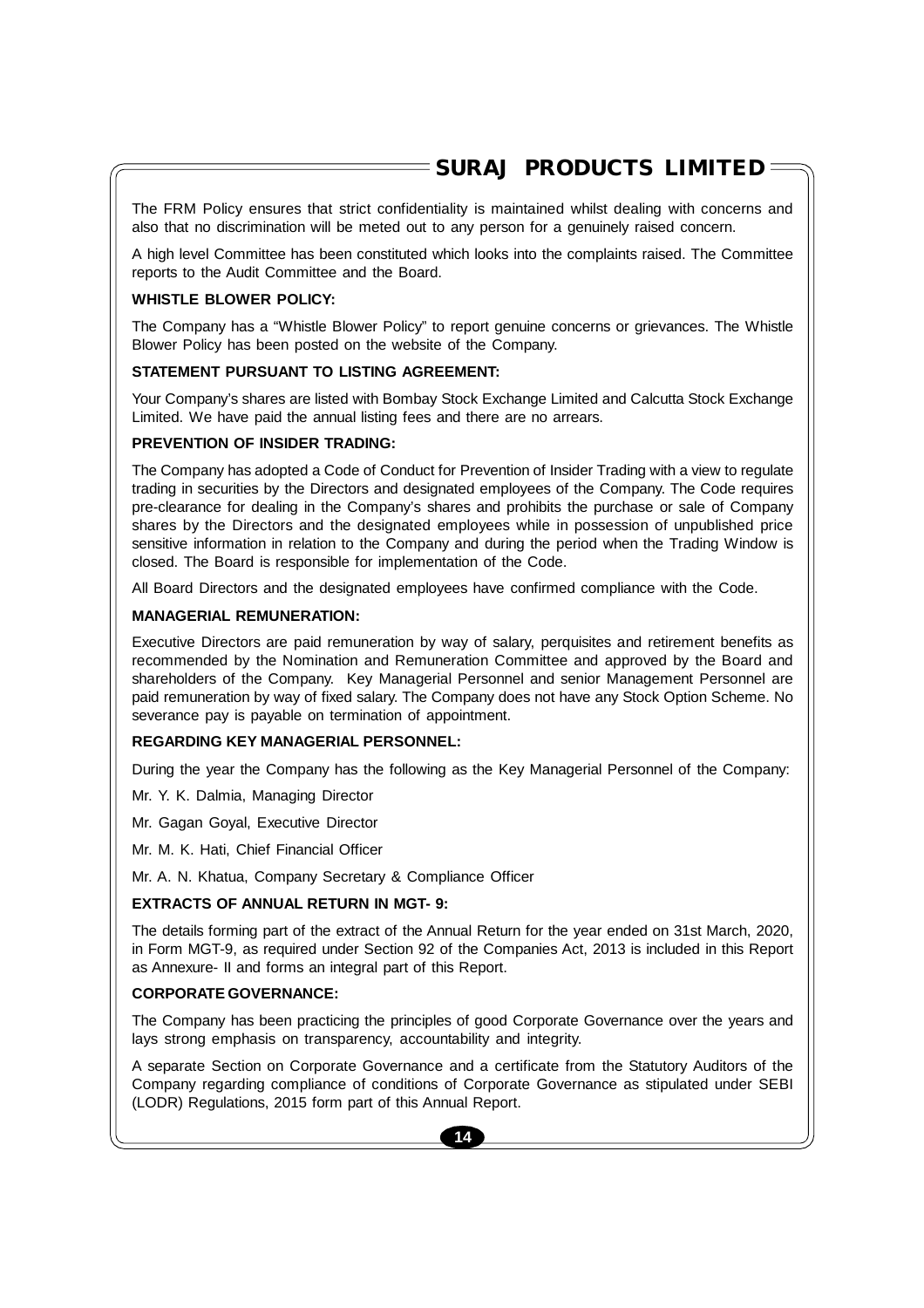## $\overline{\ }$  SURAJ PRODUCTS LIMITED  $\equiv$

The Managing Director and the Chief Financial Officer (CFO) of the Company have certified to the Board on financial statements and other matters in accordance with Regulation 17(8) of SEBI (LODR) Regulations, 2015 pertaining to MD/ CFO certification for the Financial Year ended 31st March, 2020.

### **MANAGEMENT DISCUSSION & ANALYSIS REPORT:**

The Management Discussion and Analysis Report for the year under review, as stipulated under SEBI (Listing Obligations and Disclosure Requirements) Regulations, 2015, form part of this Annual Report.

### **DISCLOSURES WITH RESPECT TO EMPLYEES STOCK OPTION SCHEME:**

The Company does not have any Employee Stock Option Scheme during the period.

### **PARTICULARS OF LOANS, GUARANTEES OR INVESTMENTS BY THE COMPANY:**

Details of loans, guarantees or investments are given in the notes to financial statements.

### **SIGNIFICANT AND MATERIAL ORDERS PASSED BY THE REGULATORY BODIES/ COURTS:**

During the financial year under review, no significant or material orders were passed by the Regulatory/ Statutory Authorities or the Courts which would impact the going concern status of the Company and its future operations.

### **ACKNOWLEDGEMENT AND APPRECIATION:**

Your Directors would like to place on record our sincere appreciation for the continued support given by the Banks, Government Authorities, customers, vendors, shareholders and depositors during the period under review. The Directors also appreciate and value the contributions made by the employees of our Company at all levels.

On behalf of the Board of Directors

Place: Barpali Date: the 1st day of August, 2020

Sd/-<br>C. K. Bhartia (DIN-00192694)

**15**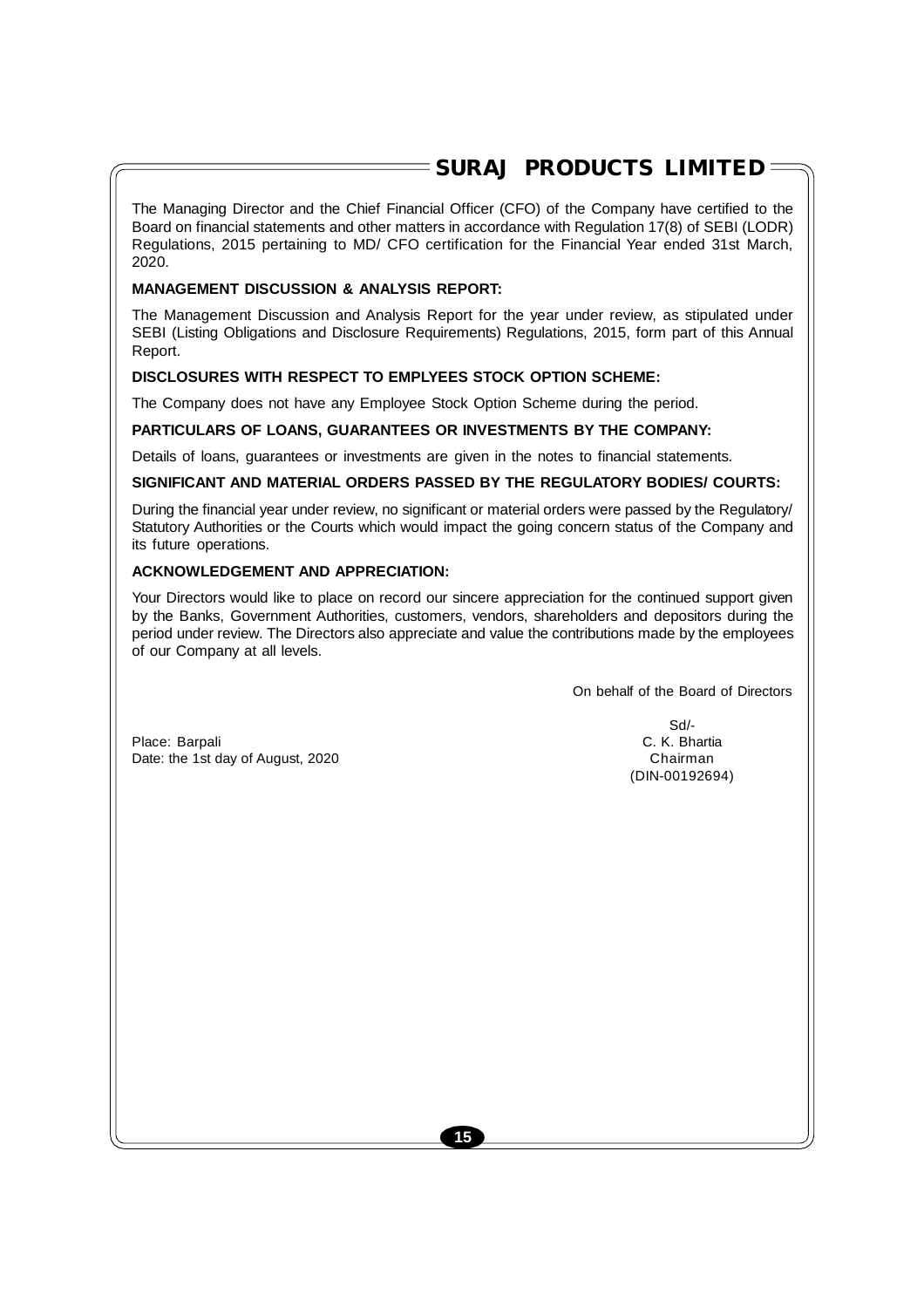#### **Annexure 'A'**

## **ANNEXURE TO THE DIRECTORS' REPORT:**

Statement pursuant to Section 134 (3)(m) of the Companies Act, 2013 read with Rule 8(3) of the Companies (Accounts) Rules, 2014 and forming part of the Directors Report for the year ended 31st March, 2020.

#### **1. CONSERVATION OF ENERGY:**

The Company has taken various steps for conservation of energy and has installed energy efficient equipments and thereby able to optimize the energy consumption.

|     | <b>ELECTRICITY</b>                      |                          | For the Year<br>2019-2020 | For the Year<br>2018-2019 |
|-----|-----------------------------------------|--------------------------|---------------------------|---------------------------|
| (a) | <b>Purchased Units</b>                  | <b>KWH</b>               | 59,68,290                 | 24,89,745                 |
|     | Amount                                  | $\overline{\phantom{a}}$ | 403,64,339                | 172,09,674                |
|     | Cost per Unit                           | $\overline{\phantom{a}}$ | 6.76                      | 6.91                      |
| (b) | Through Diesel Generator                | <b>KWH</b>               | 1,25,678                  | 1,13,076                  |
|     | Unit per Ltr. of Diesel                 |                          | 2.42                      | 3.37                      |
|     | Cost per Unit *                         | $\overline{\phantom{a}}$ | 23.20                     | 20.57                     |
| (C) | 36129 MW power (net) generated from CPP |                          |                           |                           |

was consumed during the Year as compared to previous year figure of 21426 MW. `

#### **POWER CONSUMPTION:**

Consumption of electricity per ton of production cannot be determined product wise as company is having common processing facility for interdependent products.

#### **2. TECHNOLOGY ABSORPTION:**

The Company continues to use technology & process know how developed in house.

#### **3. INDUSTRIAL RELATIONS:**

During the year under review, your Company enjoyed cordial relationship with workers and employees at all levels.

### **4. FOREIGN EXCHANGE OUTGO:**

|                      | Current Year (`) | Previous Year (`) |
|----------------------|------------------|-------------------|
| Travelling Expenses: | 25.312           | 47.005            |
| Purchase of Material | 42.19.378        | $\sim$            |

On behalf of the Board of Directors

Place: Barpali C. K. Bhartia<br>
Date: the 1st day of August. 2020 Chairman Date: the 1st day of August, 2020

Sd/- (DIN-00192694)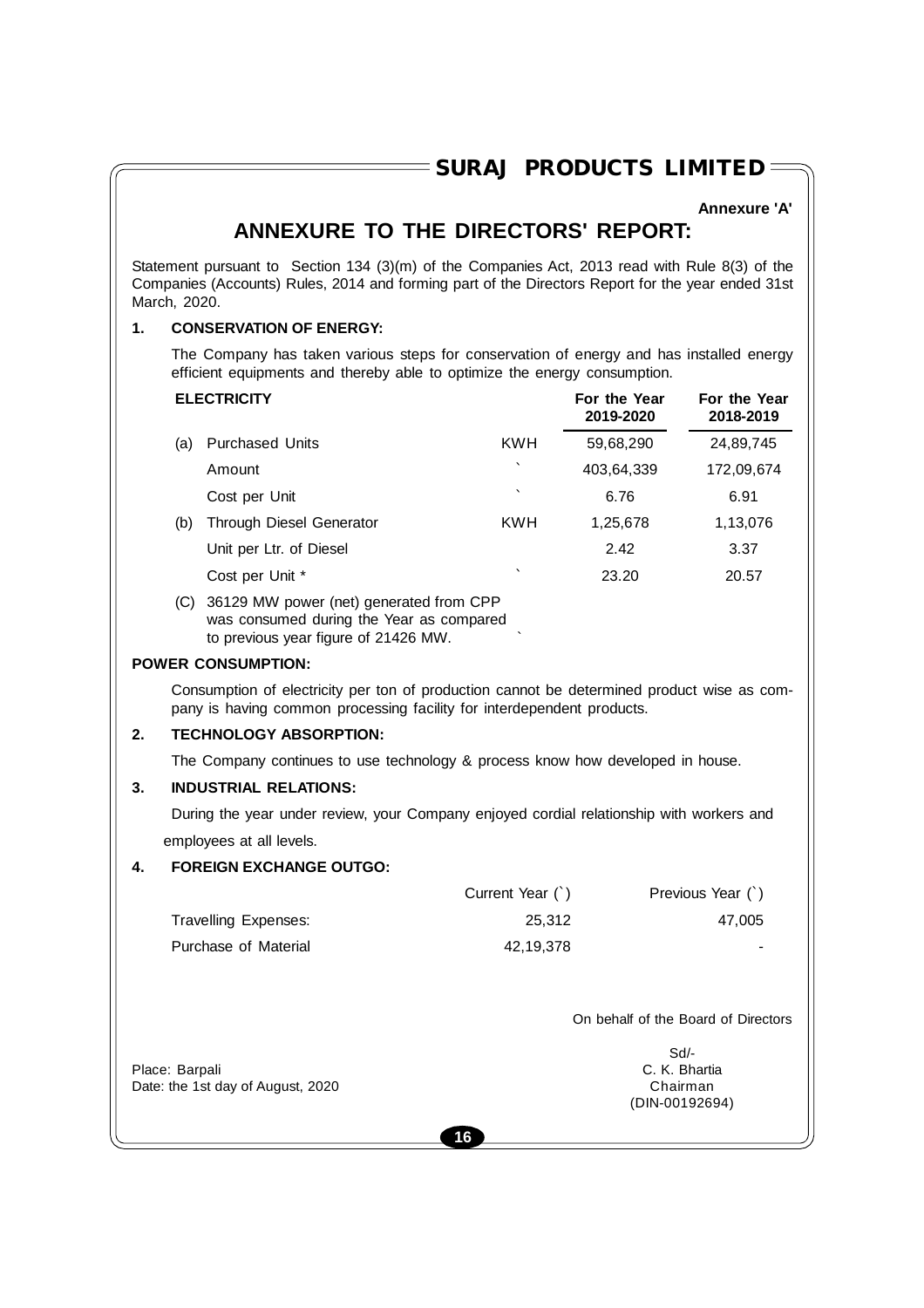**Annexure I**

## **Form No. MR3**

## **SECRETARIAL AUDIT REPORT**

### **For The Financial Year Ended On 31st March, 2020**

(Pursuant to section 204(1) of the Companies Act, 2013 and Rule No. 9 of Companies (Appointment and Remuneration Personnel) Rules, 2014).

To

The Members Suraj Products Limited (CIN- L26942OR1991PLC002865) At- Barpali, Po- Kesramal, Rajgangpur Dist. Sundargarh, Odisha- 770017

I have conducted the secretarial audit of the compliance of applicable statutory provisions and the adherence to good corporate practices by Suraj Products Limited (Name of the company). (Hereinafter called the company). Secretarial audit was conducted in a manner that provided me/us a reasonable basis for evaluating the corporate conducts /statutory compliances and expressing my opinion thereon.

Based on my verification of the Suraj Products Limited's books, papers, minute books, forms and returns filed and other records maintained by the company and also the information provided by the Company, its officers, agents and authorised representatives during the conduct of secretarial audit, I hereby report that in my opinion, the company has, during the audit period covering the financial year ended on 31st March, 2020 has complied with the statutory provisions listed hereunder and also that the Company has proper Board-processes and compliance-mechanism in place to the extent, in the manner and subject to the reporting made hereinafter.

I/We have examined the books, papers, minute books, forms and returns filed and other records maintained by Suraj Products Limited ("the company") for the financial year ended on 31st March, 2020 according to the provisions of-

- i. The Companies Act, 2013(the Act) and the rules made there under;
- ii. The Securities Contracts (Regulation) Act,1956(SCRA) and the rules made there under;
- iii. The Depositories Act, 1996 and the Regulations and Bye-laws framed there under;
- iv. Foreign Exchange Management Act, 1999 and the rules and regulations made there under to the extent of Foreign Direct Investment, Overseas Direct Investment and External Commercial Borrowings;
- v. The following Regulation and Guidelines prescribed under the Securities and Exchange Board of India Act,1992(SEBI ACT)
	- a. The Securities and Exchange Board of India (Substantial Acquisition of shares and Takeovers) Regulation,2011;
	- b. The Securities and Exchange Board of India (Prohibition of Insider Trading) Regulation,  $2015$
	- c. The Securities and Exchange Board of India (Issue of Capital and Disclosure Requirement) Regulation, 2009;
	- d. The Securities and Exchange Board of India (Employee Stock Option Scheme and Employee Stock Purchase Scheme) Regulation, 1999;
	- e. The Securities and Exchange Board of India (Issue and Listing of debt securities) Regulation, 2008;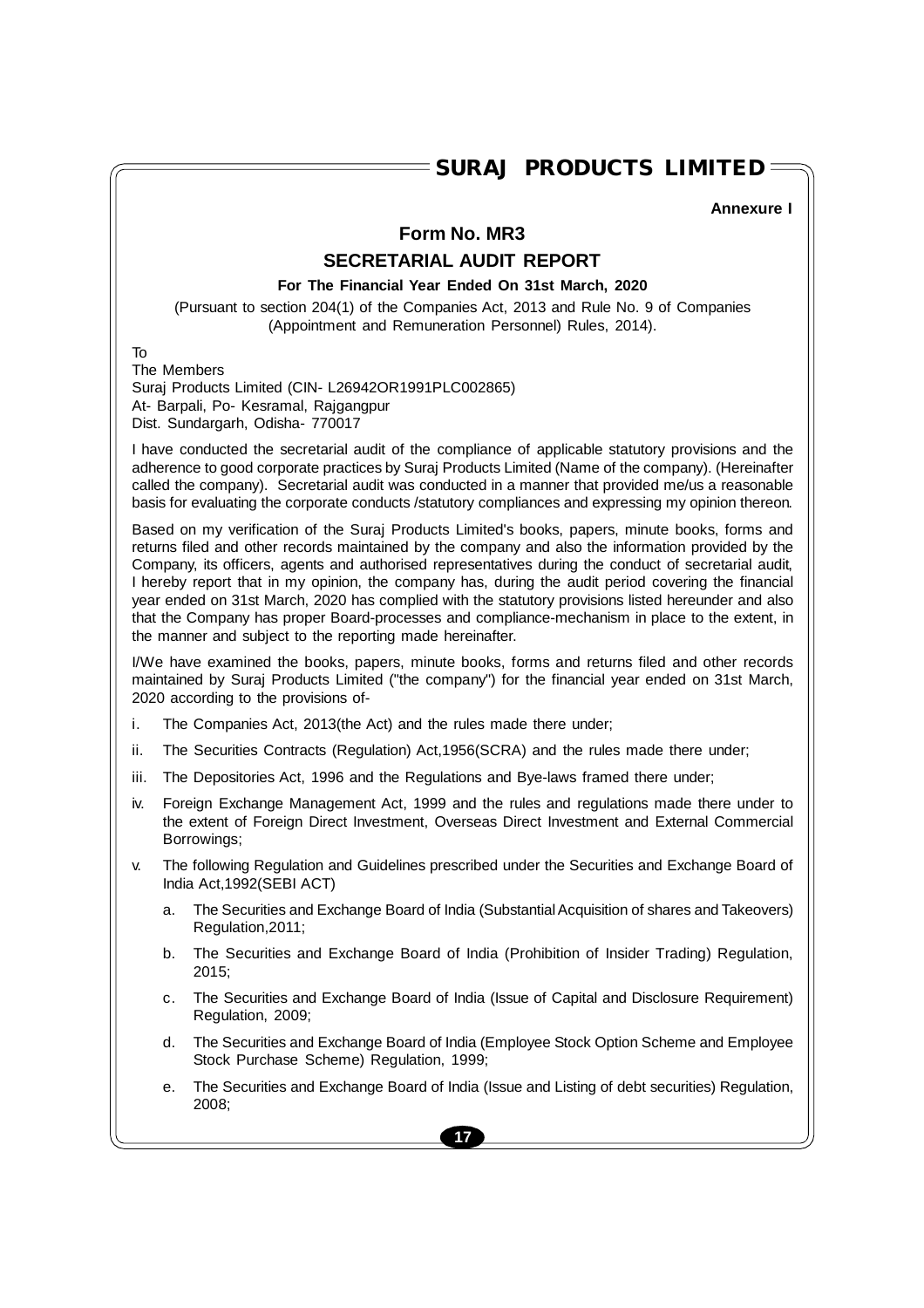- f. The Securities and Exchange Board of India (Registrars to an Issue and Share Transfer Agents ) Regulation,1993 regarding the Companies Act and dealing with client;
- g. The Securities and Exchange Board of India (Delisting of Equity Shares) Regulation, 2009;
- h. The Securities and Exchange Board of India (Buyback of Securities) Regulation, 1998;
- vii. a. Income Tax Act, 1962
	- b. Excise Act, 1944
	- c. Service Tax Act,
	- d. The Air (Prevention & Control of Pollution) Act, 1981
	- e. The Water (Prevention & Control of Pollution) Act, 1974
	- f. Environmental (Protection) Act, 1986
	- g. Orissa Value Added Tax Act, 2004
	- h. Central Sales Tax
	- i. Orissa State Tax on Professions, Trades, Callings and Employments Act, 2000
	- j. Orissa Entry Tax Act, 1999
	- k. Factories Act, 1948
	- l. Industrial Dispute Act, 1947
	- m. Minimum Wages Act, 1948
	- n. Industrial Employment (Standing Orders) Act, 1946
	- o. Contract Labour (Regulation & Abolition) Act, 1970
	- p. Payment of Wages Act, 1936
	- q. Payment of Bonus Act, 1965
	- r. Payment of Gratuity Act, 1972
	- s. Apprentice Act, 1961
	- t. Standards of Weight & Measurement Act, 1976
	- u. Orissa Motor Vehicle Act, 1988
	- v. The Petroleum Act, 1934
	- w. Sexual Harassment of Women at Workplace (Prevention, Prohibition and Redressal) Act, 2013

I have also examined compliance with the applicable clauses of the following:

- (i) Secretarial Standard issued by The Institute of Company Secretaries of India.
- (ii) The Listing Agreements entered into by the Company with Bombay Stock Exchanges & Kolkata Stock Exchange(s).

During the period under review the Company has complied with the provisions of the Act, Rules, Regulations, guidelines, Standard, etc. mentioned above except to the extent as mentioned below:

1. The website of the Company is under maintance. No relevant and required information were available as required under the Regulation 46 of SEBI (LODR) Regulation 2015.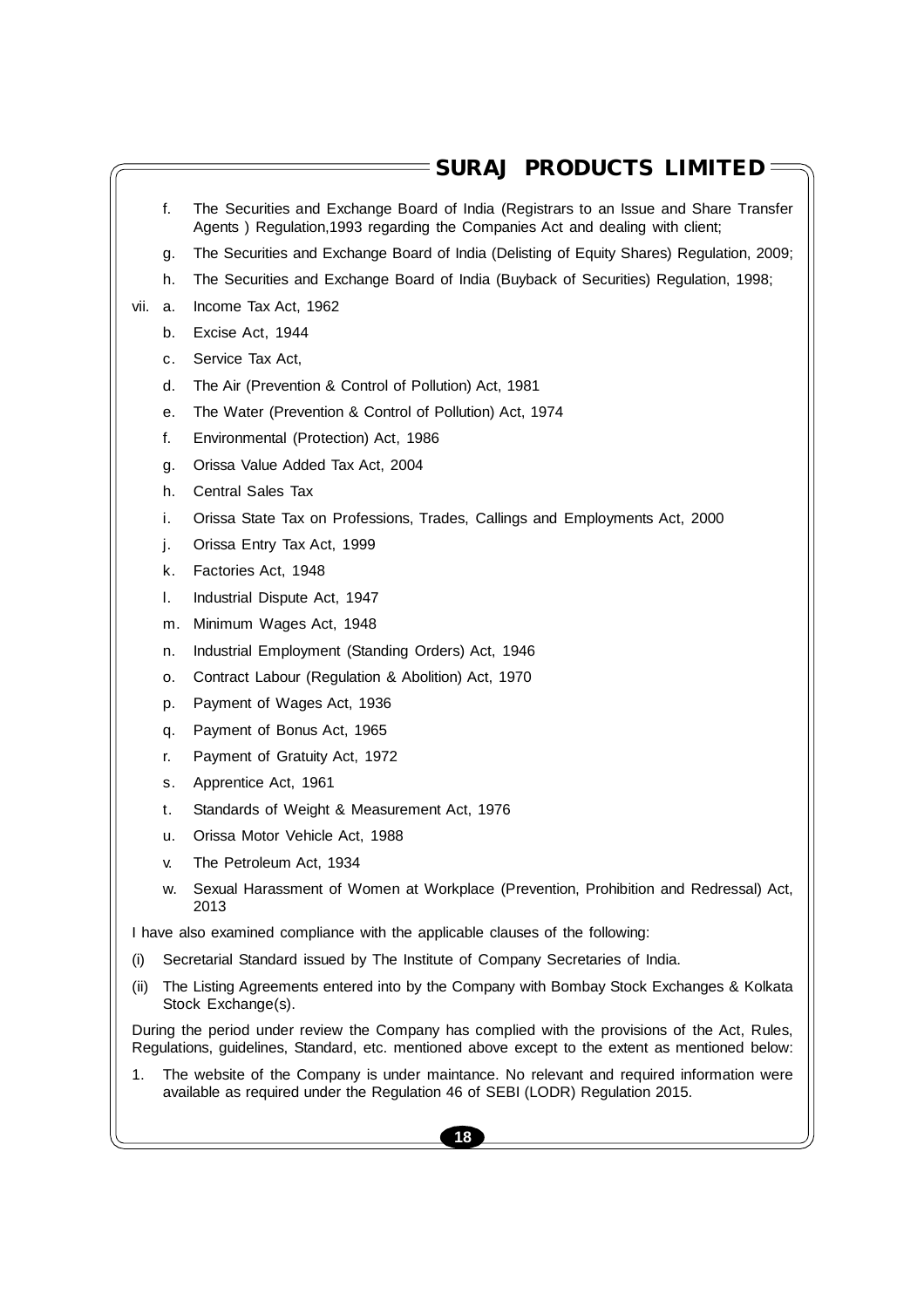- 2. Relevant related party disclosure from the day of effect not complied under Regulation 23(9) of SEBI (LODR) Regulation 2015.
- 3. Clause 4 of Schedule B of SEBI (Prohibition of Insider Trading) Regulation, 2015) was not complied regarding "Closure of Trading Window".
- 4. Regulation 31 of The SEBI (Substantial Acquisition of shares and Takeovers) Regulation, 2011 was not complied.
- 5. The Company has filed details of Statement of amounts credited to Investor Education and Protection Fund) Pursuant to rule 5(4) of the Investor Education and Protection Fund Authority (Accounting, Audit, Transfer and Refund) Rules, 2016 by the respective form vide SRN G17943259 which is pending for approval as clarified by Company. And the Company has clarified us they have raised complain before respective grievance redressal body for resolution of same SR1383269.

I further report that-

The Board of Directors of the Company is duly constituted with proper balance of Executive Directors, Non-Executive Directors and Independent Directors. The changes in the composition of the Board of Directors that took place during the period under review were carried out in compliance with the provisions of the Act.

Adequate notice is given to all directors to schedule the Board Meetings, agenda and detailed notes on agenda were sent at least seven days in advance, a system exists for seeking and obtaining further information and clarifications on the agenda items before the meeting and for meaningful participation at the meeting.

Majority decision is carried through while the dissenting member's views are captured and recorded as part of the minutes.

I further report that there are adequate systems and processes in the company commensurate with the size and operations of the company to monitor and ensure compliance with applicable laws, rules, regulations and guidelines.

Place: Rourkela LAKSHMI NARAYANA PANDA Date: 30/07/2020 L N PANDA & ASSOCIATES ACS 23051 CP NO.8310 UDIN- A023051B000533165

Note: This report is to be read with our letter of even date which is annexed as **'ANNEXURE- A'** and forms an integral part of this Report.

**19**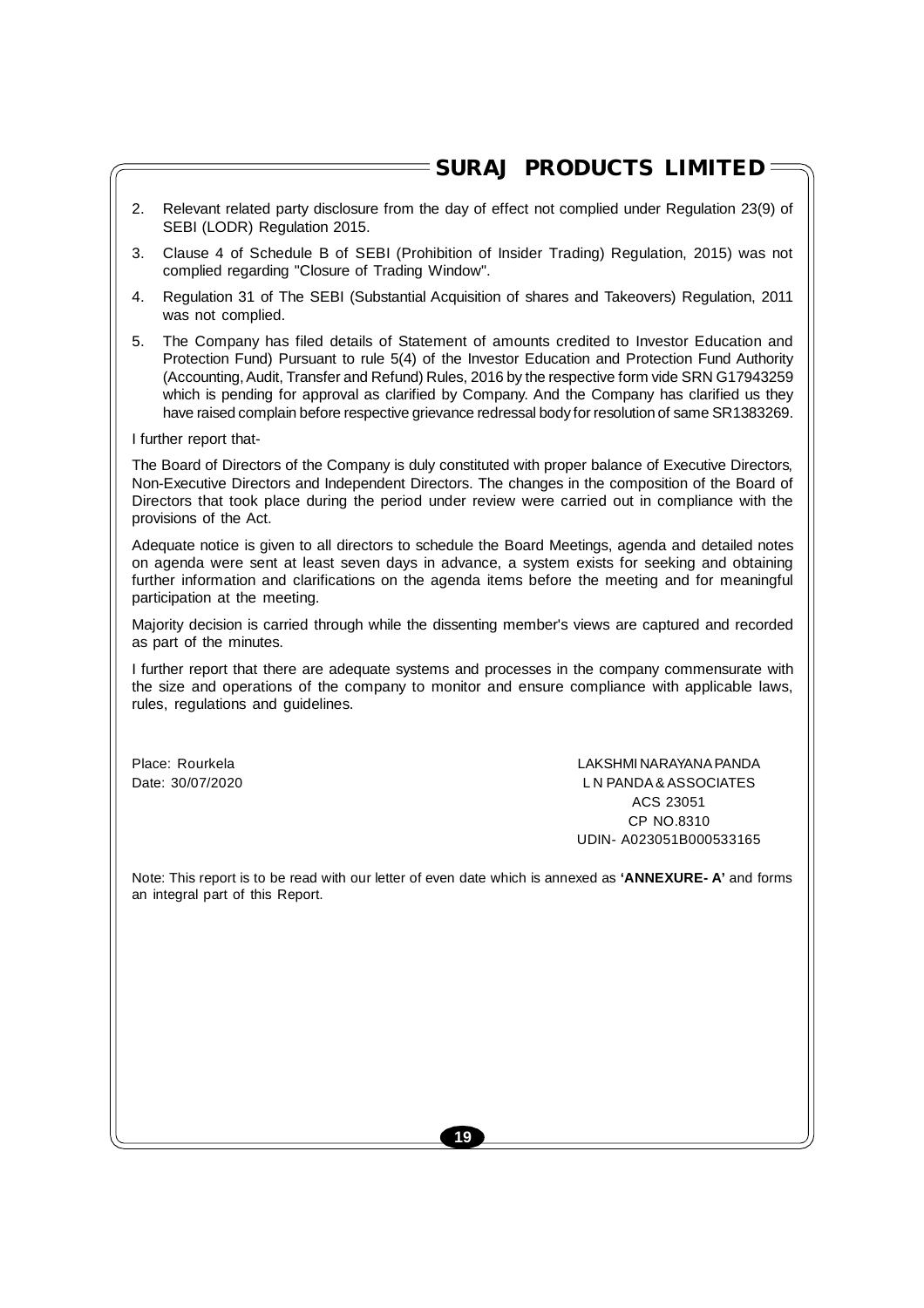## **'ANNEXURE A'**

| To<br>The Members,<br>Suraj Products Limited<br>Barpali, Po- Kesramal,<br>Rajgangpur, Dist- Sundargarh,<br>Odisha- 770017                                                                                                                                                                                                                                                                                                                                  |                                                                                                              |
|------------------------------------------------------------------------------------------------------------------------------------------------------------------------------------------------------------------------------------------------------------------------------------------------------------------------------------------------------------------------------------------------------------------------------------------------------------|--------------------------------------------------------------------------------------------------------------|
| Our report of even date is to be read along with this letter.                                                                                                                                                                                                                                                                                                                                                                                              |                                                                                                              |
| 1.<br>Maintenance of secretarial record is the responsibility of the management of the company. Our<br>responsibility is to express an opinion on these secretarial records based on our audit.                                                                                                                                                                                                                                                            |                                                                                                              |
| 2.<br>We have followed the audit practices and processes as were appropriate to obtain reasonable<br>assurance about the correctness of the contents of the Secretarial records. The verification was<br>done on test basis to ensure that correct facts are reflected in secretarial records. We believe<br>that the processes and practices, we followed provide a reasonable basis for our opinion.                                                     |                                                                                                              |
| We have not verified the correctness and appropriateness of financial records and Books of<br>3.<br>Accounts of the company.                                                                                                                                                                                                                                                                                                                               |                                                                                                              |
| Where ever required, we have obtained the Management representation about the compliance of<br>4.<br>laws, rules and regulations and happening of events etc.                                                                                                                                                                                                                                                                                              |                                                                                                              |
| 5.<br>The compliance of the provisions of Corporate and other applicable Laws, Rules, Regulations,<br>Standards is the responsibility of Management. Our examination was limited to the verification<br>of procedures on test basis.                                                                                                                                                                                                                       |                                                                                                              |
| The Secretarial Audit report is neither an assurance as to the future viability of the Company nor<br>6.<br>of the efficacy or effectiveness with which the management has conducted the affairs of the<br>company.                                                                                                                                                                                                                                        |                                                                                                              |
| The COVID-19 outbreak was declared as a global pandemic by the WHO. On 24th March 2020<br>$\bullet$<br>the Indian government announced a strict 21 day lockdown which was further extended across<br>the country to contain the spread of the virus. Due to this impact the documents were obtained<br>electronic mode wherever necessary. Due to this pandemic situation relaxations were allowed<br>by regulators and complied within the extended time. |                                                                                                              |
| Place: Rourkela<br>Date: 30/07/2020                                                                                                                                                                                                                                                                                                                                                                                                                        | LAKSHMI NARAYANA PANDA<br>LN PANDA & ASSOCIATES<br>ACS 23051<br><b>CP NO.8310</b><br>UDIN- A023051B000533165 |
|                                                                                                                                                                                                                                                                                                                                                                                                                                                            |                                                                                                              |

**20**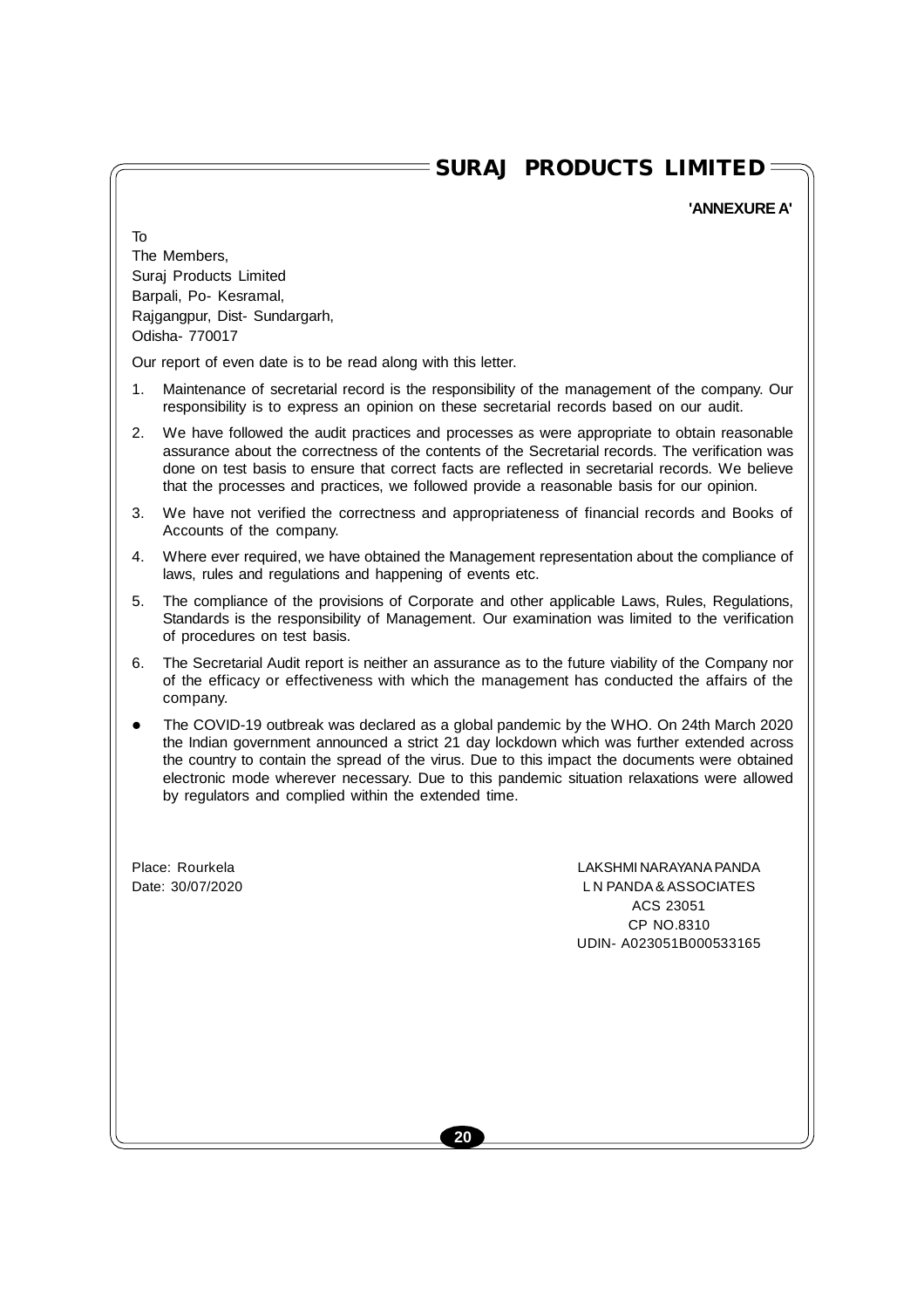**Annexure -II**

## **Form No. MGT-9 EXTRACT OF ANNUAL RETURN**

## **As on March 31, 2020**

[Pursuant to section 92(3) of the Companies Act, 2013 and rule 12(1) of the Companies (Management and Administration) Rules, 2014]

### **I. REGISTRATION AND OTHER DETAILS:**

- i) CIN:- L26942OR1991PLC002865
- ii) Registration Date- 26.07.1991
- iii) Name of the Company- SURAJ PRODUCTS LIMITED
- iv) Category / Sub-Category of the Company: Company Limited by Shares.
- v) Address of the Registered office and contact details: At- Barpali, Po.- Kesaramal, Rajgangpur, Dist- Sundargarh, Odisha- 770017 Contact Detail: EPBX No. 9437049074, Email:suproduct@gmail.com, Website: www.surajproducts.com
- vi) Whether listed company: YES
- vii) Name, Address and Contact details of Registrar and Transfer Agent, if any: M/S MCS Share Transfer Agent Limited, 383, Lake Gardens, 1st Floor, Kolkata-700045

### **II. PRINCIPAL BUSINESS ACTIVITIES OF THE COMPANY:**

All the business activities contributing 10 % or more of the total turnover of the company during the financial year:-

| SI.<br>No. | Name and Description of main<br>products / services | NIC Code of the<br>Product/ service | % to total turnover<br>of the Company |
|------------|-----------------------------------------------------|-------------------------------------|---------------------------------------|
|            | PIG IRON                                            | 3304                                | 22                                    |
| 2          | <b>MS INGOT/ BILLET</b>                             | 24103                               | 42                                    |
| 3          | TMT BAR                                             | 2410                                | 25                                    |

### **III. PARTICULARS OF HOLDING, SUBSIDIARY AND ASSOCIATE COMPANIES:** Company has no Holding, Subsidiary and Associate Companies.

**IV. SHARE HOLDING PATTERN (Equity Share Capital Breakup as percentage of Total Equity):**

i) Category-wise Share Holding

| <b>Category of Shareholde</b> |           | No. of Shares held at the beginning of the year |              |                                |           | No. of Shares held at the end of the year |              |                                       |                                |  |
|-------------------------------|-----------|-------------------------------------------------|--------------|--------------------------------|-----------|-------------------------------------------|--------------|---------------------------------------|--------------------------------|--|
|                               | Demat     | <b>Physical</b>                                 | <b>Total</b> | % of<br><b>Total</b><br>Shares | Demat     | Physical                                  | <b>Total</b> | % of<br><b>Total</b><br><b>Shares</b> | % Change<br>during<br>the year |  |
| A. Promoters<br>$(1)$ Indian  |           |                                                 |              |                                |           |                                           |              |                                       |                                |  |
| a) Individual/ HUF            | 24,84,800 | ٠                                               | 24,84,800    | 21.80                          | 24.84.800 |                                           | 24,84,800    | 21.80                                 |                                |  |
| b) Central Govt               |           |                                                 |              |                                |           |                                           |              |                                       |                                |  |
| State Govt (s)<br>C)          |           | ٠                                               |              |                                |           |                                           |              |                                       |                                |  |
| Bodies Corp.<br>d)            | 59.17.000 | ٠                                               | 59.17.000    | 51.90                          | 59.17.000 | $\blacksquare$                            | 59.17.000    | 51.90                                 |                                |  |
| e) Banks / FI                 |           |                                                 |              |                                |           |                                           |              |                                       |                                |  |
| Any Other<br>f)               |           |                                                 |              |                                |           |                                           |              |                                       |                                |  |
| Sub-total(A) $(1)$ :          | 84,01,800 |                                                 | 84,01,800    | 73.70                          | 84,01,800 | ٠                                         | 84,01,800    | 73.70                                 |                                |  |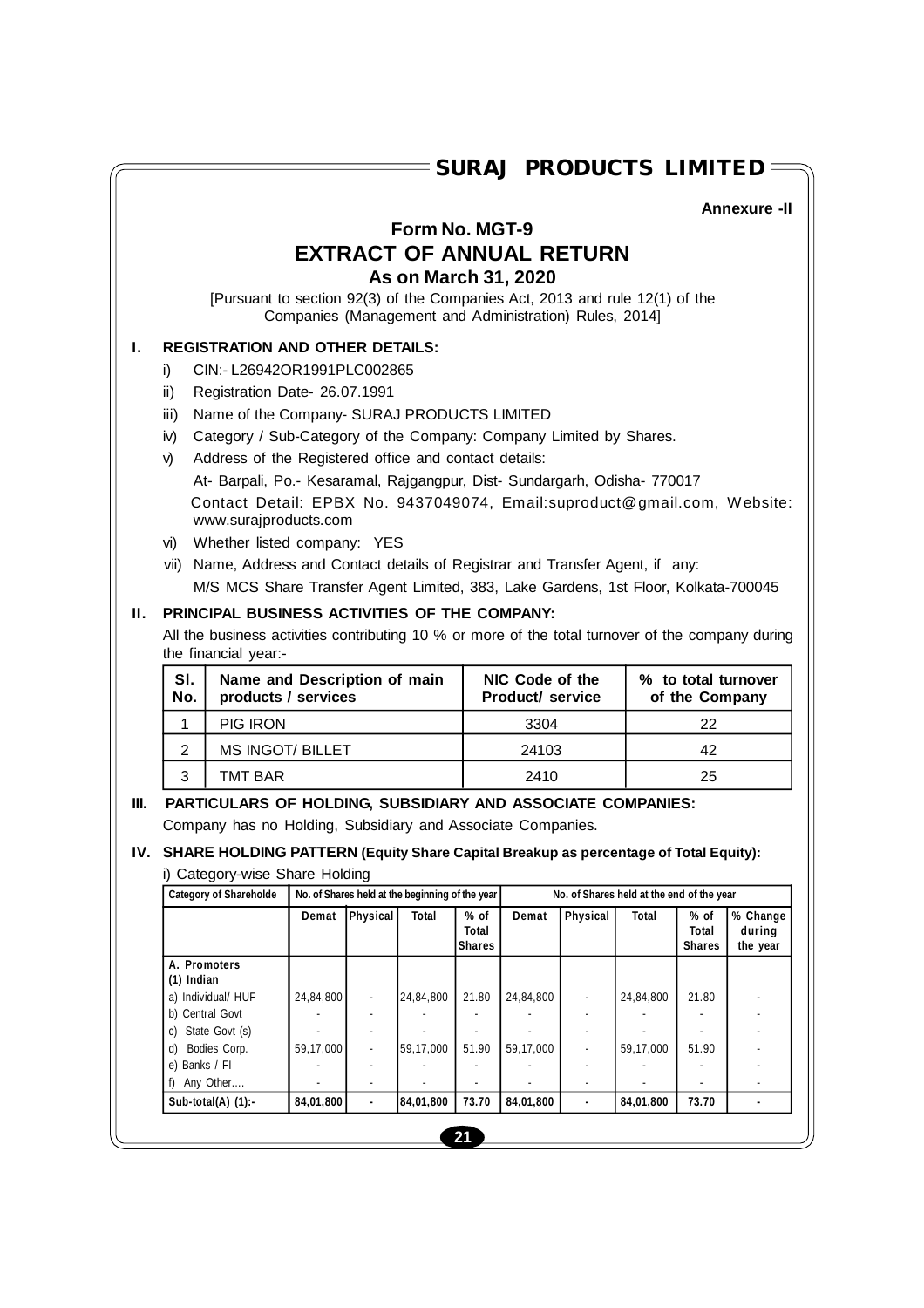| <b>Category of Shareholder</b> |                              |                          | No. of Shares held at the beginning of the year<br>No. of Shares held at the end of the year |                                       |                          |                |                       |                                |                                |
|--------------------------------|------------------------------|--------------------------|----------------------------------------------------------------------------------------------|---------------------------------------|--------------------------|----------------|-----------------------|--------------------------------|--------------------------------|
|                                | Demat                        | Physical                 | Total                                                                                        | % of<br><b>Total</b><br><b>Shares</b> | Demat                    | Physical       | Total                 | % of<br>Total<br><b>Shares</b> | % Change<br>during<br>the year |
| (2) Foreign                    |                              |                          |                                                                                              |                                       |                          |                |                       |                                |                                |
| a) NRIs - Individuals          |                              |                          |                                                                                              |                                       |                          |                |                       |                                |                                |
| b) Other - Individuals         |                              |                          |                                                                                              |                                       |                          |                |                       |                                |                                |
| c) Bodies Corp.                |                              |                          |                                                                                              |                                       |                          |                |                       |                                |                                |
| d) Banks / FI                  |                              |                          |                                                                                              |                                       |                          |                |                       |                                |                                |
| e) Any Other                   |                              |                          |                                                                                              |                                       |                          |                |                       |                                |                                |
| Sub-total $(A)$ $(2)$ :        |                              |                          |                                                                                              |                                       |                          |                |                       |                                |                                |
| Total shareholding of          | 84,01,800                    |                          | 84,01,800                                                                                    | 73.70                                 | 84,01,800                |                | 84,01,800             | 73.70                          |                                |
| Promoter (A) = $(A)(1)+(A)(2)$ |                              |                          |                                                                                              |                                       |                          |                |                       |                                |                                |
| <b>B. Public Shareholding</b>  |                              |                          |                                                                                              |                                       |                          |                |                       |                                |                                |
| 1. Institutions                |                              |                          |                                                                                              |                                       |                          |                |                       |                                |                                |
| a) Mutual Funds                |                              |                          |                                                                                              |                                       |                          |                |                       |                                |                                |
| b. Banks/Financial Institute   |                              |                          |                                                                                              |                                       |                          |                |                       |                                |                                |
| c) Central Govt.               |                              |                          |                                                                                              |                                       |                          |                |                       |                                |                                |
| d) State Govt.                 |                              |                          |                                                                                              |                                       |                          |                |                       |                                |                                |
| e) Venture Capital Funds       |                              |                          |                                                                                              |                                       |                          |                |                       |                                |                                |
| f) Insurance Companies         |                              |                          |                                                                                              |                                       |                          |                |                       |                                |                                |
| g) FIIs                        |                              |                          |                                                                                              |                                       |                          |                |                       |                                |                                |
| h) Foreign Venture Capital     |                              |                          |                                                                                              |                                       |                          |                |                       |                                |                                |
| Funds                          |                              |                          |                                                                                              |                                       |                          |                |                       |                                |                                |
| i) Others (specify)            | $\qquad \qquad \blacksquare$ |                          |                                                                                              | $\frac{1}{2}$                         |                          |                |                       | ۰                              |                                |
| Sub-total (B)(1):-             |                              |                          |                                                                                              |                                       |                          |                |                       |                                |                                |
| 2. Non- Institutions           |                              |                          |                                                                                              |                                       |                          |                |                       |                                |                                |
| a) Bodies Corp.                |                              |                          |                                                                                              |                                       |                          |                |                       |                                |                                |
| i) Indian                      | 83,917                       | 63,300                   | 1,47,217                                                                                     | 1.29                                  | 77,945                   | 61,500         | 1,39,445              | 1.22                           |                                |
| ii) Overseas                   |                              |                          |                                                                                              |                                       |                          |                |                       |                                |                                |
| b) Individuals                 |                              |                          |                                                                                              |                                       | 2350                     | 0              | 2350                  | 0.02                           |                                |
| i) Individual shareholders     | 4,27,201                     | 15,91,500                | 20,18,701                                                                                    | 17.71                                 | 4,51,219                 | 15,48,200      | 19,99,419             | 17.54                          |                                |
| holding nominal share          |                              |                          |                                                                                              |                                       |                          |                |                       |                                |                                |
| capital upto Rs. 2 lakh        |                              |                          |                                                                                              |                                       |                          |                |                       |                                |                                |
| ii) Individual shareholders    | 8,05,682                     | 26.600                   | 8.32.282                                                                                     | 7.30                                  | 8,56,986                 |                | 856986                | 7.52                           |                                |
| holding nominal share          |                              |                          |                                                                                              |                                       |                          |                |                       |                                |                                |
| capital in excess of           |                              |                          |                                                                                              |                                       |                          |                |                       |                                |                                |
| Rs 2 lakh                      |                              |                          |                                                                                              |                                       |                          |                |                       |                                |                                |
| c) Others (specify)            |                              | $\overline{\phantom{a}}$ | ۰                                                                                            | $\overline{\phantom{a}}$              | $\overline{\phantom{a}}$ |                |                       | $\overline{\phantom{a}}$       |                                |
| Sub-total $(B)(2)$ :-          |                              |                          |                                                                                              |                                       |                          |                |                       |                                |                                |
| <b>Total Public</b>            | 13,16,800                    | 16,81,400                | 29,97,700                                                                                    | 26.30                                 | 13,16,800                | 16,81,400      | 29,98,200             | 26.30                          |                                |
| Shareholding                   |                              |                          |                                                                                              |                                       |                          |                |                       |                                |                                |
| $(B)=(B)(1)+(B)(2)$            |                              |                          |                                                                                              |                                       |                          |                |                       |                                |                                |
| C. Shares held by              | ÷,                           | ä,                       | $\blacksquare$                                                                               | ä,                                    | $\blacksquare$           | $\blacksquare$ |                       | ÷.                             |                                |
| Custodian for GDRs             |                              |                          |                                                                                              |                                       |                          |                |                       |                                |                                |
| & ADRs                         |                              |                          |                                                                                              |                                       |                          |                |                       |                                |                                |
| Grand Total (A+B+C)            | 97,18,600                    |                          | 16,81,400 1,14,00,000                                                                        | 100.00                                | 97,18,600                |                | 16,81,400 1,14,00,000 | 100.00                         | $\blacksquare$                 |

## $\equiv$ SURAJ PRODUCTS LIMITED $\equiv$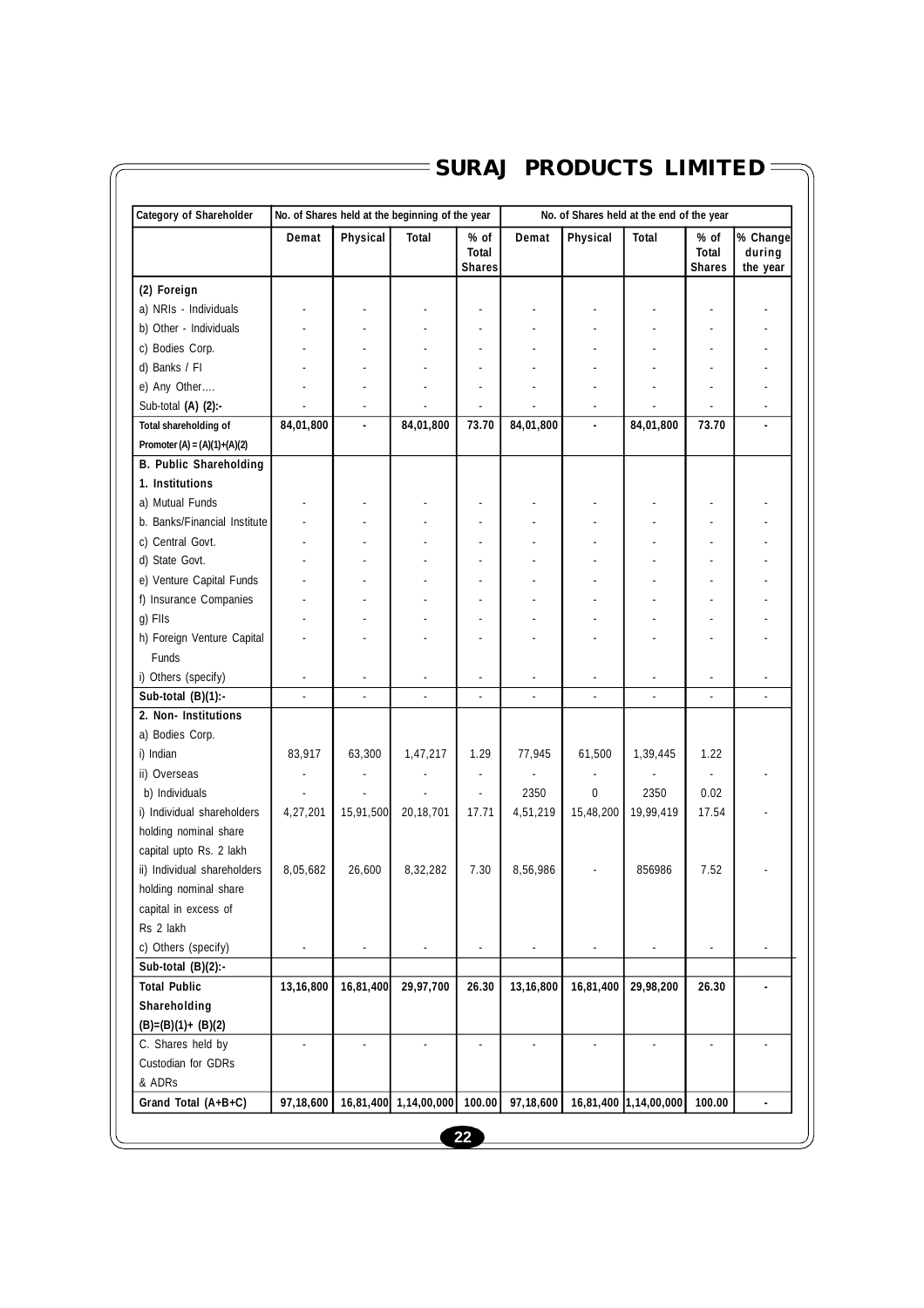| SI No          | <b>Shareholder's Name</b>     | Shareholding at the beginning<br>of the year |                                           |                                                              | Share holding at the end of the year |                                           |                                                            |                                                       |  |
|----------------|-------------------------------|----------------------------------------------|-------------------------------------------|--------------------------------------------------------------|--------------------------------------|-------------------------------------------|------------------------------------------------------------|-------------------------------------------------------|--|
|                |                               | No. of<br><b>Shares</b>                      | % of total<br>Shares of<br>the<br>company | %of Shares<br>Pledged /<br>encumberedl<br>to total<br>shares | No. of<br><b>Shares</b>              | % of total<br>Shares of<br>the<br>company | %of Shares<br>Pledged<br>encumbe<br>red to total<br>shares | % change<br>in share<br>holding<br>during the<br>year |  |
|                | Nip Power Pvt. Ltd.           | 28,27,000                                    | 24.8                                      |                                                              | 28,27,000                            | 24.8                                      |                                                            |                                                       |  |
| $\overline{2}$ | Molisati Vinimay Pvt. Ltd.    | 25,50,000                                    | 22.36                                     |                                                              | 25,50,000                            | 22.36                                     |                                                            |                                                       |  |
| 3              | Y.K.Dalmia                    | 14,91,500                                    | 13.08                                     |                                                              | 14,91,500                            | 13.08                                     |                                                            |                                                       |  |
| 4              | Sunita Dalmia                 | 7,72,400                                     | 6.78                                      |                                                              | 7,72,400                             | 6.78                                      |                                                            |                                                       |  |
| 5              | Balbhadra Infratech Pvt. Ltd. | 5,40,000                                     | 4.74                                      |                                                              | 5.40.000                             | 4.74                                      |                                                            |                                                       |  |
| 6              | Nivedita Dalmia               | 1.10.900                                     | 0.97                                      |                                                              | 1.10.900                             | 0.97                                      |                                                            |                                                       |  |
| 7              | Nandita Dalmia                | 1,10,000                                     | 0.96                                      |                                                              | 1,10,000                             | 0.96                                      |                                                            |                                                       |  |
|                | Total                         | 84,01,800                                    | 73.69                                     |                                                              | 84,01,800                            | 73.69                                     |                                                            |                                                       |  |

## (ii) Shareholding of Promoters:

#### **(iii) Change in Promoters' Shareholding (please specify, if there is no change):**

There has been no changes in the promoters' shareholding during the financial year ended March 31, 2020.

### **IV. Shareholding of top ten shareholders (other than promoters, directors and KMP)**

| SI.<br>No.     | For Each of the Top 10 Share-<br>holder |               | Shareholding at the beginning of the<br>year | Shareholding at the end of the year |                                     |  |
|----------------|-----------------------------------------|---------------|----------------------------------------------|-------------------------------------|-------------------------------------|--|
|                |                                         | No. of shares | % of total shares of<br>the Company          | No. of shares                       | % of total shares of<br>the Company |  |
|                | Nand Lal Bhartiya HUF                   | 5,00,000      | 4.38                                         | 5,00,000                            | 4.38                                |  |
| $\overline{2}$ | Meena Bhartiya                          | 1,92,000      | 1.68                                         | 1,92,000                            | 1.68                                |  |
| 3              | Nand Lal Bhartiya                       | 1,08,506      | 0.95                                         | 1,08,506                            | 0.95                                |  |
| 4              | Sanjay Kumar Sarawagi                   | 45.449        | 0.39                                         | 49697                               | 0.44                                |  |
| 5              | Elan Capital Advisors Pvt. Ltd.         | 28,200        | 0.25                                         | 28,200                              | 0.25                                |  |
| 6              | Rabindra Kumar Bachhawat                | 26,600        | 0.23                                         | 26,600                              | 0.23                                |  |
| 7              | Pritty Devi Sarawagi                    | 16.517        | 0.14                                         | 18.072                              | 0.15                                |  |
| 8              | Deepak Das                              | 14.000        | .12                                          | 14,000                              | .12                                 |  |
| 9              | Shikha Halder                           | 12,400        | 0.10                                         | 12,400                              | 0.10                                |  |
| 10             | Sagar Chandulal Jain                    | 11.676        | 0.10                                         | 11,676                              | 0.10                                |  |

#### **V. Shareholding of Directors and KMP:**

| SI.<br>No. | For Each of the Directors and KMP    |               | Shareholding at the beginning of the<br>year | <b>Cumulative Shareholding</b> |                                     |  |  |  |
|------------|--------------------------------------|---------------|----------------------------------------------|--------------------------------|-------------------------------------|--|--|--|
|            |                                      | No. of shares | % of total shares of<br>the Company          | No. of shares                  | % of total shares of<br>the Company |  |  |  |
|            | C.K.Bhartia, Chairman                |               |                                              |                                |                                     |  |  |  |
|            | At the beginning of the year         | 400           | 0.0035                                       |                                |                                     |  |  |  |
|            | Increase / Decrease in Share holding |               |                                              |                                |                                     |  |  |  |
|            | during the year                      |               |                                              |                                |                                     |  |  |  |
|            | At the End of the year               |               |                                              | 400                            | 0.0035                              |  |  |  |
|            | 23                                   |               |                                              |                                |                                     |  |  |  |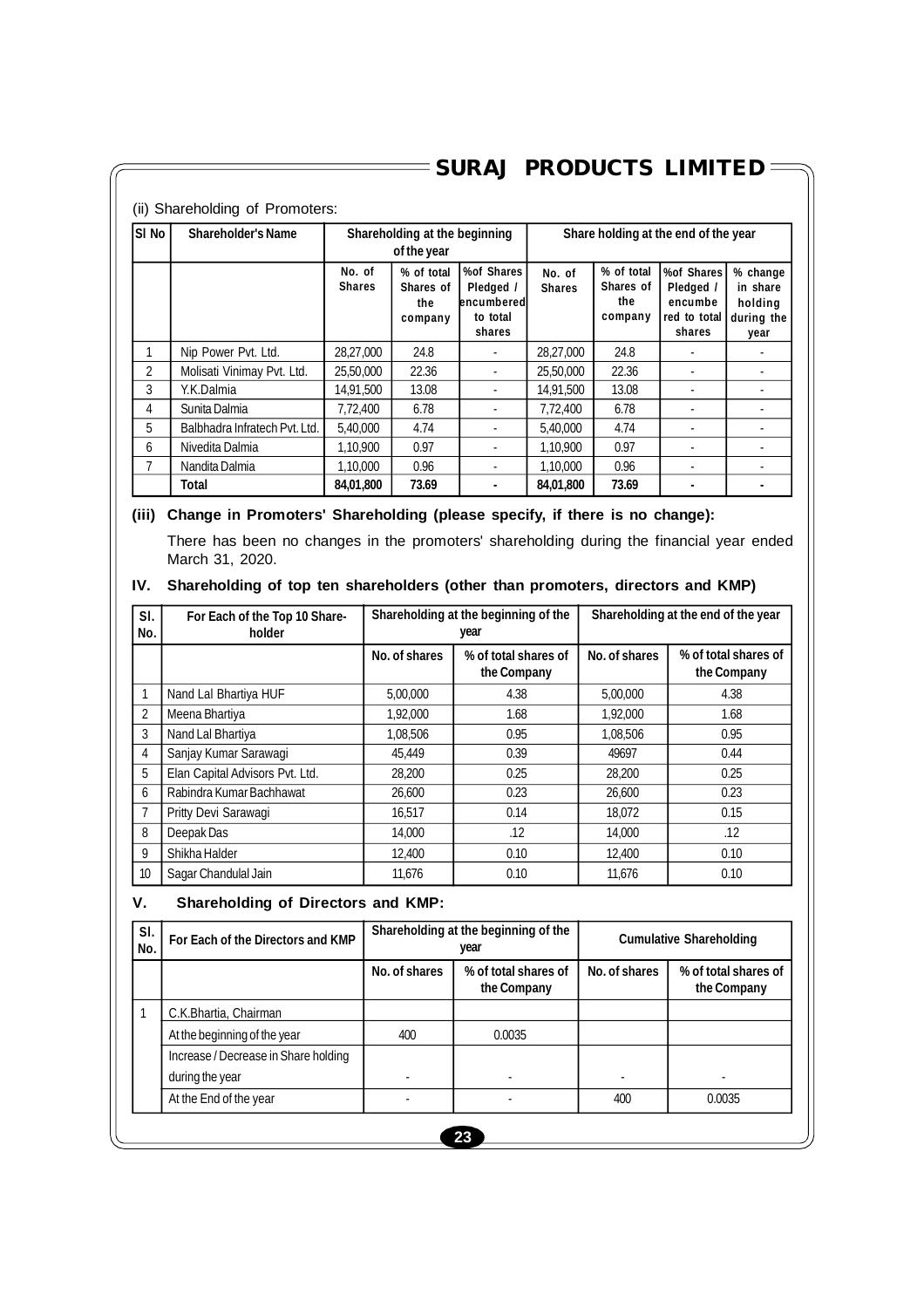| SI.<br>No.     | For Each of the Directors and KMP                       |               | Shareholding at the beginning of the<br>year | <b>Cumulative Shareholding</b> |                                     |  |
|----------------|---------------------------------------------------------|---------------|----------------------------------------------|--------------------------------|-------------------------------------|--|
|                |                                                         | No. of shares | % of total shares of<br>the Company          | No. of shares                  | % of total shares of<br>the Company |  |
| $\overline{2}$ | Y.K.Dalmia, Managing Director                           |               |                                              |                                |                                     |  |
|                | At the beginning of the year                            | 14,91,500     | 13.08                                        |                                |                                     |  |
|                | Increase / Decrease in Share holding<br>during the year |               |                                              |                                |                                     |  |
|                | At the End of the year                                  |               |                                              | 14,91,500                      | 13.08                               |  |
| 3              | Sunita Dalmia, Director                                 |               |                                              |                                |                                     |  |
|                | At the beginning of the year                            | 7,72,400      | 6.78                                         |                                |                                     |  |
|                | Increase / Decrease in Share holding<br>during the year |               |                                              |                                |                                     |  |
|                | At the End of the year                                  | ä,            | ٠                                            | 7.72.400                       | 6.78                                |  |
| 4              | M.K.Hati, CFO                                           |               |                                              |                                |                                     |  |
|                | At the beginning of the year                            | 500           | 0.004                                        |                                |                                     |  |
|                | Increase / Decrease in Share holding<br>during the year |               |                                              |                                |                                     |  |
|                | At the End of the year                                  |               |                                              | 500                            | 0.0044                              |  |
| 5              | A.N.Khatua, Company Secretary                           |               |                                              |                                |                                     |  |
|                | At the beginning of the year                            | 500           | 0.004                                        |                                |                                     |  |
|                | Increase / Decrease in Share holding<br>during the year |               |                                              |                                |                                     |  |
|                | At the end of the year                                  | 500           | 0.004                                        | 500                            | 0.0044                              |  |

## $\equiv$ SURAJ PRODUCTS LIMITED

## **VI. INDEBTEDNESS:**

Indebtedness of the Company including interest outstanding/accrued but not due for payment:

|                                                     | <b>Secured Loans</b> | <b>Unsecured</b> | <b>Deposits</b> | <b>Total</b>        |
|-----------------------------------------------------|----------------------|------------------|-----------------|---------------------|
|                                                     | excluding deposits   | Loans            |                 | <b>Indebtedness</b> |
| Indebtedness at the beginning of the financial year |                      |                  |                 |                     |
| i) Principal Amount                                 | 24,45,15,893         | 19,48,29,063     |                 | 43,93,44,956        |
| ii) Interest due but not paid                       |                      |                  |                 |                     |
| iii) Interest accrued but not due                   |                      | 1,66,66,974      |                 | 1,66,66,974         |
| Total (i+ii+iii)                                    | 24,45,15,893         | 21,14,96,037     |                 | 45,60,11,930        |
| Change in Indebtness during the financial year      |                      |                  |                 |                     |
| Addition<br>$\ddot{\phantom{0}}$                    | 14,36,34,524         | 17,40,31,830     |                 | 31,76,66,354        |
| Reduction                                           | 7,79,97,339          | 9,26,53,185      |                 | 17,06,50,524        |
| <b>Net Change Indebtness</b>                        | 6,56,37,185          | 8,13,78,645      |                 | 14,70,15,830        |
| At the end of the financial year                    |                      |                  |                 |                     |
| i Principal Amount                                  | 31,01,53,078         | 27,07,96,037     |                 | 58,09,49,115        |
| ii) Interest due but not paid                       |                      |                  |                 |                     |
| iii Interest accrued but not due                    |                      | 2,20,78,645      |                 | 2,20,78,645         |
| Total (i+ii+iii)                                    | 31,01,53,078         | 29,28,74,682     |                 | 60,30,27,760        |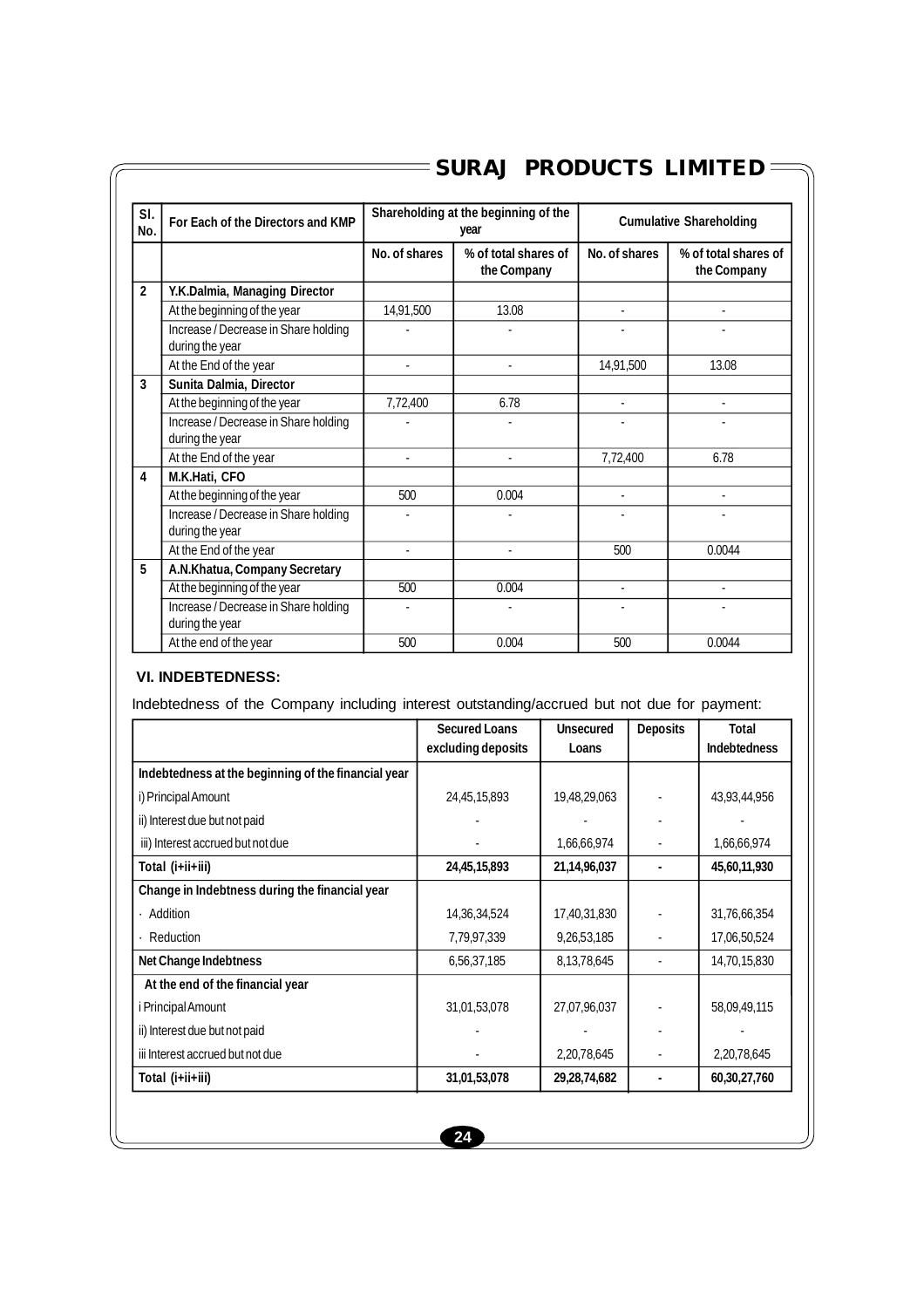## **VII. REMUNERATION OF DIRECTORS AND KEY MANAGERIAL PERSONNEL:**

## A. Remuneration to Chairman, Whole-time Directors and/or Manager: (Amount in `)

| SI. No.        | <b>Particulars of Remuneration</b>                                                                          | Name of Chairman/WTD/ Manager                      |                                                           |           |
|----------------|-------------------------------------------------------------------------------------------------------------|----------------------------------------------------|-----------------------------------------------------------|-----------|
|                |                                                                                                             | Y. K. Dalmia<br><b>Managing</b><br><b>Director</b> | <b>Gagan Goyal</b><br><b>Executive</b><br><b>Director</b> | Total     |
|                | Gross salary<br>(a) Salary as per provisions contained in section 17(1) of the<br>Income-tax Act.C201, 1961 | 63,50,000                                          | 8,80,000                                                  | 72,30,000 |
|                | (b) Value of perquisites u/s 17(2) Income-tax Act, 1961                                                     |                                                    | 48.040                                                    | 48,040    |
|                | (c) Profits in lieu of salary under section 17(3)<br>Income-tax Act, 1961                                   |                                                    |                                                           |           |
| $\mathfrak{D}$ | <b>Stock Option</b>                                                                                         |                                                    |                                                           |           |
| 3              | <b>Sweat Equity</b>                                                                                         |                                                    |                                                           |           |
| 4              | Others, please specify                                                                                      |                                                    |                                                           |           |
|                | Total (A)                                                                                                   | 63,50,000                                          | 9,28,040                                                  | 72,78,040 |

#### **B. Remuneration to other Directors: NIL**

#### **C. REMUNERATION TO KEY MANAGERIAL PERSONNEL OTHER THAN CHAIRMAN / MANAGER/WTD:**

(Amount in `)

| SI. No.        | <b>Particulars of Remuneration</b>                                                     | <b>Key Managerial Personnel</b>             |                                                        |              |
|----------------|----------------------------------------------------------------------------------------|---------------------------------------------|--------------------------------------------------------|--------------|
|                |                                                                                        | A. N. Khatua<br>Company<br><b>Secretary</b> | M. K. Hati<br><b>Chief Financial</b><br><b>Officer</b> | <b>Total</b> |
|                | Gross salary                                                                           |                                             |                                                        |              |
|                | (a) Salary as per provisions contained in section 17(1) of the<br>Income-tax Act, 1961 | 6,72,000                                    | 8,40,000                                               | 15.12.000    |
|                | (b) Value of perquisites u/s 17(2) Income-tax Act, 1961                                | 48,040                                      | 48.040                                                 | 96.080       |
|                | (c) Profits in lieu of salary under section 17(3)<br>Income-tax Act, 1961              |                                             |                                                        |              |
| $\mathfrak{p}$ | <b>Stock Option</b>                                                                    |                                             |                                                        |              |
| 3              | <b>Sweat Equity</b>                                                                    |                                             |                                                        |              |
| 4              | Others, please specify                                                                 |                                             |                                                        |              |
|                | Total                                                                                  | 7,20,040                                    | 8,88,040                                               | 16,08,080    |

#### **VIII. PENALTIES / PUNISHMENT/ COMPOUNDING OF OFFENCES:**

During the Financial year, Bombay Stock Exchange (BSE) has imposed penalty of Rs 7,48,120/- (including GST) on the Company for non-compliance of Regulation 17(1) & Regulation 19(1) & 19(2) of SEBI (LODR), Regulations, 2015 regarding composition of Board of Directors and composition of Nomination & Remuneration Committee. Subsequently the composition of the Board and Nomination & Remuneration Committee was corrected and requisite fine imposed had been paid by the Company.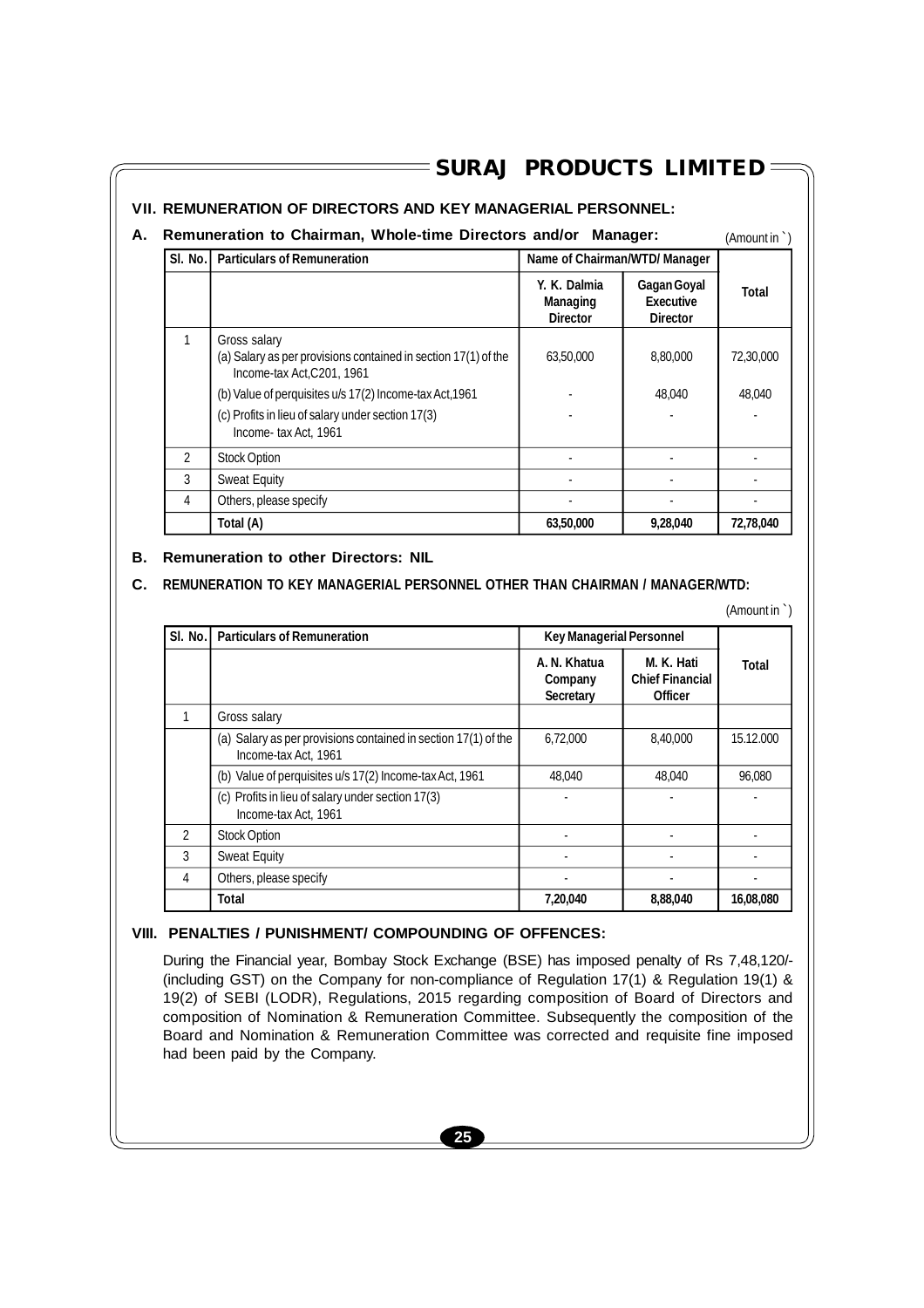## **REPORT ON CORPORATE GOVERNANCE 2019-20:**

[As required under Schedule V of the SEBI

(Listing Obligations and Disclosure Requirements) Regulations, 2015]

### **COMPANY'S PHILOSHOPHY ON CORPORATE GOVERNANCE:**

The Company believes that ethical and fair behavior is an important in Business as in personal life and that all our policies and actions must be grounded in this- that we are a member of the communities we live and work in as individuals and as a Company and have responsibility to be fair, decent and avoid causing harm.

This will help the Company to achieve its goals of maximizing value to the shareholders and simultaneously fulfill its obligations to the other stakeholders such as customers, vendors, employees and to the society in general.

The Company recognizes that strong Corporate Governance is indispensable to resilient and vibrant capital markets and is therefore an important instrument of investor protection.

The Company continues to remain committed to a corporate culture of conscience and consciousness, integrity, fairness, transparency, accountability and responsibility for efficient and ethical conduct of its business.

### **1. BOARD OF DIRECTORS:**

Your Company's Board of Directors (Board) decides the policy and strategy for the Company and has the overall superintendence and control over the management of the Company. They also ensure that good Corporate Governance policies and practices are implemented in the Company. In the course of discharging their duties, the Board acts in good faith, with due diligence and care, and in the best interests of the Company and its shareholders.

#### **A. Board Composition:**

As on 31st of March, 2020, the Board of Directors of Suraj Products comprises of five Directors. The Board consists of the Chairman, who is a non-executive Independent Director, Managing Director who is Promoter & Executive Director, one Executive Director and two Non-Executive Directors, of which one is an Independent Director. Details of composition of Board of Directors are given below:

| SI.No. | Name of the Directors | <b>Status</b>            | Category                               | Shareholding in<br>the Company |
|--------|-----------------------|--------------------------|----------------------------------------|--------------------------------|
|        | Sri C.K.Bhartia       | Chairman                 | Non Executive and Independent Director | 400                            |
|        | Sri Y. K. Dalmia      | <b>Managing Director</b> | Promoter and Executive Director        | 14,91,500                      |
|        | Smt. Sunita Dalmia    | Director                 | Promoter and Non Executive Director    | 7,72,400                       |
| 4      | Smt. Neha Singhania   | <b>Director</b>          | Non Executive and Independent Director | NIL                            |
|        | Sri Gagan Goyal       | Director                 | <b>Executive Director</b>              | NIL                            |

#### **B. Board Meetings:**

During the year 2019-20, the Board of the Company met five times on: 02/04/2019, 18/05/2019, 27/07/2019, 09/11/2019 and on 14/02/2020.

All the meetings were held in such manner that the gap between two consecutive meetings was not more than four months.

| Name of the Directors |                       | <b>Attendance Particulars</b> |                       | Number of other Directorship and Committee<br>Chairmanship / Membership |                           |  |
|-----------------------|-----------------------|-------------------------------|-----------------------|-------------------------------------------------------------------------|---------------------------|--|
|                       | <b>Board Meetings</b> | <b>Last AGM</b>               | Other<br>Directorship | Committee<br>Membership                                                 | Committee<br>Chairmanship |  |
| Sri C. K. Bhartia     |                       | Yes                           |                       |                                                                         |                           |  |
| Sri Y. K. Dalmia      |                       | Yes                           |                       |                                                                         |                           |  |
| Smt. Sunita Dalmia    |                       | Yes                           | 11                    |                                                                         |                           |  |
| Smt. Neha Singhania   |                       | Yes                           |                       |                                                                         |                           |  |
| Sri Gagan Goyal       |                       | Yes                           |                       |                                                                         |                           |  |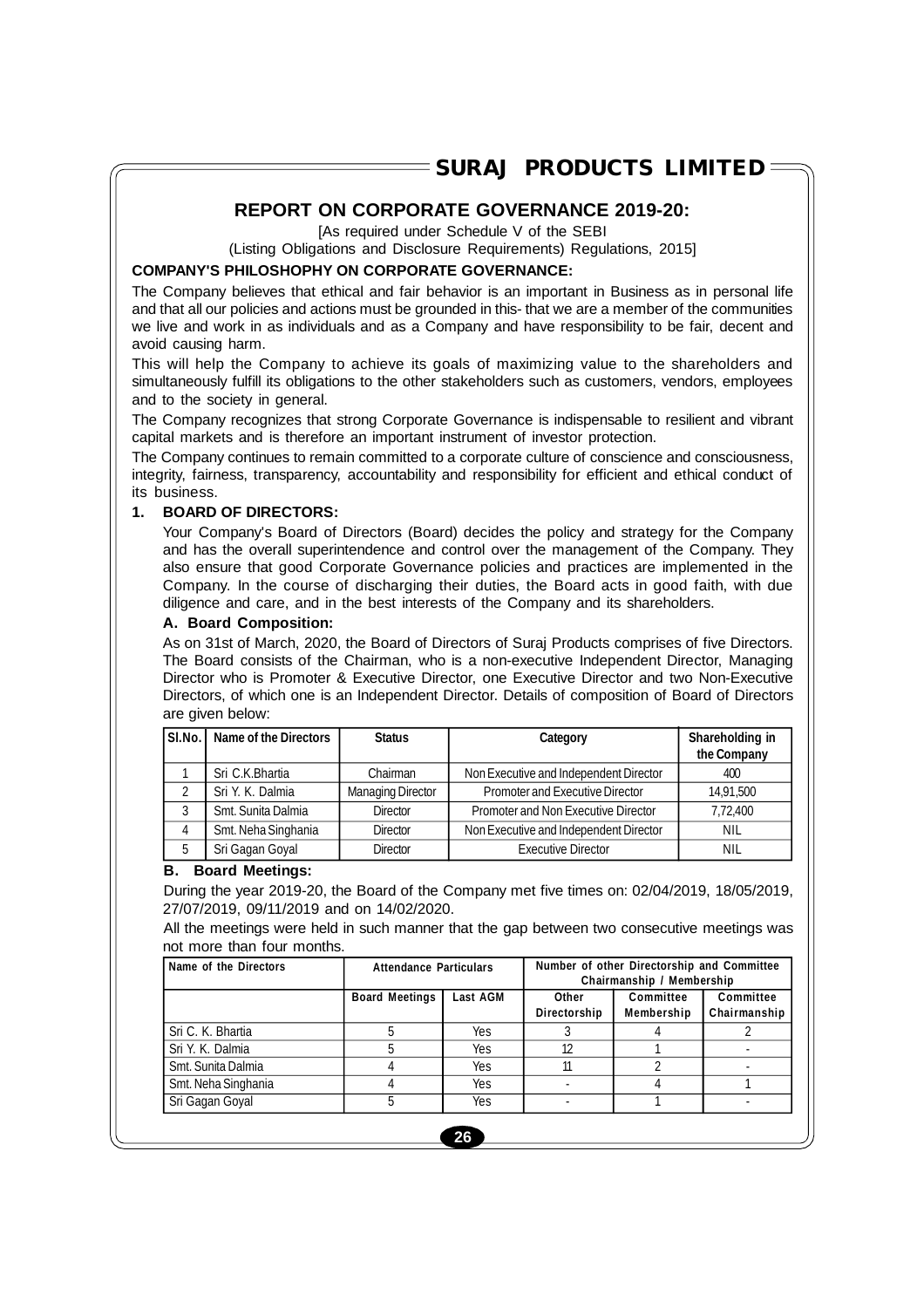#### **2. AUDIT COMMITTEE:**

The Audit Committee consists of, Sri C.K.Bhartia, Smt. Neha Singhania and Sri Gagan Goyal. Sri C.K.Bhartia acts as Chairman of the Committee. During the period under review five Audit Committee meetings were held on 02/04/2019, 18/05/2019, 27/07/2019, 09/11/2019 and on 14/02/2020.

### . The composition of the Audit Committee and attendance of its meetings are given below:

| Name of the Directors | No. of Audit Committee Meeting Attendance |
|-----------------------|-------------------------------------------|
| Sri C. K. Bhartia     |                                           |
| Smt. Neha Singhania   |                                           |
| Sri Gagan Goyal       |                                           |

Term of reference of the Audit Committee:

The Committee is entrusted with review of quarterly, half yearly and annual financial statements before submission to the Board. The scope of the audit committee, inter alia, includes review of the Company's financial reporting process, the financial statements; review the adequacy of the internal control systems. The Company Secretary acts as the Secretary of the Committee.

### **3. REMUNERATION AND NOMINATION COMMITTEE:**

A Committee of Directors comprising of, Smt. Neha Singhania, Sri C.K.Bhartia, and Smt. Sunita Dalmia has been formed as Compensation / Remuneration Committee for the purpose of recommending of the Executive Director, Senior Executives and Key Managerial Personnel's remuneration / revision / merit increment and related matters. No sitting fees are payable for the meeting of this Committee. Smt. Neha Singhania acts as Chairman of the Committee.

The purpose of the Remuneration committee of the Company shall be to discharge the Board's responsibilities relating to remuneration of the Company's Executive Directors and Key Managerial Personnel. The committee has overall responsibility for approving and evaluating and recommending plan, policies and programs relating to remuneration of Executive Directors and Key Managerial Personnel of the Company.

#### **4. MANAGERIAL REMUNERATION:**

The remuneration of Managing Director was fixed in the AGM held on 28.09.2018 and the remuneration of Executive Director was fixed in the AGM held on 28.09.2016.

### **(a) REMUNERATION TO DIRECTORS:**

| Following remuneration was paid to Directors during the Financial Year 2019-20: |  |                              |  |
|---------------------------------------------------------------------------------|--|------------------------------|--|
| Mr. Y.K.Dalmia, Chairman                                                        |  | $\hat{6}3,50,000(51,25,000)$ |  |

Mr. Gagan Goyal, Executive Director - 0,28,040 (8,08,040)

## **(b) REMUNERATION TO OTHER DIRECTORS:**

Sitting fees of Rs. 25,000/- each paid to Non-Executive Directors for attending each meeting of Board of Directors of the Company. The same was revised w.e.f. 30.06.2019 to Rs. 50,000/-.

| SI.No            | <b>Particulars of Remuneration</b>  |                | <b>Name of Directors</b> |                    |               |  |
|------------------|-------------------------------------|----------------|--------------------------|--------------------|---------------|--|
| 1.               | <b>Non-Executive Directors</b>      | Mr.C.K.Bhartia | Mrs. Neha Singhania      | Mrs. Sunita Dalmia | $\mathsf{in}$ |  |
|                  | Fees for attending Board Meeting    | 2,00,000       | 1,75,000                 | 1,00,000           | 4,75,000      |  |
|                  | Commission                          |                | ٠                        |                    |               |  |
|                  | <b>Others</b>                       | ۰              | ٠                        |                    |               |  |
|                  | Total (1)                           | 2,00,000       | 1,75,000                 | 1,00,000           | 4,75,000      |  |
| $\overline{2}$ . | <b>Other Non-Executive Director</b> |                |                          |                    |               |  |
|                  | Fees for attending Board Meeting    |                |                          |                    |               |  |
|                  | Commission                          |                | ٠                        |                    |               |  |
|                  | <b>Others</b>                       |                | ٠                        |                    |               |  |
|                  | Total (2)                           |                | $\blacksquare$           |                    |               |  |
|                  | Total $(1+2)$                       | 2,00,000       | 1,75,000                 | 1,00,000           | 4,75,000      |  |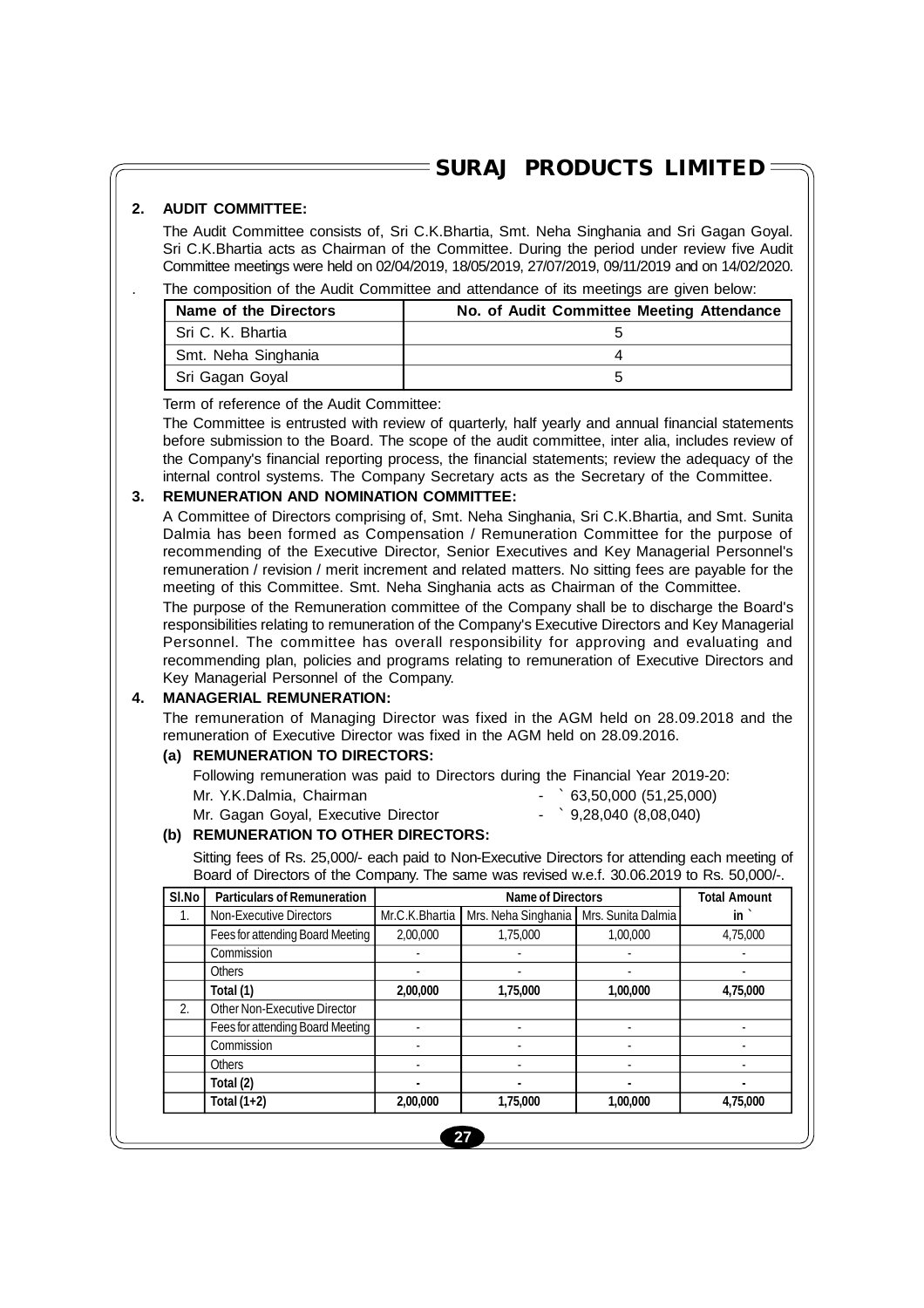## **5. SHAREHOLDERS' / INVESTORS' GRIEVANCE COMMITTEE:**

Shareholders & Investors' Grievance Committee consists of Sri C.K.Bhartia, Smt. Neha Singhania and Smt. Sunita Dalmia. Sri C.K.Bhartia acts as Chairman of the Committee. Sri A.N.Khatua, Company Secretary Serves as the Secretary of the Committee. The Committee to look into redressing of shareholders and investors grievances like transfer of shares, non receipt of Balance sheet, etc.

During the financial year 2019-20 the Committee held five meetings as on 02/04/2019, 18/05/ 2019, 27/07/2019, 09/11/2019 and on 14/02/2020.

The Committee received 3 complaints from investors during the year and all of have been resolved. There is no complaint outstanding at the end of the year.

Sri A.N.Khatua acts as Compliance Officer to this Committee under the Security Exchange Board of India (SEBI) Notification.

#### **6. STAKEHOLDERS RELATIONSHIP COMMITTEE:**

The Company has a Stakeholders Relationship Committee consisting of, Sri C.K.Bhartia, Smt. Neha Singhania and Smt. Sunita Dalmia. Sri C.K.Bhartia acts as Chairman of the Committee. The Stakeholders Relationship Committee meets as and when required and is entrusted with transfer / transmission of shares, issue of duplicate share certificates, changes of name / status, transposition of names, sub-division / consolidation of share certificates, dematerialization / rematerialization of shares etc.

#### **7. MD/ CFO CERTIFICATION:**

A certificate from the Managing Director & CFO on the Financial Statements of the Company was placed before the Board at its meeting held on 29.06.2020.

#### **8. RISK ASSESSMENT & MINIMIZATION PROCEDURE:**

The risk assessment and its minimization procedures have been laid down by the Company and the same has been informed to board members. The procedures are periodically reviewed to ensure that executive management controls risk through means of a properly defined framework.

### **9. GENERAL BODY MEETING:**

#### a). ANNUAL GENERAL MEETING

| <b>Date</b>     | <b>Venue</b>                                | Time       | No. of Special<br><b>Resolution</b> |
|-----------------|---------------------------------------------|------------|-------------------------------------|
| 28th Sept. 2015 | Registered Office of the Company at Barpali | 11:30 AM   | --                                  |
| 28th Sept. 2016 | Registered Office of the Company at Barpali | 11:30 AM   | --                                  |
| 29th Sept. 2017 | Registered Office of the Company at Barpali | $11:30$ AM | --                                  |
| 28th Sept. 2018 | Registered Office of the Company at Barpali | $11:30$ AM | --                                  |
| 30th Sept. 2019 | Registered Office of the Company at Barpali | 11:30 AM   | --                                  |

b) During the year, no resolution was passed through postal ballot in accordance with Section 108 of the Companies Act, 2013.

#### **10. DISCLOSURES:**

- a) RELATED PARTY DISCLOSURE: There are no materially significant related party transactions with its Promoters, the Directors or the Management and their Subsidiaries or relatives etc. which may have potential conflict with the interest of the Company at large.
- b) NON-COMPLIANCE PENALTIES: During the Financial year, Bombay Stock Exchange (BSE) has imposed penalty on the Company for non-compliance of Regulation 17(1) and Regulation 19(1) & 19(2) of SEBI (LODR), 2015 regarding composition of Board of Directors and composition of Nomination & Remuneration Committee. Subsequently the composition of the Board as well as Nomination & Remuneration Committee was corrected and requisite fine imposed under Regulation 17(1) of SEBI (LODR), 2015 had been paid by the Company.

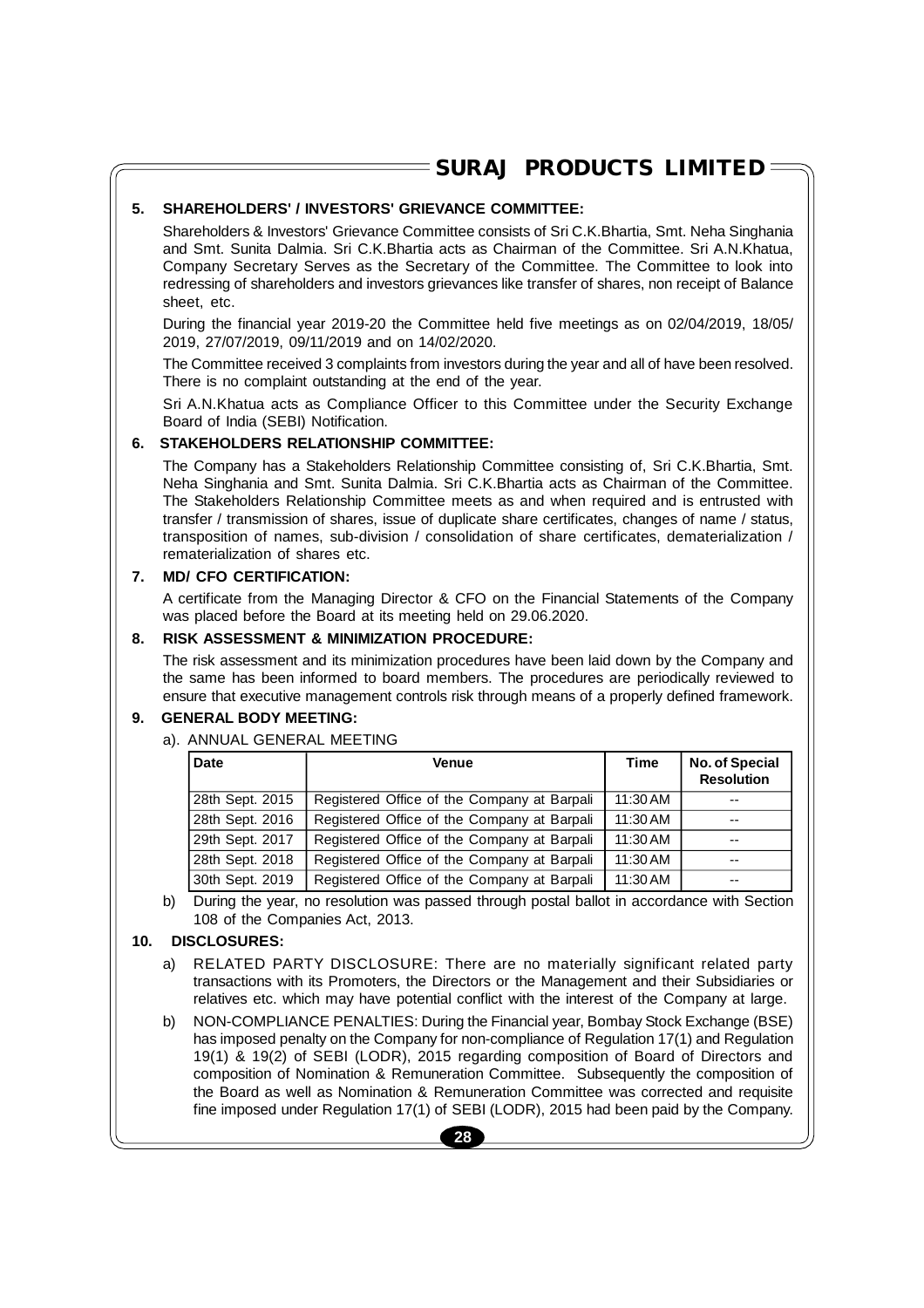- c) CODE OF CONDUCT: The Board formulated a code of conduct for the Board Members and the Senior Management of the Company. All Board Members and senior management personnel have affirmed their compliance with the code.
- d) During the financial year 2019-20, there is no audit qualification in the Company's Financial Statements.

#### **11. MEANS OF COMMUNICATION:**

- a) The quarterly and annual financial results are normally published in Business Standard (English and Hindi edition) and the Utkal Mail (Oriya daily) and also posted on the website of the Company (www.surajproducts.com).
- b) The financial results are displayed on the Company's Website viz: www.surajproducts.com
- c) The Management Discussion and Analysis Report is attached with Director's Report in this 29th Annual Report of the Company posted to the Share holders.

#### **12. GENERAL INFORMATION FOR SHARE HOLDERS:**

a. 29th Annual General Meeting:

| Day                                                                                                                          | Date |                                                                                                                                 | Time | Venue |
|------------------------------------------------------------------------------------------------------------------------------|------|---------------------------------------------------------------------------------------------------------------------------------|------|-------|
|                                                                                                                              |      | Monday   21st September, 2020   12:30 PM   Regd. Office: Vill: Barpali, P. O.: Kesramal (Rajgangpur), Dist.: Sundargarh, Odisha |      |       |
| Date of Book Closure   The Company's Register of members & share books will remain closed from 14th Sept. to 21st Sept. 2020 |      |                                                                                                                                 |      |       |

- b. Financial Calendar: Approval of quarterly results: May, August, November and February. Annual General Meeting in September each Year.
- c. Listing at Stock Exchange: (i) Bombay Stock Exchange Ltd. (ii) Calcutta Stock Exchange Ltd.
- d. Stock Code: 518075 at BSE and 13054 at CSE
- e. Dematerialization of shares and liquidity:

The shares of the Company are dematerialized with Central Depository Services (India) Ltd and National Securities Depository Limited. The addresses of the Depositories are as under:

- (ISIN -INE069E01019)<br>Trade world. 4th Floor. Trade world. 4th Floor. The Contract of Phiroze Jeeleebhov Tow Trade world, 4th Floor, Trade world, 4th Floor, Phiroze Jeejeebhoy Towers, Kamala Mills Compound Lower parel, Mumbai - 400013
- **1. National Securities Depository Limited 2. Central Depository Services (India) Limited** 28th Floor, Dalal Street, Senapati Bapat Marg,<br>Mumbai - 400023

No. of Shares held in dematerialized and physical mode as on 31st March, 2020 is as under:

| <b>Particulars</b>                  | No. of Shares | % of total capital issue |
|-------------------------------------|---------------|--------------------------|
| Held in dematerialized form in CDSL | 94.66.963     | 83.04                    |
| Held in dematerialized form in NSDL | 3,75,837      | 3.30                     |
| Physical                            | 15,57,200     | 13.66                    |
| <b>TOTAL</b>                        | 1,14,00,000   | 100.00                   |

#### **f. Market price data: Monthly High/ Low price per share during 2019-20:**

| <b>Months</b> | <b>BSE Limited</b> |           |
|---------------|--------------------|-----------|
|               | High (Rs.)         | Low (Rs.) |
| April, 2019   | 22.80              | 19.00     |
| May, 2019     | 23.60              | 18.05     |
| June, 2019    | 24.75              | 14.25     |
| July, 2019    | 15.75              | 13.75     |
| August, 2019  | 14.90              | 13.00     |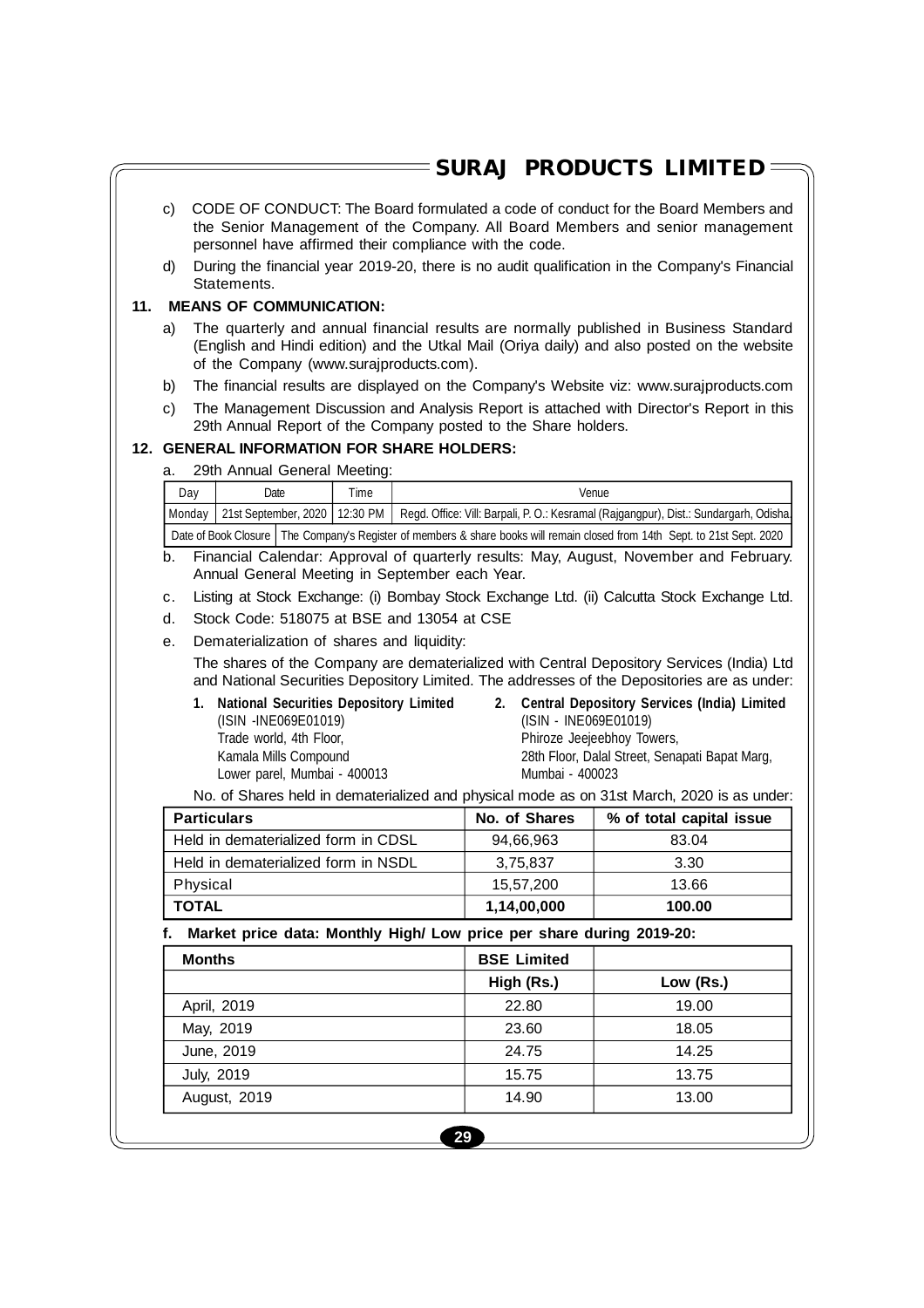## $\overline{\ }$  SURAJ PRODUCTS LIMITED  $\equiv$

| September, 2019 | 14.71 | 13.30 |
|-----------------|-------|-------|
| October, 2019   | 14.10 | 11.45 |
| November, 2019  | 11.70 | 10.12 |
| December, 2019  | 16.80 | 12.00 |
| January, 2020   | 15.90 | 13.30 |
| February, 2020  | 12.64 | 10.84 |
| March, 2020     | 10.30 | 9.31  |

#### **g. Public Deposit:**

The Company has not accepted any deposit during the year under review.

#### **h. Registrar & Share Transfer Agent:** M/s MCS Share Transfer Agent Limited, 383, Lake Gardens, 1st Floor, Kolkata - 700029 Telephone: 033-40724052 E-mail: mcssta@rediffmail.com Contact Person: Mr. Partho Mukherjee

**i. CIN Number:** The CIN of the Company granted by Ministry of Corporate affairs is **L26942OR1991PLC002865**

### **j. Share Transfer System:**

Share transfer system is entrusted to the Registrar and Share Transfer Agent. Transfer Committee is empowered to approve the share transfers. Transfer committee Meeting is held as and when required. The share transfers, issue of duplicate certificate etc are endorsed by Directors / Executives / Officers as may be authorised by the Transfer Committee. Grievances received from members and miscellaneous correspondences are processed by the Registrar within 15 days.

## **13. DISTRIBUTION OF SHAREHOLDING AS ON 31ST MARCH 2020:**

#### **a. Details of shareholding as on 31st March, 2020**

| Category                        | No. of Shares | % of Share Holding |
|---------------------------------|---------------|--------------------|
| <b>Promoters Group</b>          | 84,01,800     | 73.70              |
| <b>Private Corporate Bodies</b> | 1.39.445      | 1.22               |
| Indian Public                   | 28,58,755     | 25.08              |
| Total                           | 1,14,000,00   | 100.00             |

## **b. Distribution of shareholding as on 31st March, 2020:**

| Category                                    | No. of Shares | No. of Shareholder | <b>Percent Shares</b> | <b>Percent Holders</b> |
|---------------------------------------------|---------------|--------------------|-----------------------|------------------------|
| 500<br>$\overline{\phantom{a}}$             | 12,31,184     | 7966               | 10.7999               | 94.0053                |
| 1000<br>501<br>$\overline{\phantom{0}}$     | 2,62,553      | 295                | 2.3031                | 3.4812                 |
| 1001<br>5000<br>$\overline{a}$              | 3,57,244      | 172                | 3.1337                | 2.0297                 |
| 5001<br>10000                               | 1,86,068      | 24                 | 1.6322                | .2832                  |
| 10001<br>50000<br>$\blacksquare$            | 1,60,645      |                    | 1.4092                | .0826                  |
| 50001<br>100000<br>$\overline{\phantom{a}}$ | 108506        |                    | .9518                 | .0118                  |
| and Above                                   | 90,93,800     | 9                  | 79.7701               | .1062                  |
| <b>Total</b>                                | 11400000      | 8474               | 100.0000              | 100.0000               |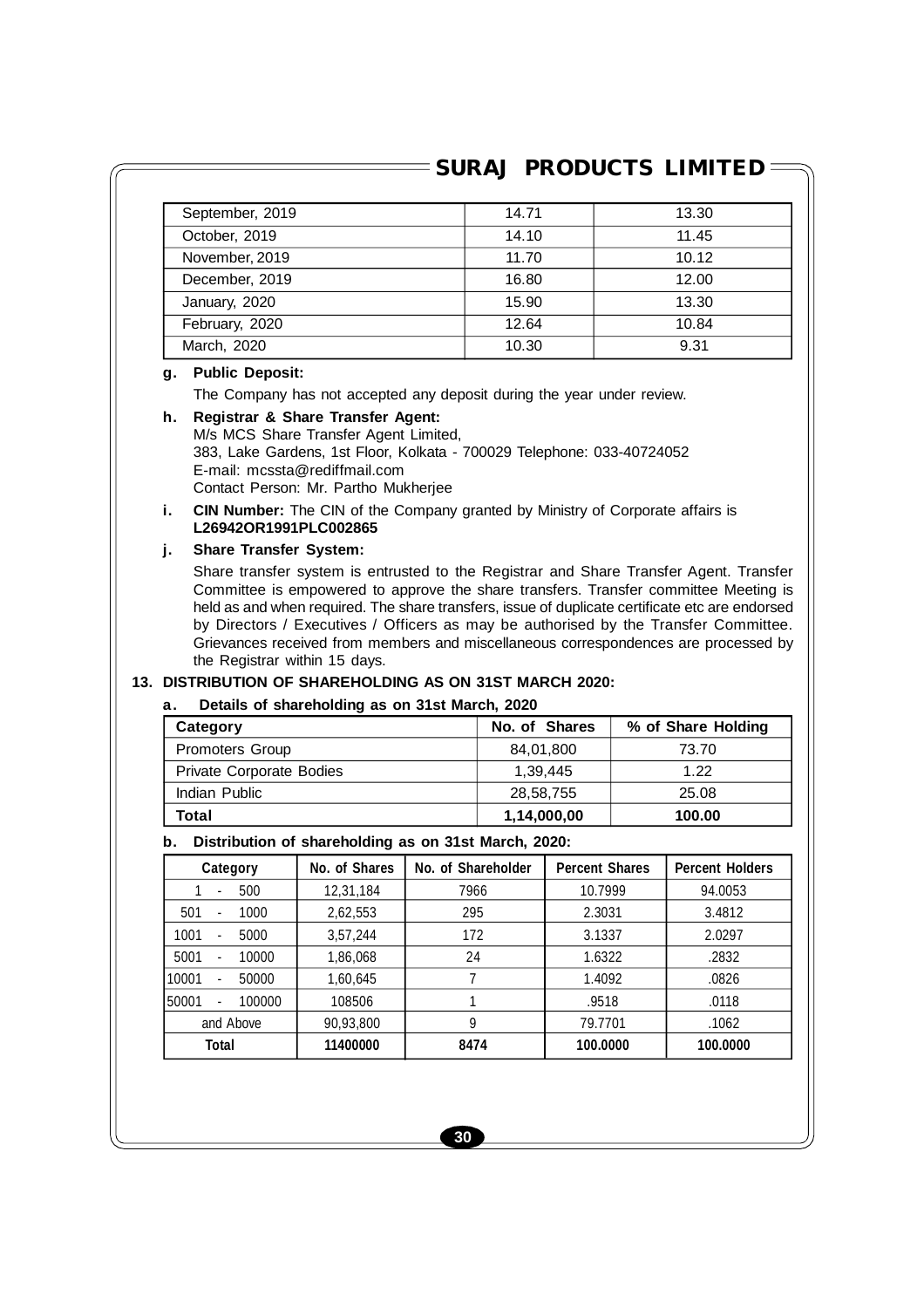## $\overline{\ }$  SURAJ PRODUCTS LIMITED  $\equiv$

### **c. Shareholding pattern as on March 31, 2020:**

| Category                  | No of shareholders | <b>Total Share</b> | % of Equity |
|---------------------------|--------------------|--------------------|-------------|
| Promoter & Promoter Group |                    | 84,01,800          | 73.70       |
| Resident Individuals      | 8420               | 28,68,114          | 25.16       |
| <b>Body Corporate</b>     | 46                 | 1,29,736           | 1.14        |
| <b>NRI</b>                |                    | 350                | .0031       |
| Total                     | 8474               | 114,00,000         | 100%        |

### **14. SECRETARIAL AUDIT:**

As stipulated by Securities Exchange Board of India (SEBI), a qualified practicing Company Secretary carries out the Secretarial Audit to reconcile the total admitted capital with National Securities Depository Limited (NSDL) and Central Depository Services (India) Limited (CDSL) and the total issued and listed capital. This audit is carried out in every half year and year ending and the report thereon is submitted to Stock Exchanges and is also placed before the Board of Directors.

### **15. CORPORATE ETHICS:**

The Company adheres to high standards of business ethics, compliance with various statutory and legal requirements and commitment to transparency in business dealing.

The Executive Director of the Company is appointed as Compliance Officer and is responsible for adherence to the code.

### **16. COMPLIANCE CERTIFICATE OF AUDITORS:**

The Company has obtained a certificate from the Statutory Auditors confirming the compliance with the conditions of Corporate Governance.

## **17. PLANT - LOCATION:**

Village - Barpali, Post - Kesramal (Rajgangpur) Dist - Sundargarh, Odisha, PIN - 770 017

## **18. ADDRESS FOR CORRESPONDENCE:**

SURAJ PRODUCTS LIMITED Village- Barpali, Post - Kesramal (Rajgangpur) Dist - Sundargarh, Odisha. PIN - 770 017 EPBXNo-:9437049074,E-mail:suproduct@gmail.com, Web Site: www.surajproducts.com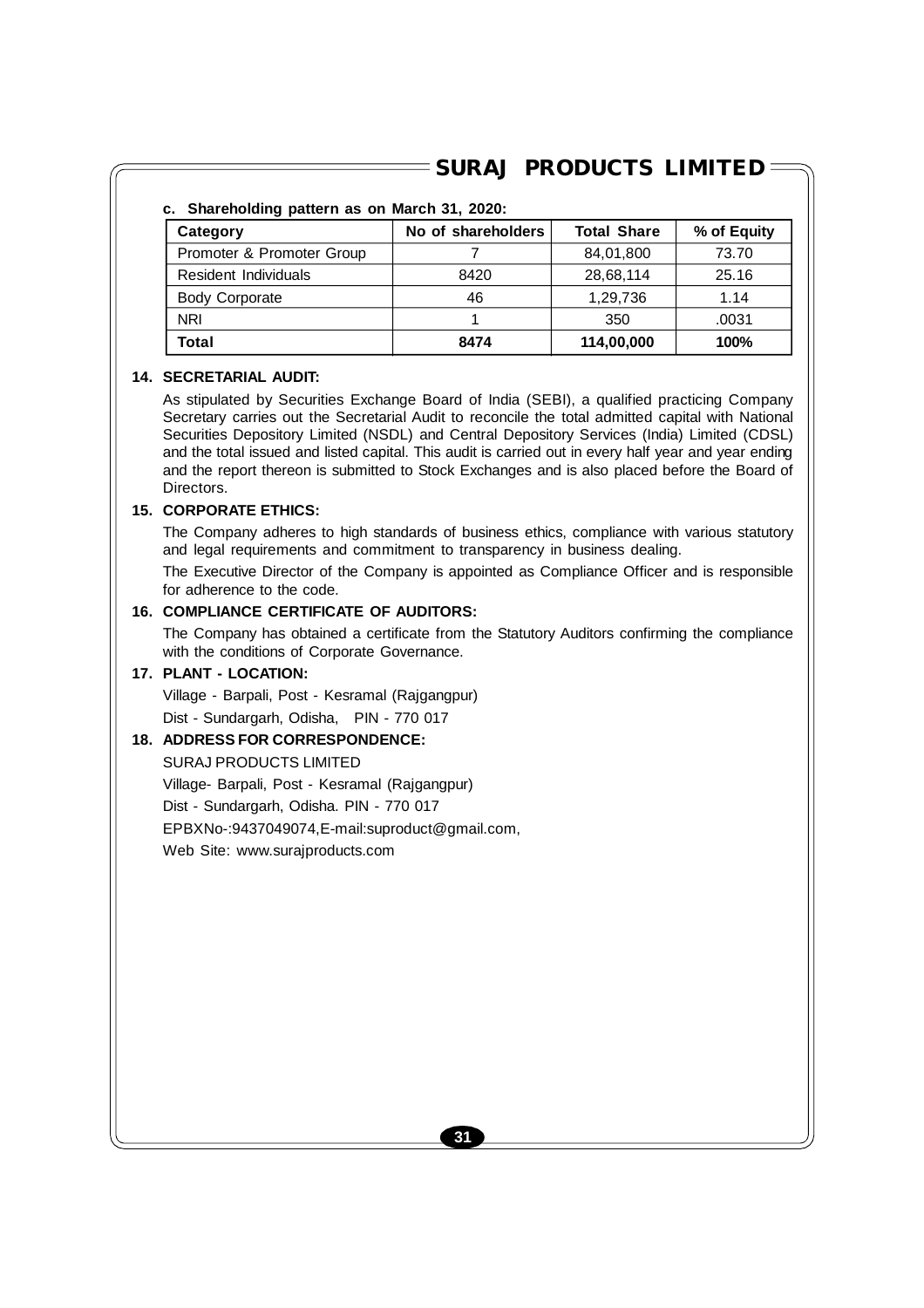## **Annexure to the Corporate Governance Report: AUDITOR'S CERTIFICATE ON COMPLIANCE OF CORPORATE GOVERNANCE UNDER CORPORATE GOVERNANCE CLAUSE OF THE LISTING AGREEMENT(S)**

 $T_0$ 

#### The members of SURAJ PRODUCTS LIMITED

We have reviewed the implementation of Corporate Governance procedures by M/s. Suraj Products Limited during the year ended 31st March, 2020 as stipulated in Clause 49 of the Listing Agreement of the said Company with the Stock Exchange, with the relevant records and documents maintained by the Company, furnished to us for our review and the report on Corporate Governance as approved by the Board of Directors.

The compliance of conditions of Corporate Governance is the responsibility of the management. Our responsibility was limited to review of procedures and implementation thereof adopted by the Company for ensuring the compliance of the conditions of Corporate Governance. It is neither an audit nor an expression of opinion on the financial statements of the Company.

As per Schedule of implementation stipulated in clause 49 of the Listing Agreements with Stock Exchanges, the Company is supposed to comply with all the conditions by March, 2020. During the year, initiated steps to set up various Committees and comply with the other requirements during the course of the year in stages.

On the basis of our review and according to the information and explanations given to us, the conditions of Corporate Governance as stipulated in Corporate Governance Clause of the listing agreements with Stock Exchanges have been substantially complied with by the Company and that no investor grievance(s) is/are pending for a period exceeding one month against the Company as per the records maintained by the Investors Grievance Committee.

We further state that such compliance is neither an assurance as to the future viability of the Company nor the efficiency or effectiveness with which the management has conducted the affairs of the Company.

32A, C.R. Avenue, Trust House For B D S & Co. Kolkata - 700012 Chartered Accountants Dated: the 29th day of June, 2020 (Bharat D Sarawgee)

Membership No. 061505

## **DECLARATION UNDER CLAUSE 49(1)(D)**

As required under Clause 49 of the Listing Agreement(s) with Stock Exchanges relating to Corporate Governance I hereby declare that all the members of the Board of Directors and the senior Management personnel have complied with the company's code of conduct, to the year ended 31st March,2020.

Place: Barpali Y. K. Dalmia Date: the 29th day of June, 2020 Managing Director

For Suraj Products Limited Sd/- (DIN-00605908)

**32**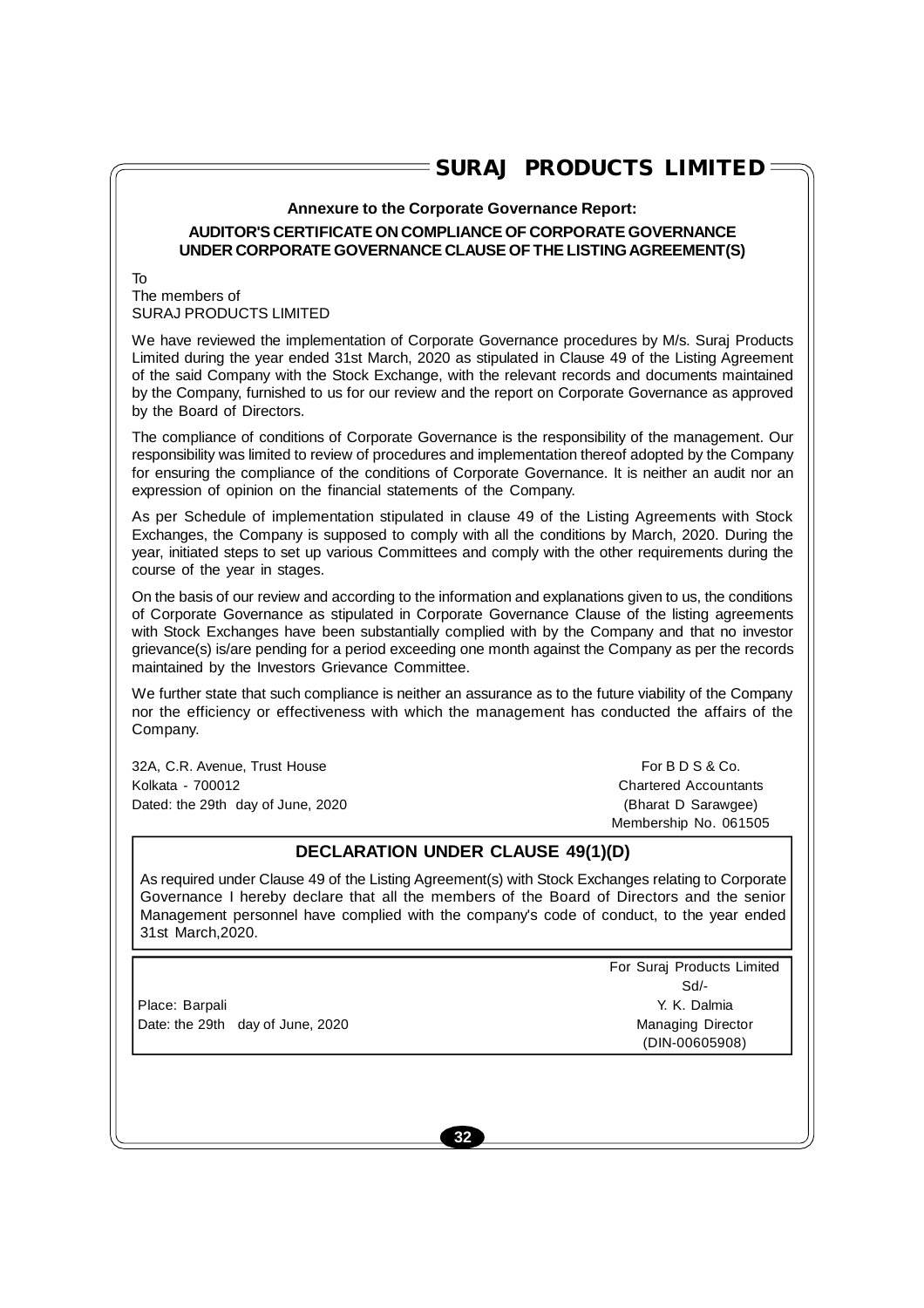### **CERTIFICATE OF MANAGING DIRECTOR AND CHIEF FINANCIAL OFFICER ON CORPORATE GOVERNANCE:**

The Board of Directors Suraj Products Limited

- (a) We have reviewed financial statements and the cash flow statement for the year ended 31st March, 2020 and that to the best of our knowledge and belief:
	- (i) these statements do not contain any materially untrue statement or omit any material fact or contain statements that might be misleading;
	- (ii) these statements together present a true and fair view of the Company's affairs and are in compliance with existing accounting standards, applicable laws and regulations.
	- (b) There are, to the best of our knowledge and belief, no transactions entered into by the Company during the year ended 31st March, 2020 which is fraudulent, illegal or violative of the Company's code of conduct.
- (c) We accept responsibility for establishing and maintaining internal controls for financial reporting and that we have evaluated the effectiveness of the internal control systems of the Company pertaining to financial reporting and we have disclosed to the Auditors and the Audit Committee, deficiencies in the design or operation of such internal controls, if any, of which we are aware and the steps we have taken or propose to take to rectify these deficiencies.
- (d) We have indicated to the Auditors and the Audit Committee:
	- (i) significant changes, if any, in internal control over financial reporting during the year;
	- (ii) significant changes in accounting policies during the year and that the same have been disclosed in the notes to the financial statements; and
	- (iii) Instances of significant frauds of which we have become aware and the involvement therein, if any, of the management or an employee having a significant role in the Company's internal control system over financial reporting.

|                                  | Sd                | Sd                            |
|----------------------------------|-------------------|-------------------------------|
|                                  | Y.K.Dalmia        | M.K.Hati                      |
| Place: Barpali                   | Managing Director | Chief Financial Officer (CFO) |
| Date: the 29th day of June, 2020 | (DIN-00605908)    |                               |

## **MANAGEMENT DISCUSSION & ANALYSIS REPORT:**

## **GLOBAL ECONOMIC INSIGHT:**

Undoubtedly, FY 2019-20 was a challenging year not just for business in India, but for most business across the Globe. Almost all Countries faced a slowdown in economic growth amidst rising trade tensions and policy uncertainties. This had its bearing on the steel industry as well, in terms of weak demand and falling steel prices. Making matters worse, the COVID-19 outbreak in early 2020 brought global economic activities to a near standstill as nationwide lockdowns and social distancing norms were imposed to contain the spread in the affected Countries.

#### **INDIAN ECONOMIC REVIEW:**

In India, muted demand and oversupply is likely to result in suppressed steel prices and capacity utilization in the near term. Since India depends largely on migrant labour, restarting construction and infrastructure projects will be a challenge. The demand from infrastructure, construction and real estate sectors is likely to be subdued in the first half of the financial year 2020-21 due to the lockdown followed by the monsoons during the second quarter. Further, the demand from automobile and

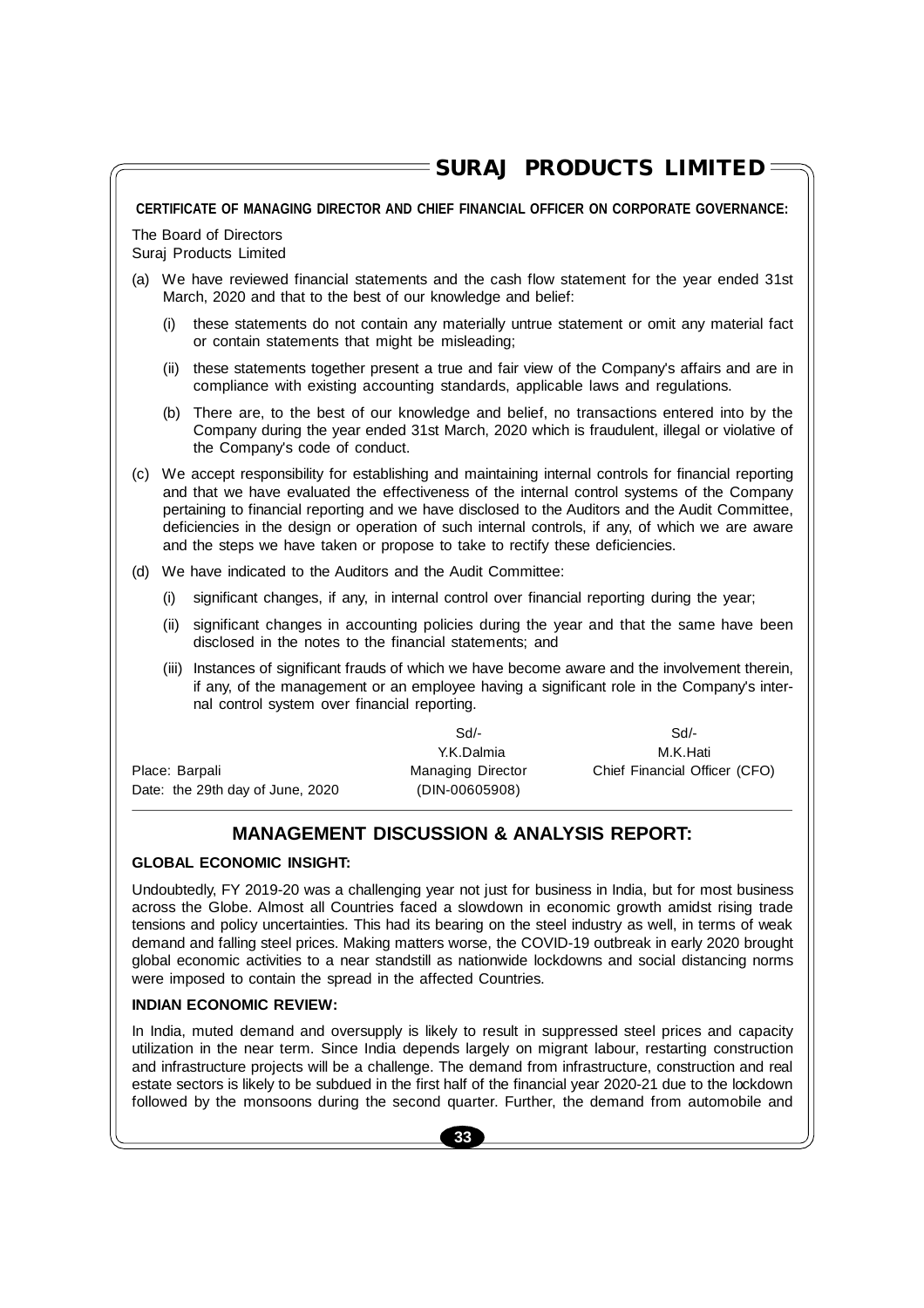capital goods sectors is likely to reduce significantly with consumers deferring discretionary spends in the near term. Effective Government stimulus and return of consumer confidence is likely to be the key driver for a gradual recovery over the second half of the financial year 2020-21.

#### **UPLIFTING RURAL DEMAND:**

The Indian Government is endeavoring to create world class infrastructure in the Country. It is planning to invest Rs. 25 trillion in infrastructure over next three years; Rs. 8 trillion will be used to develop 27 industrial clusters, while Rs. 5 trillion will be used for building roads, railways and port connectivity.

#### **CHANGING RURAL DEMAND:**

Indian's rural sector is slowly undergoing a transformation. Consumption patterns of people are slowly changing, facilitated by improved networking. People in villages are seeking information proactively from multiple sources, which also include social media.

The GST is being seen as a crucial reform, as it is anticipated to bring greater transparency in the country's indirect tax structure.

#### **INDUSTRY STRUCTURE & DEVELOPMENT:**

Sponge iron & pig iron are intermediate products as source of metalics for electric steel making. Other source of metalics is steel scrap. The Sponge iron industry in India is divided into two types, those who are integrated with steel making and those in merchant sector. Suraj Products Limited is slowly graduating from a merchant plant to a steel producer.

In the Modern Eeconomy Steel is a vital component to the development. The strength of steel industry shows the growth & development of all major industrial economies. Consumption of steel is a significant indicator of socio-economic development of the people of the country. Since incubation period for setting up integrated steel plants is large, the growth in demand of steel during the year was met generally by secondary steel sector or through import of steel. One of the sources of metallic's for secondary steel making sector is sponge iron and pig iron. Sponge iron industry, therefore, witnessed continued development for its product during the year. The trend is likely to continue in future. With the anticipated increase in rural spending and infrastructure, the steel demand is likely to be good.

#### **COMPANY'S PERFORMANCE:**

| <b>Gross Turnover</b>         | $\bullet$<br>٠ |   | 1.182.461.169 |
|-------------------------------|----------------|---|---------------|
| <b>Profit before Taxation</b> |                | 、 | 38.171.149    |
| Profit after Taxation         |                | ╮ | 5.40.45.013   |

#### **OPPORTUNIES, THREATS & FUTURE OUTLOOK:**

#### **a) OPPORTUNITIES:**

The renewed importance given by Government on affordable housing, roads, sagarmala projects and other infrastructure projects are expected to create steel demand, this will augur well for sponge iron and pig iron industry.

As per the National steel policy crafted during FY 2019-20, the crude steel production target for India is set at 300 MT by 2030. Share of sponge iron & pig iron in making steel will be 80 MT, which will create huge opportunity for sponge iron industry.

#### **b) THREATS:**

Most of the steel producing industries are expected to witness a decline in crude steel output due to production cuts amidst ongoing lockdowns. The COVID-19 pandemic has severely affected economies and industries globally including steel industry.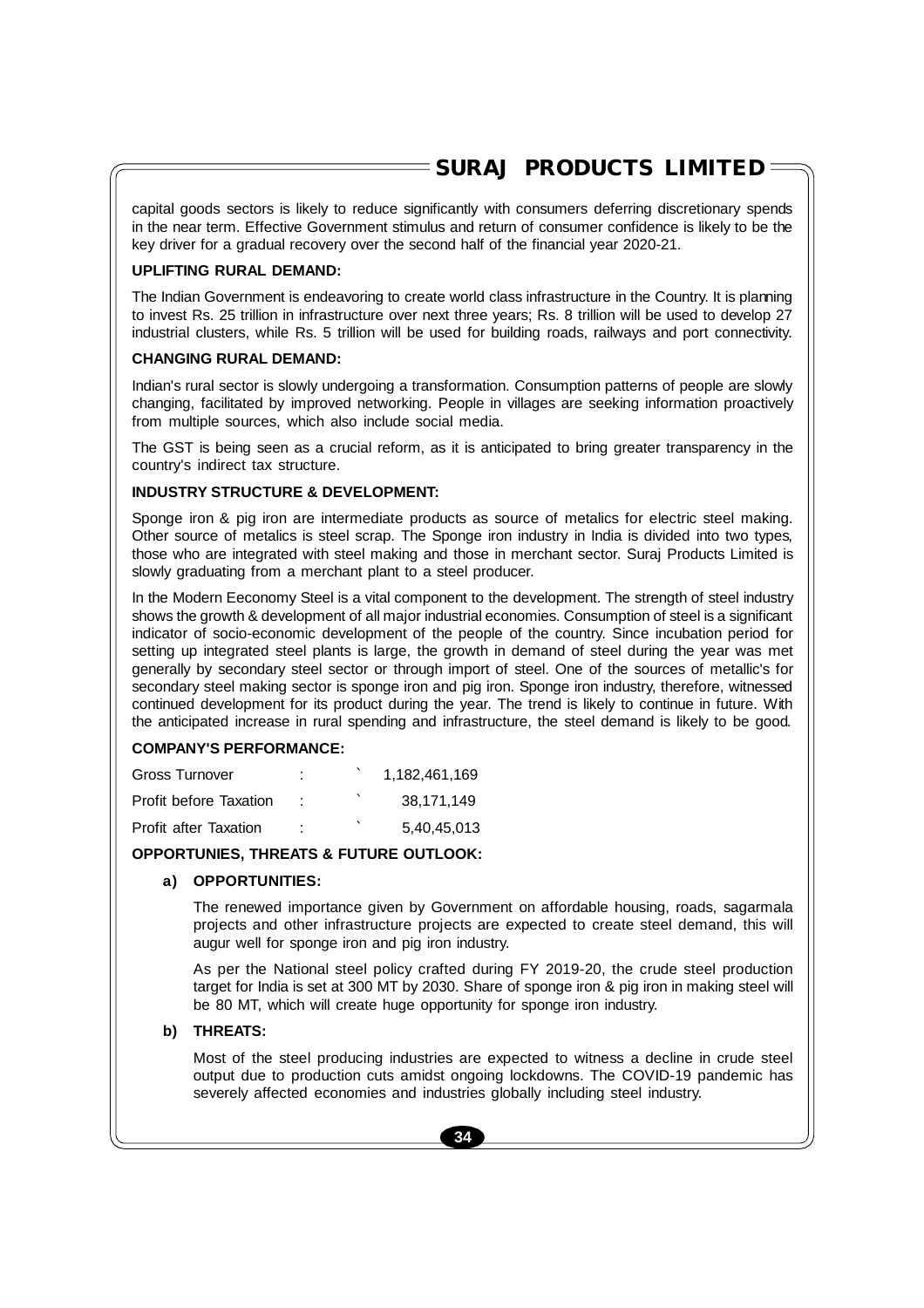The cost of iron ore and coal constitute more than 80% of cost of production. Therefore the profitability of the Company depends on market price of these raw materials. The only way to reduce the cost of iron ore and coal is to have captive mines for these raw materials, which the company does not have. The emergence of large players may pose threat due to their economies of scale.

### **c) OUTLOOK:**

The COVID-19 pandemic has severely affected economies and industries globally and the steel industry is no exception. Therefore, outlook for steel industry includes scenarios regarding the pandemic's speed of propagation, possible recurrence, near-term impact of measures being taken to contain the outbreak and the effectiveness of the stimulus announced by the Governments of various Nations.

After slower than expected growth in 2019, steel demand is estimated to contract significantly in the Financial Year 2020-21. According to the World Steel Association (WSA), it is possible that the impact on steel demand in relation to the expected contraction in GDP may turn out to be less severe than that seen during the erstwhile global financial crisis. In comparison with other sectors, the manufacturing sector is expected to rebound quicker through supply chain disruptions are likely to continue.

Most of the steel producing regions are expected to witness a decline in crude steel output due to production cuts amidst ongoing lockdowns. However , it is expected that compared to other Countries, China will move faster towards normalization of economic activity as it was the first Country to come out of the COVID-19 crisis. Governments of different Nations have announced sizeable stimulus packages which are expected to favour steel consumption through investment in infrastructure and other incentives for the steel industry.

## **RISK AND CONCERN:**

Steel demand is dependent on economic growth. Slowdown in the economy coupled with excess capacity can adversely affect steel demand and pricing. It is also affected by trade barriers and protectionist policies. These can lead to steel price variability and impact operating performance. The Company is exposed to competition from other materials or alternative steelmaking technologies. These factors can impact steel prices, demand for steel and operating performance. COVID-19 is expected to have a significant impact on the economy in terms of contraction in underlying demand, disruption in manufacturing and supply chain operations across the Country, labour issues, liquidity issues etc. adversely affecting steel prices and cash flows.

## **SEGMENT- WISE/ PRODUCT- WISE PERFORMANCE:**

In accordance with the Accounting Standard 17 issued by the Companies (Accounting Standards), Rules, 2006 including any further amendments thereof, the Company has a single business segment having four products namely Sponge iron, Pig Iron and MS Ingot/Billets & TMT Bar. The Company has started manufacturing of TMT Bars during this financial year.

## **INTERNAL CONTROL SYSTEM & THEIR ADEQUACY:**

The company has adequate and effective internal control system commensurate with its size and nature of business to provide reasonable assurance that all assets are safeguarded, transactions are authorized, recorded and reported properly, applicable statutes, the Suraj Products Limited code of conduct and Corporate policies are duly complied with Internal audit and other control are reviewed periodically by Audit Committee.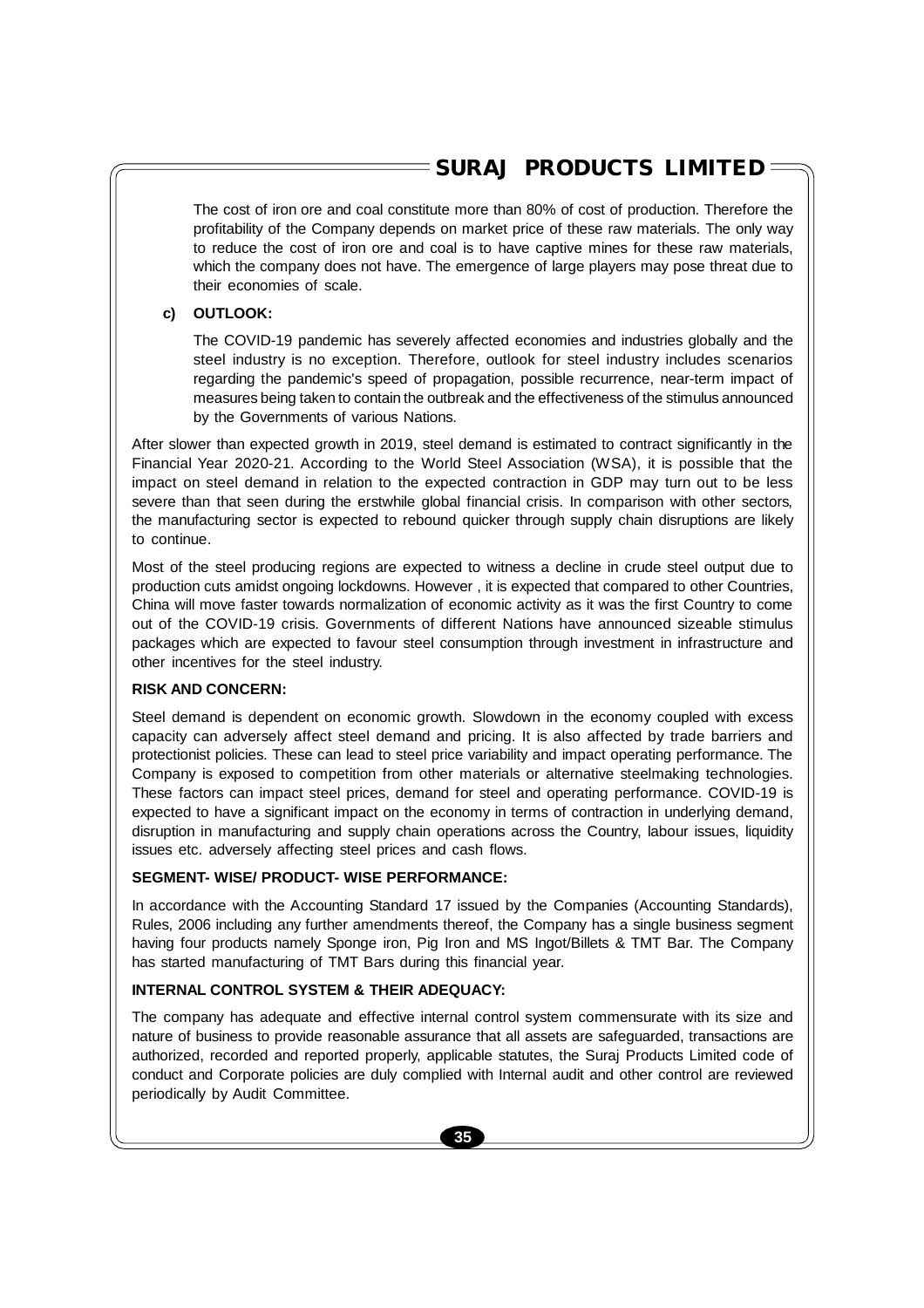## **HUMAN RESOURCES AND INDUSTRIAL RELATIONS:**

Company possesses good quality of human resources. The Board wishes to place on record its appreciation for the sustained efforts and devoted contribution made by all the employees for its success. The Human Recourses Department of the Company focuses on improving the work culture, employee engagement, effectiveness and efficiency. Various employee engagement inventions carried out in the year has resulted in better performance. On the safety front, the Company is focused on ensuring the safety of all employees. No Loss Time injury was reported during the year. The Company has maintained healthy and cordial industrial relations during the year.

#### **DISCLOSURES UNDER SEXUAL HARASSMENT OF WOMEN AT WORKPLACE (PREVENTION, PROHIBITION & REDRESSAL) ACT, 2013:**

The Company is committed to provide a safe and conducive work environment to its employees. During the year under review, no case of sexual harassment was reported.

#### **SAFETY MEASURES:**

Suraj Products Limited has taken various initiatives during the year in order to safeguard the health of the workers. Unsafe conditions in the plant are regularly inspected by the safety committee and deficiencies are attended immediately.

#### **SAFETY TRAINING:**

Training of various Safety Standards is imparted to all employees.

#### **HEALTH CHECK- UP:**

About 29 Medical Camps with qualified and experience medical practitioners were conducted in nearby villages and about 2,650 patients availed the service.

#### **CAUTIONARY STATEMENT:**

The Management Discussion and Analysis Report may contain statements that might be considered forward looking. These statements are subject to certain risks and uncertainties. Actual results may differ materially from those expressed in the statement as important factors could influence the Company's operations such as Government Policies, political and economic developments and such other factors are risk inherent to the Company's growth.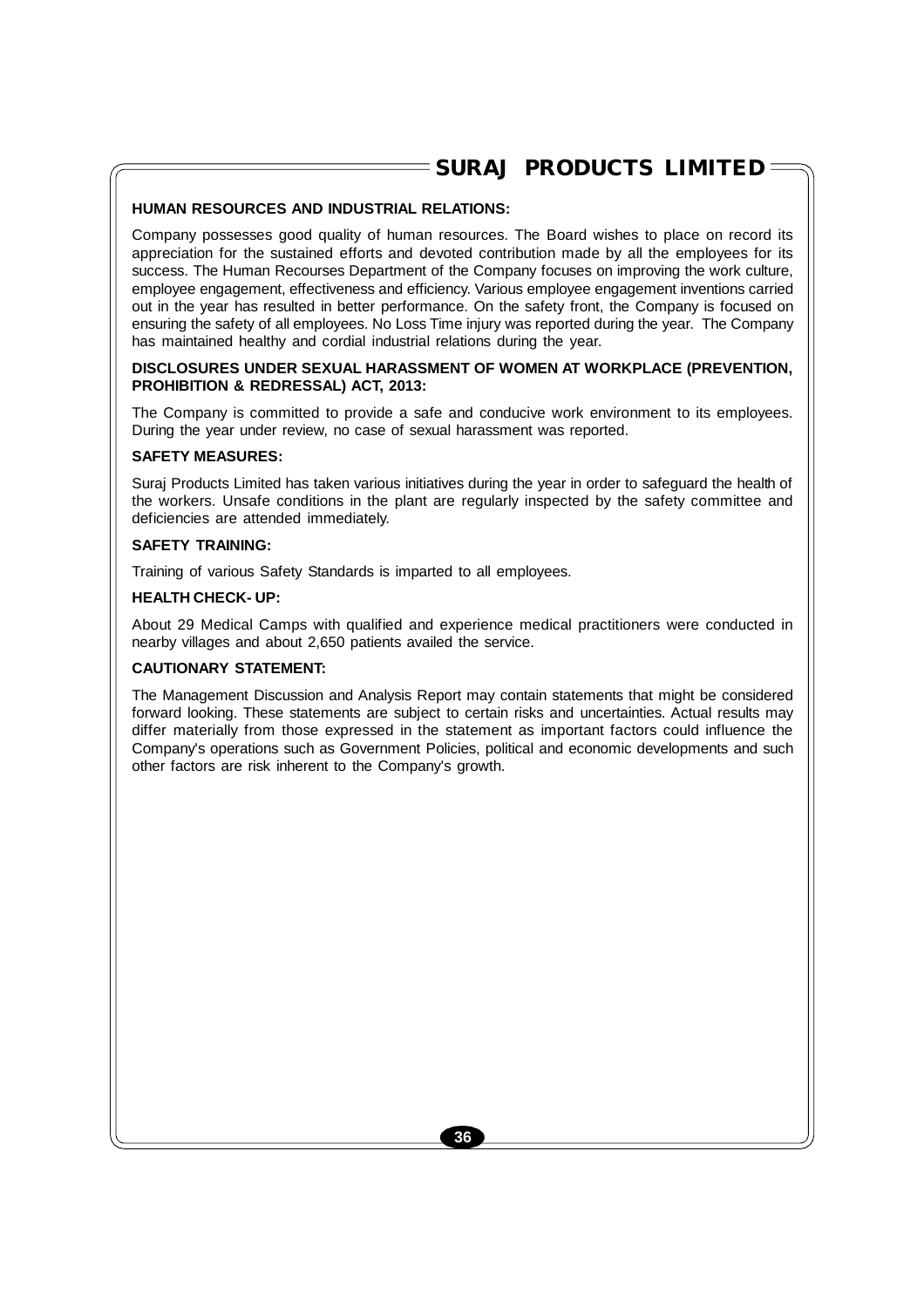## **INDEPENDENT AUDITORS' REPORT**

### The Members of **SURAJ PRODUCTS LIMITED Reports on the Financial Statements**

### **Opinion**

To

We have audited the accompanying IndAS Financial Statementsof "M/S. SURAJ PRODUCTS LIMITED" (the "Company"), which comprise of the Balance Sheet as at 31st March, 2020, the related Statement of Profit and Loss (including Other Comprehensive Income), and the Cash Flow Statement for the year ended and the statement of changes in equity for the year then ended, and a summary of significant accounting policies and other explanatory information which we have signed under reference to this report.

In our opinion and to the best of our information and according to the explanations given to us, the aforesaid Ind AS financial statements give the information required by the Act in the manner so required and give a true and fair view in conformity with the Ind AS and accounting principles generally accepted in India, of the state of affairs of the Company as at March 31, 2020, and profit, total comprehensive income, the changes in equity and its cash flows for the year ended on that date.

### **Basis for Opinion**

We conducted our audit in accordance with the Standards on Auditing (SAs) specified under section 143(10) of the Companies Act, 2013. Our responsibilities under those Standards are further described in the Auditor's Responsibilities for the Audit of the Financial Statements section of our report. We are independent of the Company in accordance with the Code of Ethics issued by the Institute of Chartered Accountants of India together with the ethical requirements that are relevant to our audit of the Ind AS financial statements under the provisions of the Companies Act, 2013 and the Rules thereunder, and we have fulfilled our other ethical responsibilities in accordance with these requirements and the Code of Ethics. We believe that the audit evidence we have obtained is sufficient and appropriate to provide a basis for our opinion.

## **Key Audit Matters**

Key Audit Matters are those matters that, in our professional judgement, were of most significance in our audit of the Ind AS financial statements of the current period. These matters were addressed in the context of our audit of the Ind AS financial statements as a whole, and informing our opinion thereon, and we do not provide a separate opinion on these matters. We have determined the matters described below to be the key audit matters to be communicated in our report.

| SI. No.<br><b>Key Audit Matter</b>                                                                                                                                                    | <b>Auditor's Response</b>                                                                                                                                                                                                                                                                                                                                                                                                                                                                                                                                                                           |
|---------------------------------------------------------------------------------------------------------------------------------------------------------------------------------------|-----------------------------------------------------------------------------------------------------------------------------------------------------------------------------------------------------------------------------------------------------------------------------------------------------------------------------------------------------------------------------------------------------------------------------------------------------------------------------------------------------------------------------------------------------------------------------------------------------|
| <b>Evaluation of uncertain tax positions</b>                                                                                                                                          | <b>Principal Audit Procedures</b>                                                                                                                                                                                                                                                                                                                                                                                                                                                                                                                                                                   |
| The Company has material uncertain<br>tax positions including matters under<br>dispute which involves significant<br>judgment to determine the possible<br>outcome of these disputes. | Our procedure included, amongst others,<br>assessing the appropriateness of management's<br>assumptions and estimates in relation to uncertain<br>tax positions, challenging those assumptions and<br>considering advice received by management from<br>external parties to support their position. We have<br>involved our tax specialists to consider<br>management's assessment of the tax positions<br>and related provision/liability accruals when<br>necessary. We concur with management<br>estimates and the outcome of their procedures to<br>determine the relevant provision/liability. |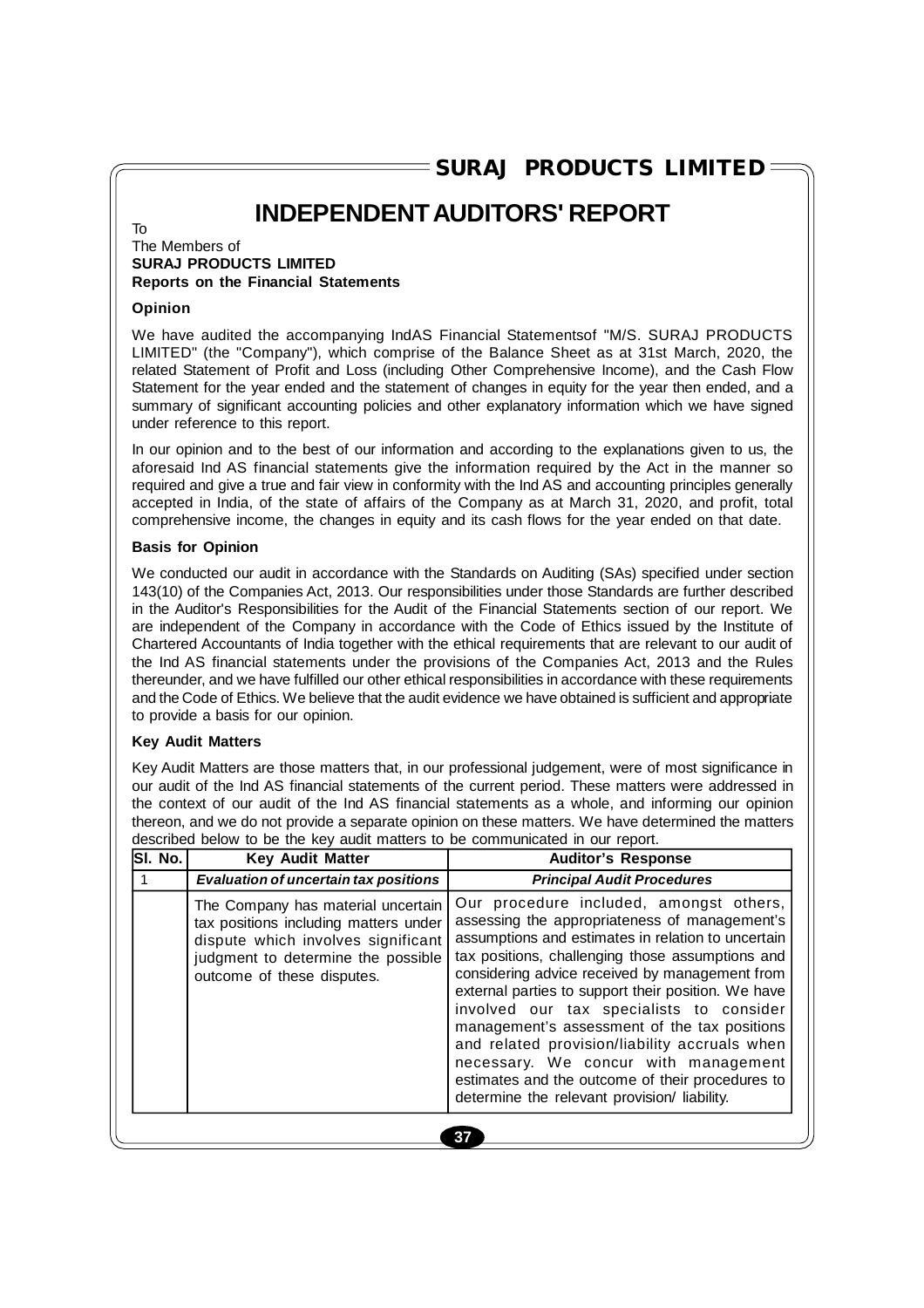## $\overline{\ }$  SURAJ PRODUCTS LIMITED  $\equiv$

### **Information Other than the Financial Statements and Auditor's Report Thereon**

The Company's Board of Directors is responsible for the other information. The other information comprises the information included in the Management Discussion and Analysis, Board's Report including Annexure to Board's Report, Business Responsibility Report, Corporate Governance and Shareholder's Information, but does not include the financial statements and our auditor's report thereon.

Our opinion on the financial statements does not cover the other information and we do not express any form of assurance conclusion thereon.

In connection with our audit of the financial statements, our responsibility is to read the other information and, in doing so, consider whether the other information is materially inconsistent with the financial statements or our knowledge obtained in the audit or otherwise appears to be materially misstated. If, based on the work we have performed, we conclude that there is a material misstatement of this other information, we are required to report that fact. We have nothing to report in this regard.

### **Responsibilities of Management and those charged with governance for the Ind AS financial statements**

The Company's Board of Directors is responsible for the matters stated in section 134(5) of the Companies Act, 2013 ("the Act") with respect to the preparation of these Ind AS financial statements that give a true and fair view of the financial position, financial performance including other comprehensive income, change in equity and cash flows of the Company in accordance with the Indian Accounting Standards (Ind AS) and accounting principles generally accepted in India, specified under section 133 of the Act read with the Companies (Indian Accounting Standards) Rules, 2015, as amended. This responsibility also includes maintenance of adequate accounting records in accordance with the provisions of the Act for safeguarding of the assets of the Company and for preventing and detecting frauds and other irregularities; selection and application of appropriate implementation and maintenance of accounting policies; making judgments and estimates that are reasonable and prudent; and design, implementation and maintenance of adequate internal financial controls that were operating effectively for ensuring the accuracy and completeness of the accounting records, relevant to the preparation and presentation of the Ind AS financial statement that give a true and fair view and are free from material misstatement, whether due to fraud or error.

In preparing the Ind AS financial statements, management is responsible for assessing the Company's ability to continue as a going concern, disclosing, as applicable, matters related to going concern and using the going concern basis of accounting unless management either intends to liquidate the Company or to cease operations, or has no realistic alternative but to do so.

Those Board of Directors are also responsible for overseeing the company's financial reporting process.

#### **Auditor's Responsibilities for the Audit of Ind AS Financial Statement**

Our objectives are to obtain reasonable assurance about whether the Ind AS financial statements as a whole are free from material misstatement, whether due to fraud or error, and to issue an auditor's report that includes our opinion. Reasonable assurance is a high level of assurance, but is not a guarantee that an audit conducted in accordance with SAs will always detect a material misstatement when it exists. Misstatements can arise from fraud or error and are considered material if, individually or in the aggregate, they could reasonably be expected to influence the economic decisions of users taken on the basis of these Ind AS financial statements.

As part of an audit in accordance with SAs, we exercise professional judgment and maintain professional skepticism throughout the audit. We also: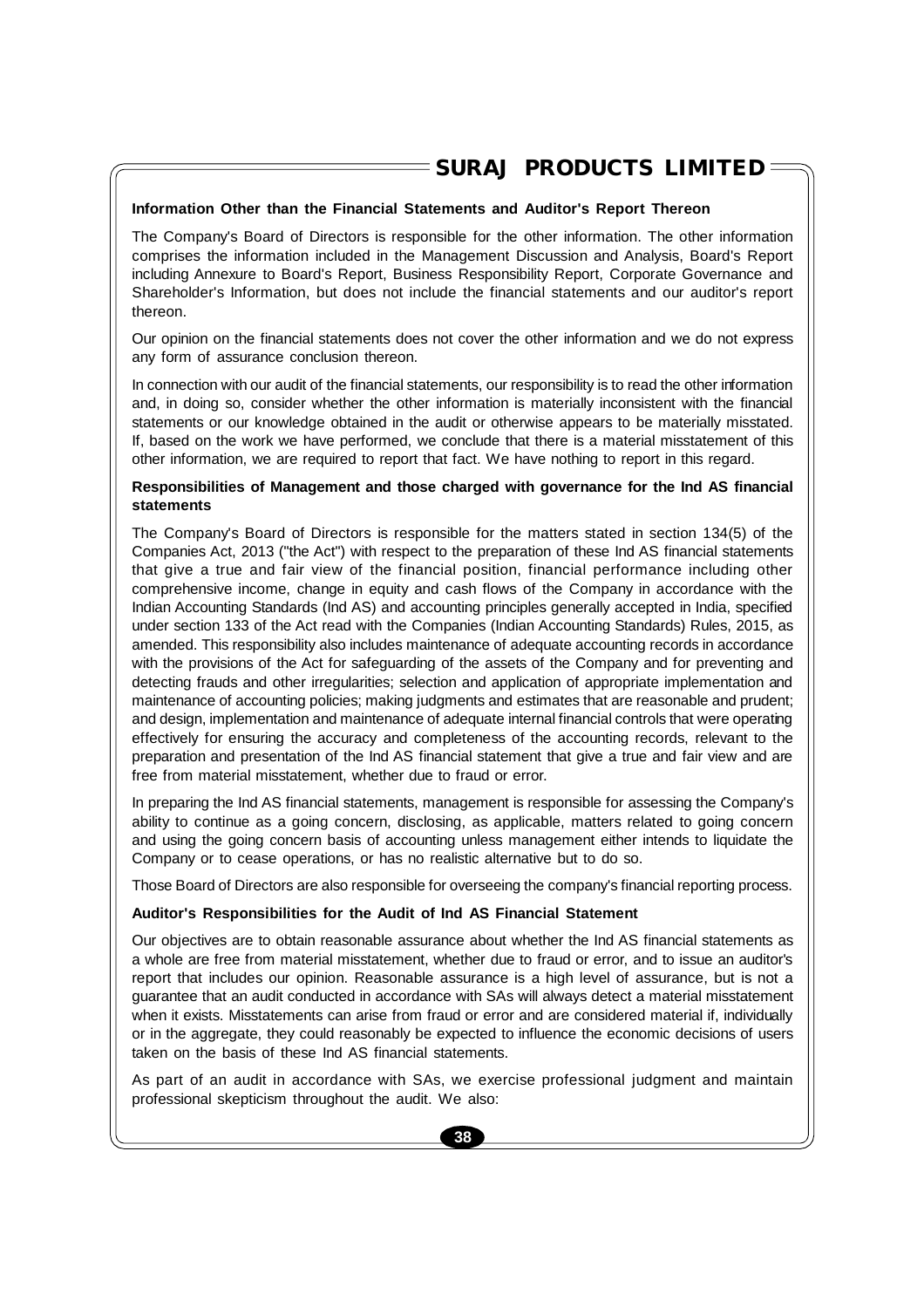- Identify and assess the risks of material misstatement of the Ind AS financial statements, whether due to fraud or error, design and perform audit procedures responsive to those risks, and obtain audit evidence that is sufficient and appropriate to provide a basis for our opinion. The risk of not detecting a material misstatement resulting from fraud is higher than for one resulting from error, as fraud may involve collusion, forgery, intentional omissions, misrepresentations, or the override of internal control.
- Obtain an understanding of internal control relevant to the audit in order to design audit procedures that are appropriate in the circumstances. Under section 143(3)(i) of the Companies Act, 2013, we are also responsible for expressing our opinion on whether the company has adequate internal financial controls system in place and the operating effectiveness of such controls.
- Evaluate the appropriateness of accounting policies used and the reasonableness of accounting estimates and related disclosures made by management.
- Conclude on the appropriateness of management's use of the going concern basis of accounting and, based on the audit evidence obtained, whether a material uncertainty exists related to events or conditions that may cast significant doubt on the Company's ability to continue as a going concern. If we conclude that a material uncertainty exists, we are required to draw attention in our auditor's report to the related disclosures in the Ind AS financial statements or, if such disclosures are inadequate, to modify our opinion. Our conclusions are based on the audit evidence obtained up to the date of our auditor's report. However, future events or conditions may cause the Company to cease to continue as a going concern.
- Evaluate the overall presentation, structure and content of the Ind AS financial statements, including the disclosures, and whether the Ind AS financial statements represent the underlying transactions and events in a manner that achieves fair presentation.

Materiality is the magnitude of misstatements in the financial statements that, individually or in aggregate, makes it probable that the economic decisions of a reasonably knowledgeable user of the financial statements may be influenced. We consider quantitative materiality and qualitative factors in (i) planning the scope of our audit work and in evaluating the results of our work; and (ii) to evaluate the effect of any identified misstatements in the financial statements.

We communicate with those charged with governance regarding, among other matters, the planned scope and timing of the audit and significant audit findings, including any significant deficiencies in internal control that we identify during our audit.

We also provide those charged with governance with a statement that we have complied with relevant ethical requirements regarding independence, and to communicate with them all relationships and other matters that may reasonably be thought to bear on our independence, and where applicable, related safeguards.

From the matters communicated with those charged with governance, we determine those matters that were of most significance in the audit of the Ind AS financial statements of the current period and are therefore the key audit matters. We describe these matters in our auditor's report unless law or regulation precludes public disclosure about the matter or when, in extremely rare circumstances, we determine that a matter should not be communicated in our report because the adverseconsequences of doing so would reasonably be expected to outweigh the public interest benefits of such communication.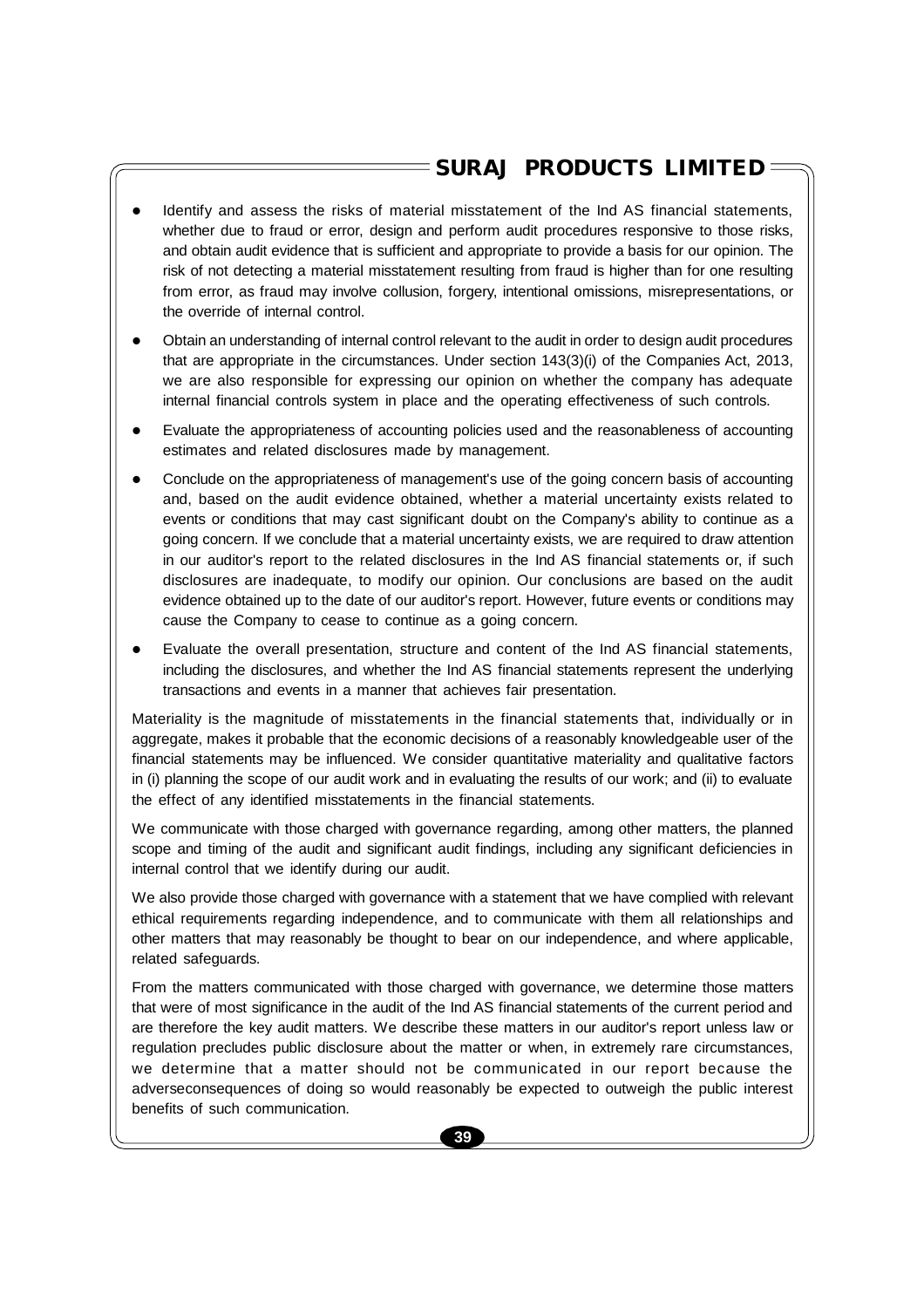## $\overline{\ }$  SURAJ PRODUCTS LIMITED  $\equiv$

### **Report on Other legal and Regulatory Requirements**

- 1. As required by the Companies (Auditor's Report) Order, 2016 ("The Order") issued by the Central Government of India in terms of sub-section (11) of Section 143 of the Companies Act, 2013 we give in the Annexure-A, a statement on the matters specified in Paragraphs 3 and 4 of the Order.
- 2. As required by Section 143(3) of the Companies Act, 2013 we report that:
	- a) We have sought and obtained all the information and explanations which, to the best of our knowledge and belief, were necessary for the purposes of our audit;
	- b) In our opinion, proper books of account as required by law have been kept by the Company so far as appears from our examination of those books;
	- c) The Balance Sheet, the Statement of Profit and Loss and the Cash Flow Statement and the Statement of Changes in Equity dealt with by this report are in agreement with the books of account;
	- d) In our opinion, the aforesaid Ind AS financial statements comply with the Indian Accounting Standards specified under Section 133 of the Act.
	- e) On the basis of written representations received from the directors, as on 31st March, 2020, and taken on record by the Board of Directors, none of the directors is disqualified as on 31st March, 2020 from being appointed as a director in terms of sub-section (2) of Section 164 of the Companies Act, 2013;
	- f) With respect to the adequacy of the internal financial controls over financial reporting of the Company and the operating effectiveness of such controls, refer to our separate report in "Annexure B";
	- g) In our opinion and to the best of our information and according to the explanations given to us, the remuneration paid by the Company to its directors during the year is in accordance with the provisions of section 197(16) of the Act
	- h) With respect to the other matters included in the Auditor's Report in accordance with Rule 11 of the Companies (Audit and Auditors) Rules, 2014, in our opinion and to the best of our knowledge and information and according to the explanation given to us:
		- i) The Company has disclosed the impact of pending litigations on its financial position in its Ind AS Financial Statements - Refer Note 33 to the Ind AS Financial Statements;
		- ii) The Company did not have any long-term contracts including derivative contracts for which there were any material foreseeable losses.
		- iii) There has been no delay in transferring amounts, required to be transferred, to the Investor Education and Protection Fund by the Company

For B D S & Co. (Formerly Bharat D Sarawgee& Co.) Chartered Accountants Firm Registration No. 326264E

Place: Kolkata Partner Place: Partner Partner Partner Partner Partner Partner Partner Date: 29th day of June, 2020 Membership No.: 061505

(Bharat D Sarawgee)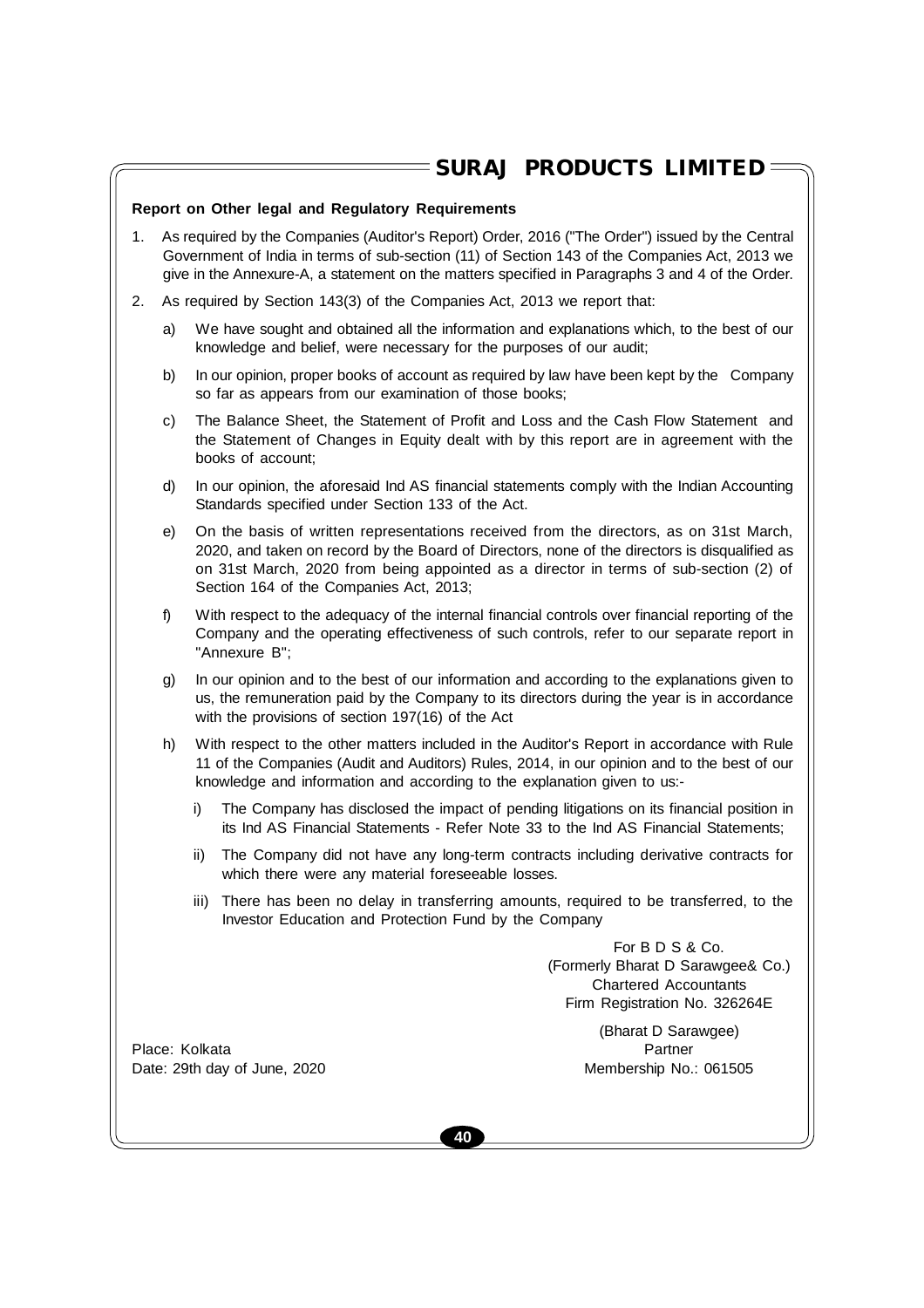## **Annexure - A to the Auditors' Report**

**ADDITIONAL INFORMATION ANNEXED TO THE INDEPENDENT AUDITORS' REPORT**

**As required by the Companies (Auditor's Report) Order, 2016, issued by the Company Law Board in terms of section 143(11) of the Companies Act, 2013, and on the basis of such checks as we considered appropriate and as per the information and explanations given to us during the course of audit, we further state that:**

- (i) In respect of fixed assets:
	- (a) The Company has maintained proper records showing full particulars including quantitative details and situation of fixed Assets.
	- (b) The Company has a regular programme of physical verification of its fixed assets by which fixed assets are verified in a phased manner over a period of three years. In accordance with this programme, certain fixed assets were verified during the year and no material discrepancies were noticed on such verification. In our opinion, this periodicity of physical verification is reasonable having regard to the size of the Company and the nature of its assets.
	- (c) According to the information and explanations given to us and on the basis of our examination of the records of the Company, the title deeds of immovable properties are held in the name of the Company.
- (ii) According to information and explanation given to us the stocks have been physically verified during the year by the management. In our opinion, the frequency of verification is reasonable.According to the information and explanations given to us, no material discrepancies were noticed on such verification.
- (iii) In respect of loans, secured or unsecured, granted by the Company to companies, firms, Limited Liability Partnerships or other parties covered in the register maintained under section 189 of the Companies Act, 2013, according to the information and explanation given to us:
	- a) The company hasnot granted any secured/ unsecured loans& advances to companies, firms, Limited Liability Partnerships & other partiescovered in the register maintained under section 189 of the Companies Act, 2013. Accordingly, paragraph 3(iii) of the Order is not applicable.
- (iv) In our opinion and as per the information & explanations given to us, the Company has not given any loans during the year and hence, the provisions of Section 185 and 186 of the Act are not applicable to the company.
- (v) In our opinion and according to the information and explanations given to us, the Company has not accepted any deposits. Hence the directives issued by the Reserve Bank of India and provisions of sections 73 to 76 or any other relevant provisions of the Companies Act and the rules framed there under are not applicable to the company.
- (vi) In our opinion and based on the information and explanation given to us, the Central Government of India has not prescribed the maintenance of cost records under u/s 148 (1) of the Companies Act for any of the products of the company.
- (vii) The company is regular in depositing with appropriate authorities undisputed statutory dues including provident fund, employee state insurance, income tax, sales tax, service tax, excise duty, cess and other material statutory dues applicable to it.
	- a) According to the information and explanations given to us, no undisputed amounts payable in respect of income tax, provident fund, employee state insurance, sales tax, excise duty

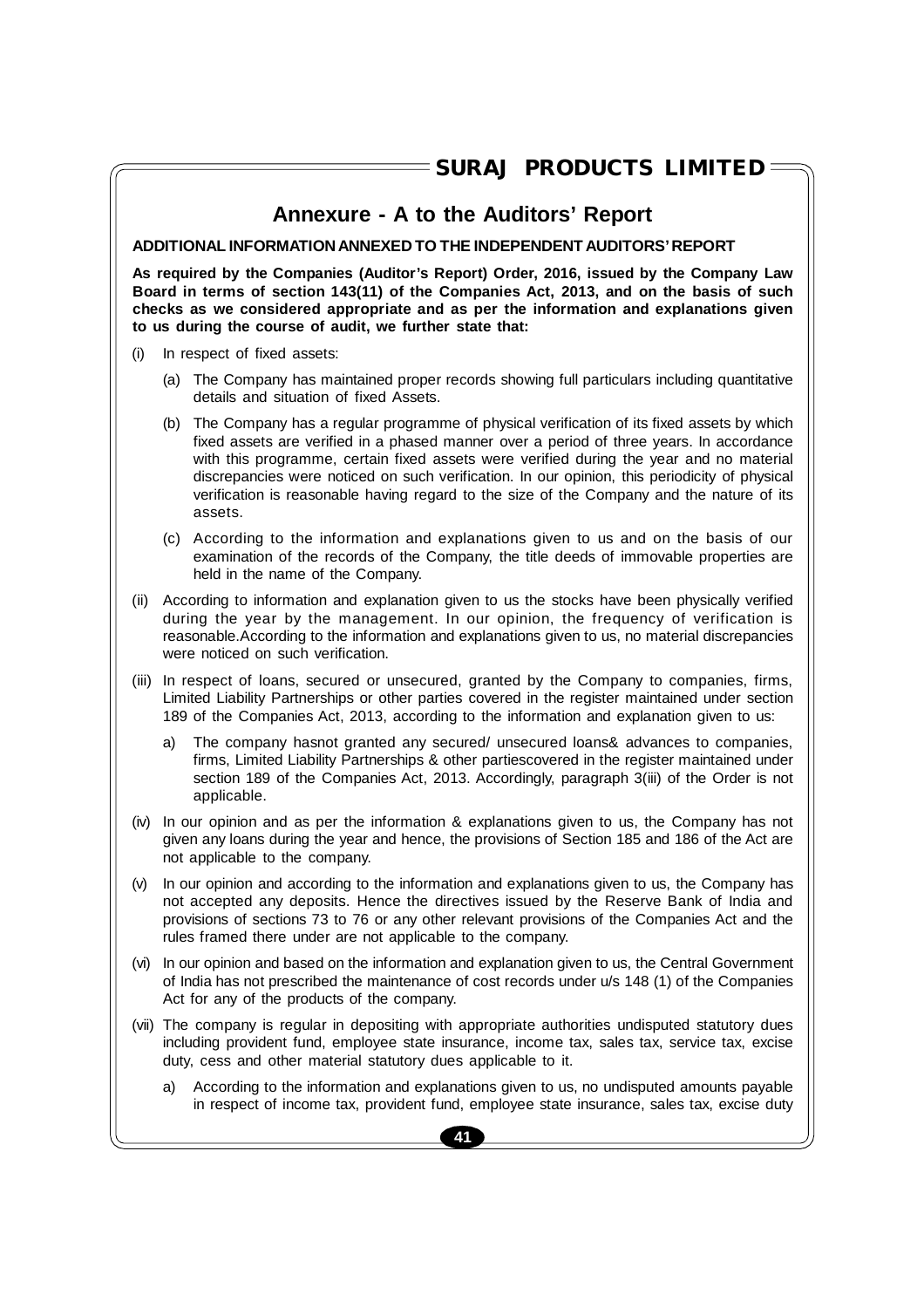and other material statutory dues were in arrears, as at 31<sup>st</sup> March, 2020 for a period of more than six months from the date they became payable.

b) According to information and explanation given to us, there are no disputed dues of Sales Taxes, Entry Tax and Excise Duty which has not been deposited. The particulars of dues of Income Tax which has not yet been deposited on account of dispute are as follows:

| <b>Name of Statute</b>                     | <b>Nature of Dues</b>                    | <b>Amount in</b> | Period to which the<br>amount relates to | Forum where the<br>dispute is pending                        |
|--------------------------------------------|------------------------------------------|------------------|------------------------------------------|--------------------------------------------------------------|
| The Orissa Sales Tax<br>Act 1947           | Dispute regarding<br><b>ITC</b>          | 3.68.720         | 2005-2006 to<br>2007-2008                | Sales Tax Tribunal, Odisha,<br>Cuttack                       |
| The Orissa Sales Tax<br>Act 1947           | Dispute regarding<br>ITC.                | 5,39,432         | 01.10.2008 to<br>31.03.2012              | Sales Tax Tribunal, Odisha,<br>Cuttack                       |
| The Orissa Entry Tax<br><b>Rules, 1999</b> | Entry Tax on<br>Inter-State<br>Purchases | 9,70,000         | 2002-2003 to<br>2003-2004                | Dy. Commissioner (Appeals)<br>Sundargarh Range,<br>Rourkela  |
| The Orissa Entry Tax<br><b>Rules, 1999</b> | Entry Tax on<br>Inter-State<br>Purchases | 2,10,378         | 01.10.2008 to<br>31.03.2012              | Sales Tax Tribunal, Odisha,<br>Cuttack                       |
| The Orissa Entry<br>Tax Rules, 1999        | Entry Tax on<br>Inter-State<br>Purchases | 10,64,589        | 01.04.2013 to<br>31.03.2015              | Additional, Commissioner<br>Sales Tax (Appeals),<br>Rourkela |
| Central Sales Tax, 1956                    | Non-submission of<br>C-Form Declaration  | 3,11,693         | 2004-2005                                | Additional, Commissioner<br>Sales Tax (Appeals),<br>Rourkela |
| Central Sales Tax, 1956                    | Non-submission of<br>C-Form Declaration  | 1,78,849         | 2008- to 2012                            | Sales Tax Tribunal, Odisha,<br>Cuttack                       |
| Income Tax Act, 1961                       | Reopening<br>Proceedings U/s 147         | 17,01,300        | 2011-2012                                | Commissioner of Income Tax<br>(Appeals)                      |

(viii) Based on our audit procedures and on the according to the information and explanations given by the management, we are of the opinion that the company has not defaulted in repayment of dues to financial institutions and bank. The company does not have any borrowings by way of debentures.

- (ix) The Company did not raise any money by way of initial public offer or further public offer (including debt instruments) and term loans during the year. Accordingly, paragraph 3 (ix) of the Order is not applicable.
- (x) According to the information and explanations given to us, we report that no material fraud by the company or on the company by its officers or employees has been noticed or reported during the course of our audit.
- (xi) In our opinion and according to the information and explanation given to us and based on the examination of records of the company, managerial remuneration has been paid/ provided in accordance with the requisite approvals mandated by the provisions of Section 197 read with Schedule V of the Companies Act.
- (xii) In our opinion and according to the information and explanation given to us, the company is not a Nidhi company. Accordingly, paragraph 3(xii) of the Order is not applicable.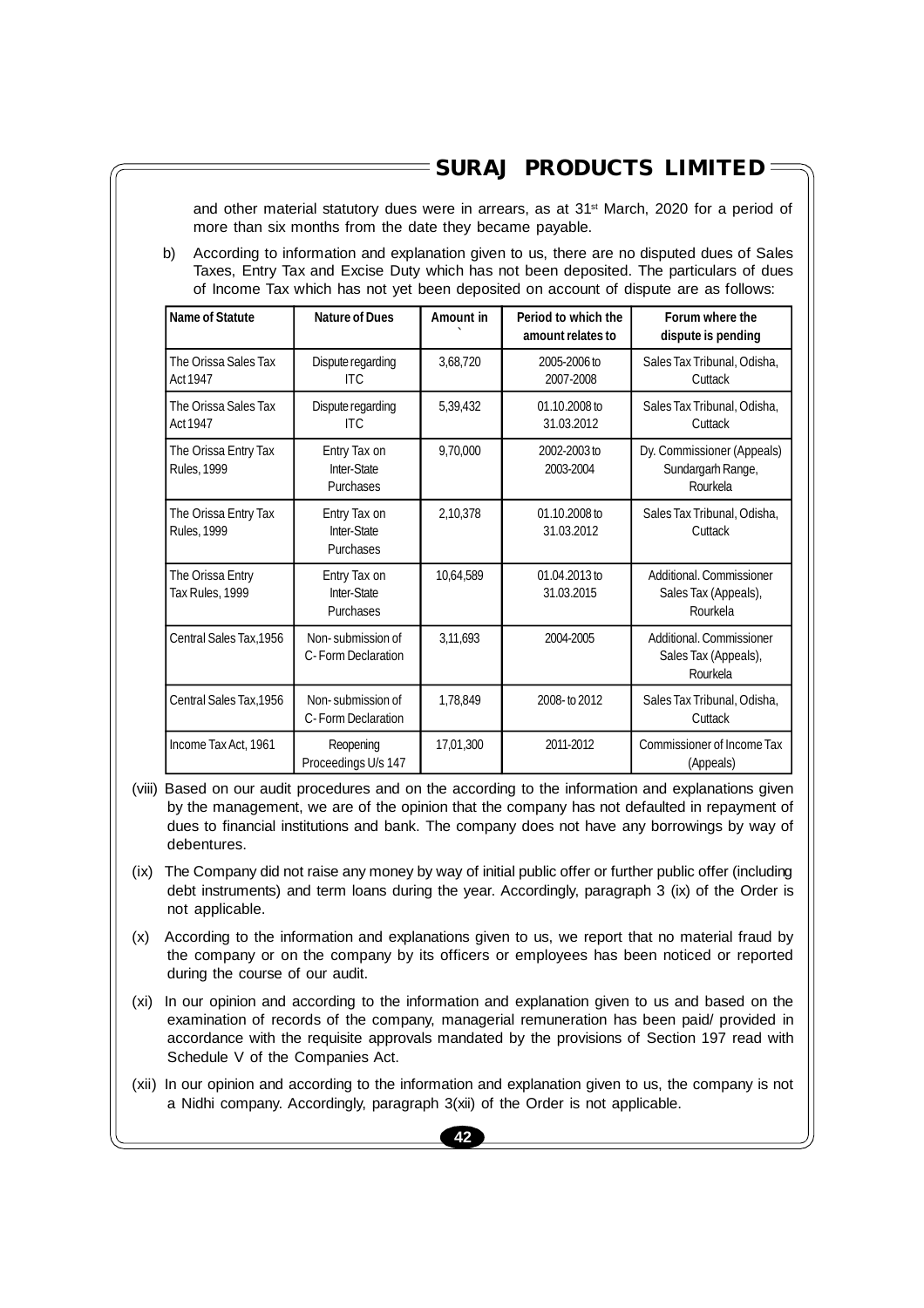- (xiii) According to the information and explanations given to us, all transactions with related parties are in compliance with Section 177 & 188 of the Companies Act and the details have been disclosed in the Financial Statements etc., as required by the applicable accounting standards.
- (xiv) According to the information and explanations give to us and based on our examination of the records of the Company, the company has not made private placement or preferential allotment of shares or fully or partly convertible debentures during the year under review.
- (xv) According to the information and explanations given to us and based on our examination of the records of the Company, the Company has not entered into non-cash transactions with directors or persons connected with him. Accordingly, paragraph 3(xv) of the Order is not applicable.
- (xvi) The Company is not required to be registered under section 45-IA of the Reserve Bank of India Act 1934.

For B D S & Co. (Formerly Bharat D Sarawgee& Co.) Chartered Accountants Firm Registration No. 326264E

Place : Kolkata **Partner** Partner **Place : Kolkata** Partner **Partner** Date : 29th day of June, 2020. Membership No.: 061505

(Bharat D Sarawgee)

## **Annexure - B to the Auditors' Report**

Report on the Internal Financial Controls under Clause (i) of Sub-section 3 of Section 143 of the Companies Act, 2013 ("the Act")

We have audited the internal financial controls over financial reporting of M/s. Suraj Products Limited ("the Company") as of 31 March 2020 in conjunction with our audit of the Ind AS financial statements of the Company for the year ended on that date.

## **Management's Responsibility for Internal Financial Controls**

The Company's management is responsible for establishing and maintaining internal financial controls based on the internal control over financial reporting criteria established by the Company considering the essential components of internal control stated in the Guidance Note on Audit of Internal Financial Controls over Financial Reporting issued by the Institute of Chartered Accountants of India ('ICAI'). These responsibilities include the design, implementation and maintenance of adequate internal financial controls that were operating effectively for ensuring the orderly and efficient conduct of its business, including adherence to company's policies, the safeguarding of its assets, the prevention and detection of frauds and errors, the accuracy and completeness of the accounting records, and the timely preparation of reliable financial information, as required under the Companies Act, 2013.

## **Auditors' Responsibility**

Our responsibility is to express an opinion on the Company's internal financial controls over financial reporting based on our audit. We conducted our audit in accordance with the Guidance Note on Audit of Internal Financial Controls over Financial Reporting (the "Guidance Note") and the Standards on Auditing, issued by ICAI and deemed to be prescribed under section 143(10) of the Companies Act, 2013, to the extent applicable to an audit of internal financial controls, both applicable to an audit of Internal Financial Controls and, both issued by the Institute of Chartered Accountants of India. Those Standards and the Guidance Note require that we comply with ethical requirements and plan and perform the audit to obtain reasonable assurance about whether adequate internal financial controls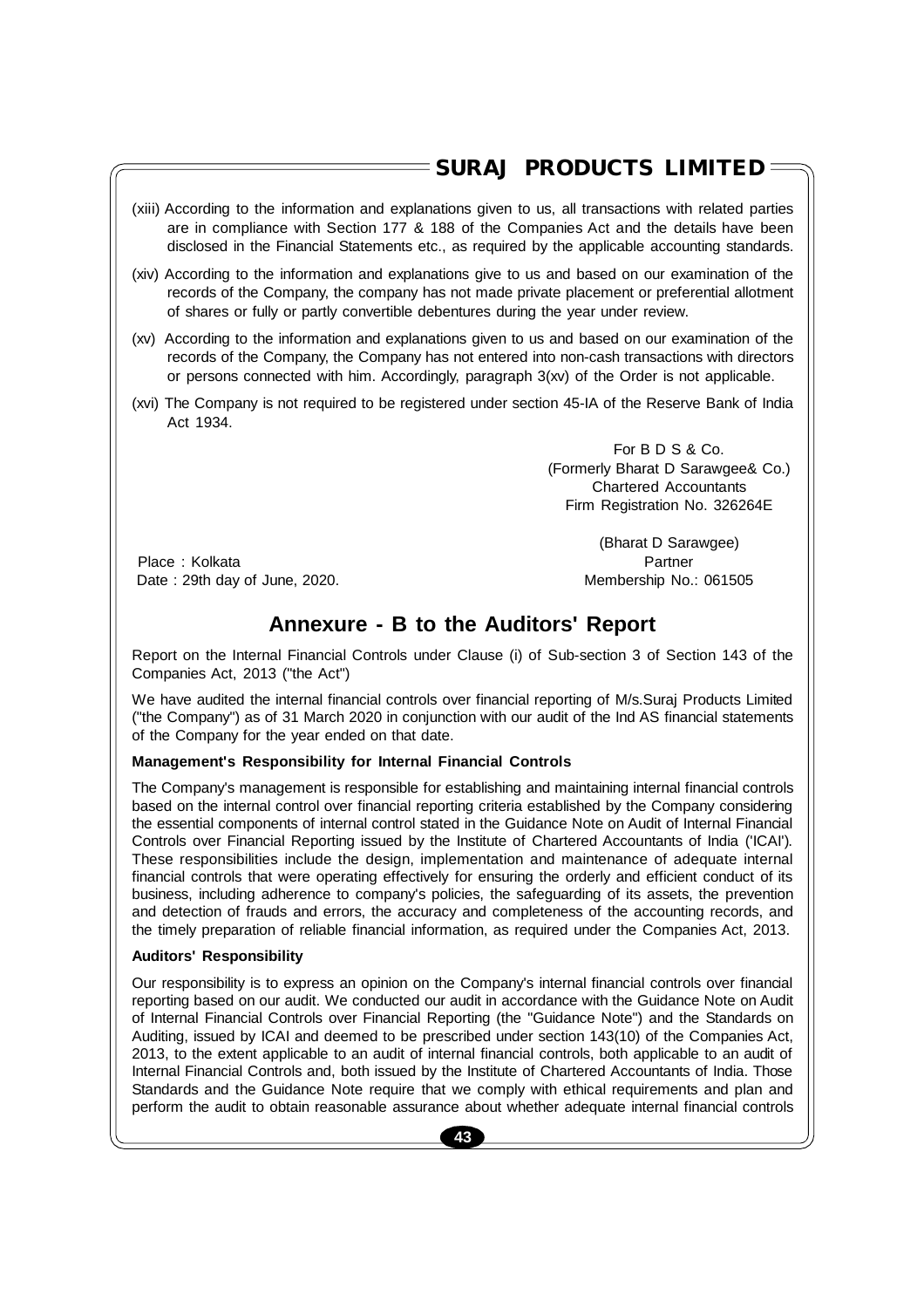over financial reporting was established and maintained and if such controls operated effectively in all material respects.

Our audit involves performing procedures to obtain audit evidence about the adequacy of the internal financial controls system over financial reporting and their operating effectiveness. Our audit of internal financial controls over financial reporting included obtaining an understanding of internal financial controls over financial reporting, assessing the risk that a material weakness exists, and testing and evaluating the design and operating effectiveness of internal control based on the assessed risk. The procedures selected depend on the auditor's judgment, including the assessment of the risks of material misstatement of the financial statements, whether due to fraud or error.

We believe that the audit evidence we have obtained is sufficient and appropriate to provide a basis for our audit opinion on the Company's internal financial controls system over financial reporting.

#### **Meaning of Internal Financial Controls over Financial Reporting**

A company's internal financial control over financial reporting is a process designed to provide reasonable assurance regarding the reliability of financial reporting and the preparation of financial statements for external purposes in accordance with generally accepted accounting principles. A company's internal financial control over financial reporting includes those policies and procedures that (1) pertain to the maintenance of records that, in reasonable detail, accurately and fairly reflect the transactions and dispositions of the assets of the company; (2) provide reasonable assurance that transactions are recorded as necessary to permit preparation of financial statements in accordance with generally accepted accounting principles, and that receipts and expenditures of the company are being made only in accordance with authorizations of management and directors of the company; and (3) provide reasonable assurance regarding prevention or timely detection of unauthorized acquisition, use, or disposition of the company's assets that could have a material effect on the financial statements.

#### **Inherent Limitations of Internal Financial Controls over Financial Reporting**

Because of the inherent limitations of internal financial controls over financial reporting, including the possibility of collusion or improper management override of controls, material misstatements due to error or fraud may occur and not be detected. Also, projections of any evaluation of the internal financial controls over financial reporting to future periods are subject to the risk that the internal financial control over financial reporting may become inadequate because of changes in conditions, or that the degree of compliance with the policies or procedures may deteriorate.

#### **Opinion**

In our opinion, the Company has, in all material respects, an adequate internal financial controls system over financial reporting and such internal financial controls over financial reporting were operating effectively as at 31 March 2020, based on the internal control over financial reporting criteria established by the Company considering the essential components of internal control stated in the Guidance Note on Audit of Internal Financial Controls Over Financial Reporting issued by the Institute of Chartered Accountants of India.

> For B D S & Co. (Formerly Bharat D Sarawgee& Co.) Chartered Accountants Firm Registration No. 326264E

Place: Kolkata Partner Date : 29th day of June, 2020. Contract the Membership No.: 061505

(Bharat D Sarawgee)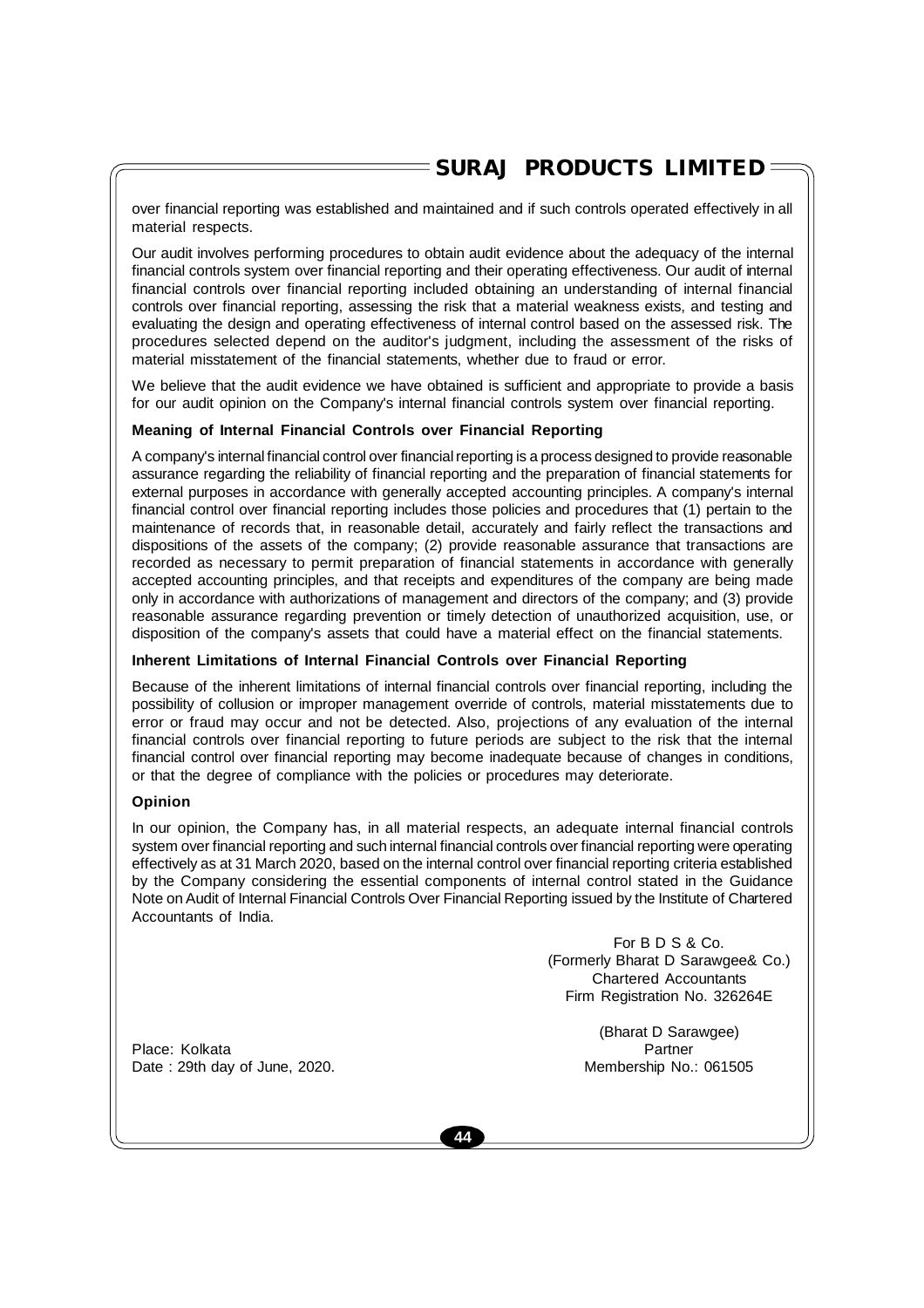## $=$  SURAJ PRODUCTS LIMITED  $=$ Particulars<br> **Particulars** As at **As at**<br> **No.** March 31, 2020 March 31, 2019 **No. March 31, 2020 March 31, 2019 BALANCE SHEET AS AT 31.03.2020**

|         |                                                                            |                | ( )                                     | $(\hat{ } )$             |
|---------|----------------------------------------------------------------------------|----------------|-----------------------------------------|--------------------------|
| I.      | <b>ASSETS</b>                                                              |                |                                         |                          |
|         | <b>Non-Current Assets</b>                                                  |                |                                         |                          |
| a)      | Property, Plant & Equipment                                                | 3              | 822,653,858                             | 574,462,111              |
| b)      | Capital Work in Progress                                                   |                |                                         | 134,430,512              |
| c)      | Other Non-Current Assets                                                   | 4              | 6,527,669                               | 23,408,828               |
| d)      | Deferred Tax Assets (Net)                                                  | 5              | 35,664,871                              | 13,271,456               |
|         | <b>Current Assets</b>                                                      |                |                                         |                          |
| a)      | Inventories                                                                | 6              | 472,514,310                             | 258,995,312              |
| b)      | <b>Financial Assets</b>                                                    |                |                                         |                          |
|         | i) Trade Receivables                                                       | $\overline{7}$ | 61,586,393                              | 27,013,200               |
|         | ii) Cash & Cash Equivalents                                                | 8              | 2,895,350                               | 2,565,316                |
|         | iii) Other Bank Balances                                                   | $\mathsf g$    | 14,128,550                              | 17,173,568               |
| c)      | Current Tax Assets (Net)                                                   | 10             | 1,338,384                               |                          |
| d)      | <b>Other Current Assets</b>                                                | 11             | 75,612,863                              | 59,600,282               |
|         | <b>TOTAL</b>                                                               |                | 1,492,922,248                           | 1,110,920,585            |
| Ш.      | <b>EQUITY &amp; LIABILITIES</b>                                            |                |                                         |                          |
|         | <b>Equity</b>                                                              |                |                                         |                          |
| a)      | <b>Equity Share Capital</b>                                                | 12             | 114,000,000                             | 114,000,000              |
| b)      | Other Equity                                                               | 13             | 341,262,560                             | 287,217,547              |
|         | <b>Liabilities</b>                                                         |                |                                         |                          |
|         | <b>Non-Current Liabilities</b>                                             |                |                                         |                          |
| a)      | <b>Financial Liabilities</b>                                               | 14             |                                         | 410,837,193              |
|         | i) Borrowings<br>ii) Other Non Current Liabilities                         | 15             | 559,445,899                             |                          |
|         | <b>Current Liabilities</b>                                                 |                | 6,737,188                               | 17,283,698               |
|         | <b>Financial Liabilities</b>                                               |                |                                         |                          |
| a)      | i) Borrowings                                                              | 16             | 254,340,323                             | 174,901,942              |
|         | ii) Trade Payables                                                         | 17             | 131,064,504                             | 36,086,064               |
|         | iii) Other Financial Liabilities                                           | 18             | 53,183,541                              | 55,106,828               |
| b)      | Provisions                                                                 | 19             | 1,169,000                               | 309,054                  |
| c)      | Current Tax Liabilities (Net)                                              | 20             |                                         | 1,382,977                |
| d)      | <b>Other Current Liabilities</b>                                           | 21             | 31,719,233                              | 13,795,282               |
|         | <b>TOTAL</b>                                                               |                | 1,492,922,248                           | 1,110,920,585            |
|         | <b>Significant Accounting Policies</b>                                     | $\overline{2}$ |                                         |                          |
|         |                                                                            |                |                                         |                          |
|         | The accompanying notes are an integral part of these financial statements. |                |                                         |                          |
|         | As per our report attached of even date                                    |                | For and on behalf of Board of Directors |                          |
|         | FOR BDS&Co.                                                                |                | C. K Bhartia                            | Y. K. Dalmia             |
|         | (Formerly Bharat D Sarawgee & Co.)                                         | Chairman       |                                         | Managing Director        |
|         | <b>Chartered Accountants</b>                                               |                | DIN-00192694                            | DIN-00605908             |
|         | Firm Registration No. 326264E                                              |                |                                         |                          |
|         |                                                                            | G. Goyal       |                                         | S. Dalmia                |
|         | (Bharat D Sarawgee)                                                        |                | <b>Executive Director</b>               | Director                 |
| Partner |                                                                            |                | DIN-06678938                            | DIN-00605973             |
|         | Membership No. 061505                                                      |                |                                         |                          |
|         | Place: Barpali                                                             | M. K. Hati     |                                         | A. N. Khatua             |
|         | Date: 29th Day of June, 2020                                               |                | <b>Chief Financial Officer</b>          | <b>Company Secretary</b> |
|         |                                                                            |                |                                         |                          |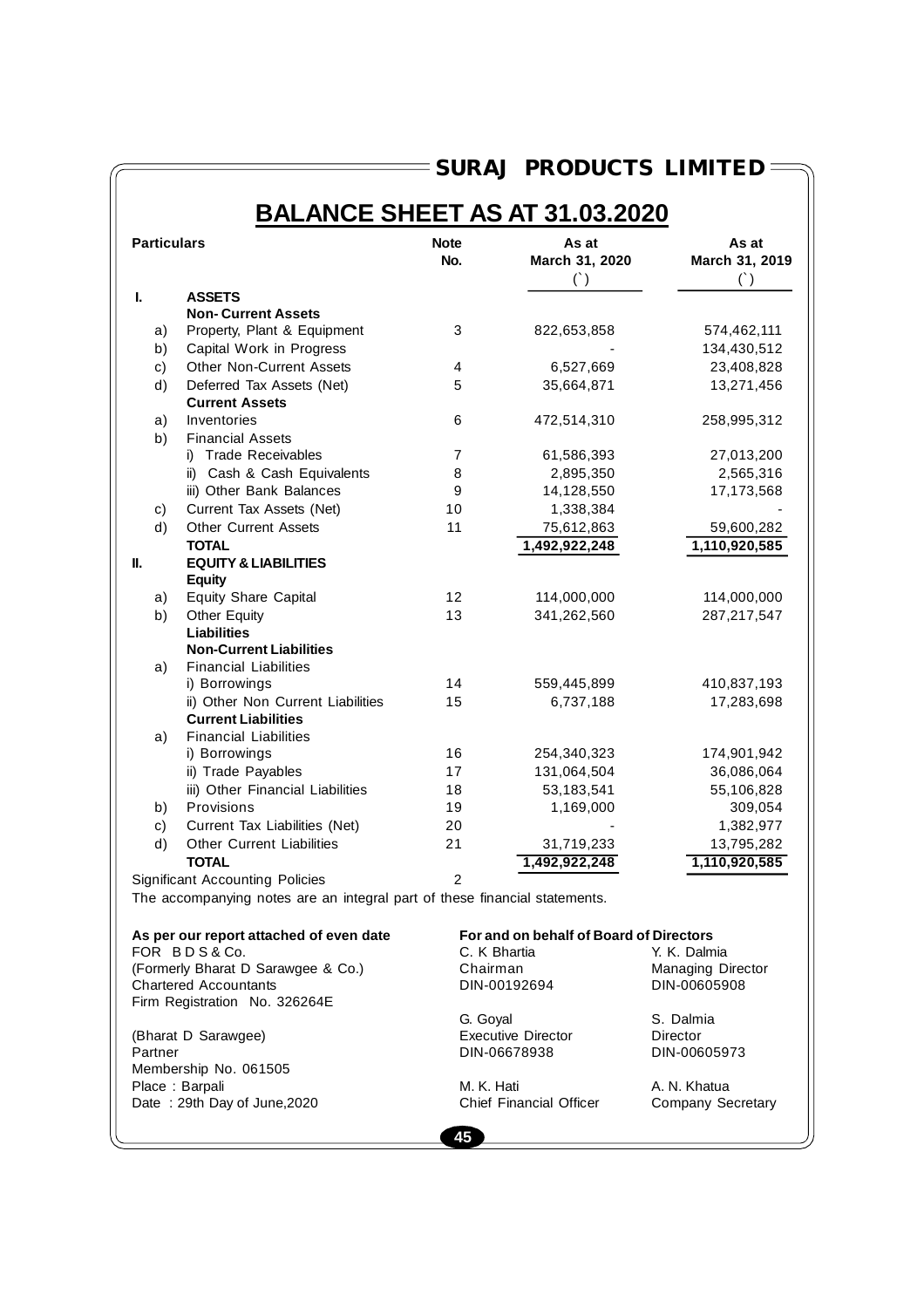## $\overline{\phantom{0}}$ SURAJ PRODUCTS LIMITED

|                | <b>STATEMENT OF PROFIT &amp; LOSS FOR THE YEAR ENDED ON 31ST MARCH, 2020</b>                                                                                                                                                                               |                                          |                                         |                                                          |
|----------------|------------------------------------------------------------------------------------------------------------------------------------------------------------------------------------------------------------------------------------------------------------|------------------------------------------|-----------------------------------------|----------------------------------------------------------|
|                | <b>Particulars</b>                                                                                                                                                                                                                                         | <b>Note</b><br>No                        | For Year ended<br>March 31, 2020        | For Year ended<br>March 31, 2019<br>$($ )                |
|                | Revenue                                                                                                                                                                                                                                                    |                                          |                                         |                                                          |
| $\mathbf{I}$   | Revenue From Operations*                                                                                                                                                                                                                                   | 22                                       | 1,179,924,635                           | 1,163,552,725                                            |
| $\mathbf{II}$  | Other Income                                                                                                                                                                                                                                               | 23                                       | 2,536,534                               | 4,722,214                                                |
| $\mathbf{III}$ | Total Revenue (I+II)                                                                                                                                                                                                                                       |                                          | 1,182,461,169                           | 1,168,274,939                                            |
| ${\mathsf N}$  | <b>Expenses</b>                                                                                                                                                                                                                                            |                                          |                                         |                                                          |
|                | Cost of Materials Consumed                                                                                                                                                                                                                                 | 24                                       | 864,733,017                             | 830,149,772                                              |
|                | Change in Inventories of Finished Goods                                                                                                                                                                                                                    | 25                                       | (82,797,230)                            | (228, 305)                                               |
|                | Manufacturing & Operating Costs                                                                                                                                                                                                                            | 26                                       | 153,553,597                             | 120,035,194                                              |
|                | <b>Employee Benefits Expense</b>                                                                                                                                                                                                                           | 27                                       | 57,261,297                              | 45,110,898                                               |
|                | <b>Finance Costs</b>                                                                                                                                                                                                                                       | 28                                       | 62,664,447                              | 44,322,729                                               |
|                | Depreciation and Amortisation Expenses                                                                                                                                                                                                                     | 3                                        | 67,400,829                              | 40,111,675                                               |
|                | Other Expenses                                                                                                                                                                                                                                             | 29                                       | 21,474,063                              | 25,059,451                                               |
|                | <b>Total Expenses</b>                                                                                                                                                                                                                                      |                                          | 1,144,290,020                           | 1,104,561,414                                            |
| V              | <b>Profit Before Tax</b>                                                                                                                                                                                                                                   |                                          | 38,171,149                              | 63,713,525                                               |
| VI             | Less: Tax Expenses                                                                                                                                                                                                                                         |                                          |                                         |                                                          |
|                | (a) Current Tax                                                                                                                                                                                                                                            |                                          | 6,371,528                               | 12,579,669                                               |
|                | (b) Deferred Tax                                                                                                                                                                                                                                           |                                          | (16,021,887)                            | 630,425                                                  |
|                | (c) Income Tax Earlier Year                                                                                                                                                                                                                                |                                          | 148,023                                 |                                                          |
|                | (d) Mat Credit                                                                                                                                                                                                                                             |                                          | (6,371,528)                             |                                                          |
| VII            | <b>Profit For The Year</b>                                                                                                                                                                                                                                 |                                          | 54,045,013                              | (12, 455, 428)<br>62,958,859                             |
|                | A(i) Items that will not be classified to profit or loss<br>(ii) Income tax relating to items that will not be<br>reclassified to profit or loss<br>B(i) Items that will be classified to profit or loss<br>(ii) Income tax relating to items that will be |                                          |                                         |                                                          |
| IX<br>X        | reclassified to profit or loss<br><b>Total Comprehensive Income for the Period</b><br>Earnings per share (of ` 10/- each) (for discontinued                                                                                                                |                                          | 54,045,013                              | 62,958,859                                               |
|                | and continuing operations)                                                                                                                                                                                                                                 |                                          |                                         |                                                          |
|                | (a) Basic                                                                                                                                                                                                                                                  |                                          | 4.74                                    | 5.52                                                     |
|                | (b) Diluted                                                                                                                                                                                                                                                |                                          | 4.74                                    | 5.52                                                     |
|                | <b>Significant Accounting Policies</b><br>The accompanying notes are an integral part of these financial statements.                                                                                                                                       | $\overline{\mathbf{c}}$                  |                                         |                                                          |
|                | As per our report attached of even date                                                                                                                                                                                                                    |                                          | For and on behalf of Board of Directors |                                                          |
|                | FOR BDS&Co.<br>(Formerly Bharat D Sarawgee & Co.)<br><b>Chartered Accountants</b><br>Firm Registration No. 326264E                                                                                                                                         | C. K Bhartia<br>Chairman<br>DIN-00192694 |                                         | Y. K. Dalmia<br><b>Managing Director</b><br>DIN-00605908 |
|                | (Bharat D Sarawgee)                                                                                                                                                                                                                                        | G. Goyal<br><b>Executive Director</b>    |                                         | S. Dalmia<br>Director                                    |
| Partner        | Membership No. 061505                                                                                                                                                                                                                                      | DIN-06678938<br>M. K. Hati               |                                         | DIN-00605973<br>A. N. Khatua                             |
|                | Place: Barpali<br>Date: 29th Day of June, 2020                                                                                                                                                                                                             | <b>Chief Financial Officer</b>           |                                         | <b>Company Secretary</b>                                 |
|                |                                                                                                                                                                                                                                                            |                                          |                                         |                                                          |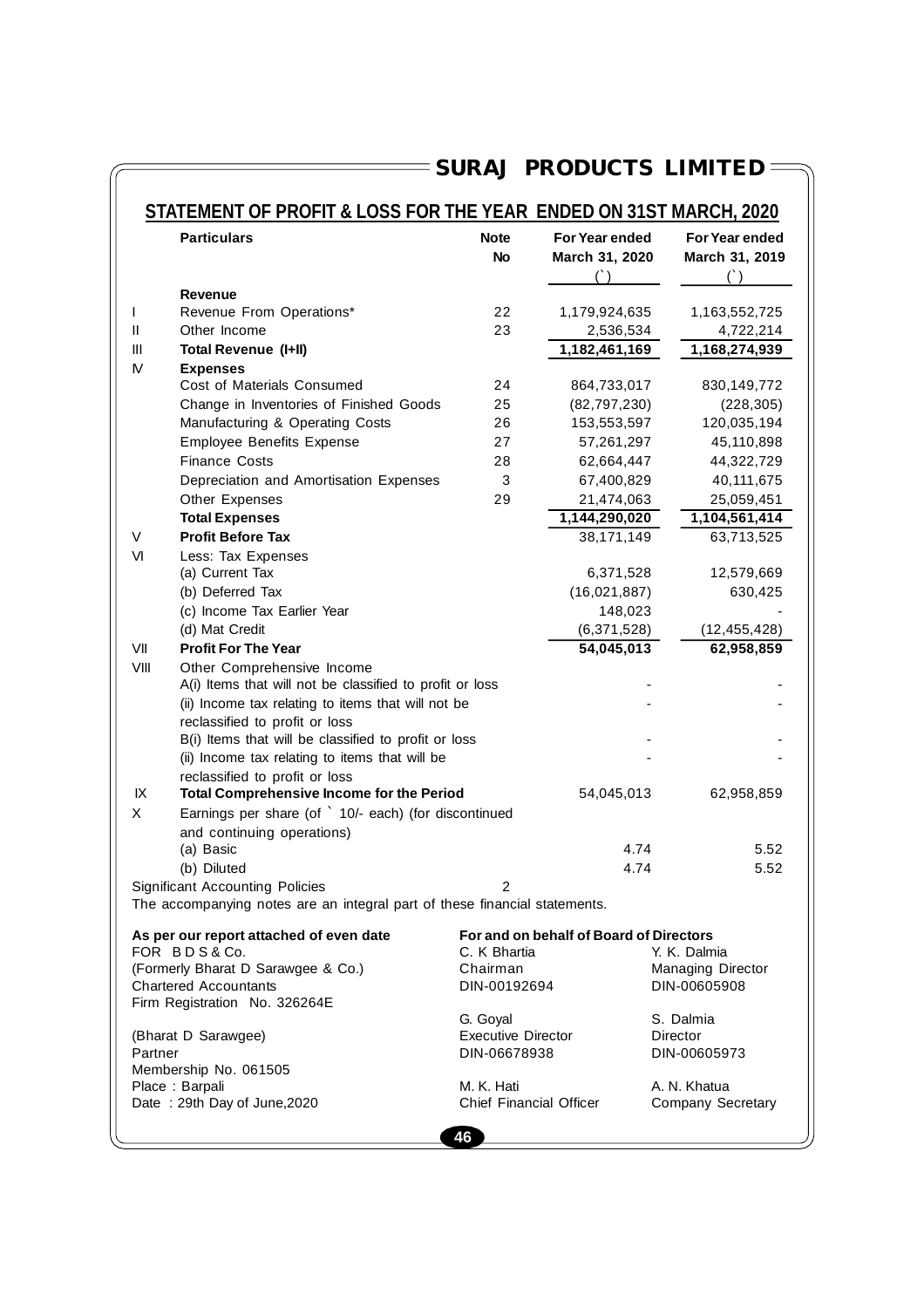## $\equiv$ SURAJ PRODUCTS LIMITED

## **STATEMENT OF CHANGES IN EQUITY FOR THE PERIOD ENDED 31ST MARCH, 2020**

| <b>Particulars</b>                                     | <b>Equity Share</b><br>Capital | <b>Securities</b><br><b>Premium Reserve</b> | <b>Retained</b><br><b>Earnings</b> | <b>Total</b> |
|--------------------------------------------------------|--------------------------------|---------------------------------------------|------------------------------------|--------------|
| Balance as of April 1, 2019                            | 114,000,000                    | 54,700,000                                  | 232,517,547                        | 401,217,547  |
| Changes in equity for the<br>year ended March 31, 2020 |                                |                                             |                                    |              |
| Profit for the year                                    |                                |                                             | 54,045,013                         | 54,045,013   |
| Balance as of March 31, 2020                           | 114,000,000                    | 54,700,000                                  | 286,562,560                        | 455,262,560  |

## **STATEMENT OF CHANGES IN EQUITY FOR THE PERIOD ENDED 31ST MARCH, 2019**

| <b>Particulars</b>                                     | <b>Equity Share</b><br>Capital | <b>Securities</b><br><b>Premium Reserve</b> | <b>Retained</b><br><b>Earnings</b> | <b>Total</b> |
|--------------------------------------------------------|--------------------------------|---------------------------------------------|------------------------------------|--------------|
| Balance as of April 1, 2018                            | 114,000,000                    | 54,700,000                                  | 169,558,688                        | 338,258,688  |
| Changes in equity for the year<br>ended March 31, 2019 |                                |                                             |                                    |              |
| Profit for the year                                    |                                | -                                           | 62,958,859                         | 62,958,859   |
| Balance as of March 31, 2019                           | 114,000,000                    | 54,700,000                                  | 232,517,547                        | 401,217,547  |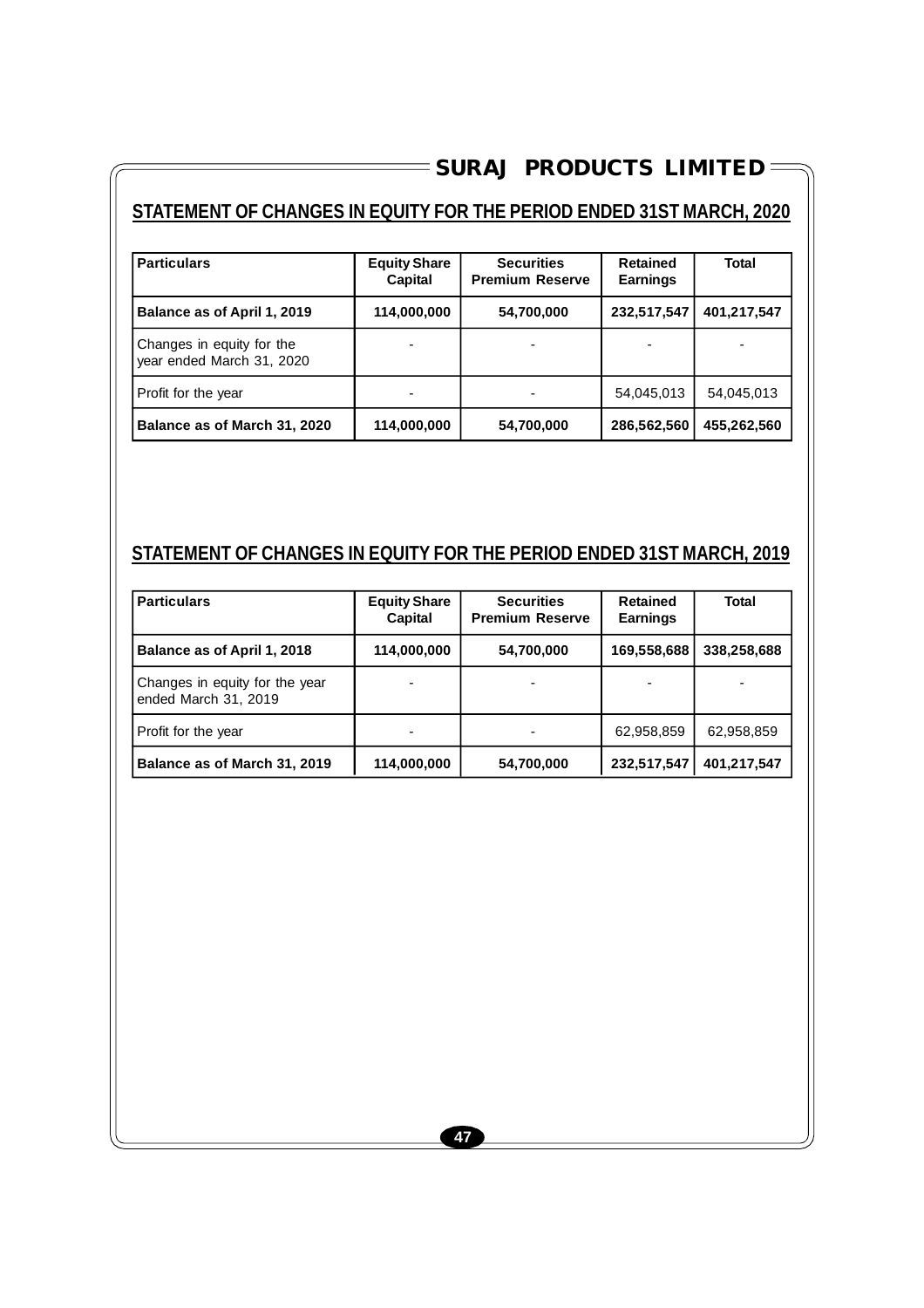## **CASH FLOW STATEMENT FOR THE PERIOD ENDED 31ST MARCH, 2020**

|   |                                                                                                                             |                           | Year Ended March 31, 2020 Year Ended March 31, 2019 |                                                              |                 |
|---|-----------------------------------------------------------------------------------------------------------------------------|---------------------------|-----------------------------------------------------|--------------------------------------------------------------|-----------------|
|   |                                                                                                                             |                           | $\left( \right)$                                    | $\left( \begin{array}{c} \cdot \\ \cdot \end{array} \right)$ |                 |
| Α | <b>Cash Flow from Operating Activities</b>                                                                                  |                           |                                                     |                                                              |                 |
|   | Net Profit before Tax and extra ordinary items                                                                              |                           | 38,171,149                                          |                                                              | 63,713,525      |
|   | Add/(Deduct)<br>Depreciation and Amortisation                                                                               | 67,400,829                |                                                     | 40,111,675                                                   |                 |
|   | <b>Financial Charges</b>                                                                                                    | 62,664,447                | 130,065,276                                         | 44,322,729                                                   | 84,434,404      |
|   | <b>Operating Cash Profit before Working Capital</b>                                                                         |                           | 168,236,425                                         |                                                              | 148, 147, 929   |
|   | Add/Deduct                                                                                                                  |                           |                                                     |                                                              |                 |
|   | Increase/(Decrease) in Trade Payable                                                                                        | 94,978,440                |                                                     | 38,581,185                                                   |                 |
|   | (Increase)/Decrease in Trade & Other receivable                                                                             | (50, 585, 773)            |                                                     | 33,445,204                                                   |                 |
|   | (Increase)/Decrease in Inventories                                                                                          | (213,518,998)             |                                                     | (4,355,814)                                                  |                 |
|   | Increase/(Decrease) in Other Current Liabilities                                                                            | 8,237,387                 |                                                     | (1,789,332)                                                  |                 |
|   | (Increase)/Decrease in Advances                                                                                             | 115,701                   | (160, 773, 243)                                     | 654,360                                                      | 66,535,603      |
|   | <b>Cash flow from Operation</b>                                                                                             |                           | 7,463,182                                           |                                                              | 214,683,532     |
|   | <b>Direct Tax Paid</b>                                                                                                      |                           | (9,240,913)                                         |                                                              | (14, 835, 478)  |
|   | Net Cash Inflow/(Outflow) from Operating Activities                                                                         |                           | (1,777,731)                                         |                                                              | 199,848,054     |
| B | <b>Cash Flow from Investing Activities</b>                                                                                  |                           |                                                     |                                                              |                 |
|   | Purchase of Fixed Assets                                                                                                    | (181, 979, 464)           |                                                     | (274, 939, 454)                                              |                 |
|   | Sale of Fixed Assets                                                                                                        | 817,400                   |                                                     | 3,639,258                                                    |                 |
|   | Capital Advances                                                                                                            | 16,765,458                | (164, 396, 606)                                     | (10, 455, 636)                                               | (281, 755, 832) |
|   | <b>Net Cash Outflow from Investing Activites</b>                                                                            |                           | (164, 396, 606)                                     |                                                              | (281, 755, 832) |
| C | <b>Cash Flow from Financing Activities</b>                                                                                  |                           |                                                     |                                                              |                 |
|   | (Repayment)/Proceeds from Long - Term Borrowing (Net)                                                                       | 147,529,138<br>79,438,381 |                                                     | 127,618,661<br>(30,999)                                      |                 |
|   | Proceeds from Short - Term Borrowing<br>Dividend paid                                                                       | (843, 719)                |                                                     | (689, 162)                                                   |                 |
|   | Financial charges paid                                                                                                      | (62,664,447)              | 163,459,353                                         | (44, 322, 729)                                               | 82,575,771      |
|   | <b>Net Cash Flow from Financing Activites</b>                                                                               |                           | 163,459,353                                         |                                                              | 82,575,771      |
|   | Net Cash Flow during the Year $(A+B+C)$                                                                                     |                           | (2,714,984)                                         |                                                              | 667,993         |
|   | Cash and Cash Equivalent (Opening Balance)                                                                                  |                           | 19,738,884                                          |                                                              | 19,070,891      |
|   | Cash and Cash Equivalent (Closing Balance)                                                                                  |                           | 17,023,900                                          |                                                              | 19,738,884      |
|   |                                                                                                                             |                           | (2,714,984)                                         |                                                              | 667,993         |
|   | <b>Cash and its Components</b>                                                                                              |                           |                                                     |                                                              |                 |
|   | Cash on hand                                                                                                                |                           | 18,64,597                                           |                                                              | 19,92,853       |
|   | <b>Bank Balances</b>                                                                                                        |                           | 10,30,753                                           |                                                              | 5,72,463        |
|   | Cash & Bank Balance as per Note 8                                                                                           |                           | 28,95,350                                           |                                                              | 25,65,316       |
|   | Add: Other Bank Balances as per Note 9                                                                                      |                           | 1,41,28,550                                         |                                                              | 1,71,73,568     |
|   |                                                                                                                             |                           | 1,70,23,900                                         |                                                              | 1,97,38,884     |
|   | Note $\cdot$                                                                                                                |                           |                                                     |                                                              |                 |
|   | Other Bank Balance include unclaimed dividend of ` 19,01,487/- (Previous Year ` 27,45,206/-) which is not available for use |                           |                                                     |                                                              |                 |
|   | by the company as they represent corresponding unpaid dividend liability.                                                   |                           |                                                     |                                                              |                 |
|   | <b>Significant Accounting Policies</b>                                                                                      | $\overline{2}$            |                                                     |                                                              |                 |
|   | The accompanying notes are an integral part of these financial statements.                                                  |                           |                                                     |                                                              |                 |
|   | As per our report attached of even date<br>FOR BDS&Co.                                                                      | C. K Bhartia              | For and on behalf of Board of Directors             | Y. K. Dalmia                                                 |                 |
|   | (Formerly Bharat D Sarawgee & Co.)                                                                                          | Chairman                  |                                                     | <b>Managing Director</b>                                     |                 |
|   | <b>Chartered Accountants</b>                                                                                                | DIN-00192694              |                                                     | DIN-00605908                                                 |                 |
|   | Firm Registration No. 326264E                                                                                               |                           |                                                     |                                                              |                 |

(Bharat D Sarawgee) The Contract Director Executive Director Contractor Director Print Registration No. 326264E<br>
(Bharat D Sarawgee) G. Goyal G. Goyal S. Dalmia<br>
Partner DIN-06678938 DIN-00605973 Membership No. 061505 Place : Barpali M. K. Hati A. A. N. Khatua M. K. Hati A. A. A. Khatua A. N. Khatua Date : 29th Day of June,2020 Chief Financial Officer Company Secretary

G. Goyal S. Dalmia

**48**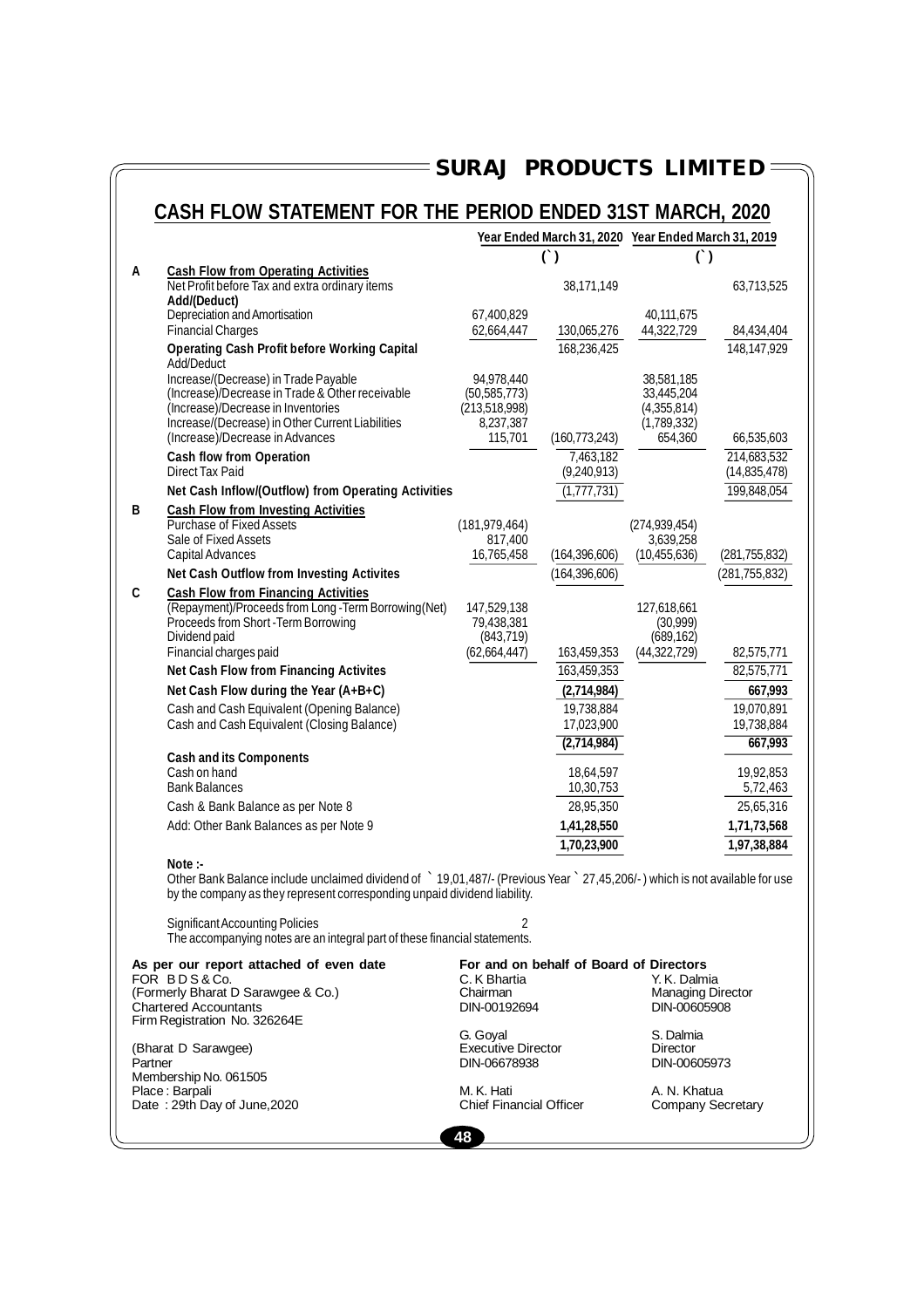## **NOTES TO FINANCIAL STATEMENTS**

### **1. CORPORATE INFORMATION**

Suraj Products Limited ('SPL' or 'the company') is a public limited company incorporated in India with its registered office at Vill: Barpali, PO; Kesarmal, Rajgangpur, Dist: Sundargarh, Odisha is engaged in production of Sponge Iron by direct reduction of Iron Ore, Pig Iron, Ingots/Billet, TMT Bars & Generation of Power. Company share are listed & traded in Bombay stock Exchange and Calcutta Stock Exchange.

### **2. BASIS OF PREPARATION & PRESENTATION**

#### **A. Statement of Compliance with Ind AS:**

The Financial Statements have been prepared in accordance with Ind ASs notified under the Companies (Indian Accounting Standards) Rules, 2015 & the provisions of the Act (to the extent notified) and guidelines issued by Securities Exchange Board of India (SEBI).

The Financial statements for the year ended 31st March, 2020 were approved by the Board of Directors and authorized for issue on 29th day of June, 2020.

#### **B. Accounting Convention:**

The financial statements have been prepared on the historical cost basis. Historical cost is generally based on the fair value of the consideration given in exchange for goods and services.

#### **C. Use of Estimates & Judgments:**

The preparation of financial statements in conformity with generally accepted accounting principles requires management to make estimates and assumptions that affect the reported amounts of assets and amounts of assets and liabilities and disclosure of contingent liabilities at the date of financial statements and the results of operations during the reporting period end. Although these estimates are based upon management's best knowledge of current events and actions, actual results could differ.

Key sources of estimation of uncertainty at the date of financial statements, which may cause a material adjustment to the carrying amounts of assets & liabilities within the next financial year, are in respect of useful life of property, plant & equipment, valuation of deferred tax liabilities, provisions and contingent liabilities. The accounting policies followed by the company for the same have been disclosed in subsequent notes.

#### **D. Revenue Recognition:**

Sales are recognized on the basis of the fair value of the consideration, net of returns and trade discounts, on transfer of significant risks and rewards of ownership to the buyer, which generally coincides with the delivery of goods to customers. Expenses are accounted for on accrual basis and provision is made for all expenses.

Interest income is recognised when it is probable that the economic benefits will flow to the Company and the amount of income can be measured reliably. Interest income is accrued on, time basis, by reference to the principal outstanding and at the effective interest rate pplicable, which is the rate that exactly discounts estimated future cash receipts through the expected life of the asset to that asset's net carrying amount on initial recognition.

## **E. Leases:**

#### **Group as a Lessee**

#### **Finance Leases**

Finance leases, which effectively transfer to the lessee substantially all the risks and benefits incidental to ownership of the leased item, are capitalised at the lower of the fair value and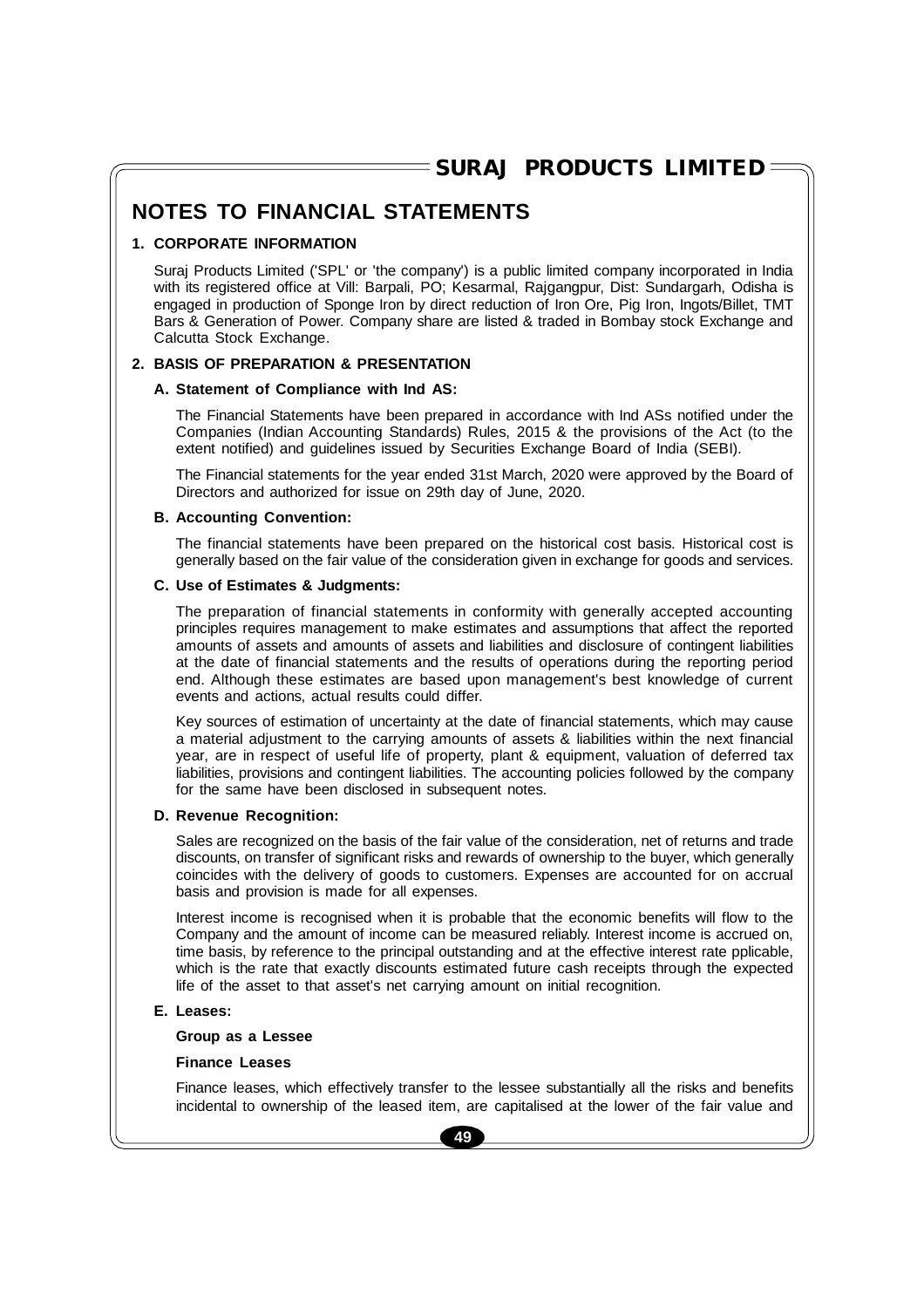present value of the minimum lease payments at the inception of the lease term and disclosed as leased assets. Lease payments are apportioned between the finance charges and reduction of the lease liability based on the implicit rate of return. Finance charges are charged directly against income. Lease management fees, legal charges and other initial direct costs are capitalised.

If there is no reasonable certainty that the Company will obtain the ownership by the end of lease term, capitalised leased assets are depreciated over the shorter of the estimated useful life of the asset or the lease term.

#### **F. Property, Plant & Equipment & Depreciation:**

Property, Plant & Equipment is stated at cost net of recoverable taxes less accumulated depreciation and impairment loss, if any. All costs, including financing costs till commencement of commercial production are capitalized.

- a) Depreciation has been provided on pro-rata basis on assets acquired after 01.04.2002 on a Written down Value Method and on assets acquired prior to 01.04.2002 on a straight Line Basis Method. Freehold land is not depreciated.
- b) Effective 1st April, 2014, the Company depreciates its Property, plant & equipment over the useful life in the manner prescribed in Schedule II of the Act.
- c) Depreciation, useful lives and residual values are reviewed periodically, at each financial year end.
- d) No depreciation is charged on the assets disposed off / discarded during the year.

#### **G. Intangible Assets**

Intangible Assets are stated at cost of acquisition net of recoverable taxes less accumulated depreciation and impairment loss, if any. All costs, including financing costs till commencement of commercial production are capitalized.

#### **H. Inventories:**

Inventories are valued at Cost or Net Realisable Value whichever is lower.

- a) In case of Raw Material, Stores and spares, consumables and trading goods, the cost includes duties and taxes(net of GST wherever applicable) and is arrived on weighted average cost basis.
- b) Cost of Finished goods includes the cost of raw material, cost of conversion and other manufacturing costs incurred in bringing the inventories to their present location and condition and excise duty.

#### **I. Employees Benefits:**

Short Term

Short term employee benefits are recognized as an expense at the undiscounted amount expected to be paid over the period of services rendered by the employees to the company.

#### **Defined-contribution plans**

These are plans in which the Company pays pre-defined amounts to separate funds and does not have any legal or informal obligation to pay additional sums. The Company's payments to the defined-contribution plans are reported as expenses during the period in which the employees perform the services that the payment covers.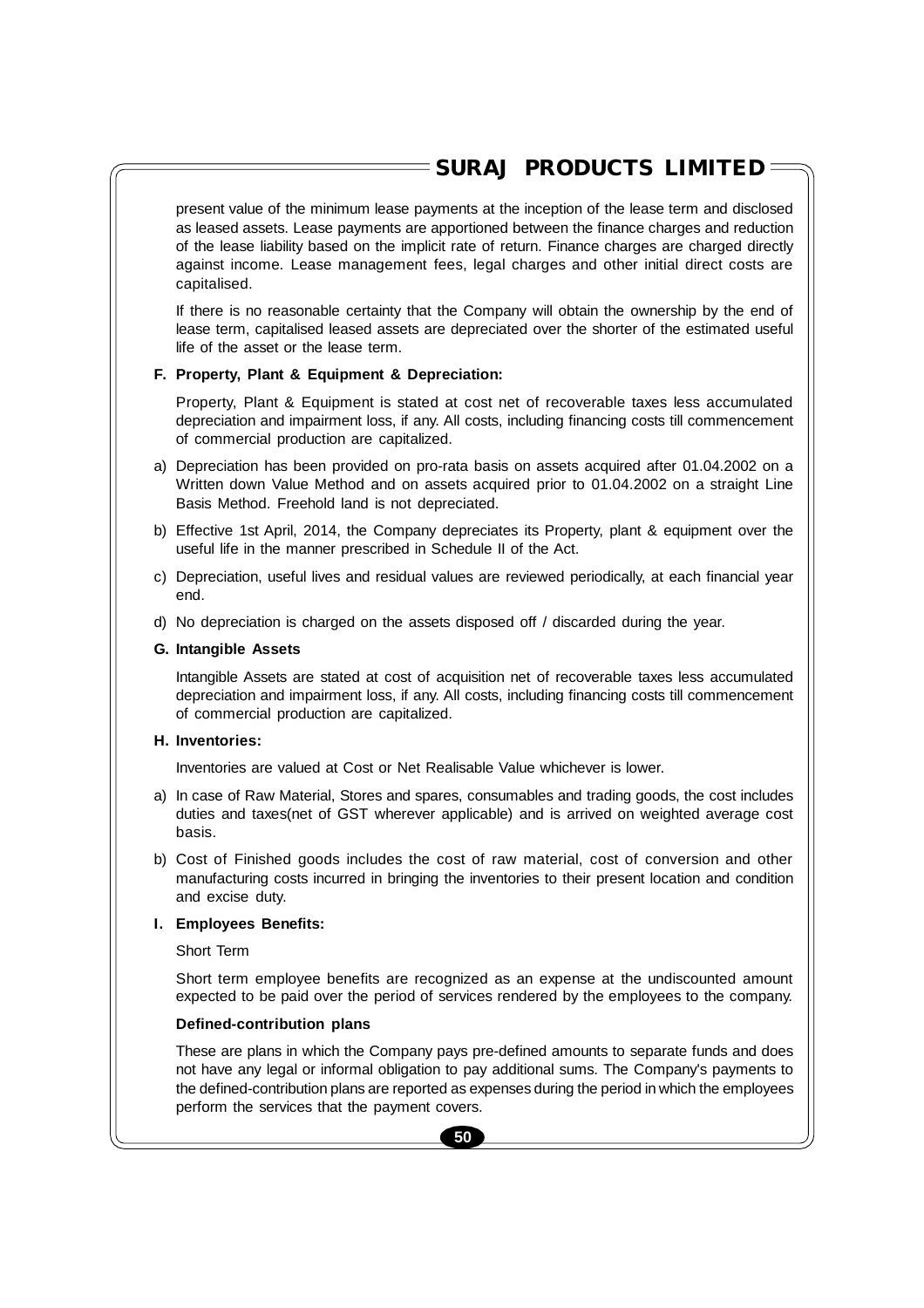### **(i) Leave Encashment**

#### **Retirement and other employee benefits**

- a) Earned leave which cannot be carried forward to future periods are "short term" benefit only if the employees are entitled to either encash or utilize the benefits during the period of twelve months following the end of the accounting period (when they became entitled to the leave). In other cases the benefit is required to be treated as "long term". According to the policy of the company, no leave can be carried forward beyond the end of the financial year. Accordingly all leave granted has been accounted for in the current financial year.
- b) Contribution to Provident Fund, employee state insurance and other funds are determined under the relevant statute and charged to revenue Account.
- c) Present liability for future payment of gratuity is covered through Group Gratuity Scheme of Life Insurance Company of India and contribution thereon is charged to revenue account and the assets are funded by the LIC based on actuarial valuation done internally by LIC and the company has no obligation except to the extent of the premium determined by Life Insurance Corporation.

#### **J. Accounting For Taxation:**

#### **Current Tax:**

Provision for current taxation is measured at the amount expected to be paid to the tax authorities in accordance with the provisions of Income Tax Act, 1961.

Minimum Alternate Tax (MAT) paid in accordance with the tax laws, which gives future economic benefits in the form of adjustment to future income tax liability, is considered as an asset if there is convincing evidence that the Company will pay normal income tax. Accordingly, MAT is recognized as an asset in the Balance Sheet when it is probable that future economic benefit associated with it will flow to the Company.

#### **Deferred Tax:**

Deferred tax is recognised on temporary differences between the carrying amounts of assets and liabilities in the financial statements and the corresponding tax bases used in the computation of taxable profit. Deferred tax liabilities are generally recognised for all taxable temporary differences. Deferred tax assets are generally recognised for all deductible temporary differences to the extent that it is probable that taxable profits will be available against which those deductible temporary differences can be utilised.

The carrying amount of deferred tax assets is reviewed at the end of each reporting period and reduced to the extent that it is no longer probable that sufficient taxable profits will be available to allow all or part of the asset to be recovered. Deferred tax liabilities and assets are measured at the tax rates that are expected to apply in the period in which the liability is settled or the asset realised, based on tax rates (and tax laws) that have been enacted or substantively enacted by the end of the reporting period.

#### **K. Borrowing Cost:**

Costs in connection with the borrowing of funds to the extent not directly related to the acquisition of qualifying assets are charged to the Statement of Profit and Loss over the tenure of the loan. Borrowing costs, allocated to and utilised for qualifying assets, pertaining to the period from commencement of activities relating to construction/ development of the qualifying asset up to the date of capitalisation of such asset is added to the cost of the assets.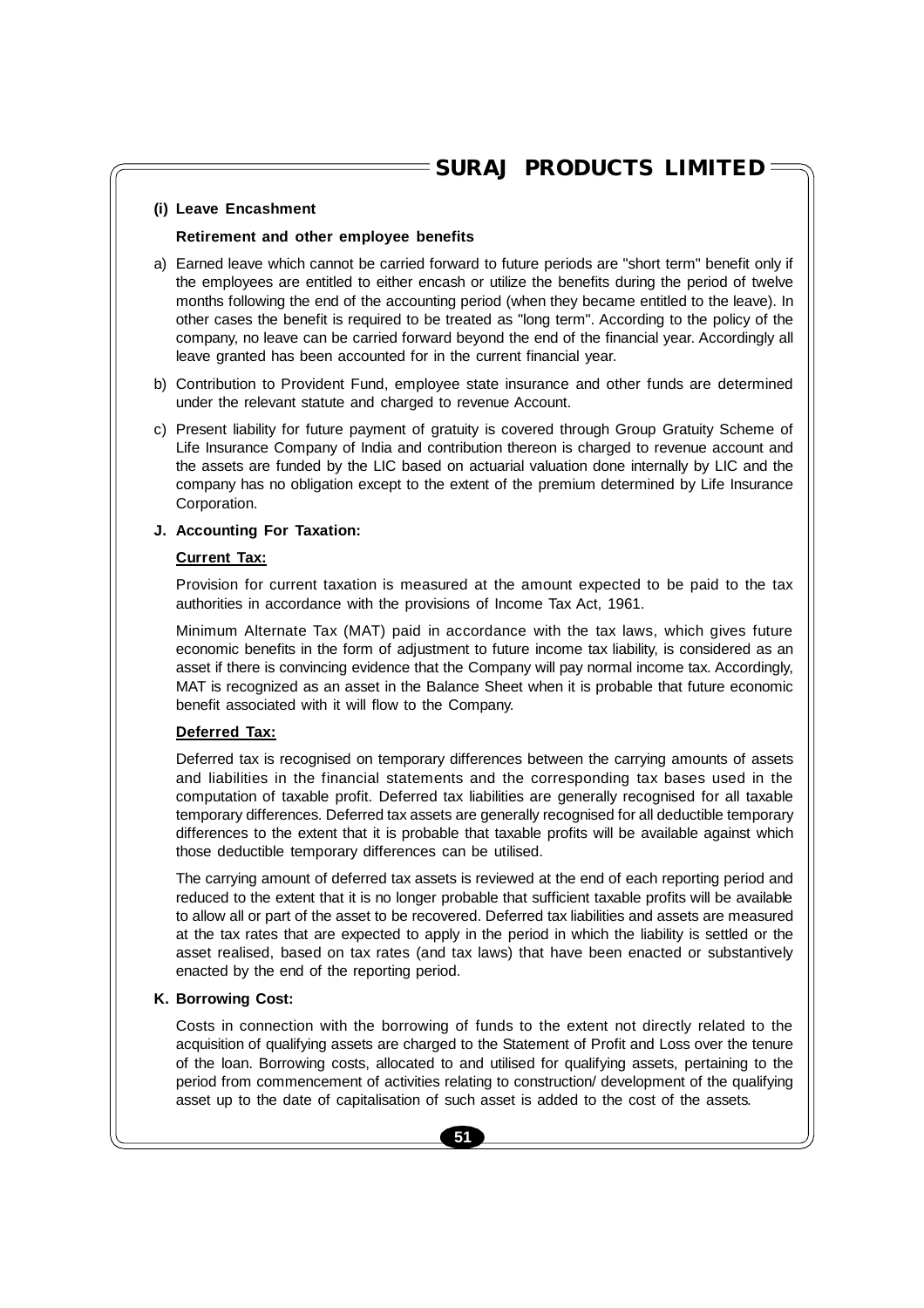#### **L. Impairment of Assets:**

The carrying values of assets/cash generating units at each Balance Sheet date are reviewed for impairment. If any indication of impairment exists, the recoverable amount of such assets is estimated and impairment is recognized, if the carrying amount of these assets exceeds their recoverable amount. The recoverable amount is the greater of the net selling price and their value in use. Value in use is arrived at by discounting the future cash flows to their present value based on an appropriate discount factor. When there is indication that an impairment loss recognized for an asset in earlier accounting periods no longer exists or may have decreased such reversal of impairment loss is recognized in the Statement of Profit and Loss.

#### **M. Earnings Per Share:**

Basic Earnings per Share is calculated by dividing the net profit or loss after tax for the year attributable to the shareholders by the weighted average number of equity shares outstanding during the year. For purpose of calculating diluted earnings per share, the net profit or loss for the year and weighted number of shares outstanding during the year are adjusted for the effects of dilutive potential equity shares.

#### **N. Provisions and Contingent Liabilities:**

Provisions are recognized when the company has a legal or constructive obligation as a result of a past event, for which it is probable that a cash outflow will be required and a reliable estimate can be made of the amount of obligation. The amount recognised as a provision is the best estimate of the consideration required to settle the present obligation at the end of the reporting period, taking into account the risks and uncertainties surrounding the obligation. When a provision is measured using the cash flows estimated to settle the present obligation, its carrying amount is the present value of those cash flows (when the effect of the time value of money is material).

Contingent Liabilities are disclosed when the company has a possible obligation or a present obligation and it is probable that a cash outflow will not be required to settle the obligation.

#### **O. Cash Flow Statement**

Cash flows are reported using the indirect method, whereby profit / (loss) before tax is adjusted for the effects of transactions of non-cash nature and any deferrals or accruals of past or future cash receipts or payments. The cash flows from operating, investing and financing activities of the Company are segregated based on the available information.

#### **P. Financial instruments**

Financial assets and financial liabilities are recognised when the Company becomes a party to the contractual provisions of the instruments.

Financial assets and financial liabilities are measured at fair value except when amortised cost approach is used. Transaction costs that is directly attributable to the acquisition or issue of financial assets and financial liabilities (other than financial assets and financial liabilities at fair value through profit or loss) are added to or deducted from the fair value of the financial assets or financial liabilities, as appropriate, on initial recognition. Transaction costs directly attributable to the acquisition of financial assets or financial liabilities at fair value through profit or loss are recognised immediately in profit or loss.

#### **Financial assets**

All recognised financial assets are subsequently measured in their entirety at either amortised cost or fair value, depending on the classification of the financial assets.

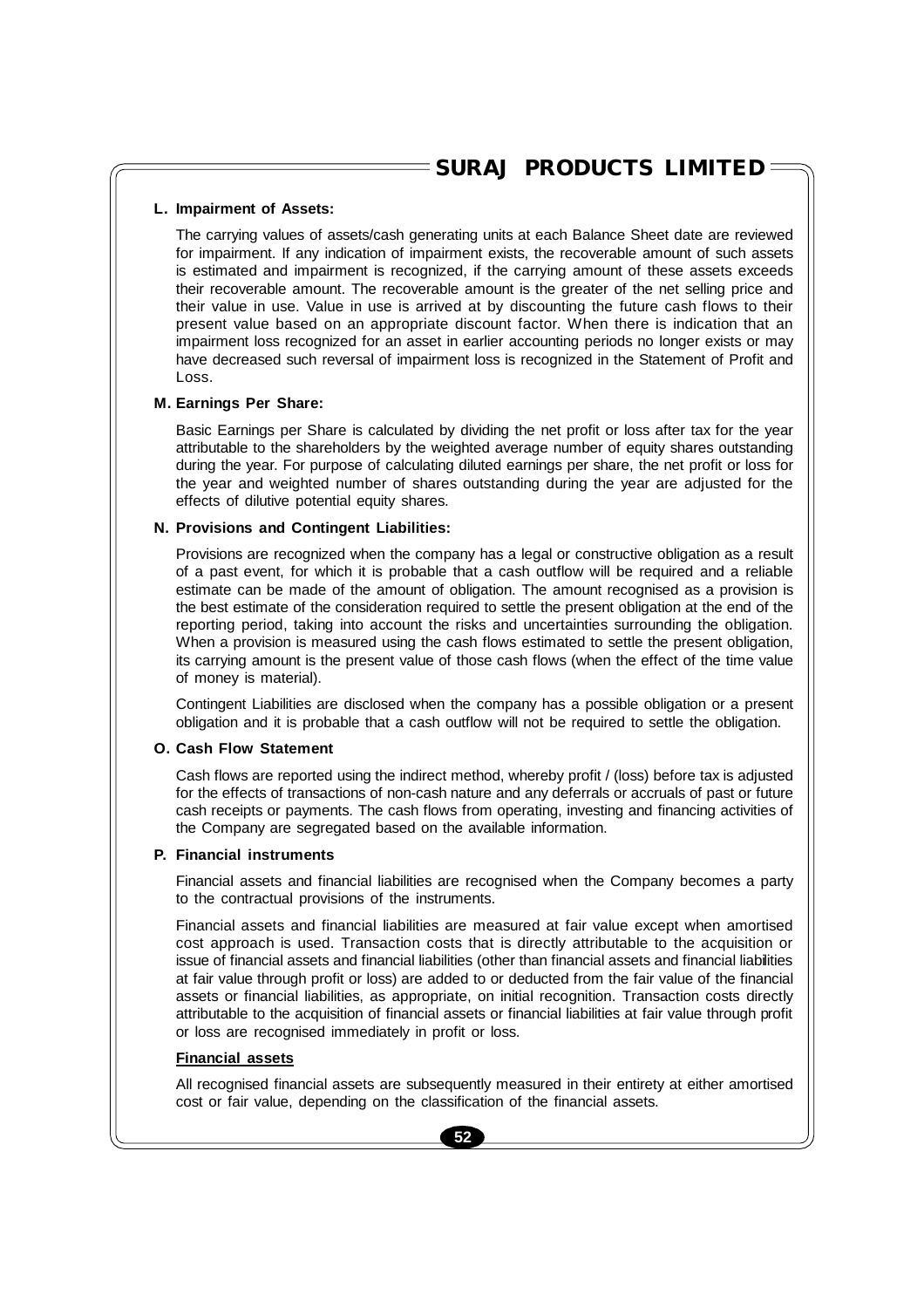### **Classification of financial assets**

Debt instruments that meet the following conditions are subsequently measured at amortised cost (except for debt instruments that are designated as at fair value through profit or loss on initial recognition): the asset is held within a business model whose objective is to hold assets in order to collect contractual cash flows; and the contractual terms of the instrument give rise on specified dates to cash flows that are solely payments of principal and interest on the principal amount outstanding. Debt instruments that meet the following conditions are subsequently measured at fair value through other comprehensive income ("FVTOCI") (except for debt instruments that are designated as at fair value through profit or loss on initial recognition): the asset is held within a business model whose objective is achieved both by collecting contractual cash flows and selling financial assets; and the contractual terms of the instrument give rise on specified dates to cash flows that are solely payments of principal and interest on the principal amount outstanding. Interest income is recognised in profit or loss for FVTOCI debt instruments. All other financial assets are subsequently measured at fair value.

#### **Effective interest method**

The effective interest method is a method of calculating the amortised cost of a debt instrument and of allocating interest income over the relevant period. The effective interest rate is the rate that exactly discounts estimated future cash receipts (including all fees and points paid or received that form an integral part of the effective interest rate, transaction costs and other premiums or discounts) through the expected life of the debt instrument, or, where appropriate, a shorter period, to the net carrying amount on initial recognition. Income is recognised on an effective interest basis for debt instruments other than those financial assets classified as at FVTPL. Interest income is recognised in profit or loss and is included in the "Other income" line item.

#### **Impairment of financial assets**

The Company applies the expected credit loss model for recognising impairment loss on financial assets measured at amortised cost, debt instruments at FVTOCI, trade receivables,other contractual rights to receive cash or other financial asset, and financial guarantees not designated as at FVTPL. Expected credit losses are the weighted average of credit losses with the respective risks of default occurring as the weights.

#### **Derecognition of financial assets**

The Company derecognises a financial asset when the contractual rights to the cash flows from the asset expire, or when it transfers the financial asset and substantially all the risks and rewards of ownership of the asset to another party.

#### **Financial liabilities and equity instruments**

#### **Classification as debt or equity**

Debt and equity instruments issued by Company are classified as either financial liabilities or as' equity in accordance with the substance of the contractual arrangements and the definitions of a financial liability and an equity instrument.

#### **Equity instruments**

An equity instrument is any contract that evidences a residual interest in the assets of an entity after deducting all of its liabilities.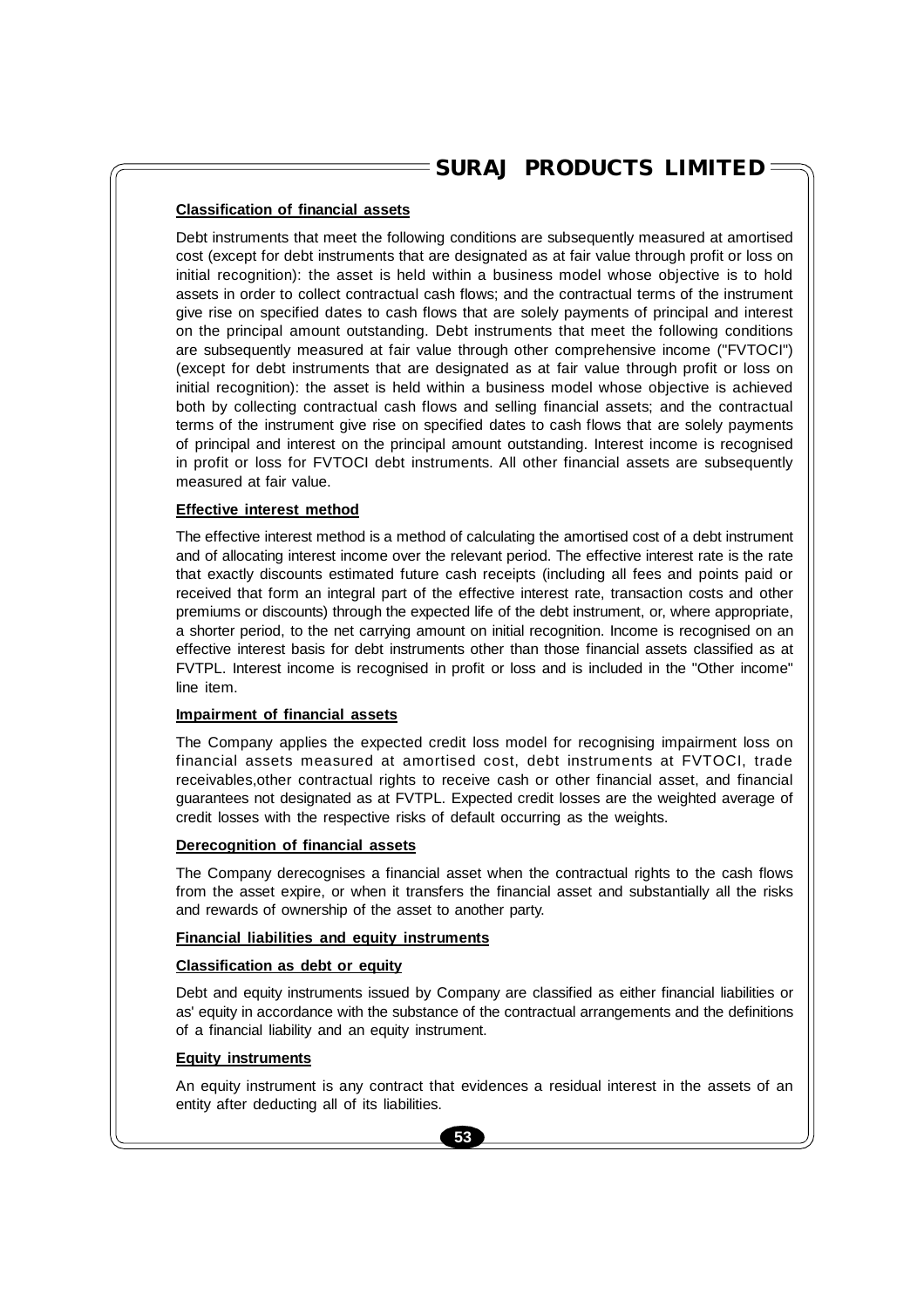### **Financial liabilities**

Financial liabilities that are not held-for-trading and are not designated as at FVTPL are measured at amortised cost at the end of subsequent accounting periods. The carrying amounts of financial liabilities that are subsequently measured at amortised cost are determined based on the effective interest method.

Interest expense that is not capitalised as part of costs of an asset is included in the 'Finance costs' Line item. The effective interest method is a method of calculating the amortised cost of a financial liability and of allocating interest expense over the relevant period. The effective interest rate is the rate that exactly discounts estimated future cash payments (including all fees and points paid or received that form an integral part of the effective interest rate, transaction costs and other premiums or discounts) through the expected life of the financial liability. All financial liabilities are subsequently measured at amortised cost using the effective interest method or at FVTPL.

#### **Derecognition of financial liabilities**

The Company derecognises financial liabilities when, and only when, the Company's obligations are discharged, cancelled or have expired.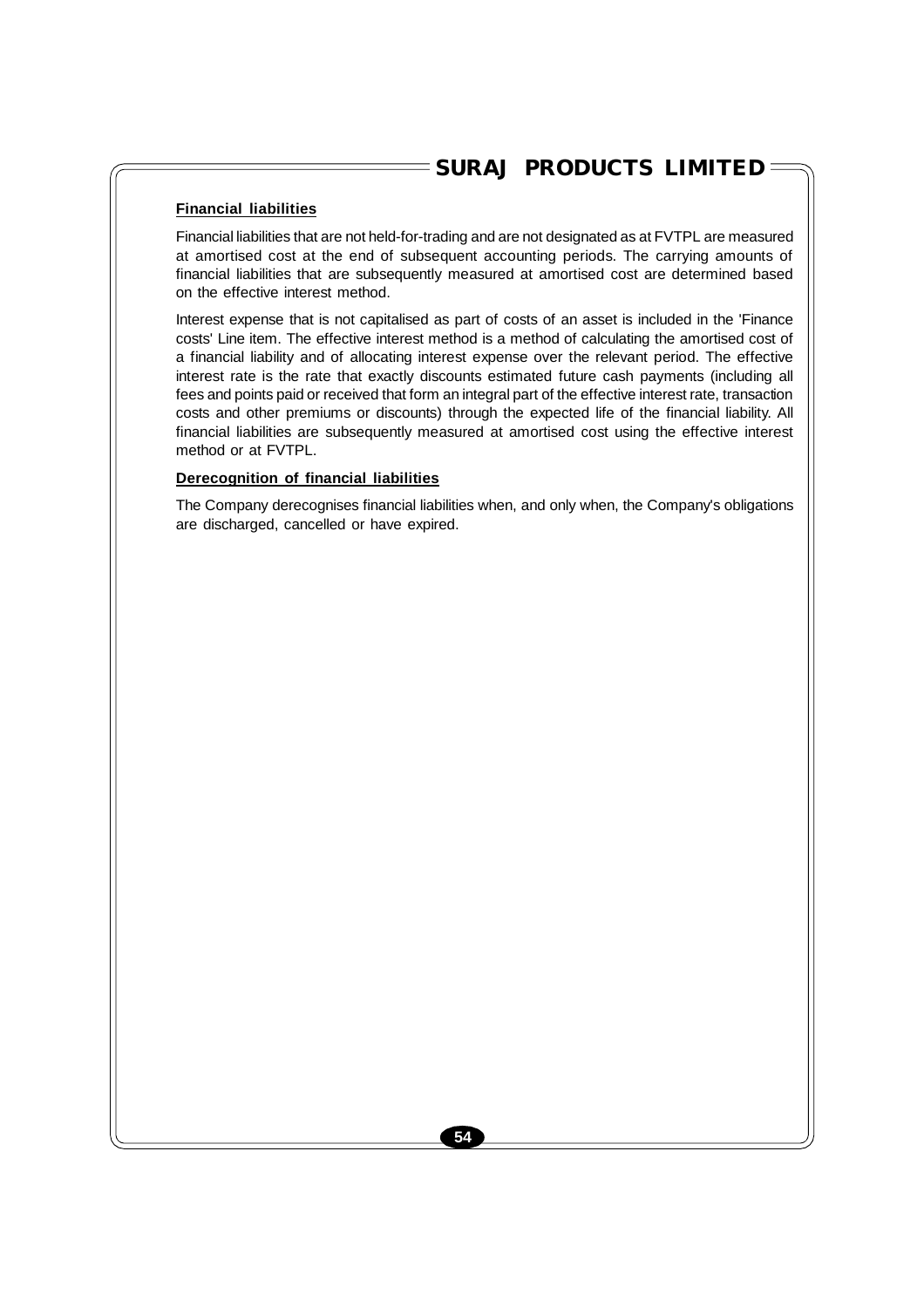| NOTE 3 : PROPERTY, PL/            |                     | œ<br>$\overline{z}$ | <b>EQUIPMENT</b>    |                      |                                   |                          |                          |                         |               |               |               |
|-----------------------------------|---------------------|---------------------|---------------------|----------------------|-----------------------------------|--------------------------|--------------------------|-------------------------|---------------|---------------|---------------|
| Gross Block                       | (Leasehold)<br>Land | (Freehold)<br>Land  | Building<br>Factory | Equipment<br>Plant & | Equipment<br>Pollution<br>Control | Installation<br>Electric | Vehicles<br><b>Motor</b> | Furniture<br>& Fixtures | <b>Others</b> | Power Plant   | Total         |
| Balance as at 1st April, 2018     | 61,800,917          | 5,685,530           | 78,694,861          | 148,837,180          | 85,000,534                        | 62,821,468               | 27,461,117               | 2,200,944               | 110,313,217   | 195,471,479   | 778,287,247   |
| Additions during the year         | 626,400             | 142,674             | 7,819,472           | 29,384,422           | 717,000                           | 8,870,704                | 869,542                  |                         | 23,044,152    | 129,904,514   | 201,378,880   |
| Sales during the year             |                     | 139,103             |                     |                      |                                   |                          | 2,343,756                |                         |               |               | 2,482,859     |
| Balance as at 31st March, 2019    | 62,427,317          | 5,689,101           | 86,514,333          | 178,221,602          | 85,717,534                        | 71,692,172               | 25,986,903               | 2,200,944               | 133,357,369   | 325, 375, 993 | 977, 183, 268 |
| Additions during the year         | 176,400             |                     | 16,358,027          | 133,455,679          | 1,267,500                         | 59,952,231               | 10,082,734               |                         | 94,334,705    |               | 315,627,276   |
| Sales during the year             |                     | 34,700              |                     |                      |                                   |                          |                          |                         |               |               | 34,700        |
| Balance as at 31st March, 2020    | 62,603,717          | 5,654,401           | 102,872,360         | 311,677,281          | 86,985,034                        | 131,644,403              | 36,069,637               | 2,200,944               | 227,692,074   | 325, 375, 993 | 1,292,775,844 |
| <b>Accumulated Depreciation</b>   |                     |                     |                     |                      |                                   |                          |                          |                         |               |               |               |
| Balance as at 1st April, 2018     | 1,401,753           |                     | 50,228,049          | 99,465,547           | 53,492,969                        | 49,126,591               | 22,748,017               | 1,902,290               | 71,746,899    | 14,679,916    | 364,792,031   |
| Charge for the year               | 709,719             |                     | 2,285,274           | 5,627,997            | 3,373,634                         | 3,668,416                | 1,314,063                | 70,258                  | 6,348,368     | 16,713,946    | 40,111,675    |
| Reversal on sales during the year |                     |                     |                     |                      |                                   |                          | 2,182,549                |                         |               |               | 2,182,549     |
| Balance as at 31st March, 2019    | 2,111,472           |                     | 52,513,323          | 105,093,544          | 56,866,603                        | 52,795,007               | 21,879,531               | 1,972,548               | 78,095,267    | 31,393,862    | 402,721,157   |
| Charge for the year               | 711,819             |                     | 3,423,125           | 13,385,519           | 3,188,036                         | 9,294,469                | 2,029,366                | 50,445                  | 12,535,309    | 22,782,741    | 67,400,829    |
| Reversal on sales during the year |                     |                     |                     |                      |                                   |                          |                          |                         |               |               |               |
| Balance as at 31st March, 2020    | 2,823,291           |                     | 55,936,448          | 118,479,063          | 60,054,639                        | 62,089,476               | 23,908,897               | 2,022,993               | 90,630,576    | 54,176,603    | 470, 121, 986 |
|                                   |                     |                     |                     |                      |                                   |                          |                          |                         |               |               |               |
| Net Block                         |                     |                     |                     |                      |                                   |                          |                          |                         |               |               |               |
| Balance as at 1st April, 2018     | 60,399,164          | 5,685,530           | 28,466,812          | 49,371,633           | 31,507,565                        | 13,694,877               | 4,713,100                | 298,654                 | 38,566,318    | 180,791,563   | 413,495,216   |
| Balance as at 31st March, 2019    | 60,315,845          | 5,689,101           | 34,001,010          | 73,128,058           | 28,850,931                        | 18,897,165               | 4,107,372                | 228,396                 | 55,262,102    | 293,982,131   | 574,462,111   |
| Balance as at 31st March, 2020    | 59,780,426          | 5,654,401           | 46,935,912          | 193, 198, 218        | 26,930,395                        | 69,554,927               | 12,160,740               | 177,951                 | 137,061,498   | 271, 199, 390 | 822,653,858   |

## $\overline{\phantom{a}}$ SURAJ PRODUCTS LIMITED $\overline{\phantom{a}}$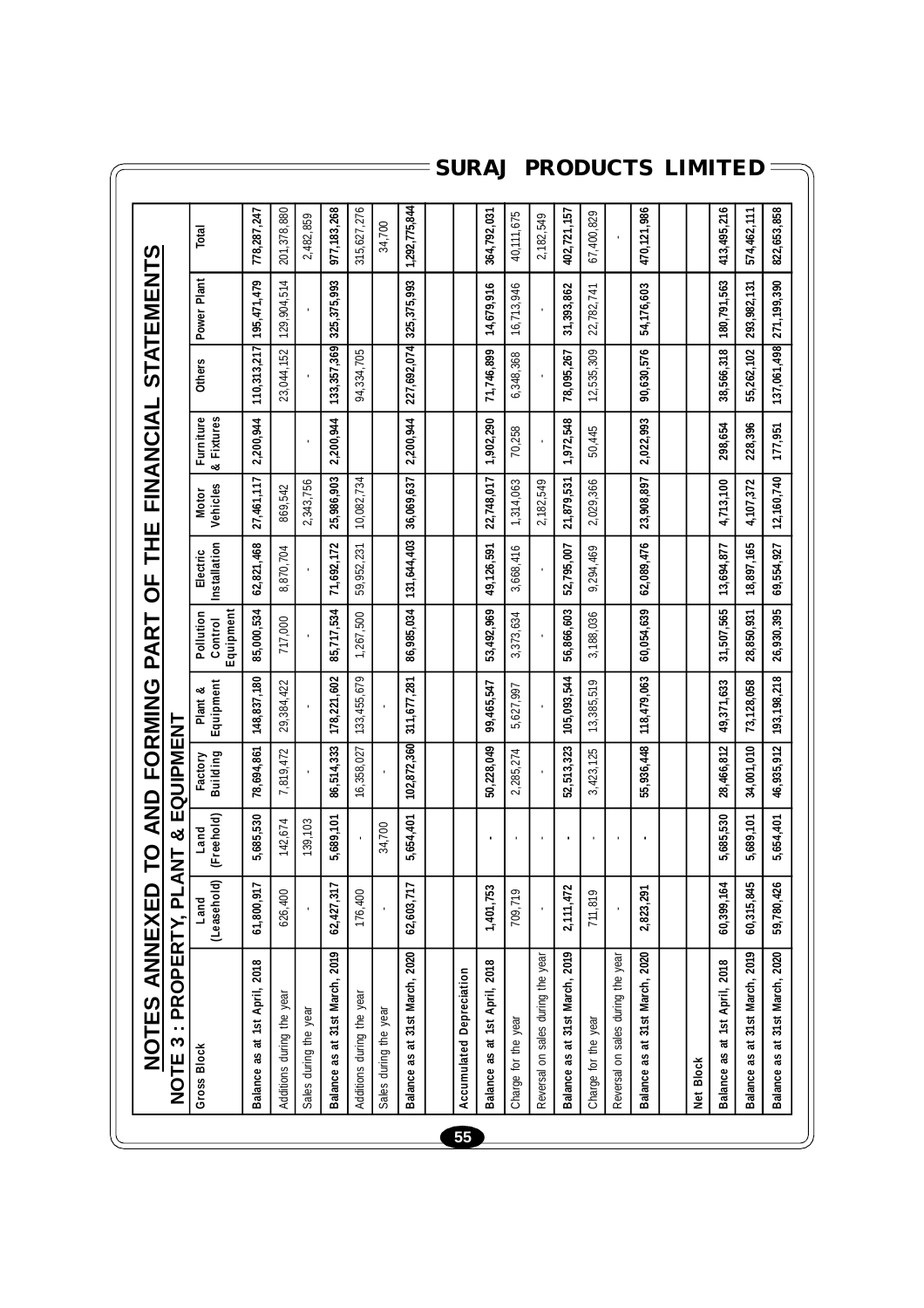## $\overline{\phantom{0}}$  SURAJ PRODUCTS LIMITED

## **NOTES ANNEXED TO AND FORMING PART OF THE FINANCIAL STATEMENTS**

|                         |                                                                                                                                                                                                                                                                                                                                                                                                                                                                                                                                                       | As at<br>31st March-20<br>$($ ) | As at<br>31st March-19 |
|-------------------------|-------------------------------------------------------------------------------------------------------------------------------------------------------------------------------------------------------------------------------------------------------------------------------------------------------------------------------------------------------------------------------------------------------------------------------------------------------------------------------------------------------------------------------------------------------|---------------------------------|------------------------|
| 4                       | <b>Other Non-current assets</b>                                                                                                                                                                                                                                                                                                                                                                                                                                                                                                                       |                                 |                        |
|                         | (Unsecured, considered good and otherwise stated)                                                                                                                                                                                                                                                                                                                                                                                                                                                                                                     |                                 |                        |
|                         | Capital Advances                                                                                                                                                                                                                                                                                                                                                                                                                                                                                                                                      |                                 | 16,765,458             |
|                         | (Capital Advances have been given for the purpose of<br>purchase of fixed assets)                                                                                                                                                                                                                                                                                                                                                                                                                                                                     |                                 |                        |
|                         | <b>Advances other than Capital Advances:</b>                                                                                                                                                                                                                                                                                                                                                                                                                                                                                                          |                                 |                        |
|                         | <b>Balance with Revenue Authorities</b>                                                                                                                                                                                                                                                                                                                                                                                                                                                                                                               | 5,154,935                       | 5,154,935              |
|                         | Deposits with Other                                                                                                                                                                                                                                                                                                                                                                                                                                                                                                                                   | 1,372,734                       | 1,488,435              |
|                         |                                                                                                                                                                                                                                                                                                                                                                                                                                                                                                                                                       | 6,527,669                       | 23,408,828             |
| 5                       | Deferred Tax Assets (Net)                                                                                                                                                                                                                                                                                                                                                                                                                                                                                                                             |                                 |                        |
|                         | Deferred Tax Assets (Net)                                                                                                                                                                                                                                                                                                                                                                                                                                                                                                                             | 35,664,871                      | 13,271,456             |
|                         | (Refer Note No. 39)                                                                                                                                                                                                                                                                                                                                                                                                                                                                                                                                   |                                 |                        |
|                         |                                                                                                                                                                                                                                                                                                                                                                                                                                                                                                                                                       | 35,664,871                      | 13,271,456             |
| 6                       | <b>Inventories</b>                                                                                                                                                                                                                                                                                                                                                                                                                                                                                                                                    |                                 |                        |
|                         | (At lower of cost or net realisable value)                                                                                                                                                                                                                                                                                                                                                                                                                                                                                                            |                                 |                        |
|                         | Raw Materials                                                                                                                                                                                                                                                                                                                                                                                                                                                                                                                                         | 279,507,537                     | 153,686,283            |
|                         | <b>Finished Goods</b>                                                                                                                                                                                                                                                                                                                                                                                                                                                                                                                                 | 159,152,612                     | 76,355,382             |
|                         | Stores & Spares                                                                                                                                                                                                                                                                                                                                                                                                                                                                                                                                       | 33,854,161                      | 28,953,647             |
|                         |                                                                                                                                                                                                                                                                                                                                                                                                                                                                                                                                                       | 472,514,310                     | 258,995,312            |
| $\overline{\mathbf{r}}$ | <b>Trade Receivables</b>                                                                                                                                                                                                                                                                                                                                                                                                                                                                                                                              |                                 |                        |
|                         | Unsecured, Considered Good                                                                                                                                                                                                                                                                                                                                                                                                                                                                                                                            | 61,586,393                      | 27,013,200             |
|                         |                                                                                                                                                                                                                                                                                                                                                                                                                                                                                                                                                       | 61,586,393                      | 27,013,200             |
|                         | The company assesesses at each date of balance sheet whether a financial asset or a group of<br>financial assets is impaired. Ind AS-109 "Financial Instruments" requires expected credit losses<br>to be measured through a loss allowance. The company has used a practical expedient &<br>adjusted for foward looking information to compute expected credit losses. Based on historical<br>credit loss expreienced for the company & considering forward looking information, there is no<br>expected credit loss allowance on trade receivables. |                                 |                        |

| 8 | <b>Cash and Cash Equivalents</b>                 |            |            |
|---|--------------------------------------------------|------------|------------|
|   | Cash on Hand<br>(a)                              | 1,864,597  | 1,992,853  |
|   | <b>Balance with Banks</b><br>(b)                 |            |            |
|   | <b>Current Accounts</b>                          | 1,030,753  | 572,463    |
|   |                                                  | 2,895,350  | 2,565,316  |
| 9 | <b>Other Bank Balances</b>                       |            |            |
|   | Unpaid Dividend Account-Earmarked Balances       | 1,901,487  | 2,745,206  |
|   | Balances with Bank to the extent of Margin Money | 1,766,871  | 4,680,720  |
|   | <b>Fixed Deposits</b>                            | 10,460,192 | 9,747,642  |
|   |                                                  | 14,128,550 | 17,173,568 |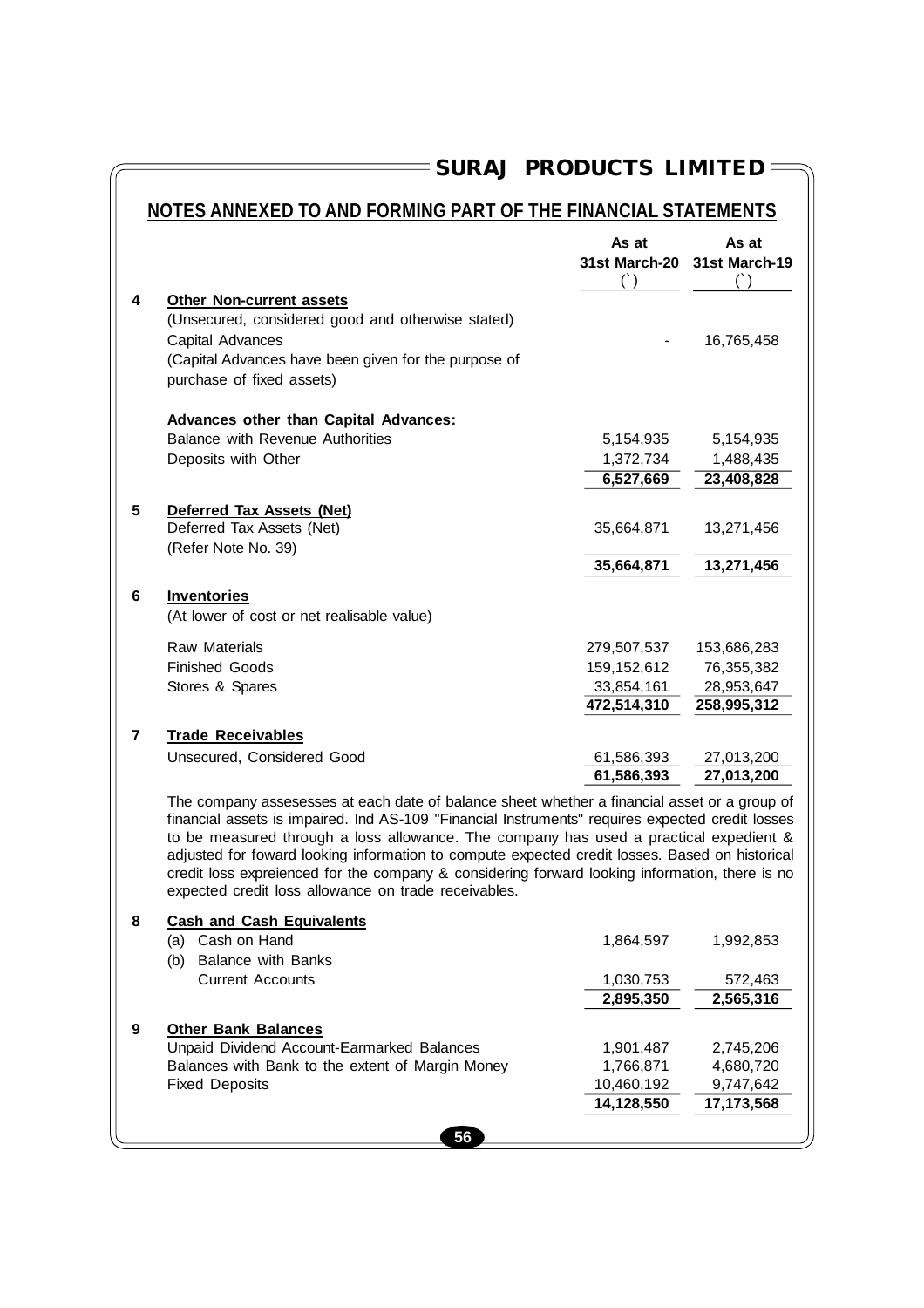## **NOTES ANNEXED TO AND FORMING PART OF THE FINANCIAL STATEMENTS**

|    |       |                                                                                                                                                                                                  |                 |                   | As at<br>31st March-20<br>$($ ) |                   | As at<br>31st March-19<br>$($ ) |
|----|-------|--------------------------------------------------------------------------------------------------------------------------------------------------------------------------------------------------|-----------------|-------------------|---------------------------------|-------------------|---------------------------------|
| 10 |       | <b>Current Tax Assets (Net)</b>                                                                                                                                                                  |                 |                   |                                 |                   |                                 |
|    |       | Income tax (net of provisions)                                                                                                                                                                   |                 |                   | 1,338,384                       |                   |                                 |
|    |       |                                                                                                                                                                                                  |                 |                   | 1,338,384                       |                   | ä,                              |
| 11 |       | <b>Other Current Assets</b>                                                                                                                                                                      |                 |                   |                                 |                   |                                 |
|    |       | (Unsecured, Considered Good)                                                                                                                                                                     |                 |                   |                                 |                   |                                 |
|    |       | <b>Balance with Revenue Authorities</b>                                                                                                                                                          |                 |                   | 142,217                         |                   | 377,200                         |
|    |       | Advances to suppliers<br>Other Advances Recoverable in cash or in kind                                                                                                                           |                 |                   | 44,909,681<br>5,160,384         |                   | 47,015,588<br>3,539,622         |
|    |       | or for value to be received                                                                                                                                                                      |                 |                   |                                 |                   |                                 |
|    |       | Deposit Others                                                                                                                                                                                   |                 |                   | 25,400,581                      |                   | 8,667,872                       |
|    |       |                                                                                                                                                                                                  |                 |                   | 75,612,863                      |                   | 59,600,282                      |
| 12 |       | <b>Equity Share Capital</b><br>Authorised:<br>120,00,000 Equity shares of ` 10 each                                                                                                              |                 |                   | 120,000,000                     |                   | 120,000,000                     |
|    |       | Issued, Subscribed & Fully Paid up Capital<br>114,00,000 Equity shares of ` 10 each                                                                                                              |                 |                   | 114,000,000                     |                   | 114,000,000                     |
|    | Total |                                                                                                                                                                                                  |                 |                   | 114,000,000                     |                   | 114,000,000                     |
|    |       | (a) Reconciliation of Number of Shares<br>Shares outstanding as at 1st April 2019/1st April 2018                                                                                                 |                 |                   | 11,400,000                      |                   | 11,400,000                      |
|    |       | Add. Number of shares issued during the year<br>Shares outstanding as at 31st March 2020/31st March 2019 11,400,000                                                                              |                 |                   |                                 |                   | 11,400,000                      |
|    |       | (b) List of shareholders holding more than 5% of the<br>total number of shares issued by the Company :                                                                                           |                 |                   |                                 |                   |                                 |
|    |       | Name of the share holders                                                                                                                                                                        | No of<br>shares | $%$ of<br>holding | No of<br>shares                 | $%$ of<br>holding | $%$ of<br>holding               |
|    |       | <b>NIP Power Private Limited</b>                                                                                                                                                                 | 2,827,000       | 24.79             | 2,827,000                       | 24.79             | 24.79                           |
|    |       | Molisati Vinimay Private Limited                                                                                                                                                                 | 2,550,000       | 22.37             | 2,550,000                       | 22.37             | 22.37                           |
|    |       | Yogesh Kumar Dalmia                                                                                                                                                                              | 1,491,500       | 13.08             | 1,491,500                       | 13.08             | 13.08                           |
|    |       | Sunita Dalmia                                                                                                                                                                                    | 772,400         | 6.77              | 772,400                         | 6.77              | 6.77                            |
|    |       | The company has issued one class of equity shares having a par value of ` 10 per share. Each<br>holder of Equity Share is entiled to one vote per share held. The dividend proposed by the Board |                 |                   |                                 |                   |                                 |

of Directors is subject to approval of the shareholders in the ensuing Annual General Meeting, except in case of interim dividend. In the event of liquidation, the equity shareholders are eligible to receive the remaining assets of the company after distribution of all preferential amounts, in proportion to their shareholding.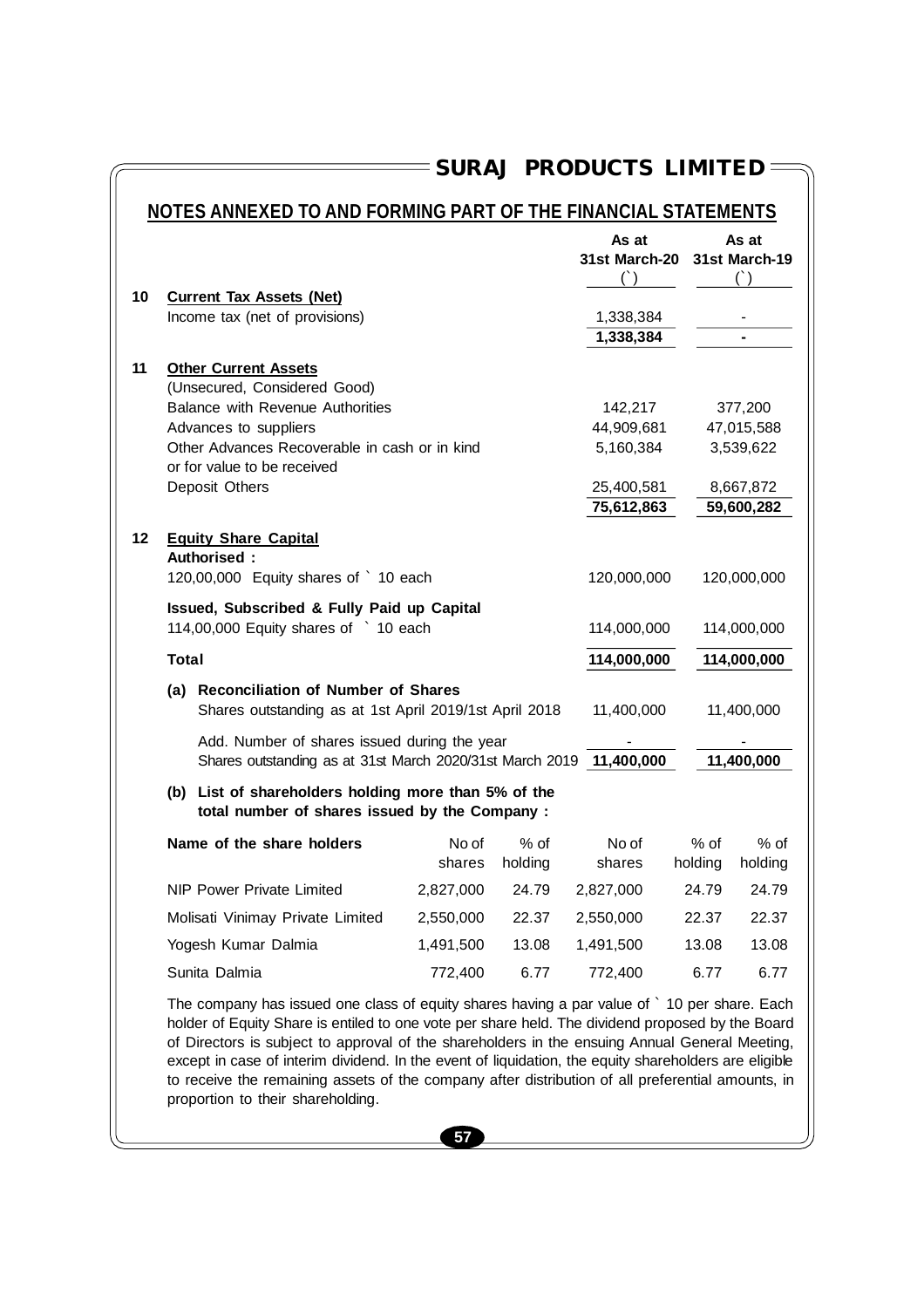## **NOTES ANNEXED TO AND FORMING PART OF THE FINANCIAL STATEMENTS**

|    |     |                                   | As at<br>$($ )           | As at<br>31st March-20 31st March-19<br>$($ ) |
|----|-----|-----------------------------------|--------------------------|-----------------------------------------------|
| 13 |     | <b>Other Equity</b>               |                          |                                               |
|    | (a) | <b>Securities Premium Reserve</b> |                          |                                               |
|    |     | As per last account               | 54,700,000<br>54,700,000 | 54,700,000<br>54,700,000                      |
|    | (b) | <b>Retained Earnings</b>          |                          |                                               |
|    |     | Opening balance                   | 232,517,547              | 169,558,688                                   |
|    |     | Add: Profit for the year          | 54,045,013               | 62,958,859                                    |
|    |     | <b>Closing Balance</b>            | 286,562,560              | 232,517,547                                   |
|    |     | Total                             | 341,262,560              | 287,217,547                                   |
| 14 |     | <b>Borrowings</b>                 |                          |                                               |
|    |     | <b>Secured Loan</b>               |                          |                                               |
|    | i)  | Term Loan From Canara Bank        | 254,718,875              | 194,599,619                                   |
|    | ii) | Vehicle Loan From Bank            | 7,232,849                | 121,902                                       |
|    |     |                                   | 261,951,724              | 194,721,521                                   |
|    |     | Unsecured Loan                    |                          |                                               |
|    | i)  | <b>From Related Parties</b>       | 292,874,682              | 211,496,037                                   |
|    | ii) | Finance Lease                     | 4,619,493                | 4,619,635                                     |
|    |     |                                   | 297,494,175              | 216,115,672                                   |
|    |     | Total                             | 559,445,899              | 410,837,193                                   |

These have been recorded at amortised cost.

#### **Nature of Security and terms of repayment for Secured borrowings**

#### **Nature of Security Terms of Repayment**

- a) Term loan amounting to ` 10.66 Crores (P.Y. ` 13.33 Crores) is secured by EMT of 3MW Waste heat recover boiler based power plant and induction furnace built out of the term loan and collaterally secured against all fixed assets of the company and further secured by personal guarantee of two directors and Fixed Deposit Receipts of ` 54 lacs.
- b) Term loan amounting to `8.79 Crores (P.Y. 11.00 Crores) is secured by EMT of 3MW AFBC based power plant and Steel Melting Shop built out of the term loan and collaterally secured against all fixed assets of the company and further secured by personal guarantee of two directors and Fixed Deposit Receipts of ` 54 lacs.

Repayable in 24 quarterly instalment commencing from May 2018, Last installment due in August, 2024, Rate of interest 9.90% (P.Y.10.00%)

Repayable in 20 quarterly instalment commencing from April 2019, Last installment due in April, 2024, Rate of interest 10.65% (P.Y.12.85%)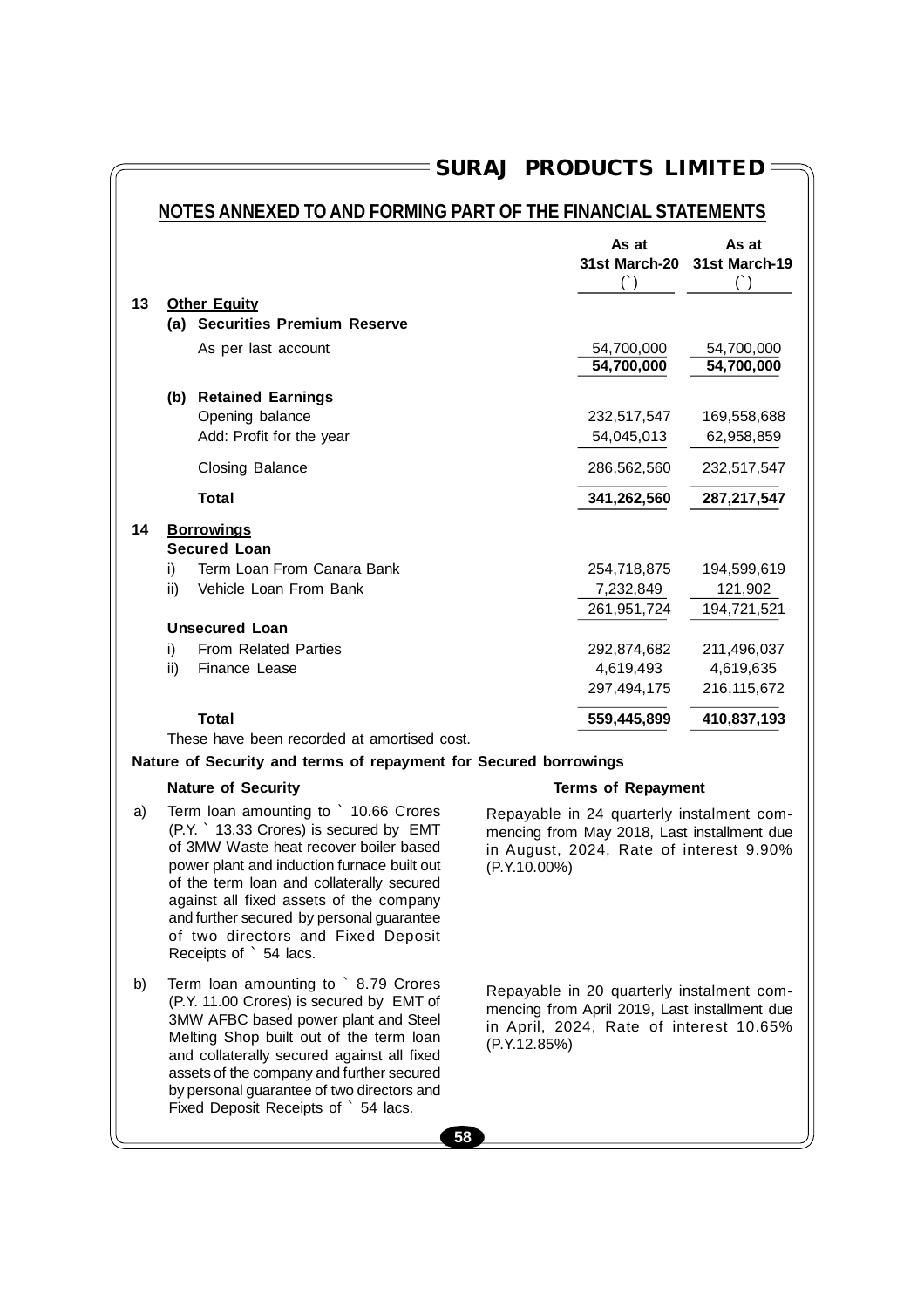|    |                                                                                                                                                                                                                                                                                                                                | <b>SURAJ PRODUCTS LIMITED</b>            |                            |                                                                                                   |
|----|--------------------------------------------------------------------------------------------------------------------------------------------------------------------------------------------------------------------------------------------------------------------------------------------------------------------------------|------------------------------------------|----------------------------|---------------------------------------------------------------------------------------------------|
|    | NOTES ANNEXED TO AND FORMING PART OF THE FINANCIAL STATEMENTS                                                                                                                                                                                                                                                                  |                                          |                            |                                                                                                   |
|    |                                                                                                                                                                                                                                                                                                                                |                                          | As at<br>$($ )             | As at<br>31st March-20 31st March-19<br>$($ )                                                     |
|    | <b>Nature of Security</b>                                                                                                                                                                                                                                                                                                      |                                          | <b>Terms of Repayment</b>  |                                                                                                   |
| c) | Term loan amounting to `10.37 Crores<br>(P.Y. NIL) is secured by EMT of Rolling<br>Mill and Induction Furnace built out of<br>the term loan and collaterally secured<br>against all fixed assets of the company<br>and further secured by personal guaran-<br>tee of two directors and Fixed Deposit<br>Receipts of ` 54 lacs. | 2026, Rate of interest 11.00 % (P.Y.NIL) |                            | Repayable in 24 quarterly instalment commenc-<br>ing from June 2020, Last installment due in June |
| d) | Vehicle loans from HDFC Bank is secured<br>by hypothecation of the vehicle financed.                                                                                                                                                                                                                                           | ing from the date of sanction of loan.   |                            | Repayable in 36 monthly instalment commenc-                                                       |
| e) | Vehicle loans from Canara Bank is secured<br>by hypothecation of the vehicle financed.                                                                                                                                                                                                                                         | ing from the date of sanction of loan.   |                            | Repayable in 36 monthly instalment commenc-                                                       |
| f) | Finance lease obligations represent the present value of minimum lease payments payable<br>over the lease term of leasehold land.                                                                                                                                                                                              |                                          |                            |                                                                                                   |
|    | Instalments falling due in respect of all the loans & lease upto 31.03.2021 have been grouped under<br>"Other Current Liabilities".                                                                                                                                                                                            |                                          |                            |                                                                                                   |
| 15 | <b>Other Non Current Liabilities</b>                                                                                                                                                                                                                                                                                           |                                          |                            |                                                                                                   |
|    | <b>Creditors for Capital Goods</b>                                                                                                                                                                                                                                                                                             |                                          | 6,737,188                  | 17,283,698                                                                                        |
| 16 | <b>Borrowings</b><br><b>Secured</b>                                                                                                                                                                                                                                                                                            |                                          | $\overline{6,}737,188$     | 17,283,698                                                                                        |
|    | Working Capital Loan                                                                                                                                                                                                                                                                                                           |                                          | 254,340,323<br>254,340,323 | 174,901,942<br>174,901,942                                                                        |
|    | Working capital loan is secured by hypothecation of present and future stock of raw material,<br>stock-in-process, finished goods, stores, spares, book debts & personal guarantee of two<br>directors.                                                                                                                        |                                          |                            |                                                                                                   |
| 17 | <b>Trade Payables</b><br>Trade Payables to micro small and                                                                                                                                                                                                                                                                     |                                          |                            |                                                                                                   |
|    | medium enterprises                                                                                                                                                                                                                                                                                                             |                                          | 505,956                    | 320,740                                                                                           |
|    | Trade Payables to others                                                                                                                                                                                                                                                                                                       |                                          | 130,558,548<br>131,064,504 | 35,765,324<br>36,086,064                                                                          |
|    |                                                                                                                                                                                                                                                                                                                                |                                          |                            |                                                                                                   |
|    | Refer Note No. 33 for amount due to suppliers under the Micro, Small And Medium Enterprise<br>Development Act 2006, as at March, 2020                                                                                                                                                                                          |                                          |                            |                                                                                                   |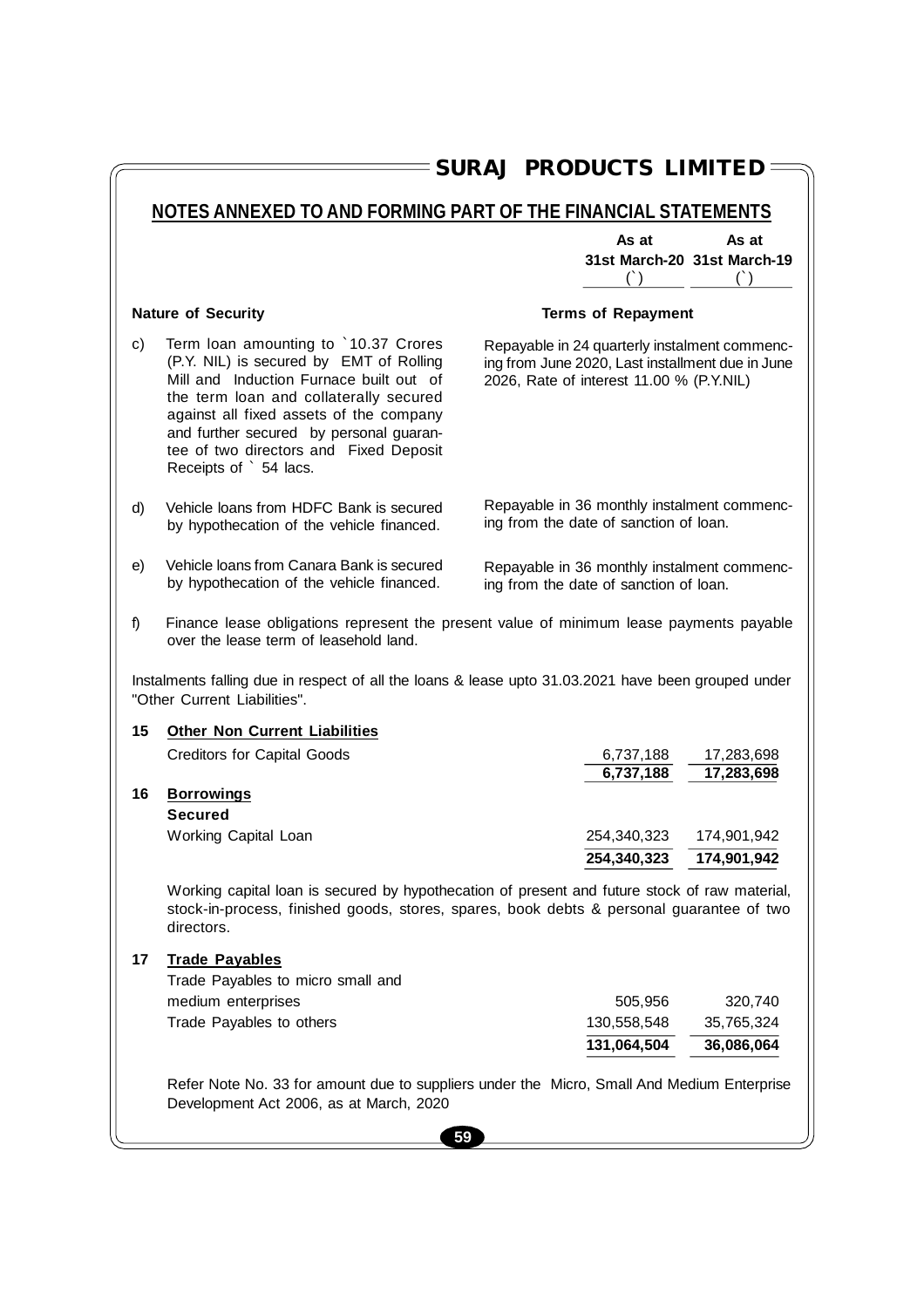## $\equiv$ SURAJ PRODUCTS LIMITED

## **NOTES ANNEXED TO AND FORMING PART OF THE FINANCIAL STATEMENTS**

|    |                                                | As at                  | As at         |
|----|------------------------------------------------|------------------------|---------------|
|    |                                                | 31st March-20<br>$($ ) | 31st March-19 |
| 18 | <b>Other Financial Liabilities</b>             |                        |               |
|    | Current Maturities of Long Term Debts          | 43,620,764             | 48,649,908    |
|    | Current Maturities of Vehicle Ioan             | 4,580,590              | 1,144,464     |
|    | <b>Current Maturities of Finance Lease</b>     | 3,080,700              | 2,567,250     |
|    | <b>Unpaid Dividend</b>                         | 1,901,487              | 2,745,206     |
|    |                                                | 53, 183, 541           | 55,106,828    |
| 19 | <b>Current Liabilities- Provisions</b>         |                        |               |
|    | Provision For Employee Benefits                | 1,169,000              | 309,054       |
|    |                                                | 1,169,000              | 309,054       |
|    |                                                |                        |               |
| 20 | <b>Current Tax Liabilities (Net)</b>           |                        |               |
|    | Provision For Taxation (Net of Advance Tax)    |                        | 1,382,977     |
|    |                                                |                        | 1,382,977     |
| 21 | <b>Other Current Liabilities</b>               |                        |               |
|    | <b>Statutory Dues Payable</b>                  | 26,747,826             | 13, 168, 713  |
|    | <b>Advances From Customers</b>                 | 4,971,407              | 626,569       |
|    |                                                | 31,719,233             | 13,795,282    |
| 22 | <b>Revenue From Operations</b>                 |                        |               |
|    | Sale of Manufactured Products                  |                        |               |
|    | Sponge Iron                                    | 74,810,632             | 362,859,900   |
|    | Pig Iron                                       | 261,033,955            | 174,590,929   |
|    | Ms Billet/Ingot                                | 490,961,207            | 558,866,375   |
|    | <b>TMT Bar</b>                                 | 291,661,848            |               |
|    | Others                                         | 61,456,993             | 67,235,521    |
|    |                                                | 1,179,924,635          | 1,163,552,725 |
|    |                                                |                        |               |
| 23 | Other Income                                   |                        |               |
|    | Interest Received                              | 1,302,907              | 1,522,366     |
|    | Profit on sale of Fixed Assets                 | 782,700                | 3,199,848     |
|    | Foreign Exchange Fluctuation Account           | 450,927                |               |
|    |                                                | 2,536,534              | 4,722,214     |
| 24 | <b>Cost of Materials Consumed (Indegenous)</b> |                        |               |
|    | <b>Materials Consumed Comprises of:</b>        |                        |               |
|    | Iron ore                                       | 292,882,647            | 229,881,091   |
|    | Coal                                           | 195,406,477            | 226,266,486   |
|    | Coke                                           | 221,722,731            | 180,688,209   |
|    | Others                                         | 154,721,162            | 193,313,986   |
|    |                                                | 864,733,017            | 830,149,772   |
|    | 60                                             |                        |               |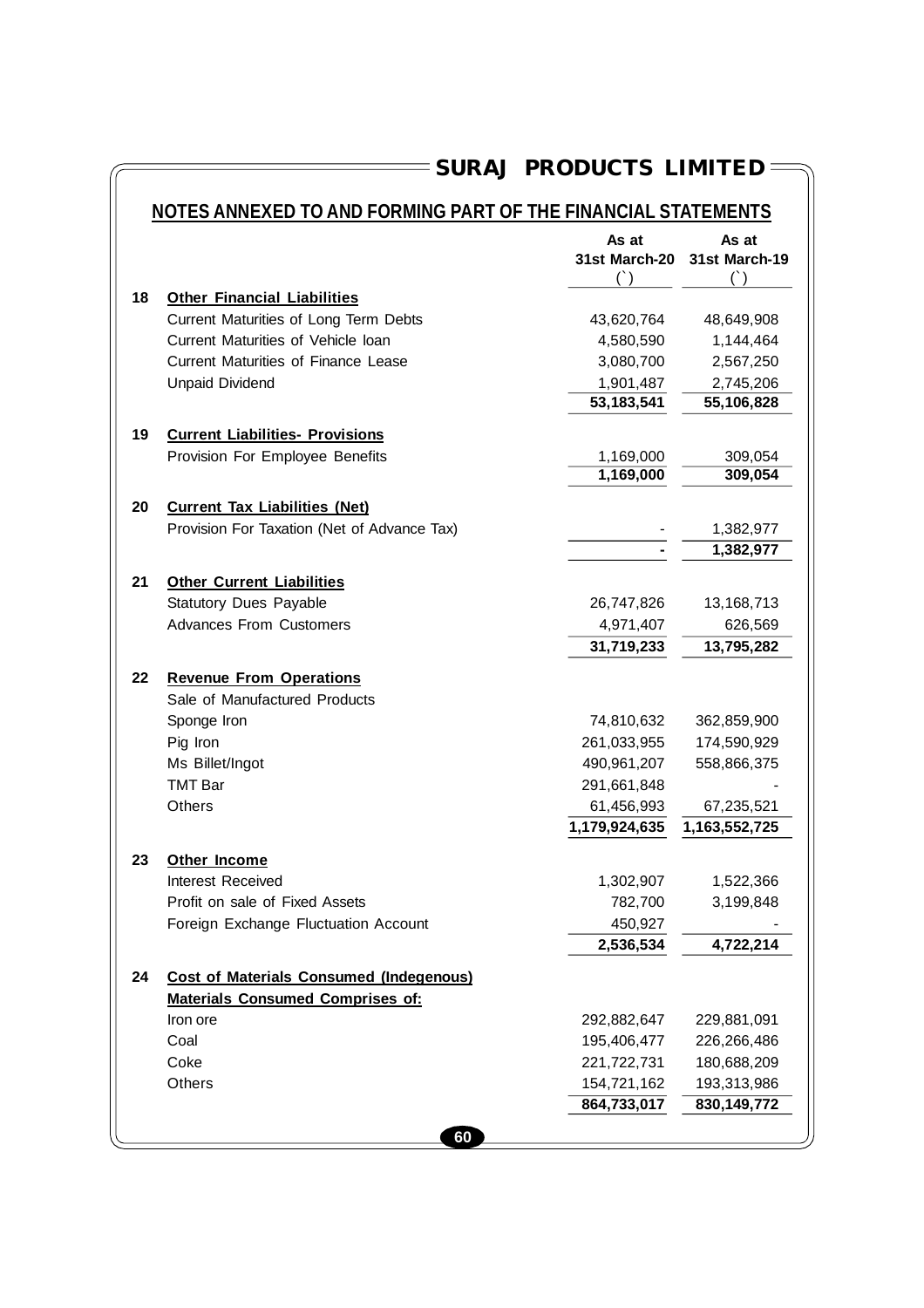## **NOTES ANNEXED TO AND FORMING PART OF THE FINANCIAL STATEMENTS**

|    |                                                   | As at                 | As at                       |
|----|---------------------------------------------------|-----------------------|-----------------------------|
|    |                                                   |                       | 31st March-20 31st March-19 |
|    |                                                   | $($ )                 | $($ )                       |
| 25 | <b>Change in Inventories of Finished Goods</b>    |                       |                             |
|    | <b>Opening Stock</b>                              | 76,355,382            | 76,127,077                  |
|    | <b>Closing Stock</b>                              | 159,152,612           | 76,355,382                  |
|    |                                                   | (82,797,230)          | (228, 305)                  |
|    |                                                   |                       |                             |
| 26 | <b>Manufacturing &amp; Operating Costs</b>        |                       |                             |
|    | Consumption of Stores, Spares & Consumables       | 81,535,040            | 76,199,937                  |
|    | Power & Fuel                                      | 65,959,677            | 37, 182, 760                |
|    | Repairs to Plant & Machinery                      | 2,996,527             | 3,255,355                   |
|    | Repairs to Others                                 | 942,395               | 1,487,640                   |
|    | Insurance Charges                                 | 1,378,839             | 1,357,702                   |
|    | Others Manufacturing & Operating Expenses         | 741,119               | 551,799                     |
|    |                                                   | 153,553,597           | 120,035,194                 |
|    | Entire Stores & Spares Consumed is Indigenous.    |                       |                             |
| 27 | <b>Employee Benefits expense</b>                  |                       |                             |
|    | Salaries, Wages & Bonus                           | 52,327,077            | 39,662,670                  |
|    | Contribution to Provident and Other Funds         | 3,077,331             | 2,351,598                   |
|    | Contribution to Gratuity Fund                     | 365,167               | 1,657,785                   |
|    | Staff Welfare Expenses                            | 1,491,722             | 1,438,845                   |
|    |                                                   | 57,261,297            | 45,110,898                  |
|    |                                                   |                       |                             |
| 28 | <b>Finance Costs</b>                              |                       |                             |
|    | Interest -Bank                                    | 44,063,894            | 30,469,703                  |
|    | Interest - Others                                 | 17,334,245            | 13,274,080                  |
|    | Lease Finance Charges                             | 513,308               | 513,321                     |
|    | <b>Other Borrowing Costs</b>                      | 753,000<br>62,664,447 | 65,625                      |
|    |                                                   |                       | 44,322,729                  |
| 29 | <b>Other Expenses</b>                             |                       |                             |
|    | Rates & Taxes                                     | 3,758,852             | 3,277,827                   |
|    | Impairment of Financial Assets                    |                       | 4,703,836                   |
|    | Bad Debts written off                             |                       | 3,211,514                   |
|    | Allowance / (Reversal) of Provision for Bad debts |                       | (3,211,514)                 |
|    | Auditor's Remuneration                            |                       |                             |
|    | - Statutory Audit                                 | 100,000               | 100,000                     |
|    | - Tax Audit                                       | 40,000                | 40,000                      |
|    | Periphery Development                             | 2,288,088             | 1,373,839                   |
|    | Security Service Charges                          | 3,164,172             | 3,087,744                   |
|    | <b>Outward Freight</b>                            | 2,631,438             | 1,578,331                   |
|    | Other Expenses                                    | 9,491,513             | 10,897,874                  |
|    |                                                   | 21,474,063            | 25,059,451                  |
|    |                                                   |                       |                             |
|    | 61                                                |                       |                             |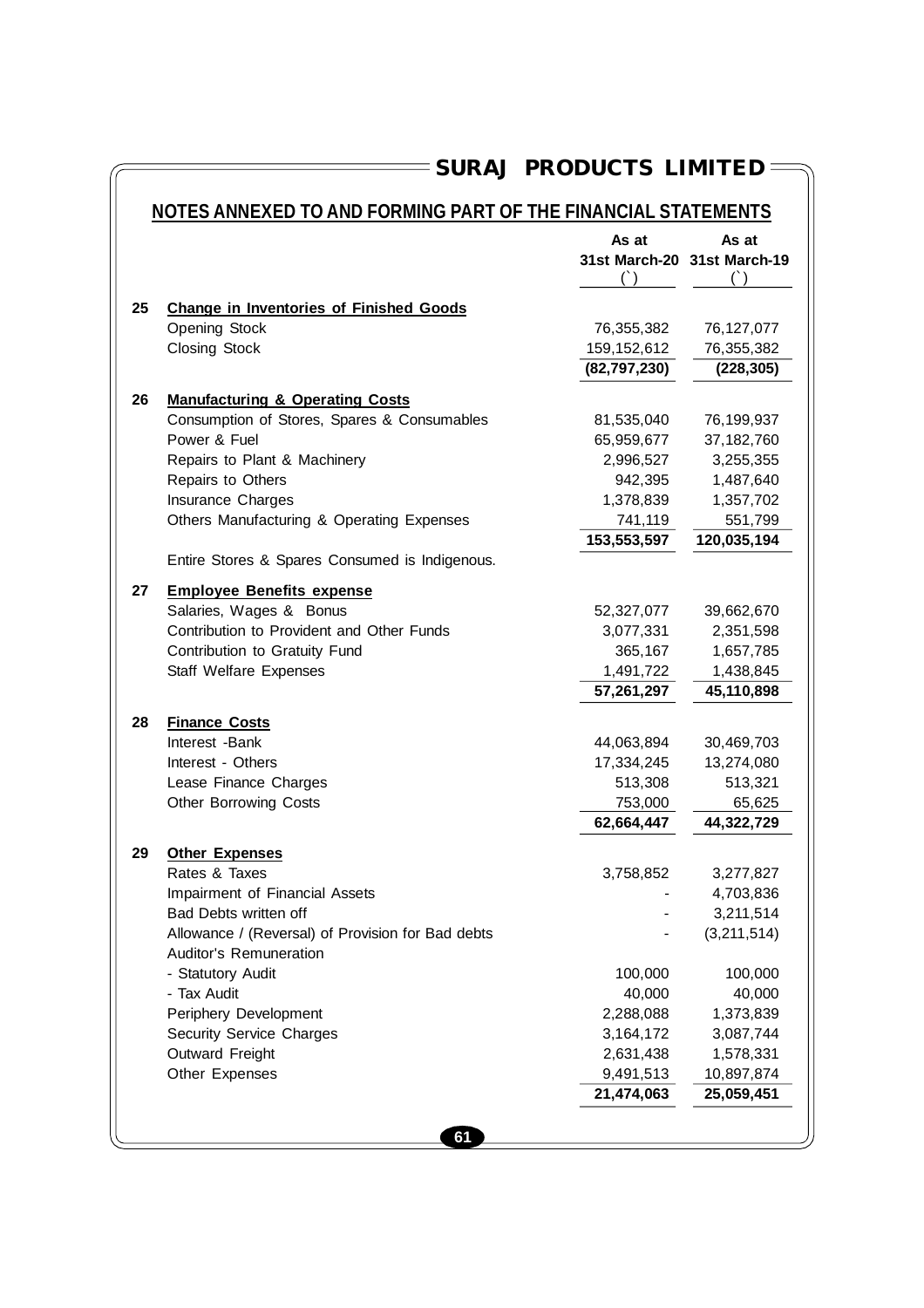|     |              | NOTES FORMING PART OF THE FINANCIAL STATEMENTS                                                                                                                                                                              |                                               |                                      |                                 |                                   |                                |
|-----|--------------|-----------------------------------------------------------------------------------------------------------------------------------------------------------------------------------------------------------------------------|-----------------------------------------------|--------------------------------------|---------------------------------|-----------------------------------|--------------------------------|
| 30. |              | Related party disclosures as identified by the management and relied upon by the<br><b>Auditors:</b>                                                                                                                        |                                               |                                      |                                 |                                   |                                |
|     |              | List of Related parties and description of relationship                                                                                                                                                                     |                                               |                                      |                                 |                                   |                                |
|     | (i)          | Enterprises in which KMP or their relatives can exercise significant influence<br>M/s. Kedarnath Mining Pvt. Ltd.<br>M/s. NIP Power Pvt. Ltd.<br>M/s. Tirupati Vincom Pvt. Ltd.<br>M/s. Excel Infra Projects Pvt. Ltd.      |                                               |                                      |                                 |                                   |                                |
|     | (ii)         | Key Management Personnel & Relatives:<br>Shri Yogesh Kumar Dalmia, Managing Director<br>Shri Gagan Goyal, Executive Director<br>Smt. Sunita Dalmia, Non-Executive Director<br>Shri M. K. Hati, CFO<br>Shri A. N. Khatua, CS |                                               |                                      |                                 |                                   |                                |
|     | (b)          | Transactions with related parties:                                                                                                                                                                                          |                                               |                                      |                                 |                                   |                                |
|     |              | <b>Parties with significant</b>                                                                                                                                                                                             |                                               | <b>Nature of Transaction</b>         |                                 |                                   |                                |
|     |              | <b>influence</b><br>(Direct and Indirect)                                                                                                                                                                                   | Loans &<br><b>Advances</b><br><b>Accepted</b> | Loans &<br><b>Advances</b><br>Repaid | <b>Interest</b>                 | Rent<br>(For<br><b>Employees)</b> | Outstanding                    |
|     | $\mathbf{I}$ | Kedarnath Mining Pvt. Ltd.                                                                                                                                                                                                  | 12,00,00,000<br>(2,10,00,000)                 | 887,50,000<br>(10,00,000)            | 1,86,98,094<br>(1, 34, 66, 534) | ÷.<br>$\left(\cdot\right)$        | 21,43,84,049<br>(16,63,05,765) |
|     | $\mathbf{H}$ | NIP Power Pvt. Ltd.                                                                                                                                                                                                         |                                               | (25,00,000)                          | 15,41,942<br>(17, 37, 425)      | $(\cdot)$                         | 1,84,73,621<br>(1,70,85,874)   |

## **Figures in the bracket indicate previous year figures.**

Remuneration 63,50,000 9,28,040 8,88,040 7,20,040

III Tirupati Vincom Pvt. Ltd. 2,95,00,000 14,50,000 42,91,794 - 6,00,17,012

 $IV$  Excel Infra Projects Pvt. Ltd.  $2,43,600$  39,600

**Key Managerial Yogesh Kumar Gagan Goyal M. K. Hati A. N. Khatua**

Personnel & Relatives | Dalmia

 $(1,25,00,000)$   $(14,63,015)$   $(2,81,04,398)$ 

(-)  $(+)$  (-)  $(+)$   $(2,40,000)$   $(+)$ 

(51,25,000) (8,08,040) (9,08,040) (7,20,540)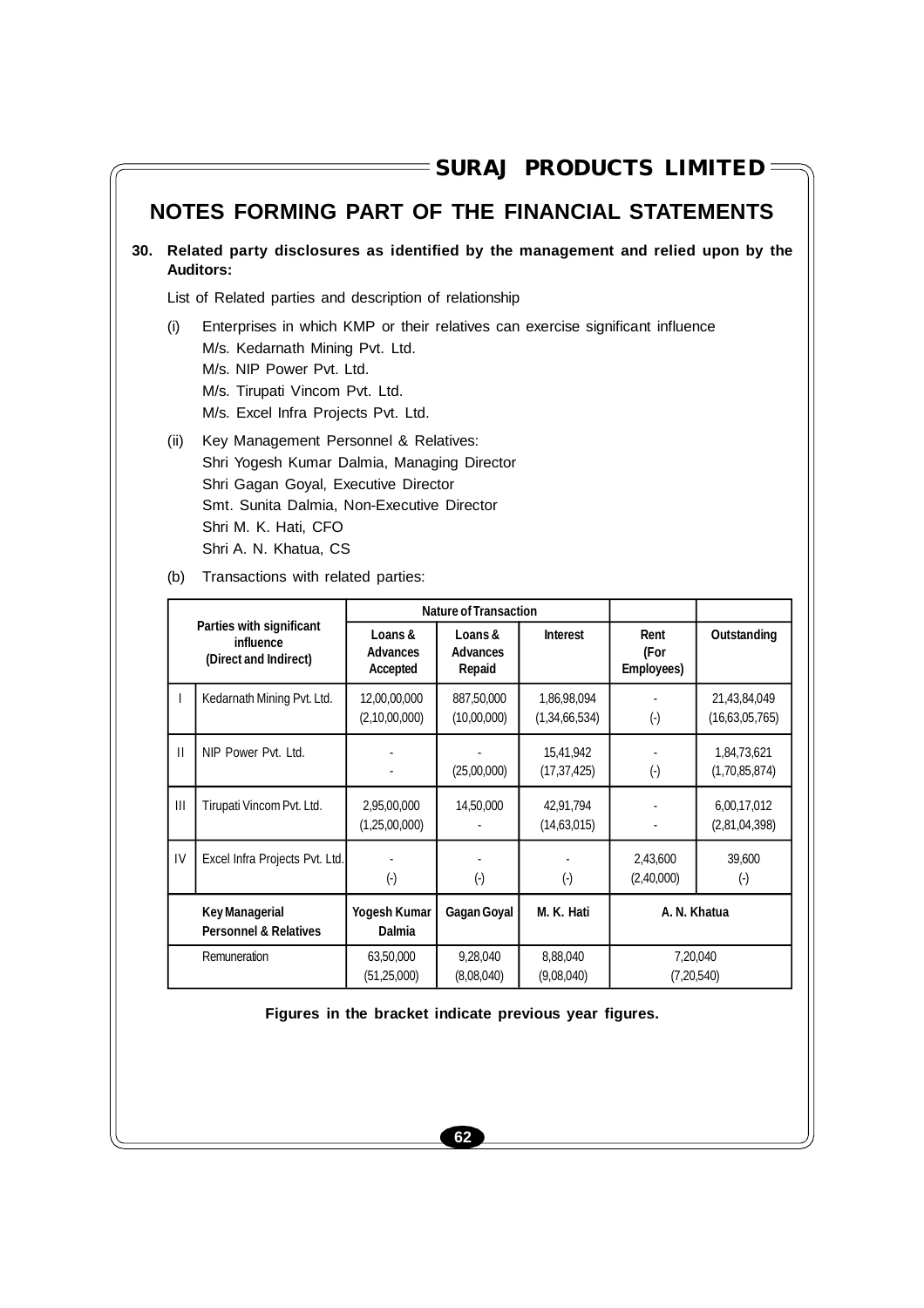### **31.** In compliance with Ind AS- 33 the company has calculated EPS. There are no diluted elements involved, hence basic EPS and diluted EPS are same:-

|   | <b>Particulars</b> |                                                                         | As at March<br>31 <sup>st</sup> ,2020 | As at March<br>31st,2019 |
|---|--------------------|-------------------------------------------------------------------------|---------------------------------------|--------------------------|
| A | (i)                | No. of Shares at the Beginning of the Year                              | 1,14,00,000                           | 1,14,00,000              |
|   | (ii)               | No. of Shares Issued During the Year                                    |                                       |                          |
| B |                    | Weighted Average Number of Equity Shares<br>Outstanding during the Year | 1,14,00,000                           | 1,14,00,000              |
| C | in $($ )           | Net Profit After Tax Available for Equity Share Holders                 | 5,40,45,013                           | 6,29,58,859              |
| D |                    | Basic Earnings Per Share (C / B) in (`)                                 | 4.74                                  | 5.52                     |

## **32. Expenditure in Foreign Currency**

| <b>Particulars</b>         |           | Current Year (`)   Previous Year (`) |
|----------------------------|-----------|--------------------------------------|
| <b>Travelling Expenses</b> | 25.312    | 47.005                               |
| Purchase of Materials      | 42.19.378 |                                      |

## **33. Micro, Small and Medium Enterprises Development Act, 2006**

Disclosure as required under Section 22 of Micro, Small and Medium Enterprises Development Act, 2006.

| <b>Particulars</b>                                                                                                               | <b>Financial Year</b><br>ended<br>31 <sup>st</sup> March, 2020 | <b>Financial Year</b><br>ended<br>31 <sup>st</sup> March, 2019 |
|----------------------------------------------------------------------------------------------------------------------------------|----------------------------------------------------------------|----------------------------------------------------------------|
| Principal amount remaining unpaid to any supplier<br>as at the end of the year                                                   | 5,05,956                                                       | 3,20,740                                                       |
| Interest due on the above amount                                                                                                 |                                                                |                                                                |
| Amount of interest paid in terms of Section 16 of the<br>MSMED Act, 2006                                                         |                                                                |                                                                |
| Amount of payments made to the suppliers beyond<br>the appointed day during the year                                             |                                                                |                                                                |
| Amount of interest due and payable for the delay in<br>making the payment but without adding the interest<br>specified under Act |                                                                |                                                                |
| Amount of interest accrued and remaining unpaid at<br>the end of the year.                                                       |                                                                |                                                                |

### **34. Segment Reporting:**

As per Ind AS 108, the company operates predominantly only in one operating segment, i.e. finished products from Iron Ore. The company is captive consuming the whole power generated through the power plant. Hence, there is no reportable operating segment.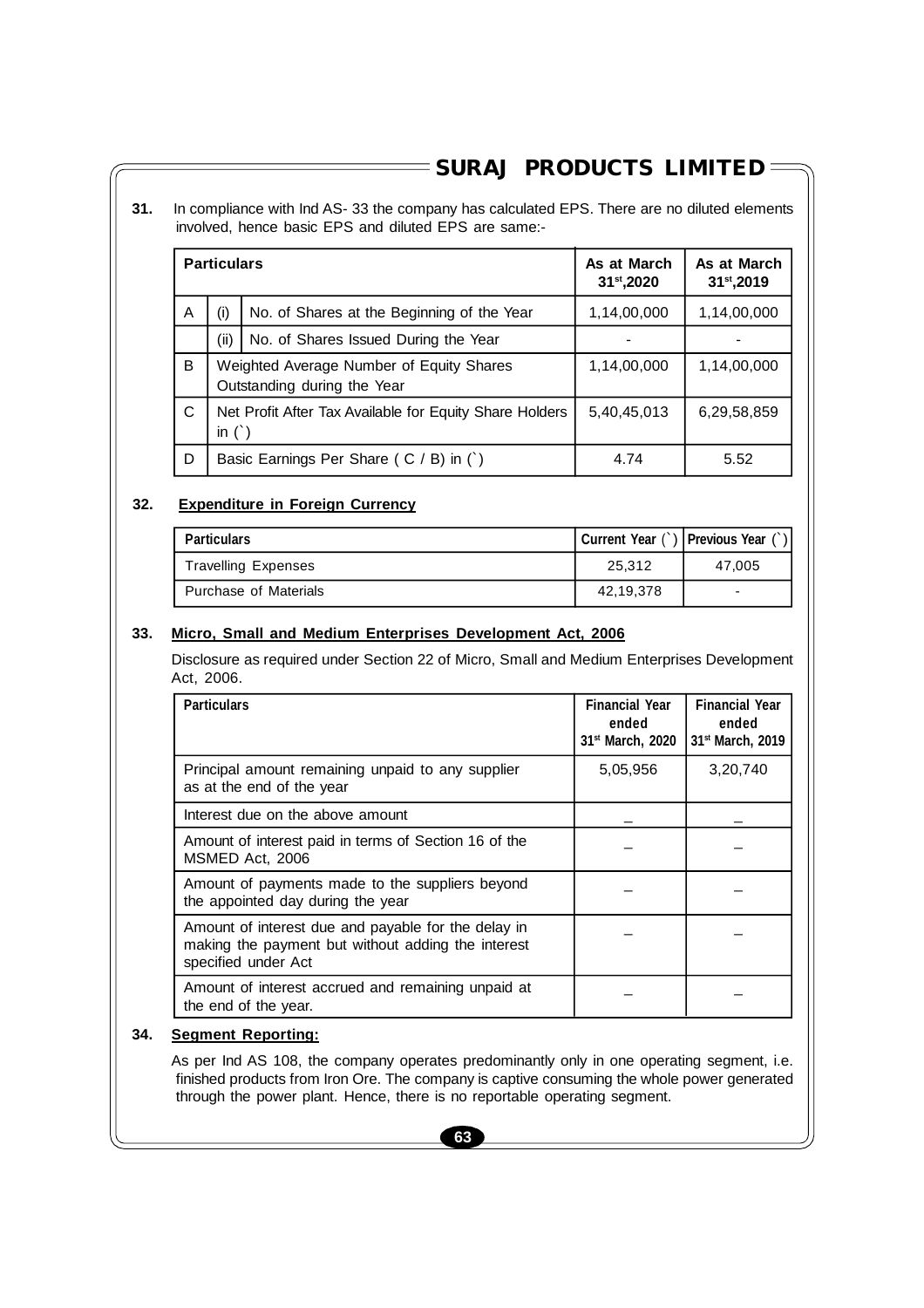### **35. Contingent liabilities and Commitments**

## **a) Contingent Liabilities**

i) No provision is made in respect of the following :-

| SI.<br>No. | <b>Particulars</b>                   | As at March<br>$31^{st}$ , 2020 () | As at March<br>31st, 2019 (`) |
|------------|--------------------------------------|------------------------------------|-------------------------------|
| (i)        | Disputed Demand of Orissa Sales Tax  | 9,08,152                           | 11,77,868                     |
| (ii)       | Disputed Demand of Central Sales Tax | 4,90,542                           | 31,68,933                     |
| (iii)      | Disputed Demand of Orissa Entry Tax  | 22,44,967                          | 23,31,967                     |
| (iv)       | Disputed Demand of Income Tax        | 17,01,300                          | 5,51,157                      |

ii) Demand had been raised by M/s WESCO Ltd. in respect of arrear electricity charges amounting to Rs. 16,58,143/-. The company had filed suit against the claim before the pertinent Appellate Authorities and favorable verdict had been ruled in favour of the company. The company had paid 50% of the amount against the same which is shown under Deposit Others under Short Term Loans and Advances as the company is claiming refund of the same. However M/s WESCO Ltd. had filed petition before Hon. High Court of Odisha. The company does not foresee any liability in this respect and hence no provision has been made for the same.

#### **b) Commitments**

There is no estimated amount of contracts remaining to be executed on capital account (P.Y Rs 5,00,00,000/-).

### **36. Capital Management**

For the purpose of the Company's capital management, capital includes issued equity capital, share premium and all other equity reserves attributable to the equity holders of the Company. The primary objective of the Company's capital management is to maximise the shareholder value.

The Company manages its capital structure and makes adjustments in light of changes in economic conditions and the requirements of the financial covenants. To maintain or adjust the capital structure, the Company may adjust the dividend payment to shareholders, return capital to shareholders or issue new shares. The Company monitors capital using a gearing ratio, which is net debt divided by total capital plus net debt. The Company includes within net debt, interest bearing loans and borrowings, less cash and cash equivalents.

| <b>Particulars</b>                     | As at<br>31.03.2020 | As at<br>31.03.2019 |
|----------------------------------------|---------------------|---------------------|
| i) Equity Share capital                | 11,40,00,000        | 11,40,00,000        |
| ii) Other Equity                       | 34,12,62,560        | 28,72,17,547        |
| Total equity (a)                       | 45,52,62,560        | 40,12,17,547        |
| i) Long-term borrowings                | 55,94,45,899        | 41,08,37,193        |
| ii) Current Maturity of long term debt | 5, 12, 82, 054      | 5,23,61,622         |
| Total debt (b)                         | 61,07,27,953        | 46,31,98,815        |
| (i) Cash and cash equivalents          | 28,95,350           | 25,65,316           |
| Total cash (c)                         | 28,95,350           | 25,65,316           |
| Net debt ${d=(b-c)}$                   | 60,78,32,603        | 46,06,33,499        |
| Total capital (equity + net debt)      | 1,06,30,95,163      | 86, 18, 51, 046     |
| Net debt to equity ratio               | 0.57                | 0.53                |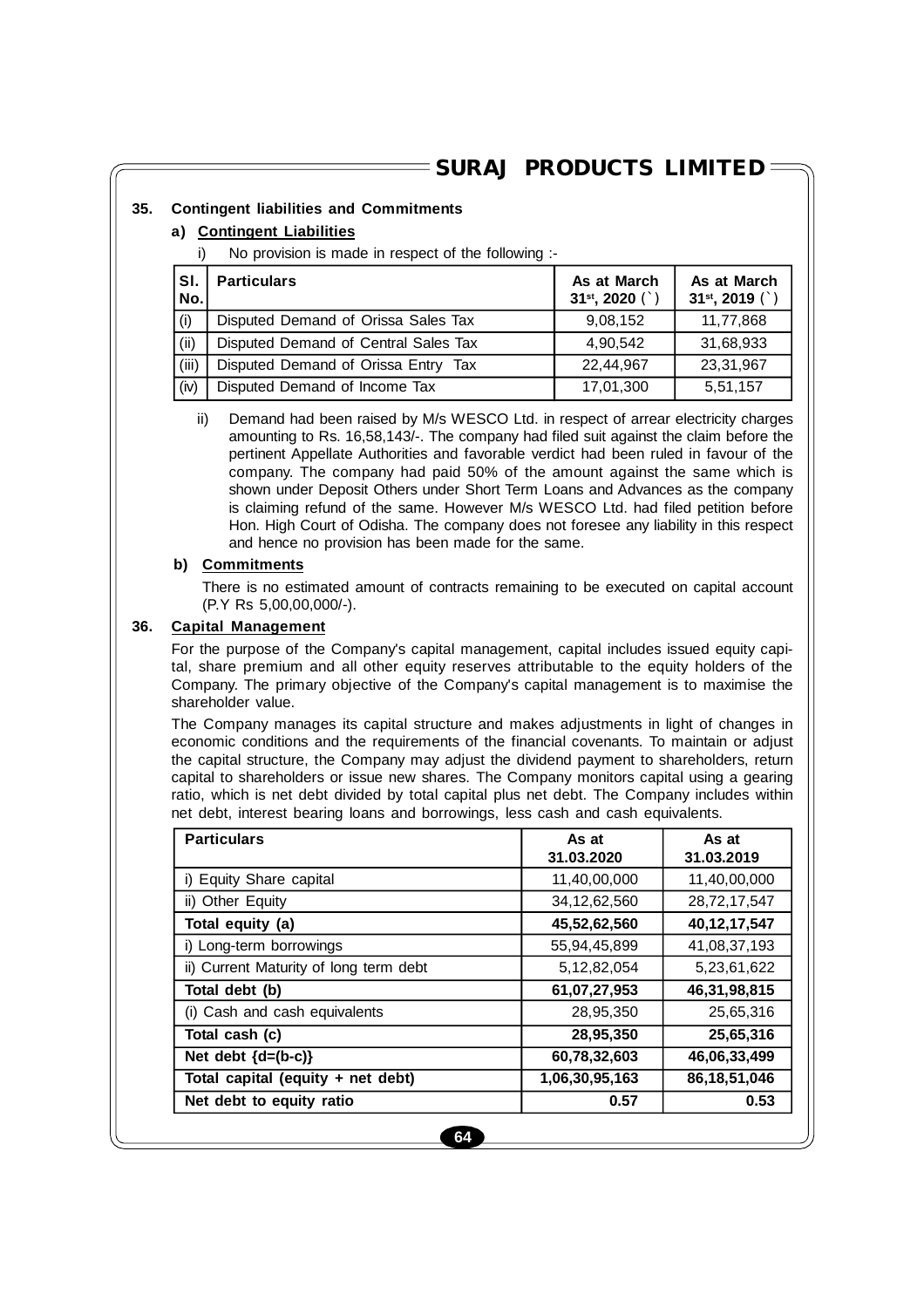**37.** The company has commissioned captive Power Plant (CPP) during the FY 2016-17. The said units is eligible to claim deduction under section 80IA of the Income tax act ,1961 with respect to 100% of the profit & gains derived from this business for any Ten years in the subsequent fifteen years( referred to as Tax Holiday Period). The Company shall avail the Tax holiday in subsequent years.

In accordance with Ind AS 12, the deferred tax in respect of temporary differences which reverse during the tax holiday period have not been recognized. Deferred tax in respect of temporary difference which originate during the tax holiday period but reverse after the tax holiday period, have been recognized in the year in which the temporary differences have originated.

For this purpose, as a conservative measure, no deferred tax provision has been made this year as such temporary difference shall be reversed during the tax holiday period in the opinion of management.

#### **38. Income Taxes**

Income tax expenses recognized in the Statement of Profit or Loss are analyses as follows:

| <b>Particulars</b>                                                                       | 2019-20          | 2018-19          |
|------------------------------------------------------------------------------------------|------------------|------------------|
|                                                                                          |                  |                  |
| <b>Current Taxes</b>                                                                     | 63,71,528        | 1,25,79,669      |
| Deferred Tax Liabilities/ (Assets)                                                       | (2, 23, 93, 415) | (1, 18, 25, 003) |
| Income Tax for Earlier Years                                                             | 1,48,023         |                  |
| <b>Total</b>                                                                             | (1, 58, 73, 864) | (7, 54, 666)     |
| Reconciliation of estimated Income taxes to Income Tax expense as follows:               |                  |                  |
| <b>Particulars</b>                                                                       | 2019-20<br>$($ ) | 2018-19<br>( )   |
| Profit before Income and Taxes                                                           | 3,81,71,149      | 6,37,13,525      |
| Enacted income Tax rate in India                                                         | 27.82%           | 27.82%           |
| Current Tax Provision on Profit before Income Tax<br>at enacted Income Tax rate in India | 1,06,19,213      | 1,77,25,103      |
| <b>Adjustments:</b>                                                                      |                  |                  |
| Tax on Allowances under Income Tax Act                                                   | (3, 97, 22, 904) | (2, 26, 66, 930) |
| Non Deductible expenses for Tax purposes                                                 | 1,93,18,942      | 1,16,41,818      |
| Income Taxable under other Head                                                          | 2,02,712         | 7,66,575         |
| Deferred Tax Recognised                                                                  | (1,60,21,887)    | 6,30,425         |
| Other Adjustments                                                                        | 1,48,023         | 1,24,241         |
| Incurred/ (Utilisation) of Unabsorbed<br>Depreciation, Business Loss                     | 95,82,037        | (74, 66, 566)    |
| <b>Total</b>                                                                             | (1,58,73,864)    | (7, 54, 666)     |

The tax rate used for the Year 2019-20 and 2018-19 reconciliations above is the applicable corporate tax rate of 27.82% and 27.82% respectively payable by the entity on taxable profit under Income Tax Act, 1961. However as the Company has significant Unabsorbed Depreciation the Company has accrued for tax under the 'Minimum Alternate Tax' requirement under the Income Tax Act, 1961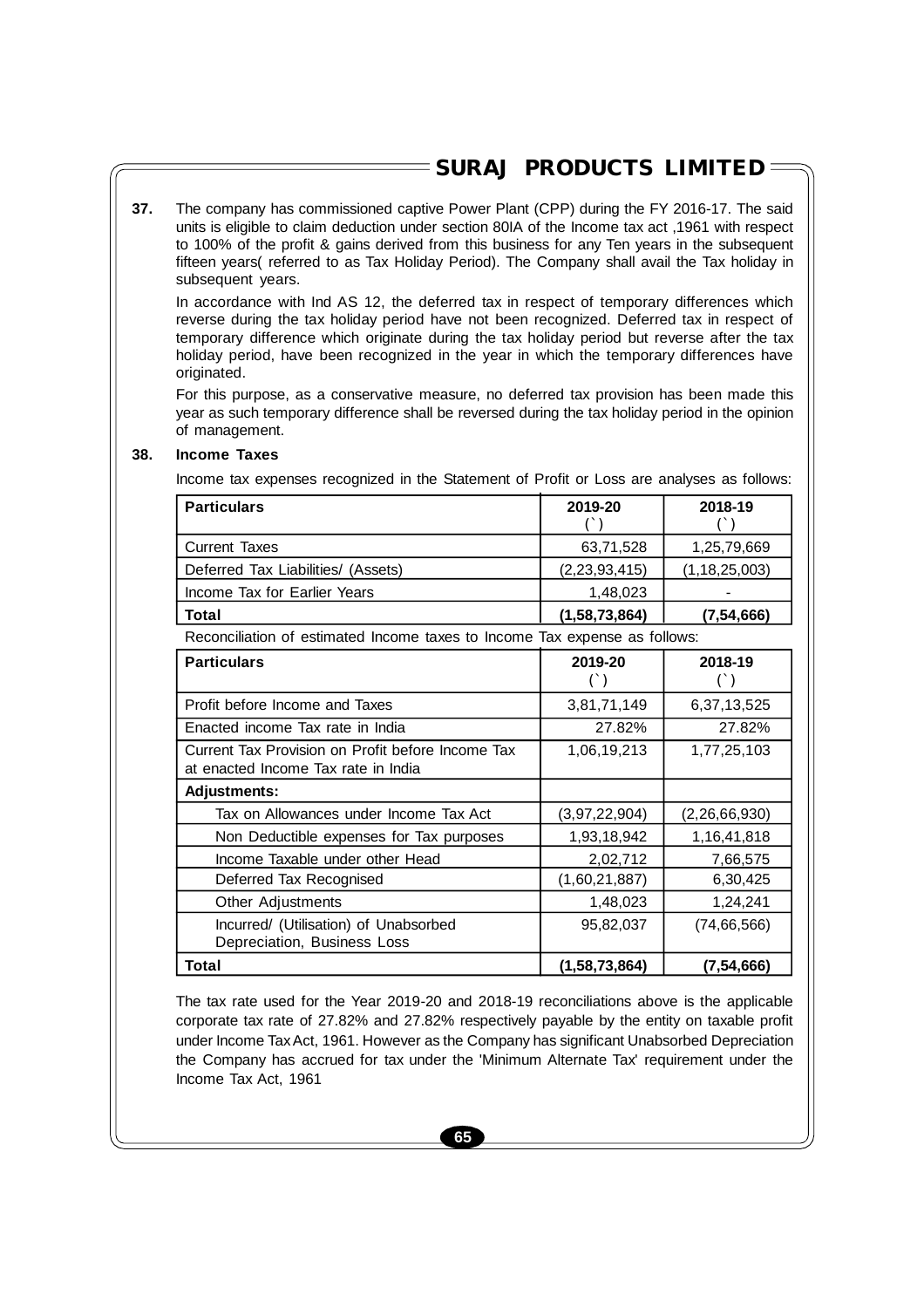### **39. Deferred Tax**

Deferred income tax reflect the net tax effects of temporary difference between the carrying amount of asset and liabilities for financial reporting purposes and the amounts used for income tax purposes. Significant component of the Company's net deferred income tax are as follows:

| <b>Deferred Tax Liabilities/ (Assets)</b><br>in relation to | Opening<br><b>Balance</b> | Recognized in<br><b>Profit or Loss</b> | Closing<br><b>Balance</b> |
|-------------------------------------------------------------|---------------------------|----------------------------------------|---------------------------|
| 2019-20                                                     |                           |                                        |                           |
| Property, Plant & Equipment                                 | 1,07,30,557               | (87,07,413)                            | 20,23,144                 |
| <b>Unabsorbed Depreciation</b>                              | (22, 67, 563)             | (73, 14, 474)                          | (95, 82, 037)             |
| <b>MAT Credit Entitlement</b>                               | (2, 17, 34, 450)          | (63, 71, 528)                          | (2,81,05,978)             |
| <b>Total</b>                                                | (1, 32, 71, 456)          | (2, 23, 93, 415)                       | (3, 56, 64, 871)          |
|                                                             |                           |                                        |                           |

| Deferred Tax Liabilities/ (Assets)<br>in relation to | Opening<br><b>Balance</b> | Recognized in<br><b>Profit or Loss</b> | <b>Closing</b><br><b>Balance</b> |
|------------------------------------------------------|---------------------------|----------------------------------------|----------------------------------|
| 2018-19                                              |                           |                                        |                                  |
| Property, Plant & Equipment                          | 88,24,927                 | 19,05,630                              | 1,07,30,557                      |
| Unabsorbed Depreciation                              |                           | (22, 67, 563)                          | (22, 67, 563)                    |
| Provision For Bad Debt                               | (9,92,358)                | 9.92.358                               |                                  |
| <b>MAT Credit Entitlement</b>                        | (92, 79, 022)             | (1, 24, 55, 428)                       | (2, 17, 34, 450)                 |
| <b>Total</b>                                         | (14, 46, 453)             | (1, 18, 25, 003)                       | (1, 32, 71, 456)                 |

## **40. Financial Leases**

The Company has finance lease agreements for land. These leases have term of 90 years and are eligible for renewal at the end of lease term. Future minimum lease payments (MLP) and its present value under finance leases are as follows:

Disclosure under Financial Lease as Lessee:

| <b>Particulars</b>                             | 2019-20    | 2018-19    |
|------------------------------------------------|------------|------------|
| <b>Minimum Lease Payments</b>                  | (` `       |            |
| - Within One Year                              | 30,80,700  | 2,567,250  |
| - After One Year but not more than 5 Years     | 2,567,250  | 2,567,250  |
| - More than 5 Years                            | 40,562,550 | 41,076,000 |
| <b>Total</b>                                   | 46,210,500 | 46,210,500 |
| <b>Present Value of Minimum Lease Payments</b> |            |            |
| - Within One Year                              | 2,236,209  | 1,946,379  |
| - After One Year but not more than 5 Years     | 1,098,680  | 1,208,548  |
| - More than 5 Years                            | 1,798,645  | 1,978,607  |
| Add: Future Finance Charges                    | 41,076,966 | 41,076,966 |
| <b>Total</b>                                   | 46,210,500 | 46,210,500 |

## **41. Financial Assets & Liabilities**

**a)** Fair Market Value Disclosure: The management considers that the carrying amounts of financial assets and financial liabilities recognised in the financial statements approximate their fair values.

#### **b) Financial Risk Management Objectives:**

The company's management monitors and manages the financial risks relating to the operations of the company. These risks include market risk (including currency risk, interest rate risk and other price risk), credit risk and liquidity risk.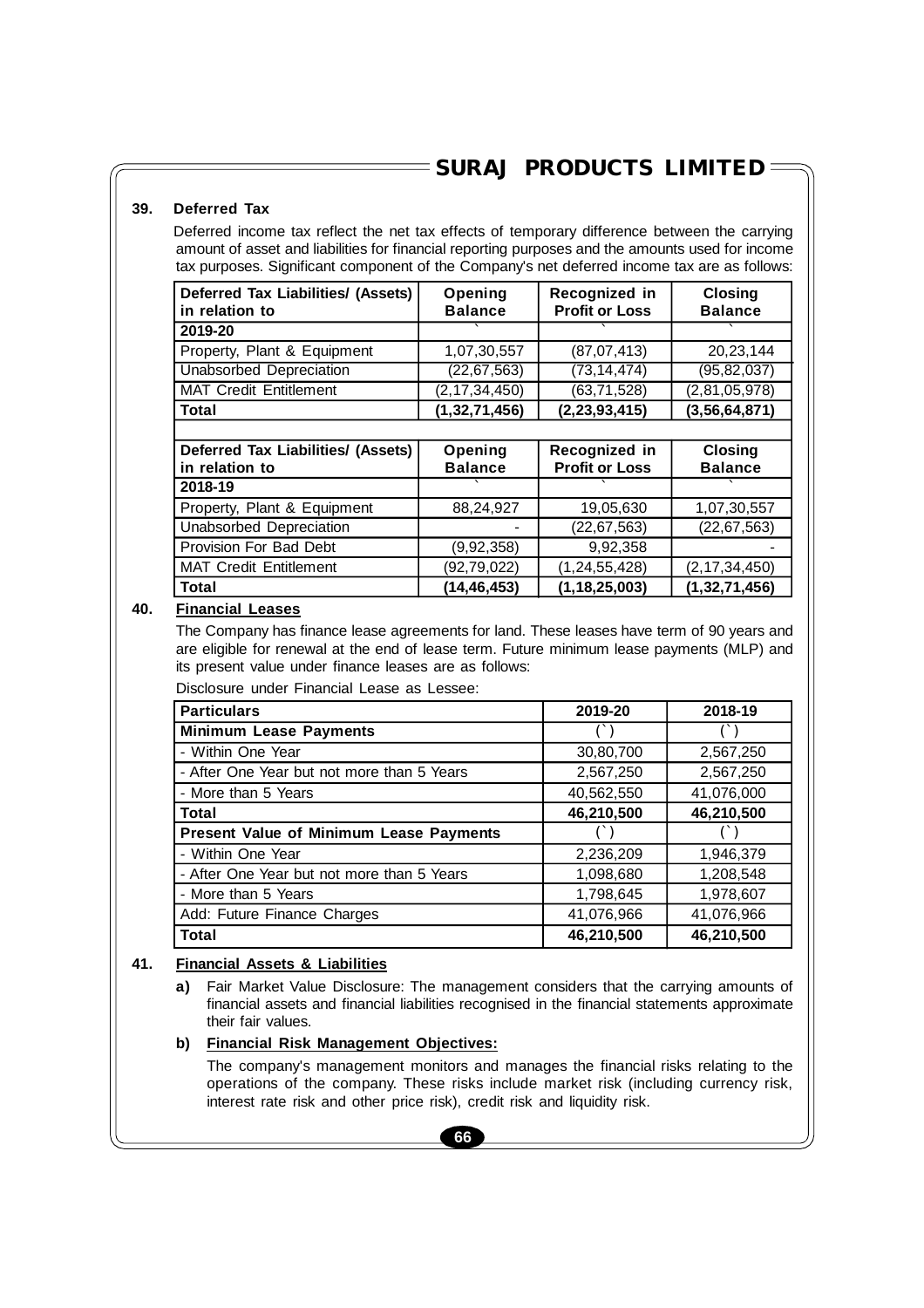### **(i) Market Risk**

Market risk is the risk that the fair value or the future cash flows of a financial instrument will fluctuate because of changes in market prices. Such change in value of financial instruments may result from changes in the foreign currency exchange rates, interest rates, credit, liquidity and other market changes.

#### **Foreign Currency Risk**

The company has its operations based mainly within the country. So, the company does not have any significant foreign currency risks.

#### **Interest Rate Risk**

The company has investments mainly in fixed interest bearing investments. Hence the company is not significantly exposed to interest rate risks. The interest rate on borrowings ranged from 9.50% to 12.85% in the previous year & 9.90% to 11.00% in the current year.

## **(ii) Credit Risk**

Credit Risk refers to the risk of default on its obligation by the counterparty resulting in a financial loss. The maximum exposure to credit risk is on account of trade receivables amounting to Rs.2.70 crores as at 31st March, 2019 and Rs. 6.16 crores as at 31st March, 2020. Trade receivables are typically unsecured and derived from revenue earned from customers. Credit risk is managed by establishing credit limits and reviewing the credit approvals provided to various customers. The company has no expected credit loss as at 31st March, 2020.

### **(iii) Liquidity Risk**

Liquidity risk is the risk that the company will encounter difficulty in meeting obligations associated with financial liabilities that are settled by delivering cash or other financial asset.

The company's principal sources of liquidity are cash and cash equivalents, bank fixed deposits and the cash that is generated from operations.

The company manages liquidity risk by maintaining adequate reserves and by continuously monitoring forecast and actual cash flows. The company generates sufficient cash flows from current operations which together with the available cash and cash equivalents provide liquidity both in the short-term as well as in the long-term.

#### **As per our report attached of even date For and on behalf of Board of Directors**

FOR B D S & Co. C. K. Bhartia Y. K. Dalmia (Formerly Bharat D Sarawgee & Co.) Chairman Managing Director Chartered Accountants DIN-00192694 DIN-00605908 Firm Registration No. 326264E

(Bharat D Sarawgee) DIN-06678938 DIN-00605973 Partner Membership No. 061505 M. K. Hati A. N. Khatua Place : Barpali **Chief Financial Officer** Company Secretary Date : 29th Day of June,2020

G. Goyal S. Dalmia Executive Director Director